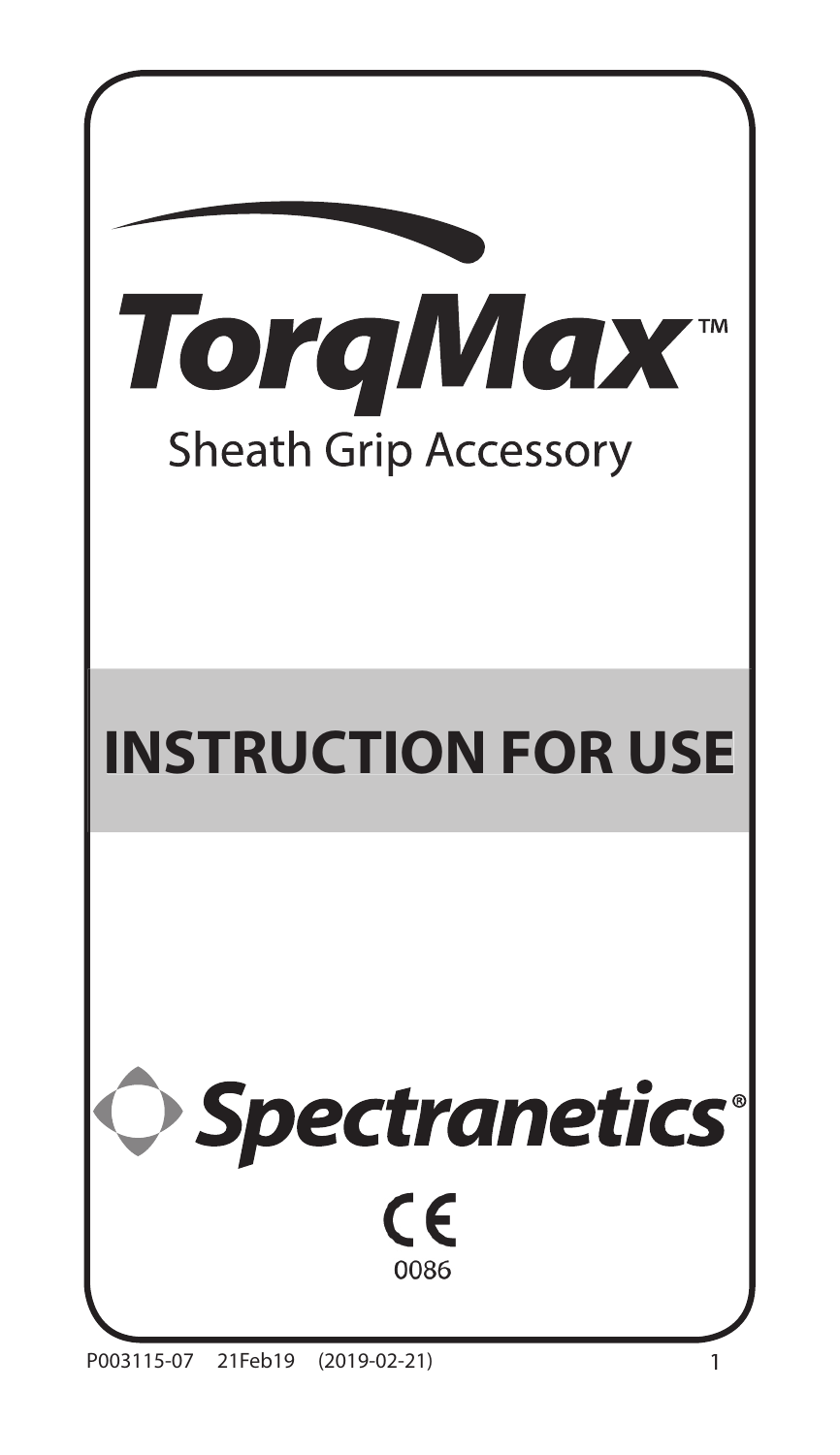

### THIS PAGE INTENTIONALLY LEFT BLANK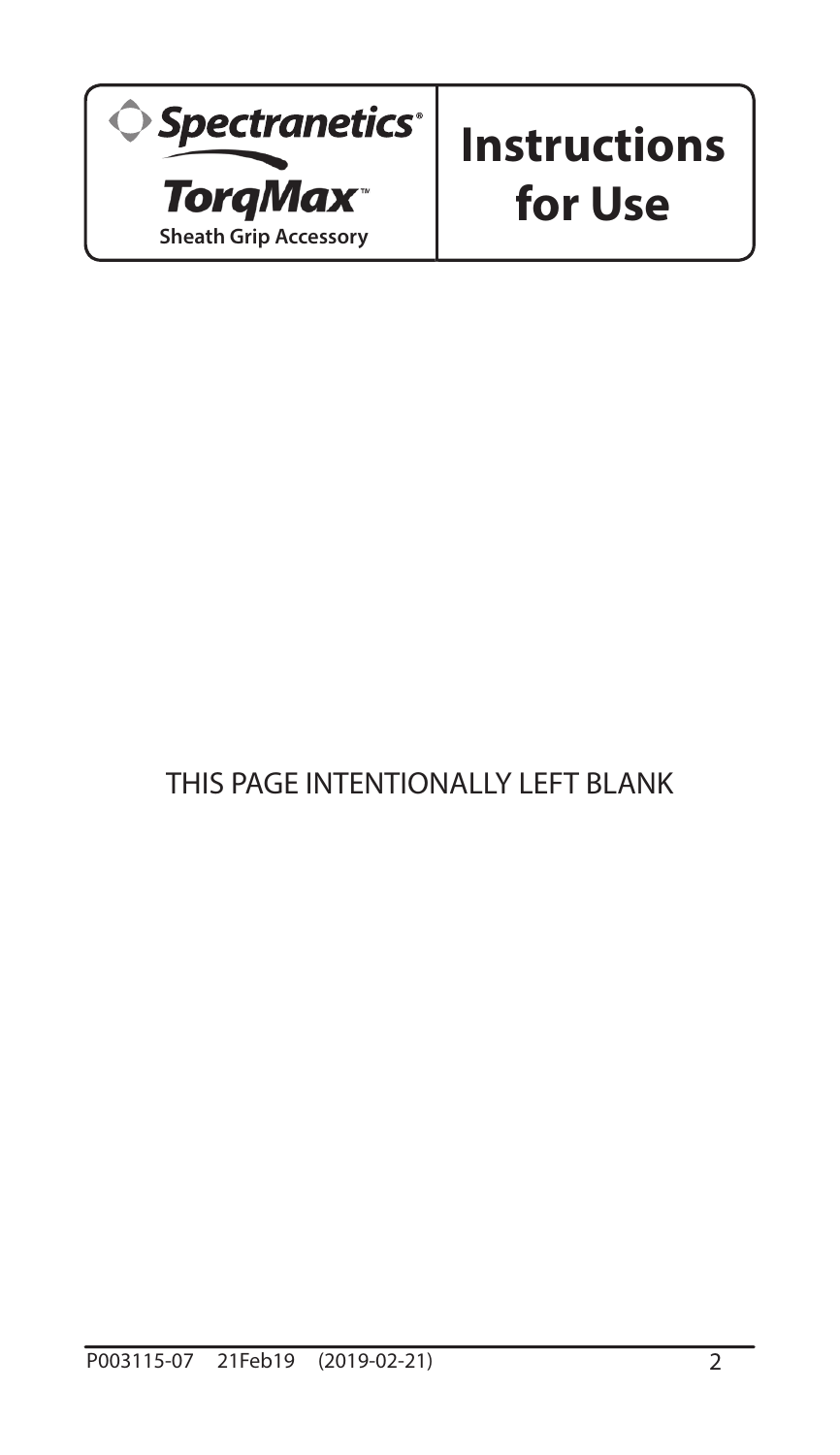

### **Instructions for Use - Sections by Language**

| Pg             | Language   |                 | <b>Instructions For Use</b> |
|----------------|------------|-----------------|-----------------------------|
| 4              | English    | English         | Instructions For Use        |
| $\overline{7}$ | Bulgarian  | български език  | Указания за употреба        |
| 10             | Croatian   | hrvatski        | Upute za uporabu            |
| 13             | Czech      | Česky           | Návod k použití             |
| 16             | Danish     | Dansk           | Brugsanvisning              |
| 19             | Dutch      | Nederlands      | Gebruiksaanwijzing          |
| 22             | Estonian   | Eesti           | Kasutusjuhis                |
| 25             | Finnish    | Suomi           | Käyttöohjeet                |
| 28             | French     | Française       | Mode d'emploi               |
| 31             | German     | Deutsch         | Gebrauchsanweisung          |
| 34             | Greek      | Ελληνικά        | Οδηγίες χρήσης              |
| 37             | Hungarian  | Magyar          | Használati útmutatóaz       |
| 40             | Icelandic  | Íslenska        | Leiðbeiningar um notkun     |
| 43             | Italian    | Italiano        | Istruzioni per l'uso        |
| 46             | Latvian    | latviešu valoda | Lietošanas pamācība         |
| 49             | Lithuanian | Lietuvių kalba  | Naudojimo instrukcija       |
| 52             | Norwegian  | Norsk bokmål    | Bruksanvisning              |
| 55             | Polish     | Polski          | Instrukcja obsługi          |
| 58             | Portuguese | Português       | Instruções para Utilização  |
| 61             | Romanian   | Română          | Instrucțiuni de utilizare   |
| 64             | Russian    | Русский язык    | Инструкции по применению    |
| 68             | Serbian    | српски језик    | Uputstvo za upotrebu        |
| 71             | Slovak     | Slovenčina      | Návod na použitie           |
| 74             | Slovenian  | Slovenščina     | Navodila za uporabo         |
| 77             | Spanish    | Español         | Instrucciones de uso        |
| 80             | Swedish    | Svenska         | Bruksanvisning              |
| 83             | Turkish    | Türkçe          | Kullanım Talimatları        |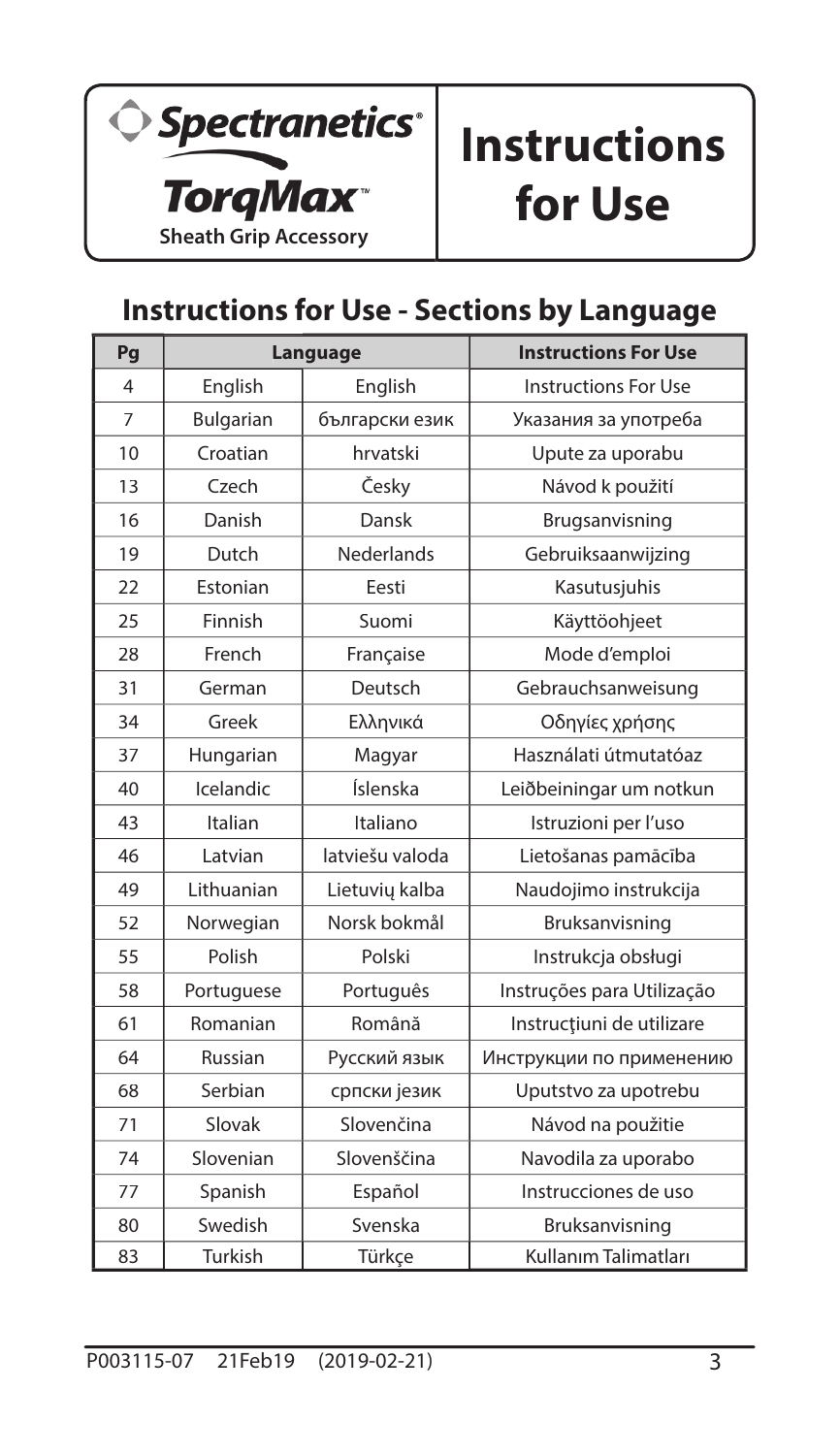

**English / English**

### **Table of Contents**

| 1.             |                                                                                                                                                                                                                               |  |
|----------------|-------------------------------------------------------------------------------------------------------------------------------------------------------------------------------------------------------------------------------|--|
| 2.             |                                                                                                                                                                                                                               |  |
| 3.             |                                                                                                                                                                                                                               |  |
| 4.             |                                                                                                                                                                                                                               |  |
| 5.             |                                                                                                                                                                                                                               |  |
| 6.             |                                                                                                                                                                                                                               |  |
| 7 <sup>1</sup> |                                                                                                                                                                                                                               |  |
| 8.             |                                                                                                                                                                                                                               |  |
| 9.             |                                                                                                                                                                                                                               |  |
| 10.            |                                                                                                                                                                                                                               |  |
| 11.            | the control of the control of the control of the control of the control of the control of the control of the control of the control of the control of the control of the control of the control of the control of the control |  |

**CAUTION: Federal law restricts this device to sale by or on the order of a physician.**

#### **1. DESCRIPTION**

The TorqMax Sheath Grip Accessory is an ergonomic hand grip device used to assist in the handling and manipulation of outer support sheaths, dilator sheaths, and Spectranetics laser sheaths. The TorqMax Sheath Grip Accessory is loaded onto a sheath from the side and remains in place on appropriately sized sheaths. Grip traction on the sheath for delivery of torque or axial force is achieved when the user squeezes the main body of the accessory. The soft inner liner of the TorqMax device protects the sheath from damage while providing a high traction surface. The TorqMax device may be easily relocated along the length of the sheath or easily removed during a procedure as needed by squeezing the logo-decorated finger tabs located on the side of the device (see Figure 1).



#### **2. INDICATIONS FOR USE**

The TorqMax Sheath Grip Accessory is intended for use in providing ergonomic grip on outer support sheaths, dilator sheaths, and Spectranetics laser sheaths.

#### **3. CONTRAINDICATIONS**

None known.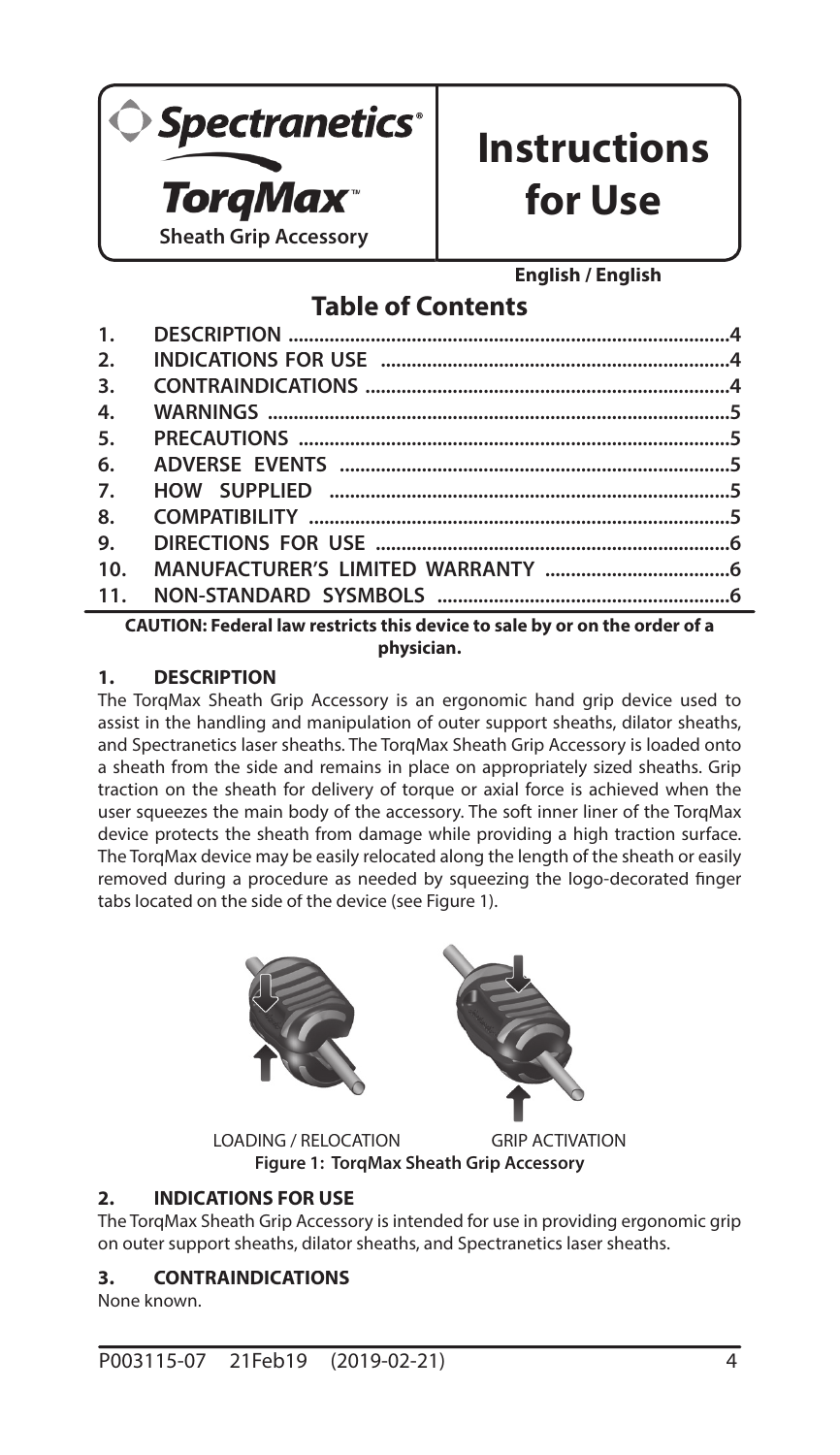

**English / English**

#### **4. WARNINGS**

Observe all warnings for the sheath to be used as indicated in the associated "Instructions for Use".

#### **5. PRECAUTIONS**

**For single use only.** The TorqMax Sheath Grip Accessory must not be resterilized and/or reused.

DO NOT resterilize or reuse this device, as these actions can compromise device performance or increase the risk of cross-contamination due to inappropriate reprocessing.

Reuse of this single use device could lead to serious patient injury or death and voids manufacturer warranties.

Do not alter the TorqMax Sheath Grip Accessory from its original state prior to use.

Observe all precautions for the sheath to be used as indicated in the associated "Instructions for Use".

#### **6. ADVERSE EVENTS**

Refer to the "Instructions for Use" of the sheath to be used for adverse event information.

#### **7. HOW SUPPLIED**

#### **7.1 Sterilization**

**For single use only.** Do not re-sterilize and/or reuse. The TorqMax Sheath Grip Accessory is supplied sterile and non-pyrogenic. Sterility is guaranteed only if the packaged is unopened and undamaged.

#### **7.2 Device / Packaging Care**

Store devices in a dry cool place (below 60° C / 140° F) until use.

#### **7.3 Inspection Prior to Use**

Prior to use, visually inspect the sterile package to ensure that seals have not been broken. The device should be examined carefully for defects or damage. Do not use if it has apparent defects or is damaged.

#### **8. COMPATIBILITY**

#### **Use with other devices**

The TorqMax Sheath Grip Accessory may be used with size-compatible outer support sheaths, dilator sheaths, and Spectranetics laser sheaths. Table 1 provides specifications for use in determining TorqMax compatibility with other devices.

Be sure to closely follow the "Instructions for Use" for each device used.

#### **Table 1: TorqMax Sheath Grip Accessory Size Compatibility Specifications**

| Minimum Sheath Outer Diameter | 4.0 mm / 0.155 in / 11.9 F |
|-------------------------------|----------------------------|
| Maximum Sheath Outer Diameter | 7.5 mm / 0.296 in / 22.5 F |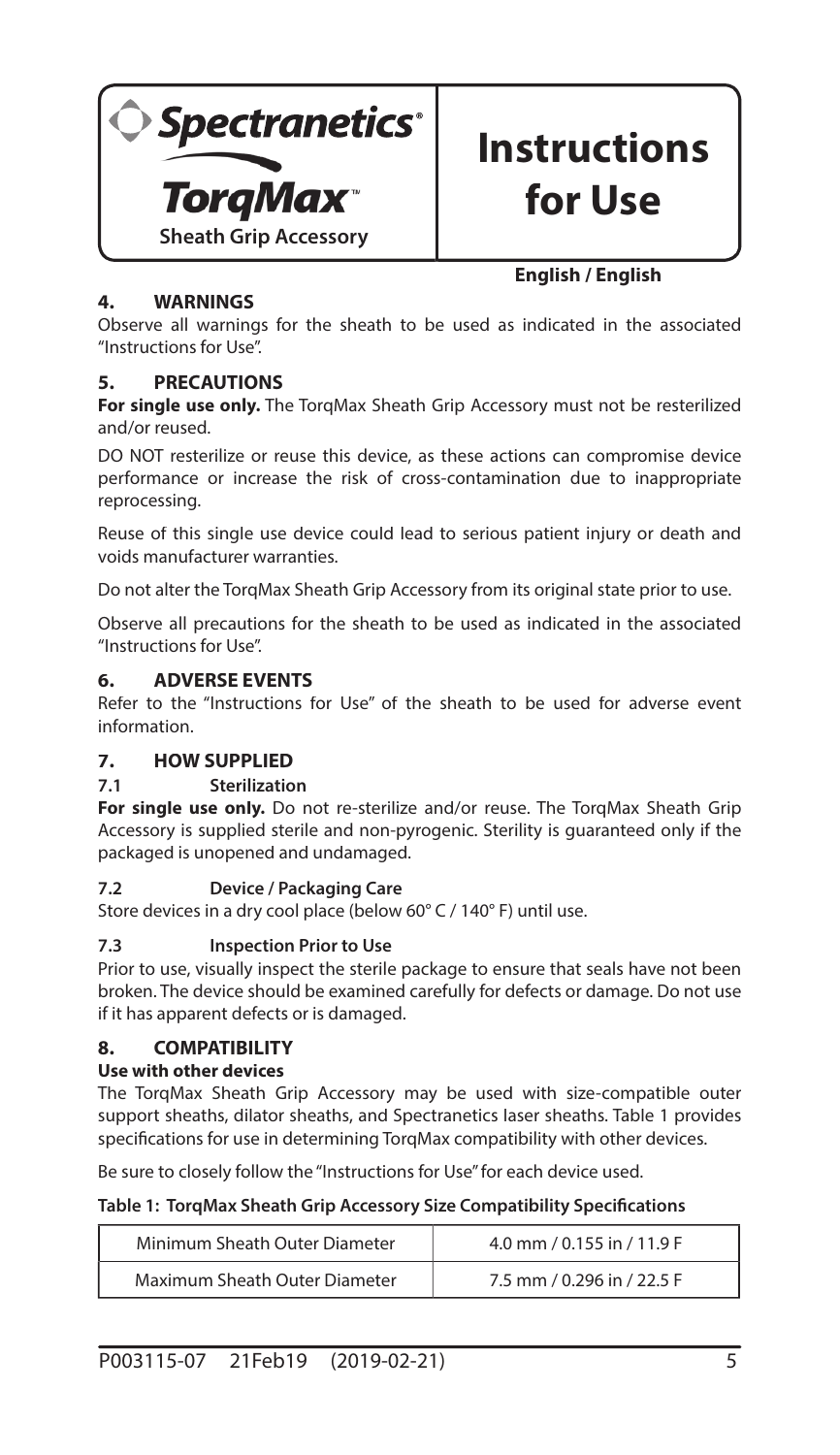

**English / English**

#### **9. DIRECTIONS FOR USE**

#### **9.1 Procedure Setup**

Follow all recommended procedure setup steps for the sheath to be used as indicated in the associated "Instructions for Use".

#### **9.2 Clinical Technique**

- 1. Load the TorqMax Sheath Grip Accessory on the proximal portion of the sheath in use and adjust its position more distal as needed. The logodecorated finger tabs located on the side of the TorgMax Sheath Grip Accessory can be squeezed to facilitate loading and repositioning of the accessory.
- 2. Squeeze the main body of the TorqMax Sheath Grip Accessory to apply force for rotation or advancement/retraction of the sheath in use.

#### **10. MANUFACTURER'S LIMITED WARRANTY**

Manufacturer warrants that the TorqMax is free from defects in material and workmanship when used by the stated "Use By" date and when package is unopened and undamaged immediately before use. Manufacturer's liability under this warranty is limited to replacement or refund of the purchase price of any defective TorqMax. Manufacturer will not be liable for any incidental, special, or consequential damages resulting from use of the TorqMax. Damage to the TorqMax caused by misuse, alteration, improper storage or handling, or any other failure to follow these Instructions for Use will void this limited warranty. **THIS LIMITED WARRANTY IS EXPRESSLY IN LIEU OF ALL OTHER WARRANTIES, EXPRESS OR IMPLIED, INCLUDING THE IMPLIED WARRANTY OF MERCHANTABILITY OR FITNESS FOR A PARTICULAR PURPOSE.** No person or entity, including any authorized representative or reseller of Manufacturer, has the authority to extend or expand this limited warranty and any purported attempt to do so will not be enforceable against Manufacturer.

#### **11. NON-STANDARD SYSMBOLS**

| Quantity                      | <b>OTY</b> |                                                          |                |
|-------------------------------|------------|----------------------------------------------------------|----------------|
| <b>Minimum Outer Diameter</b> |            |                                                          | <b>MIN</b>     |
| <b>Maximum Outer Diameter</b> |            |                                                          | MAX            |
| on the order of a physician.  |            | CAUTION: Federal law restricts this device to sale by or | <b>Rx ONLY</b> |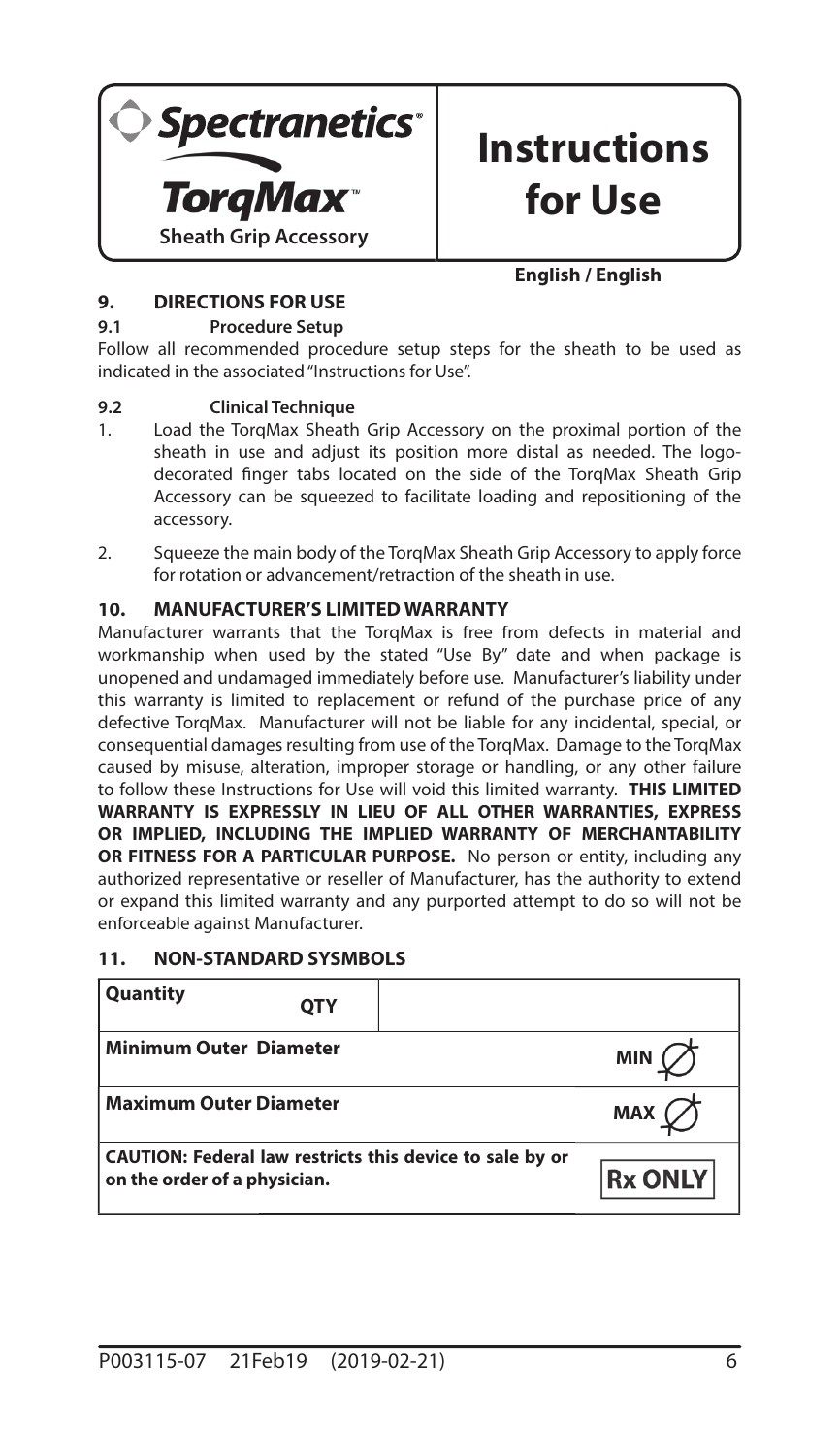

## **УКАЗАНИЯ ЗА УПОТРЕБА**

**Bulgarian / български език**

#### **Съдържание**

| 1.  |  |
|-----|--|
| 2.  |  |
| 3.  |  |
| 4.  |  |
| 5.  |  |
| 6.  |  |
| 7.  |  |
| 8.  |  |
| 9.  |  |
| 10. |  |
| 11. |  |
|     |  |

#### **1. ОПИСАНИЕ**

Принадлежността за захващане на дезилета TorqMax представлява ергономично ръчно изделие, което се използва за работа и манипулиране с външни помощни дезилета, разширяващи дезилета и лазерни дезилета на Spectranetics. Принадлежността за захващане на дезилета TorqMax се залавя за дезилето отстрани и остава на място върху съответстващи по размер дезилета. Захващането на дезилето за прилагане на усукваща или осова сила се постига, когато потребителят стисне основния корпус на принадлежността. Меката вътрешна обшивка на изделието TorqMax защитава дезилето от повреда, като същевременно осигурява повърхност със силно сцепление. Изделието TorqMax може лесно да бъде преместено по протежение на дезилето или да се отстрани по време на процедура, ако е необходимо, чрез стискане на украсените с лого гнезда за пръстите, разположени отстрани на изделието (вижте фигура 1).





 ПОСТАВЯНЕ / ПРЕМЕСТВАНЕ АКТИВИРАНЕ НА ЗАХВАЩАНЕТО **Фигура 1: Принадлежност за захващане на дезилета TorqMax**

#### **2. ПОКАЗАНИЯ ЗА УПОТРЕБА**

Принадлежността за захващане на дезилета TorqMax е предназначена за употреба при осигуряване на ергономично захващане на външни помощни дезилета, разширяващи дезилета и лазерни дезилета на Spectranetics.

#### **3. ПРОТИВОПОКАЗАНИЯ**

Не са известни.

#### **4. ПРЕДУПРЕЖДЕНИЯ**

Спазвайте всички предупреждения за дезилето, което ще се използва, съгласно посоченото в съответните "Указания за употреба".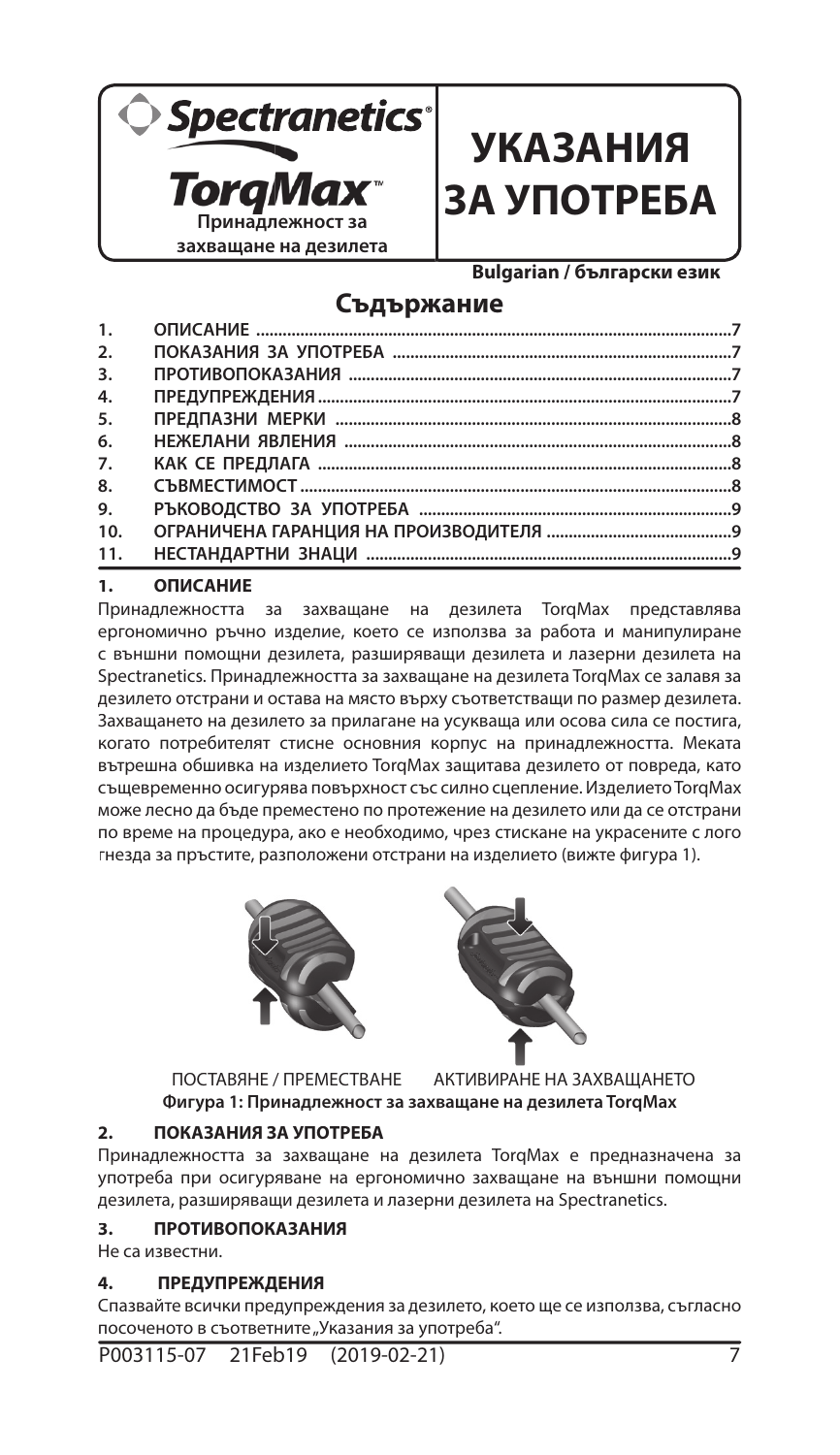

## **УКАЗАНИЯ ЗА УПОТРЕБА**

**Bulgarian / български език**

#### **5. ПРЕДПАЗНИ МЕРКИ**

**Само за еднократна употреба.** Принадлежността за захващане на дезилета TorqMax не трябва да се стерилизира и/или използва повторно.

Изделието да НЕ се стерилизира или използва повторно, тъй като това може да наруши функционирането му или да увеличи риска от кръстосано замърсяване вследствие на неправилна повторна обработка.

Повторното използване на изделието може да доведе до тежка телесна повреда или смърт на пациента и да обезсили гаранциите от производителя.

Да не се променя първоначалния вид на принадлежността за захващане на дезилета TorqMax преди употреба.

Спазвайте всички предпазни мерки за дезилето, което ще се използва, съгласно посоченото в съответните "Указания за употреба".

#### **6. НЕЖЕЛАНИ ЯВЛЕНИЯ**

За информация относно нежеланите явления се обърнете към "Указания За Употреба" на дезилето, което ще се използва.

#### **7. КАК СЕ ПРЕДЛАГА**

#### **7.1 Стерилизация**

Само за еднократна употреба. Да не се стерилизира и/или използва повторно. Принадлежността за захващане на дезилето TorqMax се предлага стерилна и апирогенна. Стерилността е гарантирана само ако опаковката не е отворена или повредена.

#### **7.2 Грижи за изделието / опаковката**

До употреба изделията да се съхраняват на сухо, хладно място (под 60°C/140°F).

#### **7.3 Проверка преди използване**

Преди употреба огледайте стерилната опаковка, за да се уверите, че не е разпечатана. Изделието трябва да бъде внимателно разгледано за дефекти или повреди. Да не се използва, ако има видими дефекти или е повредено.

#### **8. СЪВМЕСТИМОСТ**

#### **Използване с други изделия**

Принадлежността за захващане на дезилета TorqMax може да се използва със съвместими по размер външни помощни дезилета, разширяващи дезилета и лазерни дезилета на Spectranetics. На таблица 1 са представени спецификациите за употреба при определяне на съвместимостта на TorqMax с други изделия.

Следвайте стриктно указанията за употреба на всяко от използваните изделия.

**Таблица 1: Спецификации за съвместимостта на размерана принадлежността за захващане на дезилетa TorqMax**

| Минимален външен диаметър на дезилето  | 4,0 mm / 0,155 in / 11,9 F |
|----------------------------------------|----------------------------|
| Максимален външен диаметър на дезилето | 7,5 mm / 0,296 in / 22,5 F |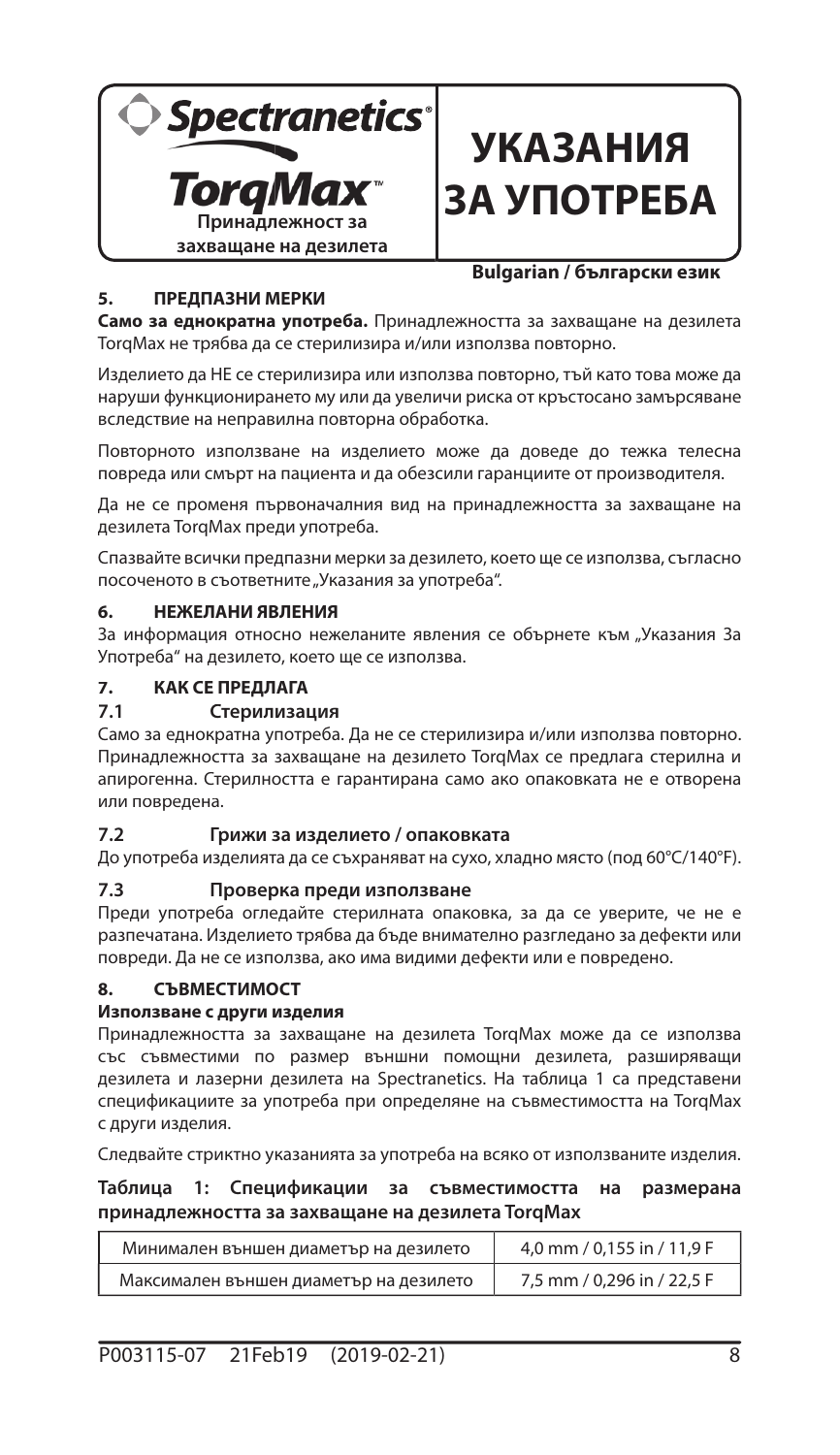



#### **Bulgarian / български език**

#### **9. РЪКОВОДСТВО ЗА УПОТРЕБА**

#### **9.1 План на процедурата**

Следвайте всички препоръчвани етапи от плана на процедурата за дезилето, което ще се използва, съгласно посоченото в съответните "Указания за употреба".

#### **9.2 Клинична техника**

- 1. Поставете принадлежността за захващане на дезилето TorqMax върху проксималната част на използваното дезиле и я преместете подистално, ако е необходимо. Може да стиснете украсените с лого гнезда за пръстите, разположени отстрани на принадлежността за захващане на дезилето TorqMax, за улесняване на поставянето и преместването й.
- 2. Стиснете основния корпус на принадлежността за захващане на дезилето TorqMax, за да приложите сила за завъртане или придвижване/ издърпване на използваното дезиле.

#### **10. ОГРАНИЧЕНА ГАРАНЦИЯ НА ПРОИЗВОДИТЕЛЯ**

Производителят гарантира, че TorqMax не проявява дефекти в материалите и производството, когато се използва до посочената дата "Използвай до" и когато опаковката не е отворена или повредена непосредствено преди употреба. Отговорността на производителя по настоящата гаранция се ограничава до подмяна или възвръщане на сумата за закупуване на всеки дефектен TorqMax. Производителят не носи отговорност за каквито и да било случайни, специални или произтичащи щети, възникващи в резултат на употребата на TorqMax. Повреда на TorqMax, причинена от неправилна употреба, модифициране, неправилно съхранение или използване, или каквото и да било неспазване на тези Инструкции за употреба ще направи невалидна тази ограничена гаранция. **ТАЗИ ОГРАНИЧЕНА ГАРАНЦИЯ ИЗРИЧНО ОТМЕНЯ ВСИЧКИ ДРУГИ ГАРАНЦИИ, ИЗРИЧНИ ИЛИ ПОДРАЗБИРАЩИ СЕ, ВКЛЮЧИТЕЛНО ПОДРАЗБИРАЩАТА СЕ ГАРАНЦИЯ ЗА ПРОДАЖБА ИЛИ ГОДНОСТ ЗА ОПРЕДЕЛЕНА УПОТРЕБА.** Никое физическо или юридическо лице, включително всякакви упълномощени представители или дилъри на Производителя, няма правото да увеличава или разширява тази гаранция, и никой умишлен опит да се направи това няма да се прилага срещу Производителя.

| Quantity<br>Количество        | <b>OTY</b> |                                                             |                |
|-------------------------------|------------|-------------------------------------------------------------|----------------|
| Minimum Outer Diameter        |            |                                                             | <b>MIN</b>     |
| Минимален външен диаметър     |            |                                                             |                |
| <b>Maximum Outer Diameter</b> |            |                                                             | MA)            |
| Максимален външен диаметър    |            |                                                             |                |
|                               |            | CAUTION: Federal law restricts this device to sale by or on |                |
| the order of a physician.     |            |                                                             |                |
|                               |            | Внимание: Федералният закон (на САЩ) ограничава             | <b>Rx ONLY</b> |
|                               |            | продажбата на това изделие от или по предписание на         |                |
| лекар.                        |            |                                                             |                |

#### **11. НЕСТАНДАРТНИ ЗНАЦИ**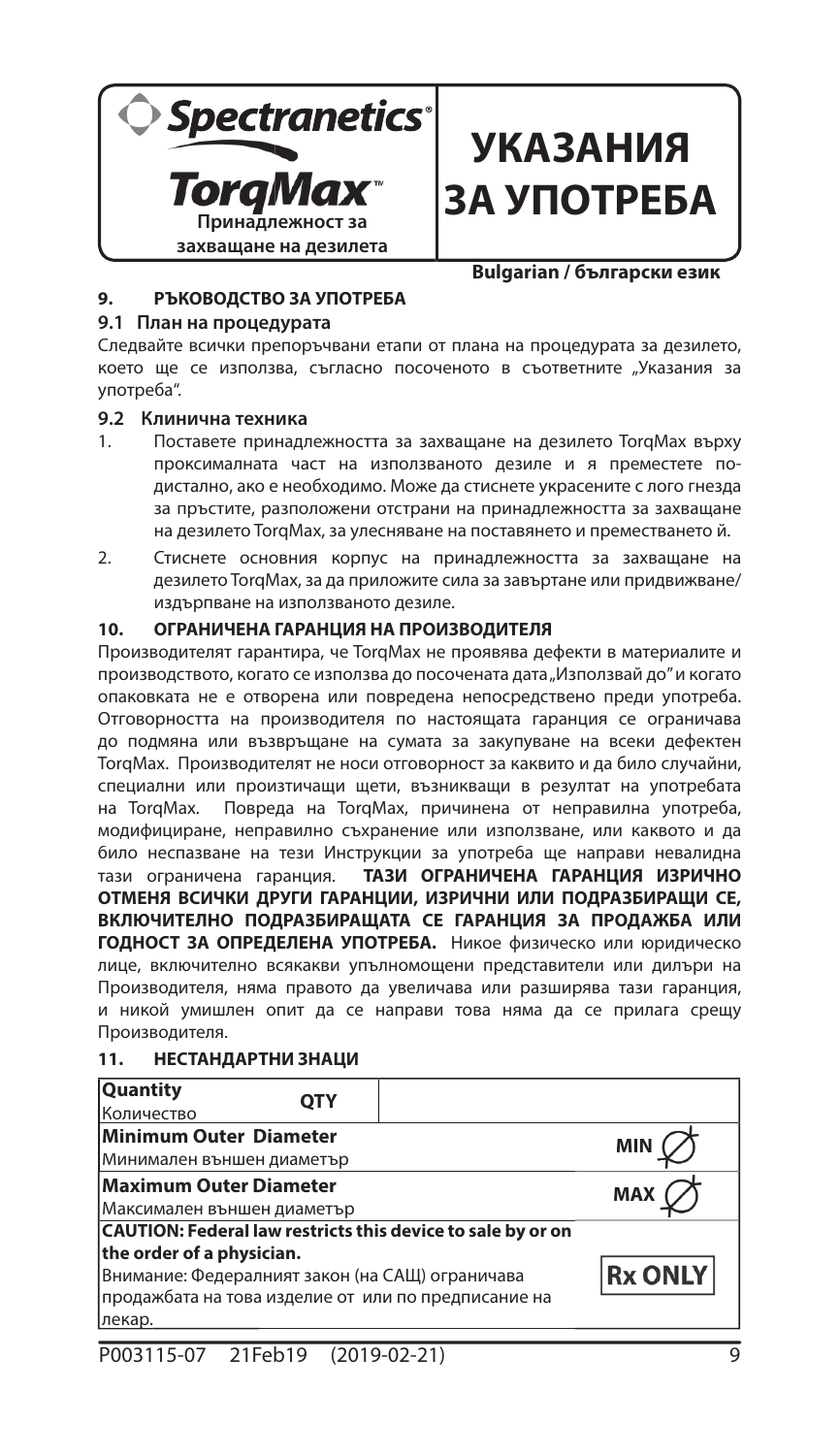

## **UPUTE ZA UPORABU**

**Croatian/ hrvatski**

### **Sadržaj**

| 1.               |                                                    |  |
|------------------|----------------------------------------------------|--|
| 2.               | INDIKACIJE ZA UPORABU managogo matematika na na 10 |  |
| $\overline{3}$ . |                                                    |  |
| 4.               |                                                    |  |
| 5.               |                                                    |  |
| 6.               |                                                    |  |
| $\overline{z}$   |                                                    |  |
| 8.               |                                                    |  |
| 9.               |                                                    |  |
| 10.              |                                                    |  |
| 11.              |                                                    |  |
|                  |                                                    |  |

#### **1. OPIS**

TorqMax pribor za zahvat ovojnice ergonomski je uređaj za ručni zahvat koji olakšava rukovanje i upravljanje vanjskim potpornim ovojnicama, dilatacijskim ovojnicama i laserskim ovojnicama Spectranetics. Pribor za zahvat ovojnice TorqMax postavlja se na bočnu stranu ovojnice i ostaje na mjestu na ovojnicama odgovarajućih veličina. Zahvatna trakcija na ovojnici za primjenu obrtne i uzdužne sile postiže se kada korisnik pritisne glavno tijelo pribora. Mekani unutarnji dio uređaja TorqMax štiti ovojnicu od oštećivanja i pružaju površinu za snažnu trakciju. Uređaj TorqMax prema potrebi možete lako pomicati na ovojnici i ukloniti tijekom postupka stiskanjem jezičaka s logotipom koji se nalaze na bočnoj strani uređaja (vidi sliku 1).





UMETANJE / POMICANJE AKTIVIRANJE ZAHVATA **Slika 1: Pribor za zahvat ovojnice TorqMax**

#### **2. INDIKACIJE ZA UPORABU**

Pribor za zahvat ovojnice TorqMax omogućava ergonomski zahvat vanjskih potpornih ovojnica, dilatacijskih ovojnica i laserskih ovojnica Spectranetics.

#### **3. KONTRAINDIKACIJE**

Nisu poznate.

#### **4. UPOZORENJA**

Pridržavajte se svih upozorenja za ovojnicu koju ćete koristiti navedenim u odgovarajućim Uputama za uporabu.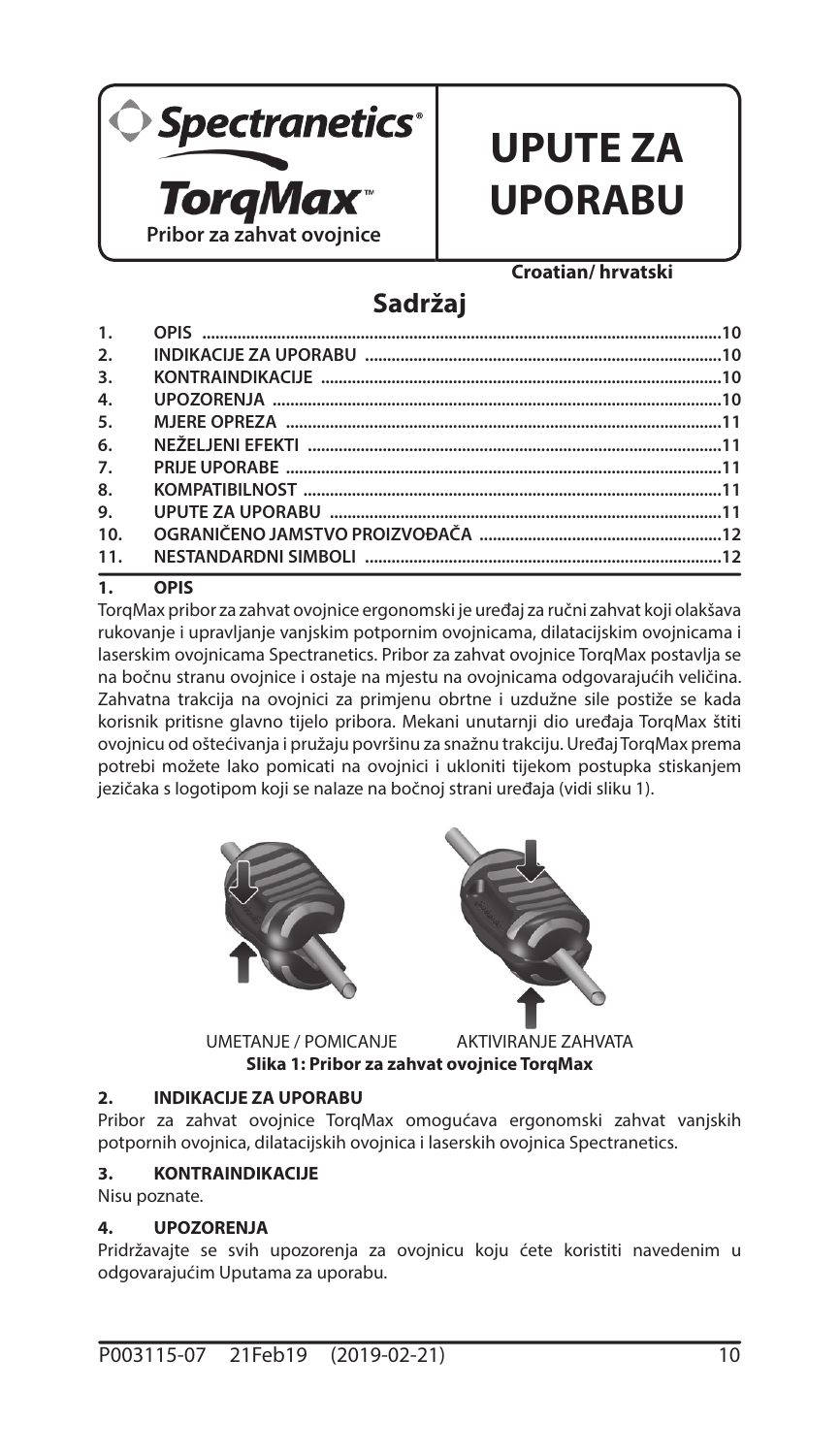

## **UPUTE ZA UPORABU**

#### **5. MJERE OPREZA**

#### **Croatian/ hrvatski**

**Samo za jednokratnu uporabu.** Pribor za zahvat ovojnice TorgMax ne smije se ponovno sterilizirati niti ponovno koristiti.

NEMOJTE ponovno sterilizirati niti ponovno koristiti ovaj uređaj jer to može ugroziti učinkovitost uređaja ili povećati rizik unakrsne kontaminacije zbog neprikladne ponovne prerade.

Ponovna uporaba ovog uređaja za jednokratnu upotrebu može uzrokovati teško ozljeđivanje pacijenta ili smrt i poništava jamstva proizvođača.

Nemojte mijenjati izvorno stanje pribora za zahvat ovojnice TorqMax.

Pridržavajte se svih mjera opreza za ovojnicu koju ćete koristiti navedenih u odgovarajućim Uputama za uporabu.

#### **6. NEŽELJENI EFEKTI**

Informacije o neželjenim efektima možete pronaći u Uputama za uporabu ovojnice koju ćete koristiti.

#### **7. PRIJE UPORABE**

#### **7.1 Sterilizacija**

Samo za jednokratnu uporabu. Nemojte ponovno sterilizirati niti ponovno koristiti. Pribor za zahvat ovojnice TorqMax isporučuje se sterilan i nepirogen. Sterilnost je zajamčena samo ako pakiranje nije otvoreno ili oštećeno.

#### **7.2 Čuvanje uređaja / pakiranje**

Prije uporabe uređaje čuvajte na hladnom i suhom mjestu (ispod 60 °C/140 °F).

#### **7.3 Pregled prije uporabe**

Prije uporabe vizualno pregledajte sterilno pakiranje kako biste se uvjerili da hermetičko zatvaranje nije oštećeno. Pažljivo pregledajte ima li na uređaju nedostataka ili oštećenja. Nemojte koristiti uređaj ako ima vidljivih nedostataka ili oštećenja.

#### **8. KOMPATIBILNOST**

#### **Uporaba s drugim uređajima**

Pribor TorqMax za zahvat ovojnice može se koristiti s vanjskim potpornim ovojnicama, dilatacijskim ovojnicama i laserskim ovojnicama Spectranetics čije veličine odgovaraju veličini pribora. U tablici 1 navedene su specifikacije koje možete koristiti prilikom utvrđivanja kompatibilnosti uređaja TorqMax s drugim uređajima.

Pažljivo slijedite Upute za uporabu svakog uređaja koji koristite.

Tablica 1: Specifikacija za određivanje kompatibilnosti veličine pribora za zahvat **ovojnice TorqMax**

| Minimalni vanjski promjer ovojnice  | 4.0 mm/0.155 inča/11.9 F |  |
|-------------------------------------|--------------------------|--|
| Maksimalni vanjski promjer ovojnice | 7,5 mm/0,296 inča/22,5 F |  |

#### **9. UPUTE ZA UPORABU**

#### **9.1 Priprema postupka**

Slijedite sve preporučene korake za postupak pripreme ovojnice navedene u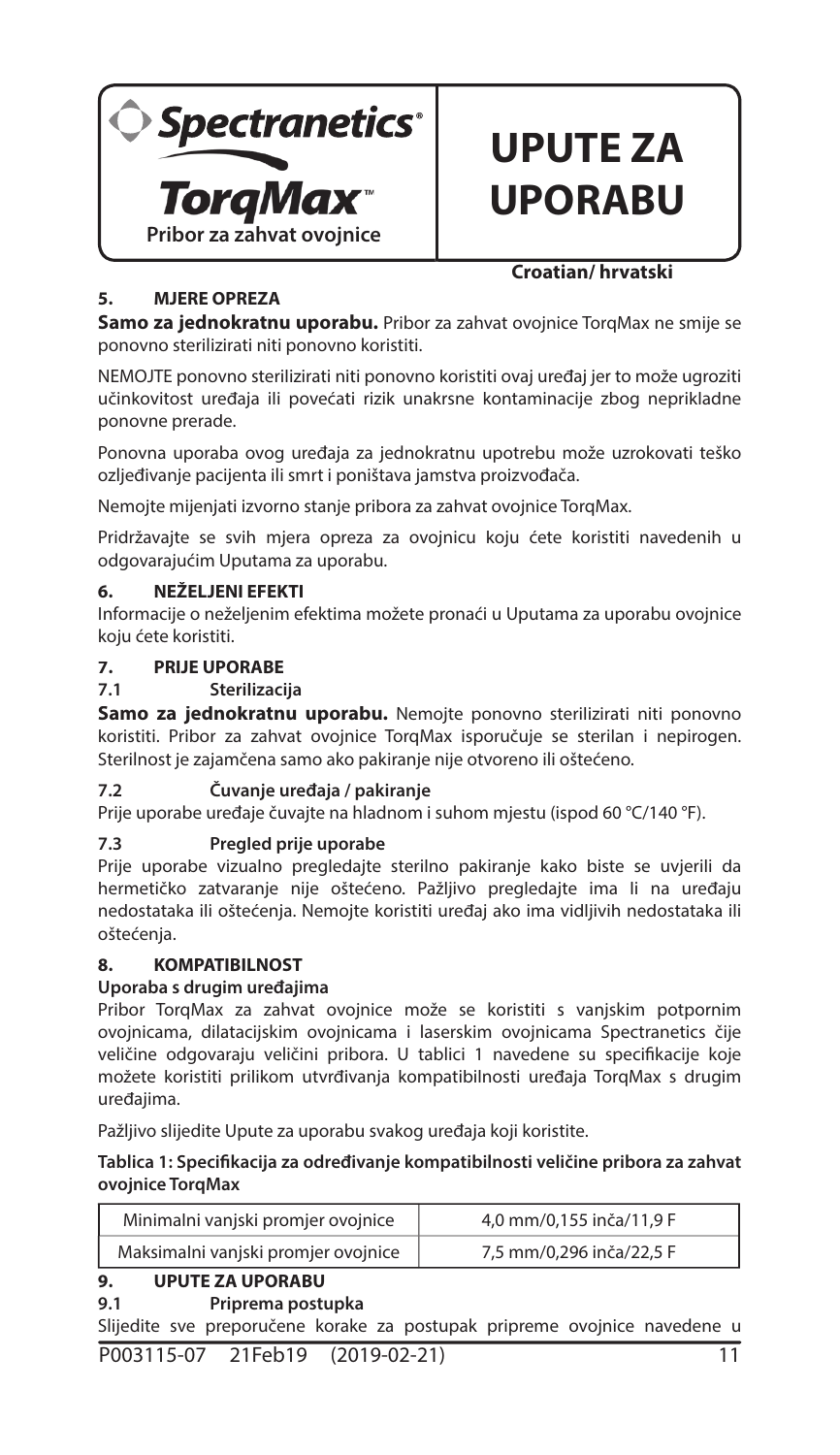

## **UPUTE ZA UPORABU**

**Croatian/ hrvatski**

odgovarajućim Uputama za uporabu.

#### **9.2 Klinička tehnika**

- 1. Postavite pribor za zahvat ovojnice TorqMax na proksimalni dio ovojnice koju ćete koristiti te po potrebi podesite više distalno. Jezičke s logotipom koji se nalaze na bočnoj strani pribora za zahvat ovojnice TorqMax možete stisnuti kako biste olakšali umetanje i postavljanje pribora.
- 2. Stisnite glavno tijelo pribora za zahvat ovojnice TorqMax kako biste primijenili silu za okretanje ili pomicanje naprijed odnosno povlačenje ovojnice kada je već koristite.

#### **10. OGRANIČENO JAMSTVO PROIZVOĐAČA**

Proizvođač jamči da proizvod TorqMax nema nedostataka u materijalu i izradi kada se koristi do datuma označenog s "Upotrebljivo do" i kada je pakiranje zatvoreno i neoštećeno do otvaranja. Prema ovom jamstvu, odgovornost proizvođača ograničena je na zamjenu ili povrat kupovne cijene svakog proizvoda TorqMax s nedostatkom. Proizvođač ne preuzima odgovornost za bilo kakve slučajne, posebne ili posljedične štete izazvane uporabom proizvoda TorqMax. Oštećenja proizvoda TorqMax izazvana pogrešnom uporabom, izmjenama, nepravilnim skladištenjem ili rukovanjem ili bilo kakvim drugim nepridržavanjem ovih uputa za uporabu poništavaju ovo ograničeno jamstvo. **OVO OGRANIČENO JAMSTVO IZRIČITO SLUŽI UMJESTO SVIH DRUGIH JAMSTAVA, IZRIČITIH ILI PODRAZUMIJEVANIH, UKLJUČUJUĆI PODRAZUMIJEVANO JAMSTVO PRIMJERENOSTI ZA PRODAJU ILI PRIKLADNOSTI ZA ODREĐENU NAMJENU.** Nijedna osoba ili tijelo, uključujući i sve ovlaštene predstavnike i prodavače proizvođača, nema ovlaštenja produljiti ili proširiti ovo ograničeno jamstvo, a bilo kakav takav pokušaj neće se moći primijeniti protiv proizvođača.

#### **Quantity** Količina **QTY Minimum Outer Diameter** Minimalni vanjski promjer **MIN Maximum Outer Diameter Maksimalni vanjski promjer CAUTION: Federal law restricts this device to sale by or on the order of a physician.** Oprez: Američki federalni zakon ograničava prodaju **Rx ONL** ovog uređaja na prodaju od liječnika ili po nalogu liječnika.

#### **11. NESTANDARDNI SIMBOLI**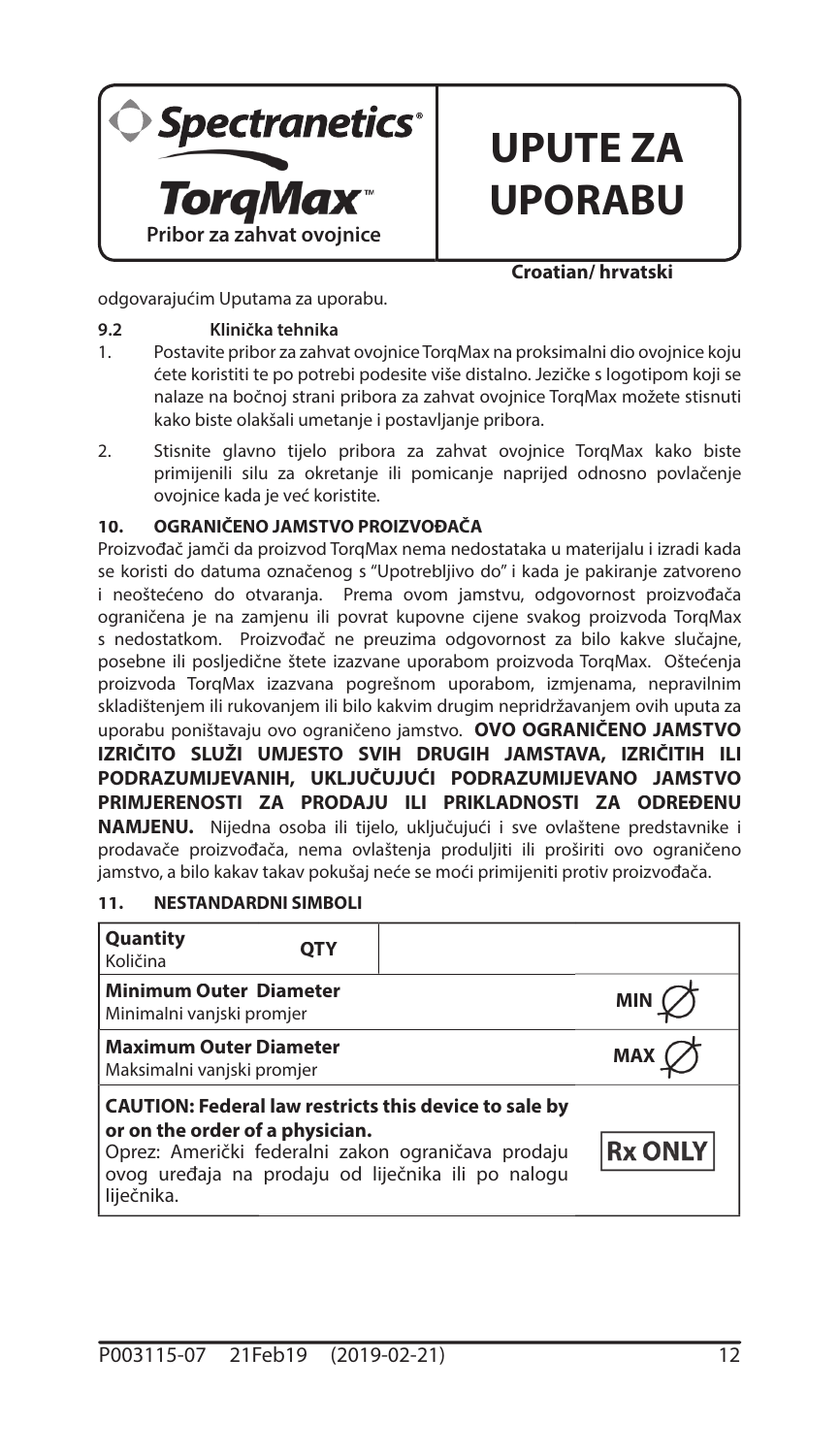

## **NÁVOD K POUŽITÍ**

**Czech/ Česky**

### **Obsah**

| 1.               |  |
|------------------|--|
| 2 <sub>1</sub>   |  |
| 3.               |  |
| $\overline{4}$   |  |
| 5.               |  |
| 6.               |  |
| $\overline{7}$ . |  |
| 8.               |  |
| 9.               |  |
| 10.              |  |
| 11.              |  |
|                  |  |

#### **1. POPIS**

Doplňková úchytka pláště TorqMax je ergonomická úchytka určená k usnadnění manipulace a práce s vnějšími doplňujícími plášti, plášti dilatátoru a laserovými plášti Spectranetics. Doplňková úchytka pláště TorqMax je nasazována na plášť ze strany a pokud je použita na plášti vhodné velikosti, zůstává pevně na místě. Stisknutím hlavní části úchytky dosáhnete zvýšení trakce na plášti potřebné k vyvolání kroutivého momentu nebo tlaku v ose. Měkká vnitřní podložka chrání plášť TorqMax před poškozením v důsledku vysoké trakce. Doplňkovou úchytku pláště TorqMax lze podle potřeby snadno posouvat po plášti nebo ji lze sejmout v průběhu zákroku stisknutím výstupků na straně úchytky označených logem (viz Obrázek 1).



NASAZENÍ / POSOUVÁNÍ AKTIVACE POUZDRA **Obrázek 1: Doplňková úchytka pláště TorqMax**

#### **2. INDIKACE K POUŽITÍ**

Doplňková úchytka pláště TorqMax je určena k použití jako ergonomická úchytka na vnějších doplňujících pláštích, pláštích dilatátoru a laserových pláštích Spectranetics.

#### **3. KONTRAINDIKACE**

Nejsou známy.

#### **4. VAROVÁNÍ**

Dodržujte všechna varování uvedená v přiloženém "Návodu k použití" daného pláště.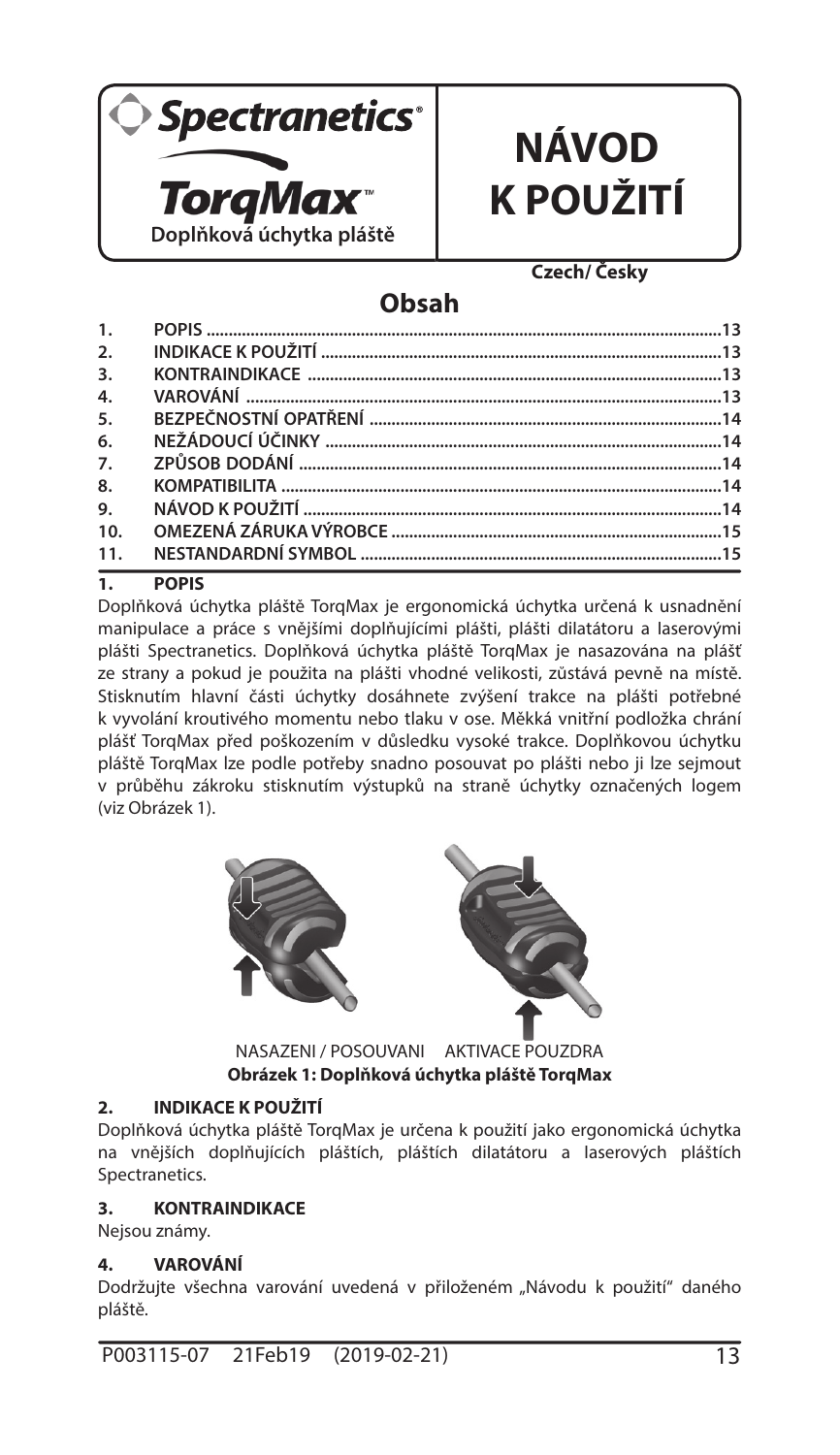

## **NÁVOD K POUŽITÍ**

#### **5. BEZPEČNOSTNÍ OPATŘENÍ**

#### **Czech/ Česky**

**Pouze k jednorázovému použití.** Doplňková úchytka pláště TorqMax se nesmí opakovaně sterilizovat ani opakovaně používat.

Toto zařízení se NESMÍ opakovaně používat ani sterilizovat, neboť by se tím mohla snížit jeho výkonnost a zvýšit riziko křížové kontaminace z důvodu nesprávného zpracování.

Opakované použití tohoto jednorázového zařízení by mohlo způsobit vážné poranění pacienta nebo jeho smrt, jakož i zrušení záruky výrobce.

Neupravujte doplňkovou úchytku pláště TorqMax před použitím.

Dodržujte všechna bezpečnostní opatření uvedená v přiloženém "Návodu k použití" daného pláště.

#### **6. NEŽÁDOUCÍ ÚČINKY**

Informace o nežádoucích účincích naleznete v "Návodu k použití" pláště.

#### **7. ZPŮSOB DODÁNÍ**

**7.1 Sterilizace<br>Pouze k jednorázovému použití.** Neresterilizujte a/nebo nepoužívejte opakovaně. Doplňková úchytka pláště TorqMax je dodávána sterilní a apyrogenní. Sterilita je zaručena pouze v případě, že je balení neotevřené a nepoškozené.

#### **7.2 Péče o zařízení a obalový materiál**

Před použitím skladujte zařízení na suchém a chladném místě (při teplotě nižší než 60 °C/140 °F).

#### **7.3 Kontrola před použitím**

Před použitím vizuálně zkontrolujte sterilní balení, abyste se ujistili, že není poškozeno. Pouzdro je nutné pečlivě prohlédnout, zda na něm nejsou defekty nebo poškození. Pokud si všimnete defektů nebo poškození, plášť nepoužívejte.

#### **8. KOMPATIBILITA**

#### **Použití s jinými zařízeními**

Doplňkovou úchytku pláště TorqMax lze používat spolu s vnějšími doplňujícími plášti, plášti dilatátoru a laserovými plášti Spectranetics. Tabulka 1 obsahuje specifikace použití ke stanovení kompatibility úchytky TorqMax s dalšími zařízeními.

U každého použitého zařízení pečlivě dodržujte "Návod k použití".

#### Tabulka 1: Specifikace kompatibility velikosti doplňkové úchytky pláště TorqMax

| Minimální vnější průměr pouzdra | 4,0 mm / 0,155 palce / 11,9 F |
|---------------------------------|-------------------------------|
| Maximální vnější průměr pouzdra | 7,5 mm / 0,296 palce / 22,5 F |

#### **9. NÁVOD K POUŽITÍ**

#### **9.1 Příprava zákroku**

Dodržujte všechny doporučené pokyny uvedené v přiloženém "Návodu k použití" daného pláště.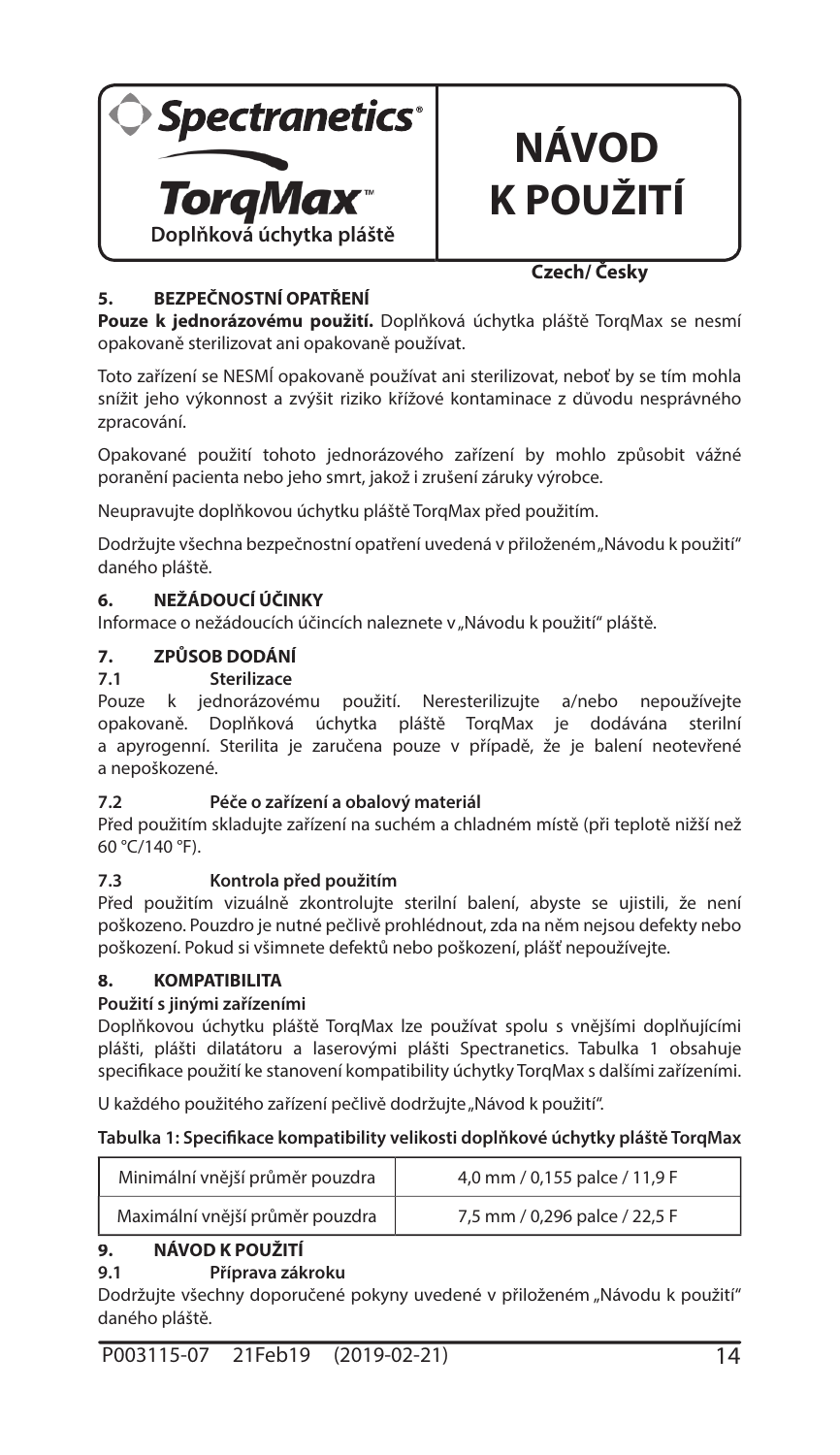

## **NÁVOD K POUŽITÍ**

#### **9.2 Klinický postup**

#### **Czech/ Česky**

- 1. Nasaďte doplňkovou úchytku pláště TorqMax na proximální část příslušného pláště a umístěte ji do požadované polohy. Výstupky na straně doplňkové úchytky pláště TorqMax označené logem lze stisknout a usnadnit tak nasazení a posouvání úchytky.
- 2. Stiskněte hlavní část doplňkové úchytky pláště TorqMax, čímž vyvinete potřebnou sílu k jejímu otočení nebo posunutí/retrakci.

#### **10. OMEZENÁ ZÁRUKA VÝROBCE**

Výrobce zaručuje, že výrobek TorqMax, pokud byl uzavřen v původním neporušeném balení, nebude mít při použití do uvedeného data (viz "Spotřebujte do") vady materiálu a zpracování. Odpovědnost výrobce v rámci této záruky je omezena na výměnu nebo vrácení kupní ceny u defektního výrobku TorqMax. Výrobce nenese odpovědnost za jakékoli náhodné, zvláštní nebo následné škody vzniklé následkem použití výrobku TorqMax. Poškození výrobku TorqMax způsobené nevhodným použitím, úpravou, nesprávným skladováním či manipulací nebo jiným selháním při dodržování těchto pokynů k použití způsobí zneplatnění omezené záruky. **TATO OMEZENÁ ZÁRUKA VÝSLOVNĚ NAHRAZUJE VŠECHNY OSTATNÍ ZÁRUKY, VYJÁDŘENÉ ČI PŘEDPOKLÁDANÉ, VČETNĚ PŘEDPOKLÁDANÉ ZÁRUKY OBCHODOVATELNOSTI NEBO VHODNOSTI PRO KONKRÉTNÍ ÚČEL.** Žádná osoba nebo společnost, včetně jakéhokoli autorizovaného zástupce výrobce nebo prodejce, nemá právo rozšiřovat nebo prodlužovat tuto omezenou záruku a jakýkoli zamýšlený pokus tak učinit není u výrobce vymahatelný.

#### **11. NESTANDARDNÍ SYMBOL**

| Quantity<br>Množství                                     | <b>OTY</b> |                                                                                                                                                                   |                |
|----------------------------------------------------------|------------|-------------------------------------------------------------------------------------------------------------------------------------------------------------------|----------------|
| l Minimum Outer Diameter<br>Minimální vnější průměr      |            |                                                                                                                                                                   | <b>MIN</b>     |
| <b>Maximum Outer Diameter</b><br>Maximální vnější průměr |            |                                                                                                                                                                   | <b>MAX</b>     |
| on the order of a physician.<br>předpis.                 |            | CAUTION: Federal law restricts this device to sale by or<br>Upozornění: Federální zákony (USA) omezují prodej<br>tohoto zařízení pouze na lékaře nebo na lékařský | <b>Rx ONLY</b> |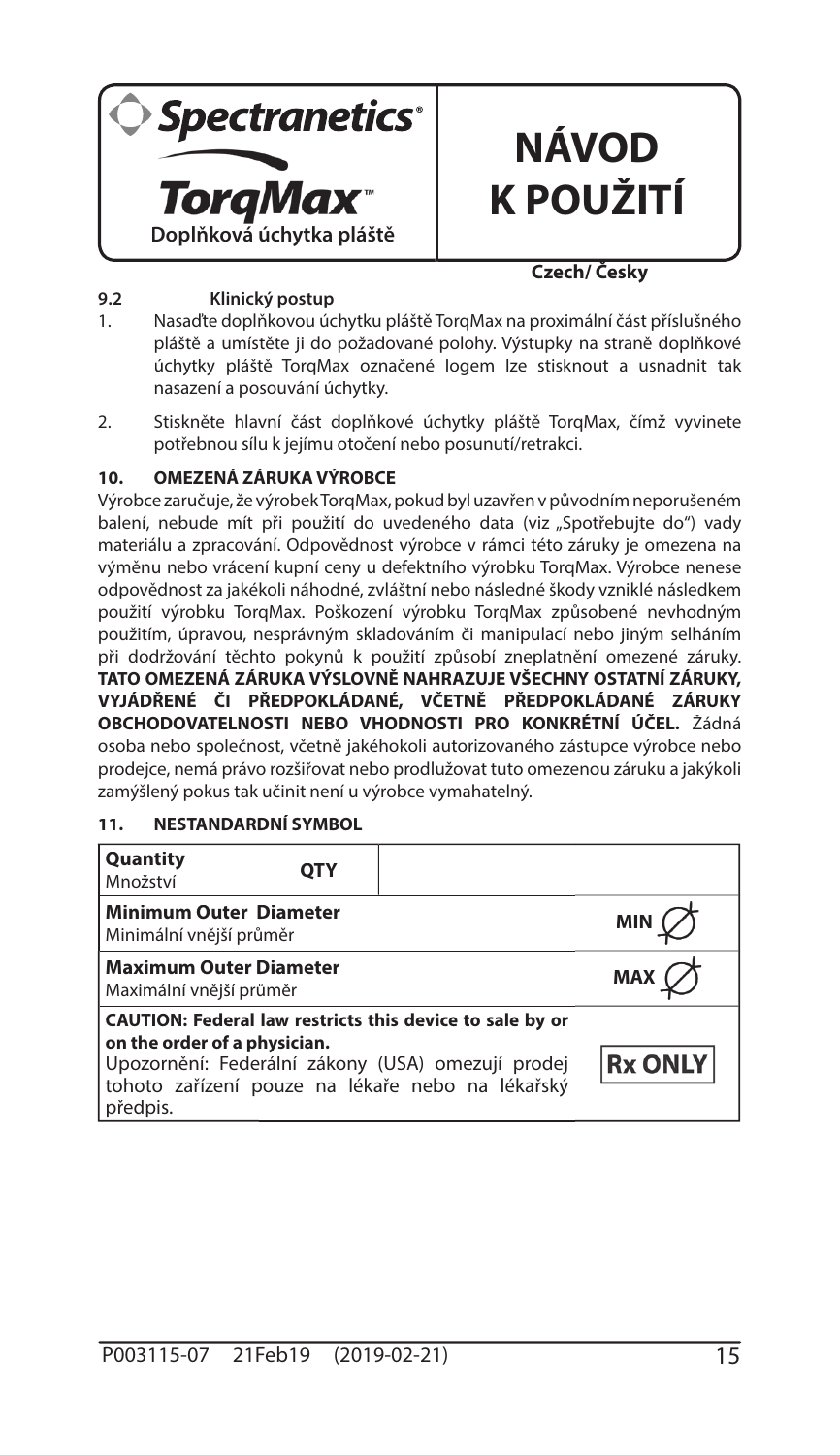

### **BRUGSANVISNING**

**Danish/ Dansk**

### **Indholdsfortegnelse**

| 11.              |  |
|------------------|--|
| 10.              |  |
| 9.               |  |
| 8.               |  |
| $\overline{z}$   |  |
| 6.               |  |
| 5.               |  |
| 4.               |  |
| $\overline{3}$ . |  |
| 2.               |  |
| 1.               |  |

#### **1. BESKRIVELSE**

TorqMax-hylstergrebet er et ergonomisk udformet håndgreb, der kan bruges som hjælpemiddel ved håndtering og manipulering af støttehylstre til udvendig støtte, dilatatorhylstre samt laserhylstre fra Spectranetics. TorqMax-hylstergrebet føres ind i et hylster fra siden og bliver siddende på hylstre af passende størrelse. Grebet bruges til at kunne dreje hylstret rundt eller påføre en aksial kraft ved, at brugeren presser grebet sammen. Den bløde foring indvendigt på TorqMax-hylstergrebet beskytter hylstret mod beskadigelse samtidig med, at det sørger for et godt greb. TorqMax-hylstergrebet er nemt at placere og fjerne igen efter behov langs med hylstret under indgrebet ved at presse fingertappene med logo på siden af grebet sammen (se figur 1).





 INDFØRING/GENPLACERING AKTIVERING AF GREB **Figur 1: TorqMax-hylstergreb**

#### **2. INDIKATIONER FOR BRUG**

TorqMax-hylstergrebet er beregnet til at give et ergonomisk greb på udvendige støttehylstre, dilatatorhylstre og laserhylstre fra Spectranetics.

#### **3. KONTRAINDIKATIONER**

Ingen kendte.

#### **4. ADVARSLER**

Overhold alle advarsler, så hylstret kan anvendes som angivet i den tilhørende brugsanvisning.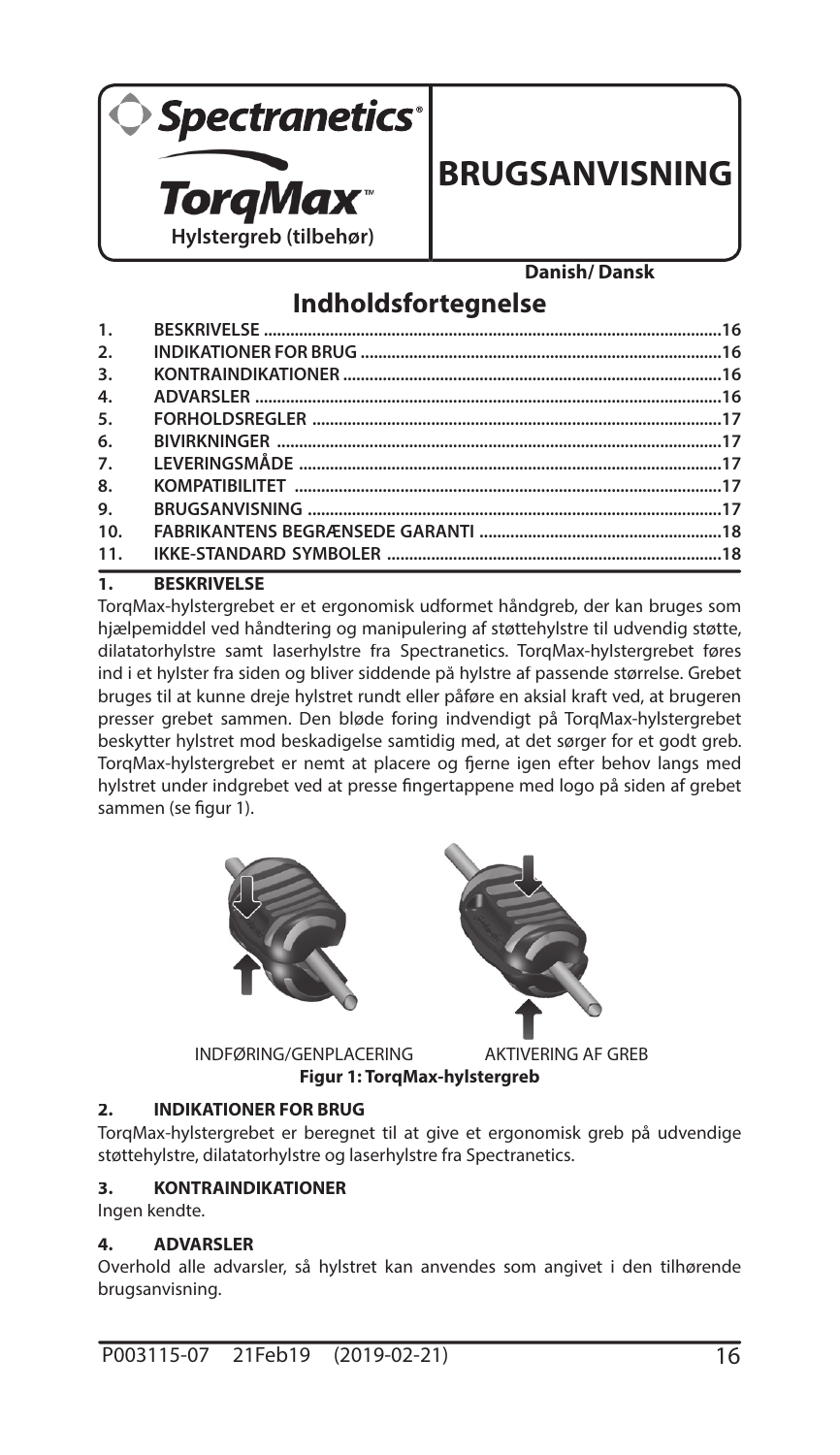

**Danish/ Dansk**

#### **5. FORHOLDSREGLER**

**Kun til engangsbrug.** TorqMax-hylstergrebet må ikke resteriliseres og/eller

genbruges. Dette instrument MÅ IKKE gensteriliseres eller genbruges, da dette vil kunne kompromitere dets funktion eller øge risikoen for krydskontaminering pga.

utilstrækkelig genbehandling. Genbrug af dette engangsinstrument kan medføre alvorlige skader på patienten eller dødsfald og sætter producentens garantier ud af kraft.

TorqMax-hylstergrebet må ikke ændres før anvendelsen i forhold til, hvordan det var oprindeligt.

Overhold alle forholdsregler, så hylstret kan anvendes som angivet i den tilhørende brugsanvisning.

#### **6. BIVIRKNINGER**

Se, hvordan hylstret kan anvendes i tilfælde af bivirkninger, i brugsanvisningen.

### **7. LEVERINGSMÅDE**<br>7.1 Sterilisering

#### **7.1 Sterilisering**

Kun til engangsbrug. Må ikke resteriliseres og/eller genbruges. TorqMaxhylstergrebet leveres sterilt og ikke-pyrogent. Steriliteten garanteres kun, hvis emballagen er uåbnet og ubeskadiget.

#### **7.2 Håndtering af instrument/emballage**

Anordningerne skal opbevares tørt og køligt (under 60 °C / 140 °F) indtil brug.

#### **7.3 Eftersyn før brug**

Efterse den sterile indpakning før brug for at sikre, at forseglingerne ikke er brudt. Grebet skal nøje ses efter for evt. fejl eller skader. Undlad at bruge det, hvis der er tydelige fejl eller skader.

#### **8. KOMPATIBILITET**

#### **Brug i kombination med andet udstyr**

TorqMax-hylstergrebet kan bruges sammen med hylstre til udvendig støtte, dilatatorhylstre og laserhylstre fra Spectranetics af samme størrelse. De specifikationer, der skal bruges for at se, hvornår TorgMax er kompatibel med andre instrumenter, er vist i tabel 1.

Sørg for at følge brugsanvisningerne for det enkelte instrument nøje.

#### **Tabel 1: Speci kationer for kompatibilitet med TorqMax-hylstergrebstørrelser**

| Min. udvendig diameter for hylster  | 4,0 mm / 0,155 in / 11,9 F |
|-------------------------------------|----------------------------|
| Maks. udvendig diameter for hylster | 7,5 mm / 0,296 in / 22,5 F |

#### **9. BRUGSANVISNING**

#### **9.1 Klargøring til indgreb**

Overhold alle anvisninger om anbefalet håndtering, så hylstret kan anvendes som angivet i den tilhørende brugsanvisning.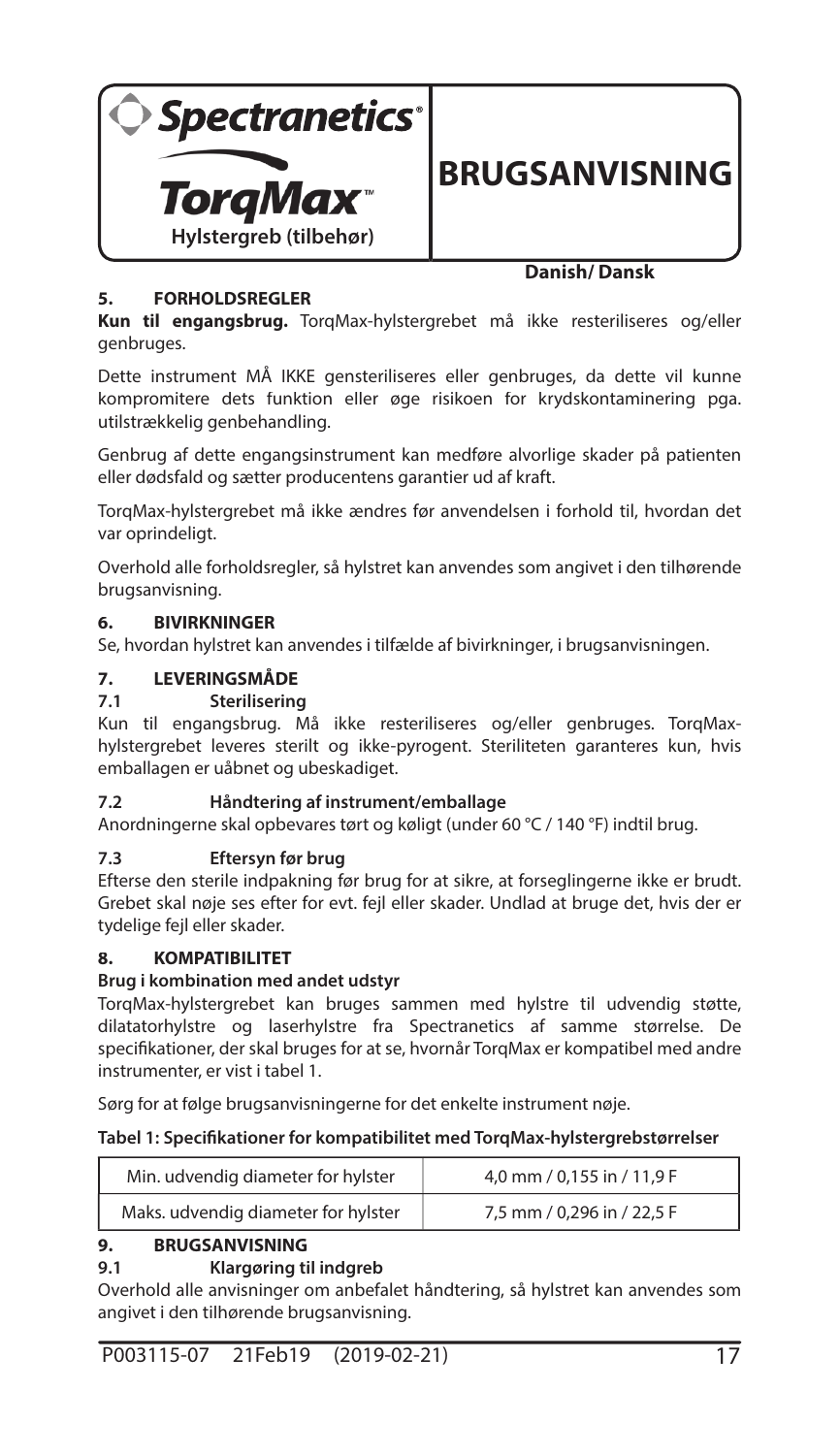

### **BRUGSANVISNING**

**Danish/ Dansk**

#### **9.2 Klinisk fremgangsmåde**

- 1. Sæt TorqMax-hylstergrebet på den proksimale del af det hylster, der er i brug, og reguler placeringen, så den evt. bliver mere distal. Fingertappene med logo på siden af TorqMax-hylstergrebet kan presses sammen, så grebet kan påsættes og placeringen tilpasses.
- 2. Pres hoveddelen af TorqMax-hylstergrebet sammen, så det pågældende hylster kan drejes rundt eller fremføres/udtrækkes.

#### **10. FABRIKANTENS BEGRÆNSEDE GARANTI**

Fabrikanten garanterer, at TorqMax er uden fejl og mangler, hvad angår materialer og fremstilling, såfremt produktet anvendes inden den angivne anvendelsesdato, og såfremt emballagen er uåbnet og ubeskadiget indtil umiddelbart inden brugen. Fabrikantens ansvar er i henhold til denne garanti begrænset til udskiftning eller refusion af købsprisen, hvis TorqMax skulle vise sig at være defekt eller mangelfuldt. Fabrikanten er ikke ansvarlig for utilsigtede skader, konkret dokumenterede skader samt følgeskader som følge af brugen af TorqMax. Skade på TorqMax som følge af forkert brug, ændring, forkert opbevaring eller håndtering, eller hvis denne brugervejledning på anden vis ikke efterleves, vil medføre, at denne begrænsede garanti bortfalder. **DENNE BEGRÆNSEDE GARANTI TRÆDER I STEDET FOR ALLE ØVRIGE GARANTIER – UDTRYKKELIGE ELLER UNDERFORSTÅEDE – HERUNDER DEN UNDERFORSTÅEDE GARANTI VEDRØRENDE SALGBARGHED OG EGNETHED TIL ET BESTEMT FORMÅL.** Ingen personer eller juridiske enheder – herunder fabrikantens autoriserede repræsentant eller forhandler – har bemyndigelse til at forlænge eller udvide denne begrænsede garanti, og fabrikanten kan ikke drages til ansvar for et angiveligt forsøg på dette.

#### **11. IKKE-STANDARD SYMBOLER**

| Quantity<br>Antal                                        | <b>OTY</b> |                                                                                                                                                                     |                |
|----------------------------------------------------------|------------|---------------------------------------------------------------------------------------------------------------------------------------------------------------------|----------------|
| <b>Minimum Outer Diameter</b><br>Min. udvendig diameter  |            |                                                                                                                                                                     | <b>MIN</b>     |
| <b>Maximum Outer Diameter</b><br>Maks. udvendig diameter |            |                                                                                                                                                                     | MAX            |
| on the order of a physician.<br>fra en læge.             |            | CAUTION: Federal law restricts this device to sale by or<br>Forsigtig: Ifølge lovgivningen i USA må denne<br>anordning kun sælges af en læge eller efter ordination | <b>Rx ONLY</b> |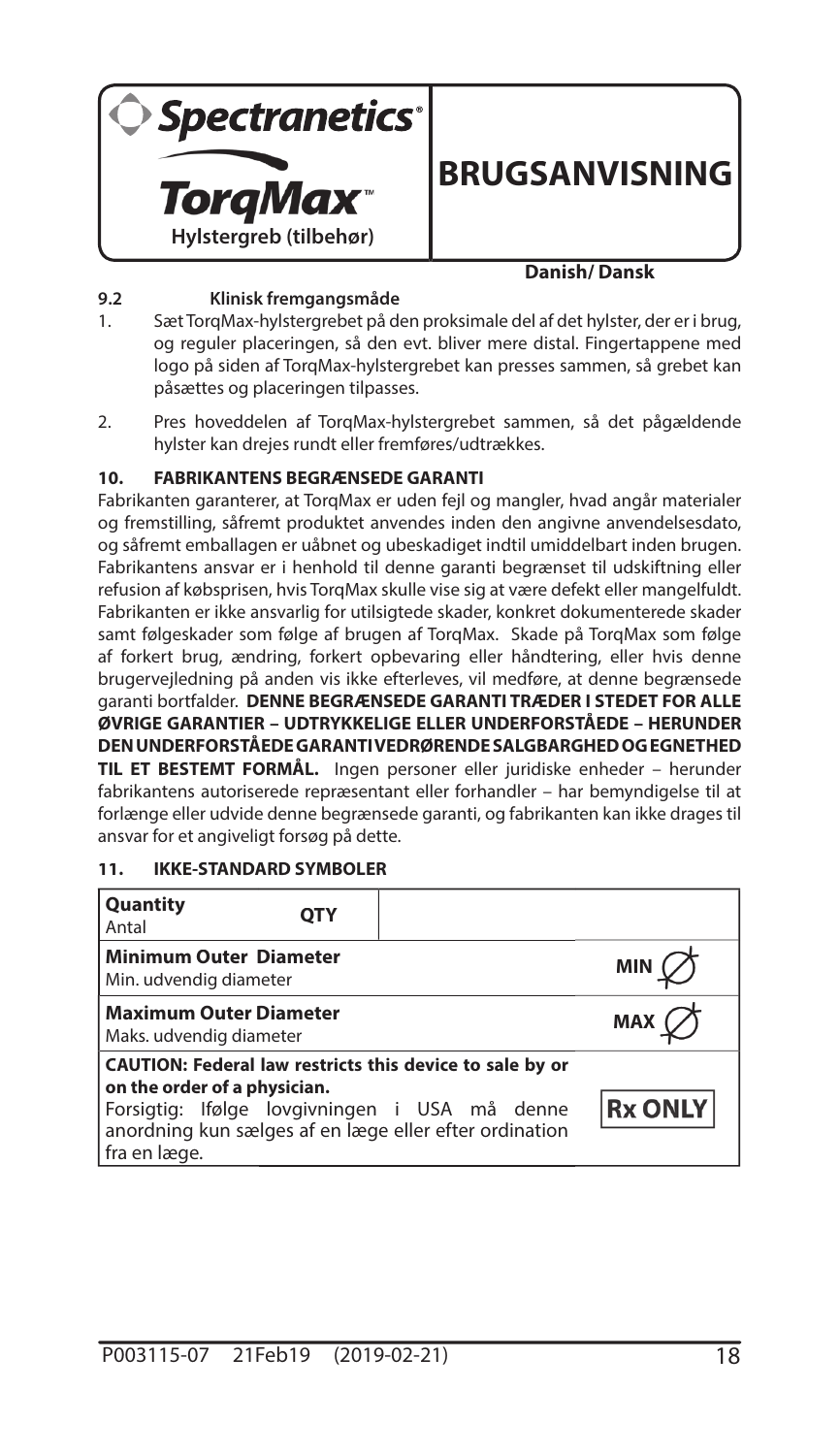

### **GEBRUIKSAANWIJZING**

**Dutch / Nederlands**

### **Inhoud**

| 1.               |  |
|------------------|--|
| 2.               |  |
| $\overline{3}$ . |  |
| 4.               |  |
| 5.               |  |
| 6.               |  |
| 7.               |  |
| 8.               |  |
| 9.               |  |
| 10.              |  |
| 11.              |  |
|                  |  |

#### **1. BESCHRIJVING**

De TorqMax hulsgreep-accessoire is een ergonomische handgreep die fungeert als hulpmiddel bij het hanteren en de manipulatie van externe steunhulzen, dilatatorhulzen en Spectranetics laserhulzen. De TorqMax hulsgreep-accessoire wordt vanaf de zijkant aangebracht op een huls en blijft op zijn plaats zitten bij hulzen van de juiste maat. De tractie op de greep voor het verkrijgen van het koppel of de axiale kracht ontstaat als de gebruiker de accessoire in het midden samendrukt. De zachte binnenvoering van de TorqMax beschermt de huls tegen beschadiging en vormt een oppervlak met grote tractie. De TorqMax kan eenvoudig worden verplaatst over de lengte van de huls of gemakkelijk worden verwijderd tijdens een procedure door de van een logo voorziene vingerlipjes op de zijkant van het hulpmiddel samen te drukken (zie afb. 1).





LADEN / VERPLAATSEN GREEP ACTIVEREN **Afbeelding 1: De TorqMax hulsgreep-accessoire** 

#### **2. INDICATIES VOOR GEBRUIK**

De TorqMax hulsgreep-accessoire biedt een ergonomische grip op externe steunhulzen, dilatatorhulzen en Spectranetics laserhulzen.

#### **3. CONTRA-INDICATIES**

Geen bekend.

#### **4. WAARSCHUWINGEN**

Volg alle waarschuwingen voor de te gebruiken huls op zoals aangegeven in de betreffende gebruiksaanwijzing.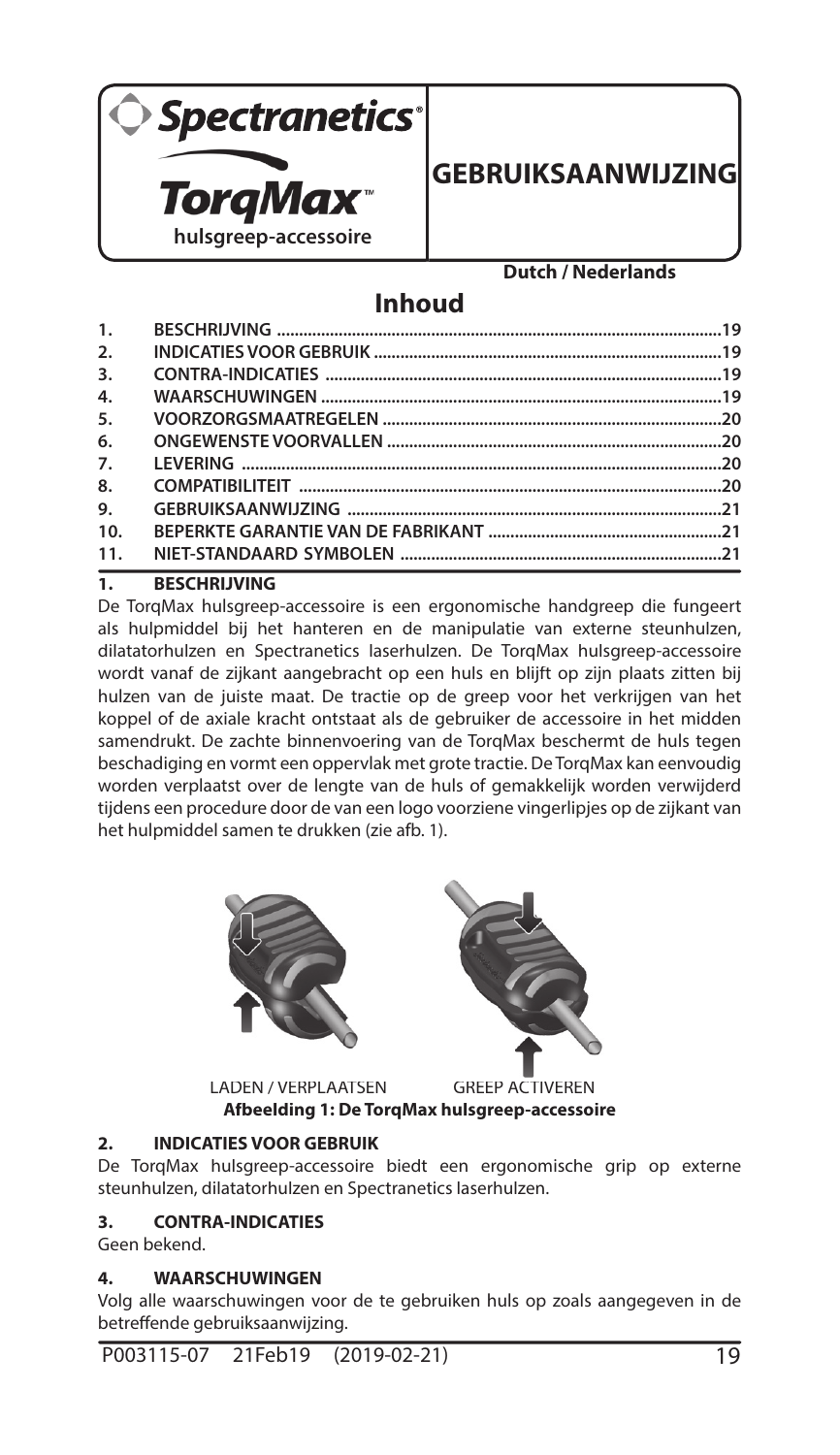

### **GEBRUIKSAANWIJZING**

#### **5. VOORZORGSMAATREGELEN**

#### **Dutch / Nederlands**

**Uitsluitend bestemd voor eenmalig gebruik.** De TorqMax hulsgreep-accessoire mag niet opnieuw worden gesteriliseerd en/of gebruikt.

Dit instrument NIET opnieuw steriliseren of hergebruiken, aangezien de prestaties van het instrument hierdoor kunnen verslechteren en het risico van kruisbesmetting door verkeerde herverwerking hierdoor toeneemt.

Hergebruik van dit instrument voor eenmalig gebruik kan leiden tot ernstig of dodelijk letsel bij de patiënt en doet de garanties van de fabrikant teniet.

Wijzig de oorspronkelijke toestand van de TorqMax hulsgreep-accessoire niet vóór gebruik.

Volg alle waarschuwingen voor de te gebruiken huls op zoals aangegeven in de betreffende gebruiksaanwijzing.

#### **6. ONGEWENSTE VOORVALLEN**

Raadpleeg de gebruiksaanwijzing van de te gebruiken huls voor informatie over ongewenste voorvallen.

### **7. LEVERING**

#### **7.1 Sterilisatie**

Uitsluitend bestemd voor eenmalig gebruik. Niet opnieuw steriliseren en/of opnieuw gebruiken. De TorqMax hulsgreep-accessoire wordt steriel en nietpyrogeen geleverd. De steriliteit is alleen gegarandeerd als de verpakking niet is geopend of beschadigd.

#### **7.2 Behandeling van instrument/verpakking**

Bewaar de hulpmiddelen op een droge en koele plaats (onder 60 °C/140 °F) totdat ze worden gebruikt.

#### **7.3 Inspectie vóór gebruik**

Inspecteer vóór gebruik de steriele verpakking om te controleren of de zegels niet zijn verbroken. Het hulpmiddel dient zorgvuldig op defecten of schade te worden onderzocht. Niet gebruiken als er defecten lijken te zijn of het product is beschadigd.

#### **8. COMPATIBILITEIT**

#### **Gebruik met andere hulpmiddelen**

De TorqMax hulsgreep-accessoire kan worden gebruikt in combinatie met externe steunhulzen, dilatatorhulzen en Spectranetics laserhulzen van de juiste maat. Tabel 1 bevat specificaties waarmee kan worden bepaald voor welke hulpmiddelen de TorqMax geschikt is.

Volg nauwkeurig de gebruiksaanwijzing van elk gebruikt hulpmiddel.

#### Tabel 1: Specificaties voor compatibliteit van de TorqMax hulsgreep-accessoire

| Minimale buitendiameter huls | 4.0 mm / 0.155 in / 11.9 F |
|------------------------------|----------------------------|
| Maximale buitendiameter huls | 7,5 mm / 0,296 in / 22,5 F |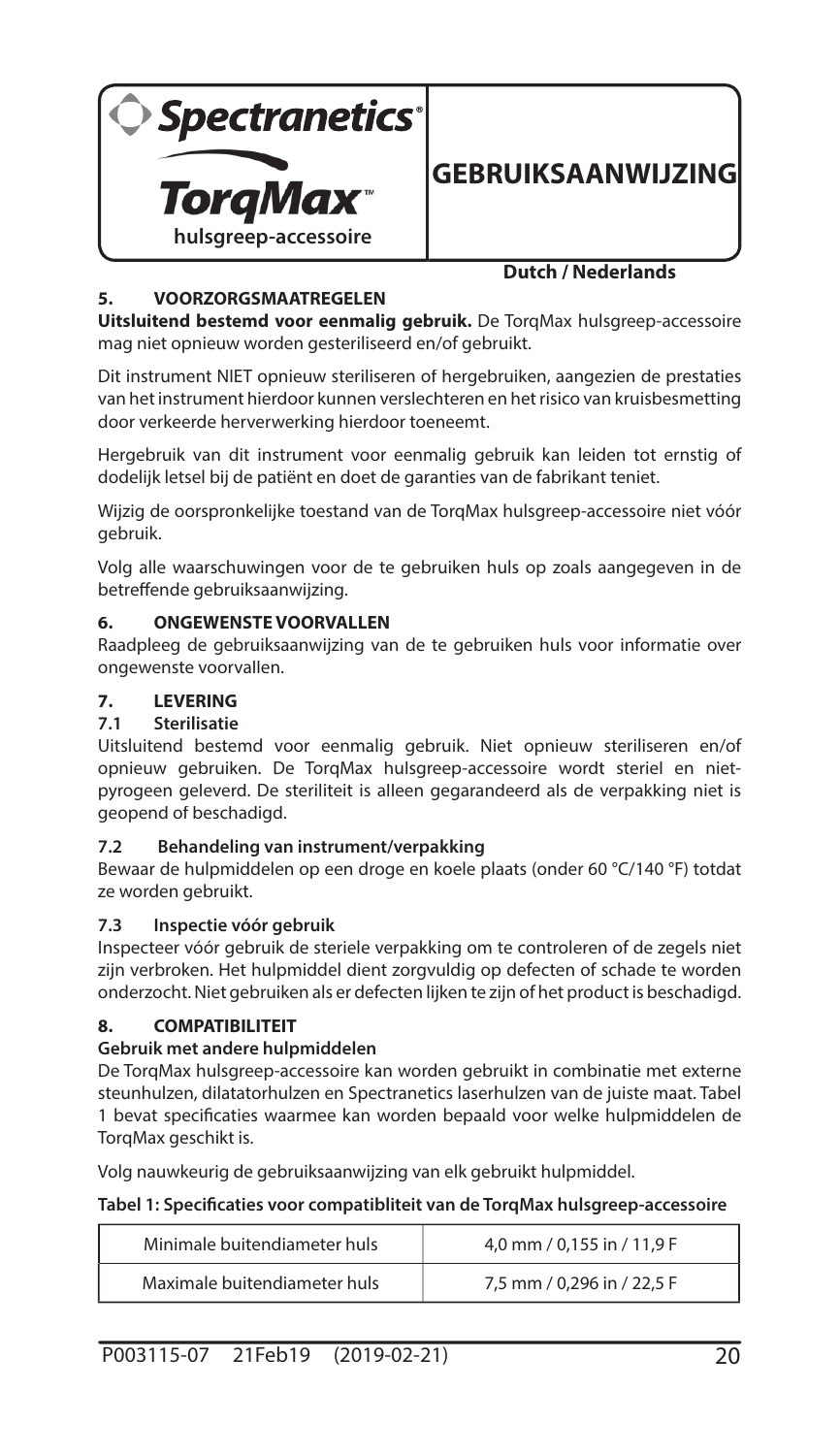

**GEBRUIKSAANWIJZING**

**Dutch / Nederlands**

#### **9. GEBRUIKSAANWIJZING**

#### **9.1 Voorbereidingen voor de procedure**

Volg alle aanbevolen procedurele voorbereidingsstappen voor de te gebruiken huls op zoals aangegeven in de betreffende gebruiksaanwijzing.

#### **9.2 Klinische techniek**

- 1. Bevestig de TorqMax hulsgreep-accessoire op het proximale gedeelte van de gebruikte huls en schuif hem zo nodig meer naar distaal. De van een logo voorziene vingerlipjes op de zijkant van de TorqMax hulsgreep-accessoire kunnen worden samengedrukt om het bevestigen en verplaatsen van de accessoire te vergemakkelijken.
- 2. Druk het middelste gedeelte van de TorqMax hulsgreep-accessoire samen om kracht uit te oefenen voor de rotatie of het opvoeren/terugtrekken van de gebruikte huls.

#### **10. BEPERKTE GARANTIE VAN DE FABRIKANT**

De fabrikant garandeert dat TorqMax vrij is van materiaal- en fabricagefouten als het wordt gebruikt vóór de uiterste gebruiksdatum en als de verpakking direct vóór gebruik ongeopend en onbeschadigd is. De aansprakelijkheid van de fabrikant krachtens deze garantie is beperkt tot vervanging of terugbetaling van de aankoopprijs van een defecte TorqMax. De fabrikant is niet aansprakelijk voor enige bijkomende, bijzondere of gevolgschade die voortvloeit uit het gebruik van de TorqMax. Door schade aan de TorqMax die is veroorzaakt door onjuist gebruik, wijziging, onjuiste opslag of hantering, of het op enige andere wijze niet opvolgen van deze gebruiksaanwijzing, vervalt deze beperkte garantie. **DEZE BEPERKTE GARANTIE VERVANGT UITDRUKKELIJK ALLE ANDERE GARANTIES, EXPLICIET DAN WEL IMPLICIET, WAARONDER DE IMPLICIETE GARANTIE VAN VERKOOPBAARHEID OF GESCHIKTHEID VOOR EEN BEPAALD DOEL.** Geen enkele natuurlijke of rechtspersoon, met inbegrip van de erkende vertegenwoordiger of wederverkoper van de fabrikant, is bevoegd om deze beperkte garantie te verlengen of uit te breiden en kennelijke pogingen om dit te doen zijn niet afdwingbaar jegens de fabrikant.

#### **Quantity** Aantal **QTY Minimum Outer Diameter Minimale buiten-diameter Maximum Outer Diameter** Maximale buiten-diameter **MAX CAUTION: Federal law restricts this device to sale by or on the order of a physician. Rx ONL** Let op: op grond van Amerikaanse federale wetgeving mag dit instrument alleen worden verkocht door of in opdracht

#### **11. NIET-STANDAARD SYMBOLEN**

van een arts.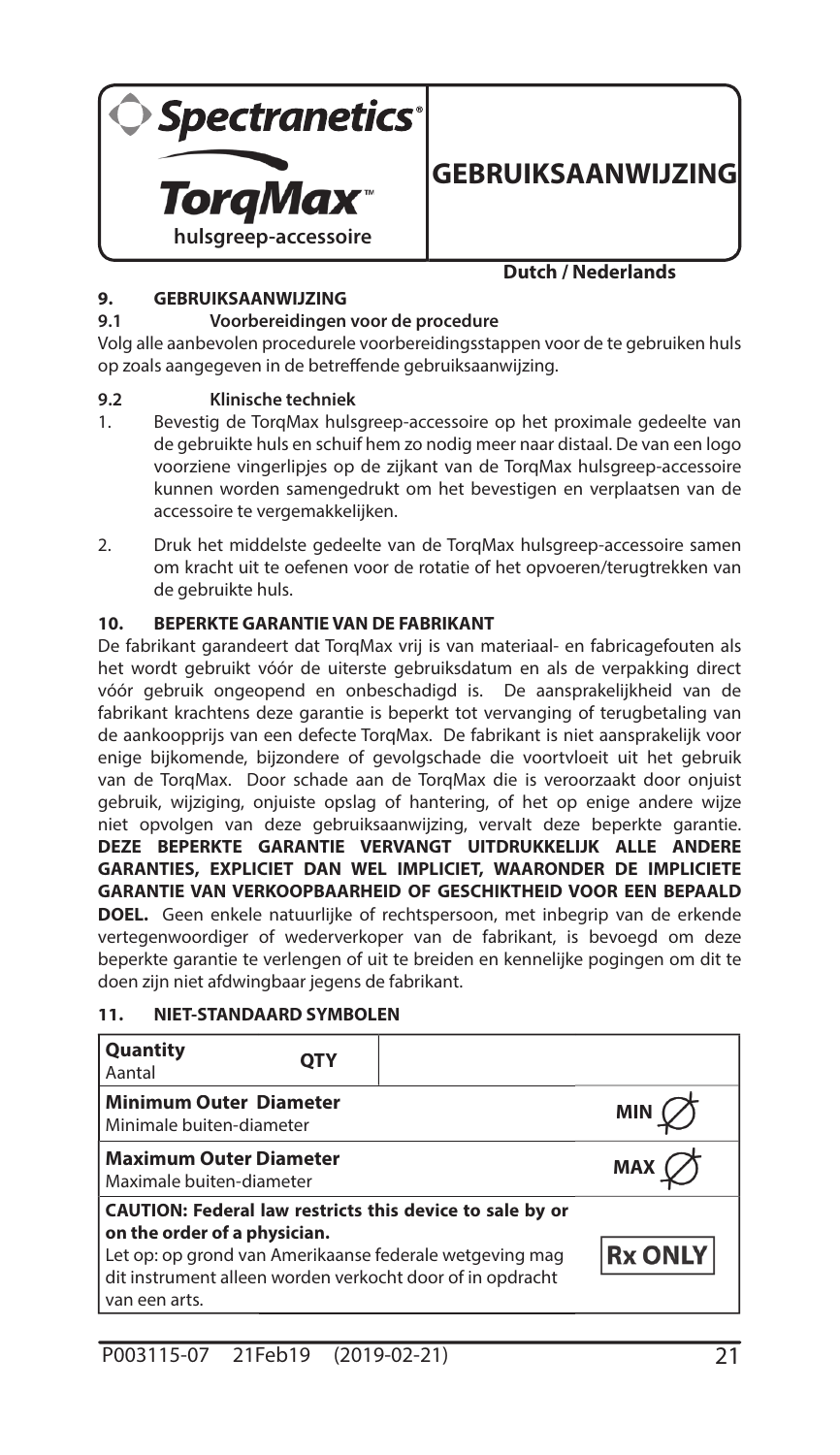

**Ümbrise haardeseadis**

### **KASUTUSJUHEND**

**Estonian / Eesti**

### **Sisukord**

#### **1. KIRJELDUS**

Ümbrise haardeseadis TorqMax on ergonoomiline käepidemelaadne seade, mis hõlbustab väliste tugiümbriste, laiendavate ümbriste ja Spectraneticsi laserümbriste käsitsemist ja manipuleerimist. Ümbrise haardeseadis TorqMax paigaldatakse ümbrisele külje suunast ning see jääb õige suurusega ümbristele pidama. Kasutaja saab rakendada ümbrisele väände- ja aksiaalset jõudu, pigistades lisaseadise põhikorpust. Seadme TorqMax pehme sisevooder kaitseb kateetri/elektroodi ümbrist kahjustuste eest, tagades samas hea hõõrdepinna. Seadet TorqMax on hõlbus asukoha muutmiseks ümbrist pidi edasi või tagasi liigutada ja ka protseduuri ajal vajadusel eemaldada, pigistades seadme küljel olevaid logoga sõrmkinnitusi (vt ioonis 1).





PAIGALDAMINE / ASUKOHA MUUTMINE HAARDE AKTIVEERIMINE **Joonis 1. Ümbrise haardeseadis TorqMax**

#### **2. KASUTAMISNÄIDUSTUSED**

Ümbrise haardeseadis TorqMax on mõeldud ergonoomilise haarde tagamiseks väliste tugiümbriste, laiendavate ümbriste ja Spectraneticsi laserümbriste ümber.

#### **3. VASTUNÄIDUSTUSED**

Pole teada.

#### **4. HOIATUSED**

Järgige kõiki kasutatava ümbrise kohta käivaid hoiatusi, mis on toodud vastavas kasutusjuhendis.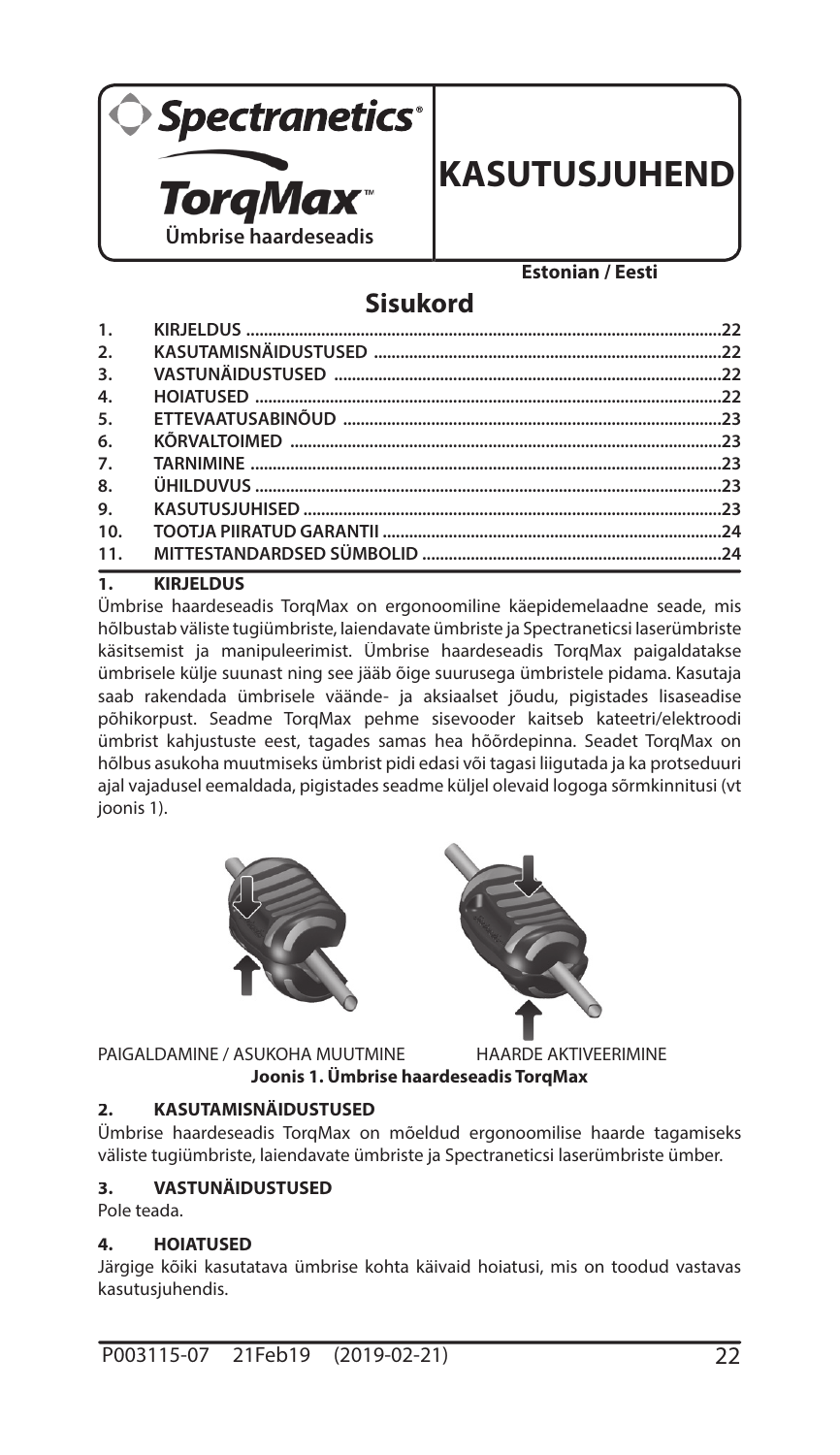

### **KASUTUSJUHEND**

**Estonian / Eesti**

#### **5. ETTEVAATUSABINÕUD**

**Ainult ühekordseks kasutamiseks.** Ümbrise haardeseadist TorqMax ei tohi resteriliseerida ja/või korduvkasutada.

ÄRGE seda seadet resteriliseerige ega korduvkasutage, kuna see võib muuta seadme kasutuskõlbmatuks või suurendada sobimatust töötlemisest tulenevat ristsaastumise ohtu. Selle ühekordseks kasutamiseks mõeldud seadme korduvkasutamine võib tuua kaasa patsiendi tõsised vigastused või surma ning tootja garantiide tühistamise.

Enne kasutamist ärge muutke ümbrise haardeseadise TorqMax ehitust.

Järgige kõiki kasutatava ümbrise kohta käivaid ettevaatusabinõusid, mis on toodud vastavas kasutusjuhendis.

#### **6. KÕRVALTOIMED**

Teavet kõrvaltoimete kohta vaadake kasutatava ümbrise kasutusjuhendist.

### **7. TARNIMINE**<br>7.1 Steril

#### **7.1 Steriliseerimine**

Ainult ühekordseks kasutamiseks. Ärge resteriliseerige ega korduvkasutage. Ümbrise haardeseadis TorqMax tarnitakse steriilse ja mittepürogeensena. Steriilsus on garanteeritud ainult siis, kui pakend on avamata ja kahjustamata.

#### **7.2 Seadme/pakendi hoiustamine**

Hoidke seadmeid kuni kasutamiseni kuivas, jahedas kohas (alla 60 °C / 140 °F).

#### **7.3 Kasutamiseelne kontroll**

Enne kasutamist kontrollige steriilset pakendit visuaalselt veendumaks, et pakendi kinnitused ei ole lahti. Seadet tuleb hoolikalt kontrollida defektide ja kahjustuste suhtes. Ärge kasutage, kui sellel on ilmseid defekte või kahjustusi.

#### **8. ÜHILDUVUS**

#### **Kasutamine koos teiste seadmetega**

Ümbrise haardeseadist TorqMax saab kasutada koos sobiva suurusega väliste tugiümbriste, laiendavate ümbriste ja Spectraneticsi laserümbristega. Tabelis 1 on toodud mõõtmed ja tehnilised andmed, mille abil saab kindlaks teha lisaseadise TorqMax sobivuse teiste seadmetega.

Järgige täpselt iga kasutatava seadme kasutusjuhendit.

#### **Tabel 1. Ümbrise haardeseadise TorqMax suuruse sobivuse andmed**

| Ümbrise minimaalne välisläbimõõt  | 4.0 mm / 0.155 tolli / 11.9 F |
|-----------------------------------|-------------------------------|
| Ümbrise maksimaalne välisläbimõõt | 7.5 mm / 0.296 tolli / 22.5 F |

#### **9. KASUTUSJUHISED**

#### **9.1 Protseduuri ettevalmistamine**

Järgige kõiki kasutatava ümbrise kohta käivaid protseduuri ettevalmistamise soovitusi, mis on toodud vastavas kasutusjuhendis.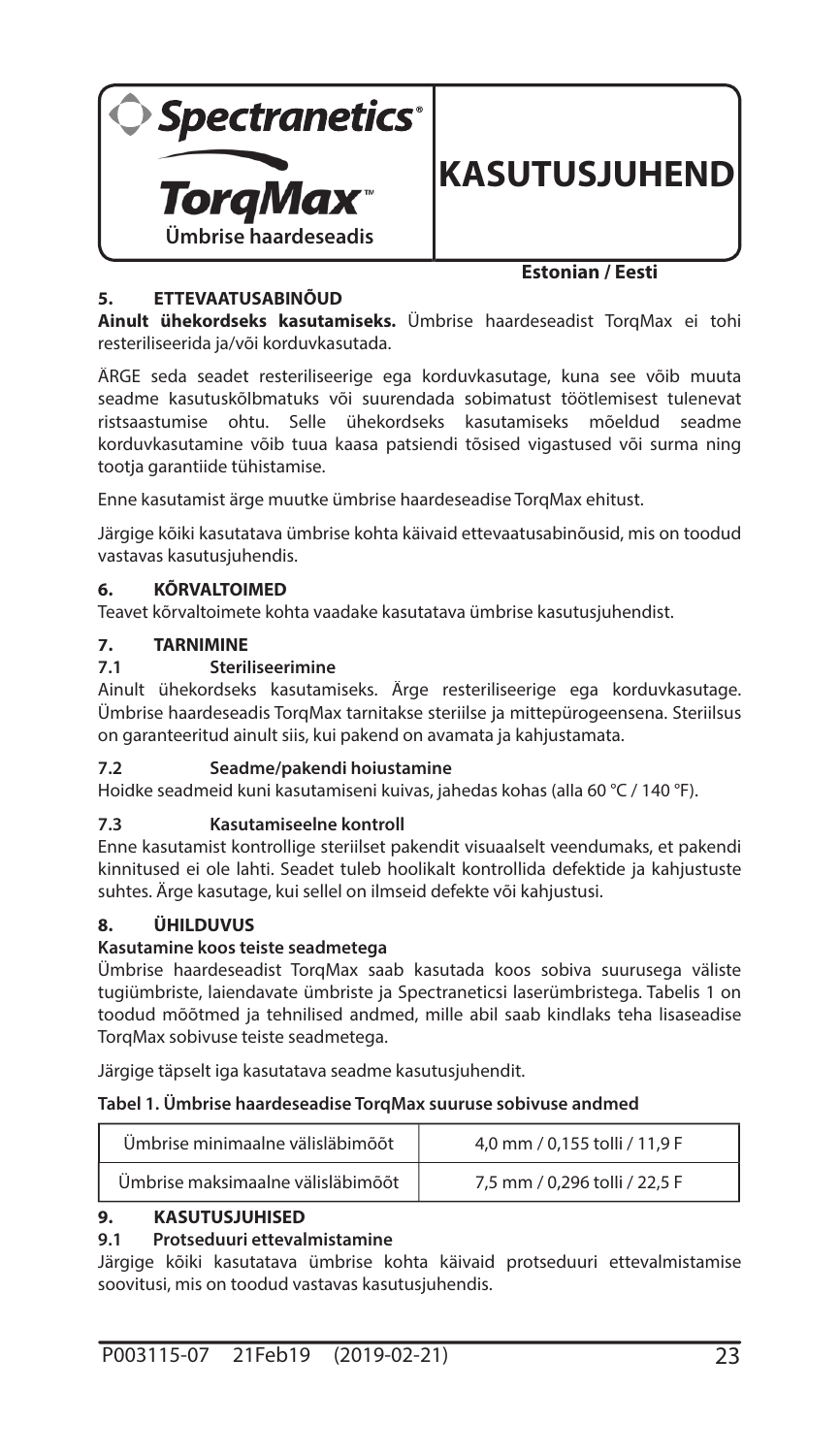

## **KASUTUSJ**

**Estonian / Eesti**

#### **9.2 Kliinilised meetodid**

- 1. Paigaldage ümbrise haardeseadis TorqMax kasutatava ümbrise proksimaalsesse ossa ja vajadusel kohandage asukohta distaalses suunas. Seadme paigaldamist ja selle asukoha muutmist hõlbustavad ümbrise haardeseadise TorqMax küljel olevad logoga sõrmkinnitused.
- 2. Kasutatava ümbrise pööramiseks või edasi/tagasi nihutamiseks vajaliku jõu rakendamiseks pigistage ümbrise haardeseadise TorqMax põhikorpust.

#### **10. TOOTJA PIIRATUD GARANTII**

Tootja garanteerib, et TorqMax on vaba materjali ja valmistuse defektidest, kui seda kasutatakse enne määratud Kasutada kuni" kuupäeva ning kui pakend on vahetult enne kasutamist avamata ja kahjustamata. Tootja vastutus antud garantii järgi on piiratud iga defektse toote TorqMax asendamisega või ostuhinna tagasimaksmisega. Tootja ei vastuta mis tahes ettenägematute, erakordsete või tegevusest tulenevate kahjude eest, mis tulenevad toote TorqMax kasutamisest. Käesoleva garantii tühistavad toote TorqMax kahjustused, mille on põhjustanud väärkasutus, muutmine, sobimatu hoiundamine või käsitsemine või mis tahes muu antud kasutusjuhendi mittejärgimine. **KÄESOLEV PIIRATUD GARANTII ASENDAB OTSESELT KÕIKI TEISI OTSESEID VÕI KAUDSEID GARANTIISID, SEALHULGAS KAUDSET TURUSTAMISKÕLBLIKKUSE VÕI TEATAVAKS OTSTARBEKS SOBIVUSE GARANTIID.** Ühelgi isikul ega asutusel, sealhulgas tootia kes tahes volitatud

esindajal või edasimüüjal pole volitust käesolevat piiratud garantiid pikendada ega laiendada ning igasugune väidetav katse seda teha ei ole tootja vastu täitmisele pööratav.

#### **11. MITTESTANDARDSED SÜMBOLID**

| Quantity<br>Hulk                                                                                                                                                                                    | <b>OTY</b>                    |            |                |
|-----------------------------------------------------------------------------------------------------------------------------------------------------------------------------------------------------|-------------------------------|------------|----------------|
| Minimaalne välisläbimõõt                                                                                                                                                                            | <b>Minimum Outer Diameter</b> |            | <b>MIN</b>     |
| <b>Maximum Outer Diameter</b><br>Maksimaalne välisläbimõõt                                                                                                                                          |                               | <b>MAX</b> |                |
| CAUTION: Federal law restricts this device to sale by or<br>on the order of a physician.<br>Tähelepanu! Ameerika Ühendriikide föderaalseadus<br>lubab seda seadet müüa arstil või arsti tellimusel. |                               |            | <b>Rx ONLY</b> |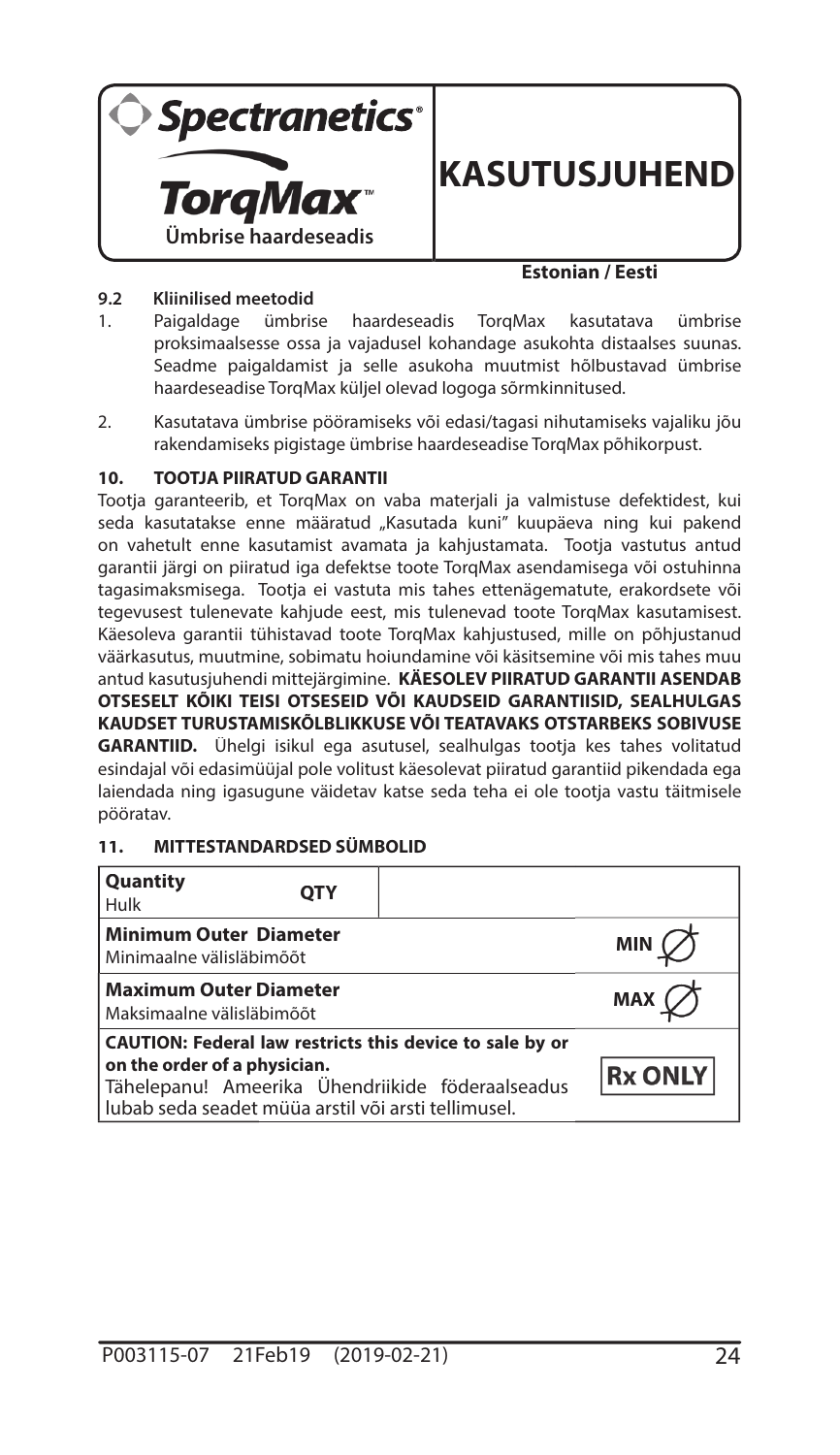

## **KÄYTTÖOHJEET**

#### **Finnish / Suomi**

### **Sisällysluettelo**

| 1.               |  |
|------------------|--|
| 2.               |  |
| $\overline{3}$ . |  |
| 4.               |  |
| 5.               |  |
| 6.               |  |
| 7.               |  |
| 8.               |  |
| 9.               |  |
| 10.              |  |
| 11.              |  |

#### **1. KUVAUS**

TorqMax-kahvalisävaruste on ergonominen apulaite ulkoisten tukiholkkien, dilaattoriholkkien ja Spectranetics-laserholkkien käsittelyn ja manipuloinnin avuksi. TorqMax-kahvalisävaruste ladataan holkin päälle kyljestä, ja se pysyy paikallaan oikein mitoitettujen holkkien päällä. Holkkiin tarttuminen vääntö- tai aksiaalivoiman välittämiseksi tapahtuu käyttäjän puristaessa lisävarusteen runkoa. TorqMaxlaitteen pehmeä sisäpinta suojelee holkkia vaurioilta samalla kun se antaa pitävän tarttumispinnan. TorqMax-laitetta voidaan siirtää helposti koko holkin pituudelta tai poistaa tarvittaessa toimenpiteen aikana puristamalla laitteen kyljessä olevia, logolla merkittyjä sormensijoja yhteen (ks. Kuva 1).





LATAAMINEN / SIIRTO KAHVAN AKTIVOINTI **Kuva 1: TorqMax -kahvalisävaruste** 

#### **2. KÄYTTÖAIHEET**

TorqMax-kahvalisävaruste on tarkoitettu ergonomiseksi pinnaksi ulkoisiin tukiholkkeihin, dilaattoriholkkeihin ja Spectranetics-laserholkkeihin tartuttaessa.

#### **3. VASTA-AIHEET**

Ei tunneta.

#### **4. VAROITUKSET**

Huomioi kaikki varoitukset, jotka koskevat käytettävää holkkia ja ilmenevät sen käyttöohjeista.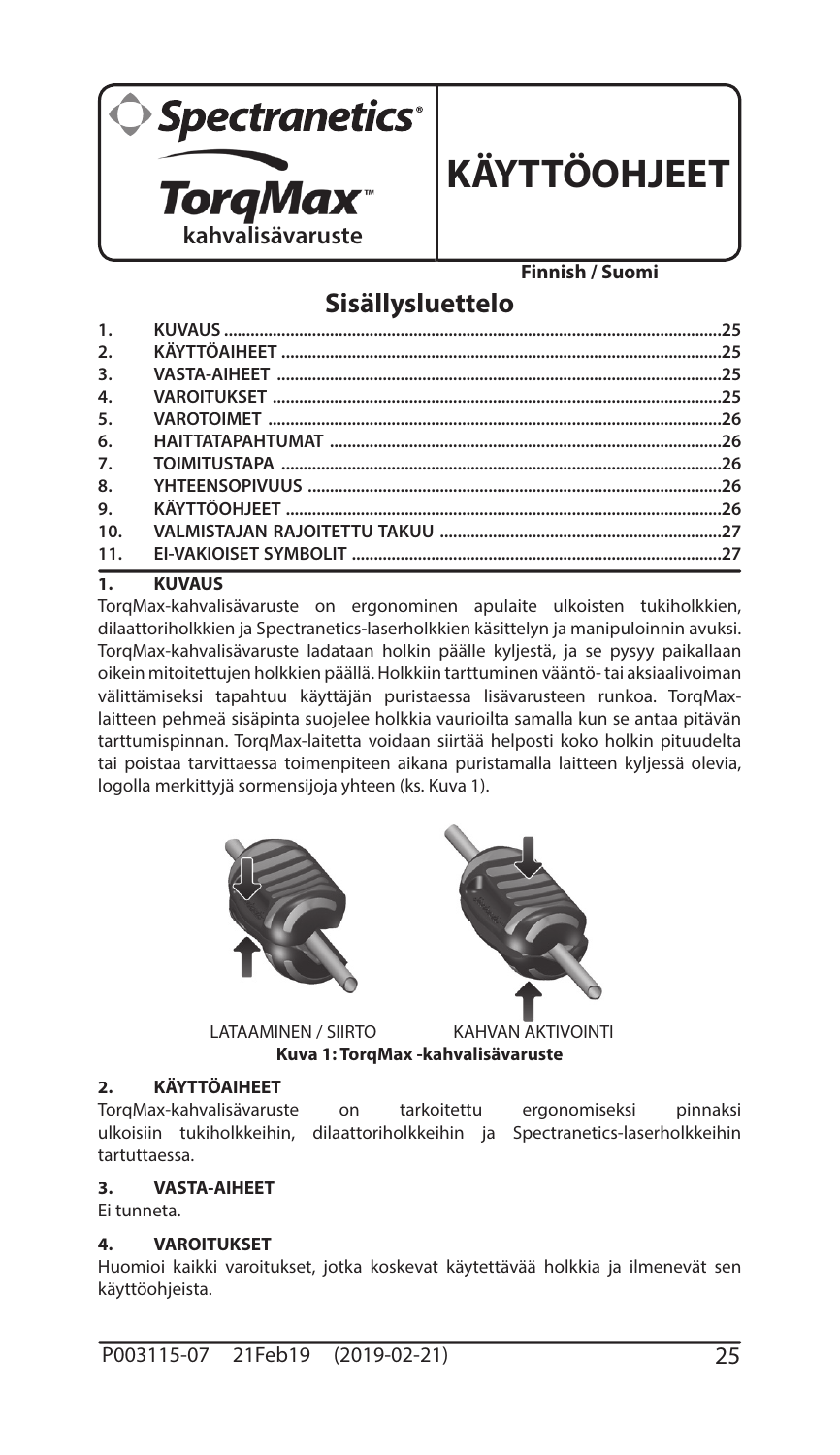



**KÄYTTÖOHJEET**

#### **5. VAROTOIMET**

**Kertakäyttöinen.** TorqMax-kahvalisävarustetta ei saa steriloida ja/tai käyttää uudelleen.

ÄLÄ steriloi tai käytä tätä laitetta uudelleen, sillä se voi heikentää laitteen toimintakykyä tai lisätä asiattomasta käsittelystä aiheutuvan ristisaastumisen vaaraa.

Tämän kertakäyttölaitteen uudelleenkäyttö voi aiheuttaa potilalle vakavan vamman tai kuoleman ja mitätöi valmistajan takuut.

Älä muuta TorqMax-kahvalisävarusteen alkuperäistä tilaa ennen sen käyttöä.

Huomioi kaikki varotoimet, jotka koskevat käytettävää holkkia ja ilmenevät sen käyttöohjeista.

#### **6. HAITTATAPAHTUMAT**

Katso käytettävän holkin käyttöohjeista tietoja haittatapahtumista.

#### **7. TOIMITUSTAPA**

#### **7.1 Sterilointi**

Vain kertakäyttöinen. Ei saa steriloida tai käyttää uudestaan. TorqMaxkahvalisävaruste toimitaan steriilinä ja pyrogeenittomana. Steriiliys taataan vain, mikäli pakkaus on avaamaton ja ehjä.

#### **7.2 Laitteen/pakkauksen hoito**

Laitteita on säilytettävä kuivassa ja viileässä (alle 60 °C / 140 °F) ennen käyttöä.

#### **7.3 Käyttöä edeltävä tarkastus**

Tarkasta steriili pakkaus ennen käyttöä silmävaraisesti ja varmista, että sinetit ovat ehjät. Laite pitää tarkastaa huolellisesti virheiden ja vaurioiden varalta. Älä käytä, jos siinä on ilmeisiä virheitä tai vaurioita.

#### **8. YHTEENSOPIVUUS**

#### **Käyttö muiden laitteiden kanssa**

TorqMax-kahvalisävarustetta voidaan käyttää kooltaan sopivien ulkoisten tukiholkkien, dilaattoriholkkien ja Spectranetics-laserholkkien kanssa. Taulukosta 1 voidaan todeta TorqMaxin yhteensopivuus muiden laitteiden kanssa.

Noudata tarkasti kunkin käytettävän laitteen käyttöohjeita.

#### **Taulukko 1: TorqMax -kahvalisävarusteen koon yhteensopivuustiedot**

| Holkin vähimmäisulkohalkaisija | 4,0 mm / 0,155 in / 11,9 F |
|--------------------------------|----------------------------|
| Holkin enimmäisulkohalkaisija  | 7,5 mm / 0,296 in / 22,5 F |

#### **9. KÄYTTÖOHJEET**

#### **9.1 Toimenpiteen valmistelu**

Noudata kaikkia suositeltuja toimenpiteen valmisteluvaiheita, jotka koskevat käytettävää holkkia ja ilmenevät sen käyttöohjeista.

#### **9.2 Kliininen menetelmä**

1. Lataa TorqMax-kahvalisävaruste käytössä olevan holkin proksimaaliseen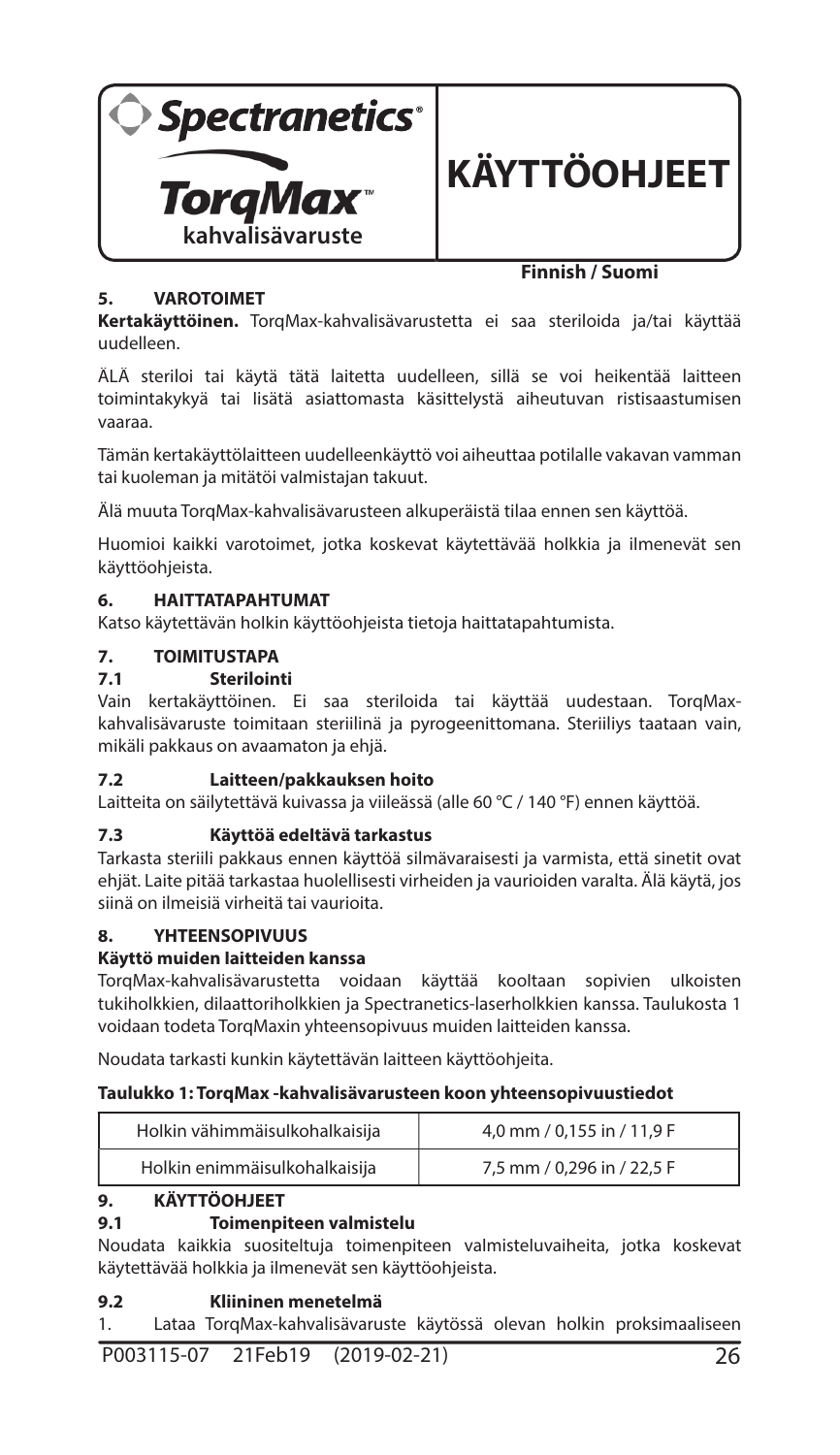



#### **Finnish / Suomi**

osaan ja säädä sen asemaa tarvittaessa distaalisemmaksi. Logolla merkittyjä, TorqMax-kahvalisävarusteen kyljessä olevia sormensijoja voidaan puristaa yhteen lisävarusteen latauksen ja siirron helpottamiseksi.

2. Purista TorqMax-kahvalisävarusteen runkoa kohdistaaksesi käytössä olevaan holkkiin kiertämiseen tai sisäänvientiin/ulosvetoon tarvittavaa voimaa.

#### **10. VALMISTAJAN RAJOITETTU TAKUU**

Valmistaja takaa, että tuote TorqMax ei sisällä materiaali- eikä valmistusvirheitä, kun se käytetään pakkauksessa ilmoitettuun viimeiseen käyttöpäivään mennessä ja pakkaus on avaamaton ja eheä juuri ennen käyttöä. Valmistajan korvausvastuu tämän takuun puitteissa rajoittuu viallisen tuotteen TorqMax vaihtoon tai sen ostohinnan hyvitykseen. Valmistaja ei ole vastuussa mistään satunnaisista, erityisistä tai välillisistä vaurioista, jotka ovat aiheutuneet tuotteen TorqMax käytöstä. Tuotteelle TorqMax väärinkäytön, muuntelun, virheellisen säilytyksen tai käsittelyn aiheuttamat vahingot tai muu näiden käyttöohjeiden laiminlyöminen mitätöivät tämän rajoitetun takuun. **TÄTÄ RAJOITETTUA TAKUUTA SOVELLETAAN NIMENOMAAN KAIKKIEN MUIDEN, NIIN ILMAISTUJEN KUIN HILJAISTENKIN, TAKUIDEN SIJASTA, JOIHIN KUULUU HILJAINEN TAKUU KURANTTIUDESTA TAI KELPOISUUDESTA TIETTYYN TARKOITUKSEEN.** Kenelläkään henkilöllä tai entiteetillä, mukaan lukien kaikki Valmistajan valtuutetut edustajat tai jälleenmyyjät, ei ole lupaa pidentää tai laajentaa tätä rajoitettua takuuta, eivätkä sellaisissa yrityksissä Valmistajalle tehdyt vaateet ole toimeenpanokelpoisia.

#### **11. EI-VAKIOISET SYMBOLIT**

| Quantity<br>Määrä                                                                                                                                    | <b>OTY</b> |                                                          |                |
|------------------------------------------------------------------------------------------------------------------------------------------------------|------------|----------------------------------------------------------|----------------|
| <b>Minimum Outer Diameter</b><br>Vähimmäis-ulkohalkaisija                                                                                            |            |                                                          | <b>MIN</b>     |
| <b>Maximum Outer Diameter</b><br>Enimmäis ulkohalkaisija                                                                                             |            |                                                          | <b>MAX</b>     |
| on the order of a physician.<br>Huomio: Yhdysvaltain liittovaltion lain mukaan<br>tätä laitetta saa myydä vain lääkäri tai lääkärin<br>määräyksestä. |            | CAUTION: Federal law restricts this device to sale by or | <b>Rx ONLY</b> |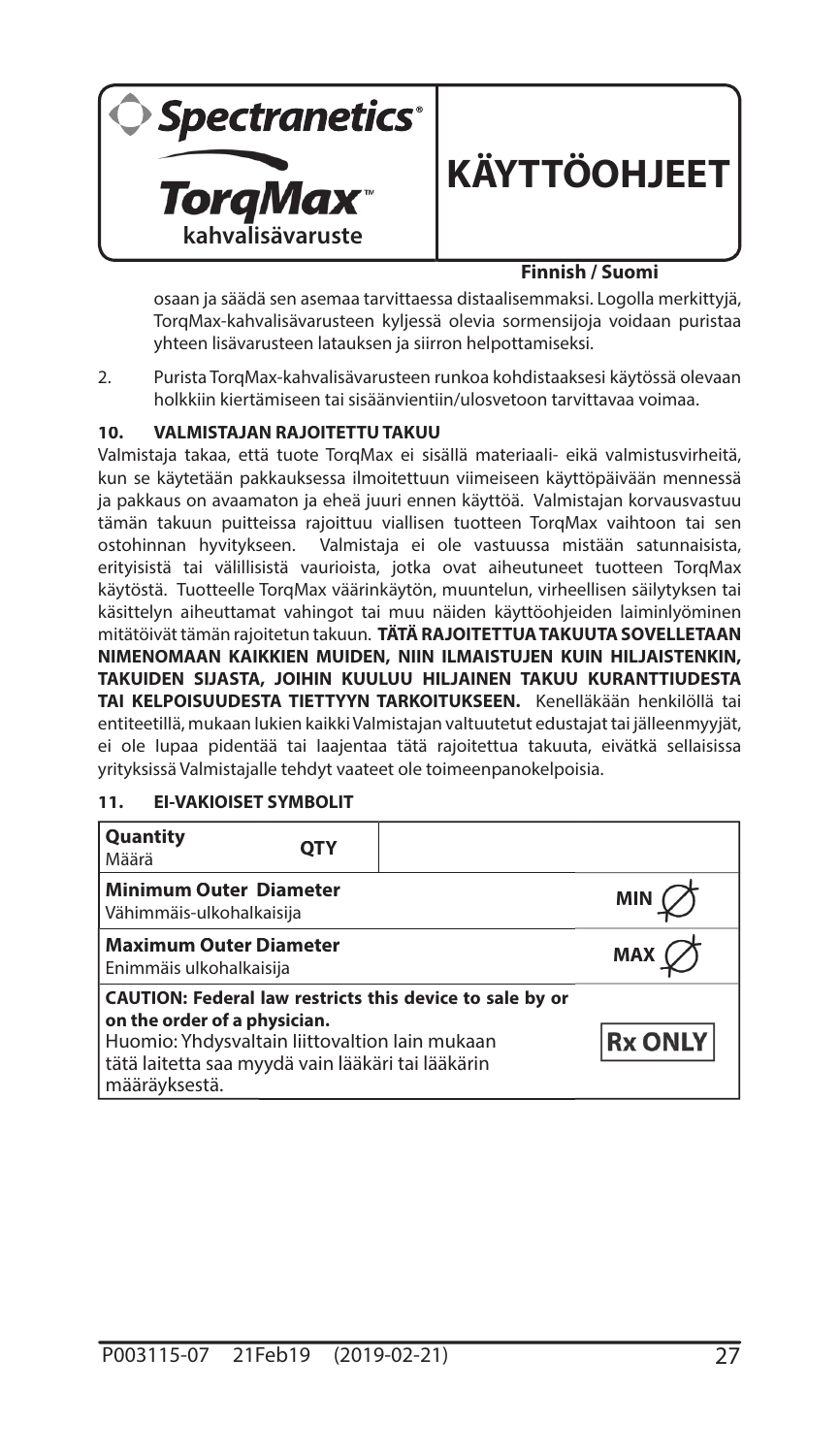

**MODE D'EMPLOI**

**French / Française**

### **Table des matières**

| 11. |  |
|-----|--|
| 10. |  |
| 9.  |  |
| 8.  |  |
| 7.  |  |
| 6.  |  |
| 5.  |  |
| 4.  |  |
| 3.  |  |
| 2.  |  |
| 1.  |  |

#### **1. DESCRIPTION**

L'accessoire de préhension de gaine TorqMax est un dispositif ergonomique utilisé pour aider à tenir et manipuler les gaines de support extérieures, les gaines dilatatrices et les gaines laser Spectranetics. L'accessoire de préhension de gaine TorqMax est chargé sur une gaine sur le côté et assujetti sur des gaines de taille adéquate. La préhension de la gaine pour exercer une force de torsion ou axiale est obtenue en serrant le corps principal de l'accessoire. Le revêtement interne souple du dispositif TorqMax protège la gaine contre tout dommage tout en fournissant une bonne surface de traction. Le dispositif TorqMax peut être aisément repositionné le long de la gaine ou retiré au besoin pendant une intervention en serrant les onglets ornés du logo, situé sur le côté du dispositif (voir la Figure 1).





CHARGEMENT / ACTIVATION DE<br>REPOSITIONNEMENT LA PRÉHENSION REPOSITIONNEMENT **Figure 1 : Accessoire de préhension de gaine TorqMax**

#### **2. INDICATIONS**

L'accessoire de préhension de gaine TorqMax a été conçu pour fournir une préhension ergonomique sur les gaines de support extérieures, les gaines dilatatrices et les gaines laser Spectranetics.

#### **3. CONTRE-INDICATIONS**

Aucune connue.

#### **4. MISES EN GARDE**

Observer tous les avertissements indiqués dans le mode d'emploi de la gaine à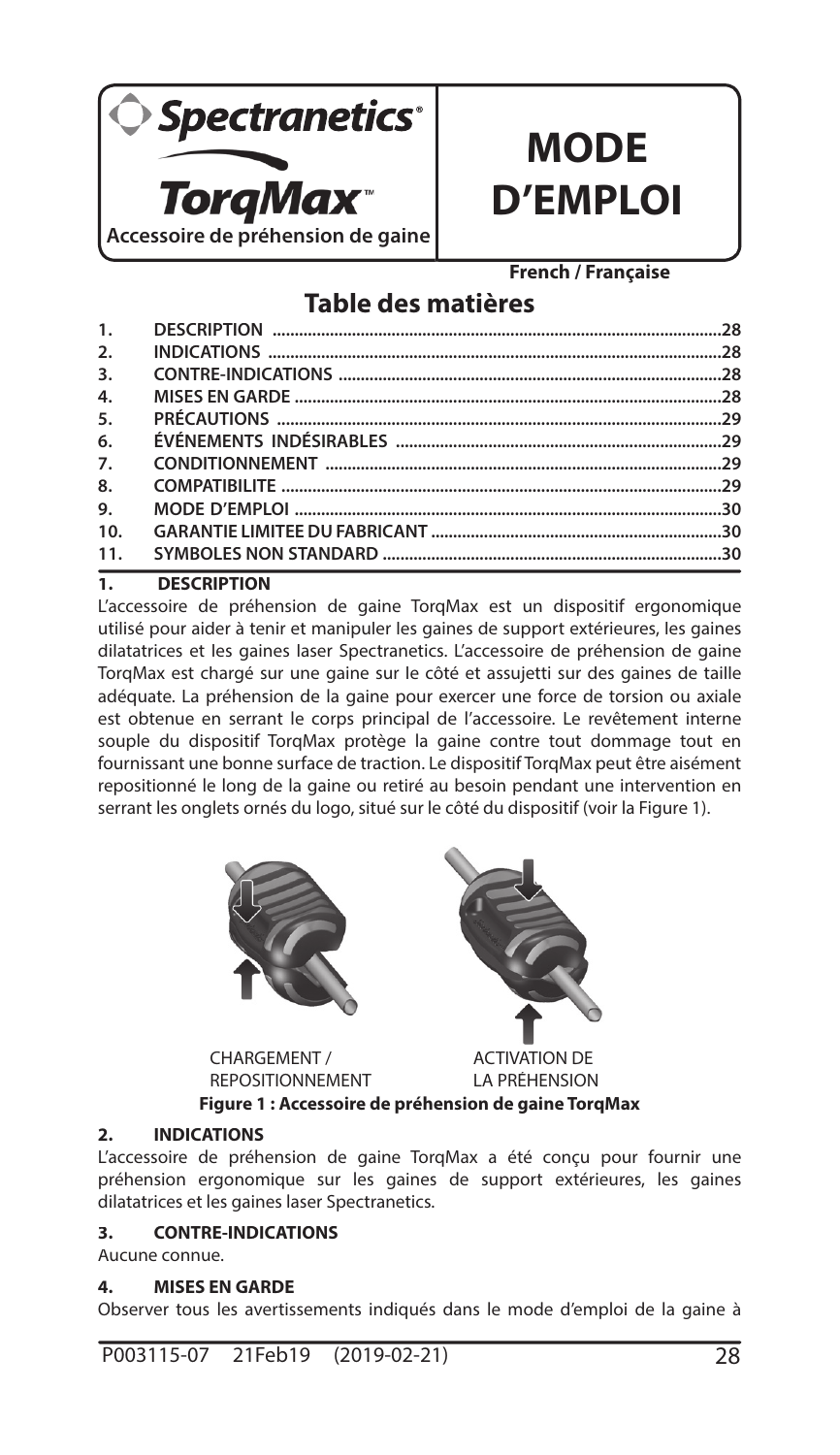

## **MODE D'EMPLOI**

**French / Française**

utiliser.

#### **5. PRÉCAUTIONS**

**À usage unique.** L'accessoire de préhension de gaine TorqMax ne doit pas être restérilisé ni réutilisé.

NE PAS restériliser et réutiliser ce dispositif pour ne pas en compromettre les performances et augmenter le risque de contamination croisée en raison d'un retraitement inadéquat.

La réutilisation de ce dispositif à usage unique peut causer des blessures graves, voire mortelles, au patient, et annuler la garantie du fabricant.

Ne pas modifier l'état initial de l'accessoire de préhension de gaine TorqMax avant utilisation.

Observer toutes les précautions indiquées dans le mode d'emploi de la gaine à utiliser.

#### **6. ÉVÉNEMENTS INDÉSIRABLES**

Se reporter au mode d'emploi de la gaine à utiliser pour consulter les informations sur les événements indésirables.

#### **7. CONDITIONNEMENT**

#### **7.1 Stérilisation**

À usage unique. Ne pas restériliser ni réutiliser. L'accessoire de préhension TorqMax est fourni stérile et apyrogène. La stérilité est garantie uniquement lorsque l'emballage est fermé et intact.

#### **7.2 Stockage du dispositif/de l'emballage**

Conserver les dispositifs à l'abri de la chaleur et de l'humidité (à une température inférieure à 60 °C / 140 °F) jusqu'à leur utilisation.

#### **7.3 Inspection avant utilisation**

Avant utilisation, inspecter visuellement l'emballage stérile pour vérifier que ses scellés sont intacts. Le dispositif doit être examiné avec soin pour déceler tout défaut ou dommage. Ne pas utiliser si des défauts ou des dommages sont apparents.

#### **8. COMPATIBILITE**

#### **Utilisation avec d'autres dispositifs**

L'accessoire de préhension TorqMax peut être utilisé avec des gaines de support extérieures de taille compatible, des gaines dilatatrices et des gaines laser Spectranetics. Le Tableau 1 fournit les spécifications permettant déterminer la compatibilité du TorqMax avec d'autres dispositifs.

Veiller à respecter scrupuleusement le mode d'emploi de chaque dispositif utilisé.

**Tableau 1 : Compatibilité des dimensions de l'accessoire de préhension de gaine TorqMax**

| Diamètre externe minimum de la gaine | 4,0 mm / 0,155 in / 11,9 F |
|--------------------------------------|----------------------------|
| Diamètre externe maximum de la gaine | 7,5 mm / 0,296 in / 22,5 F |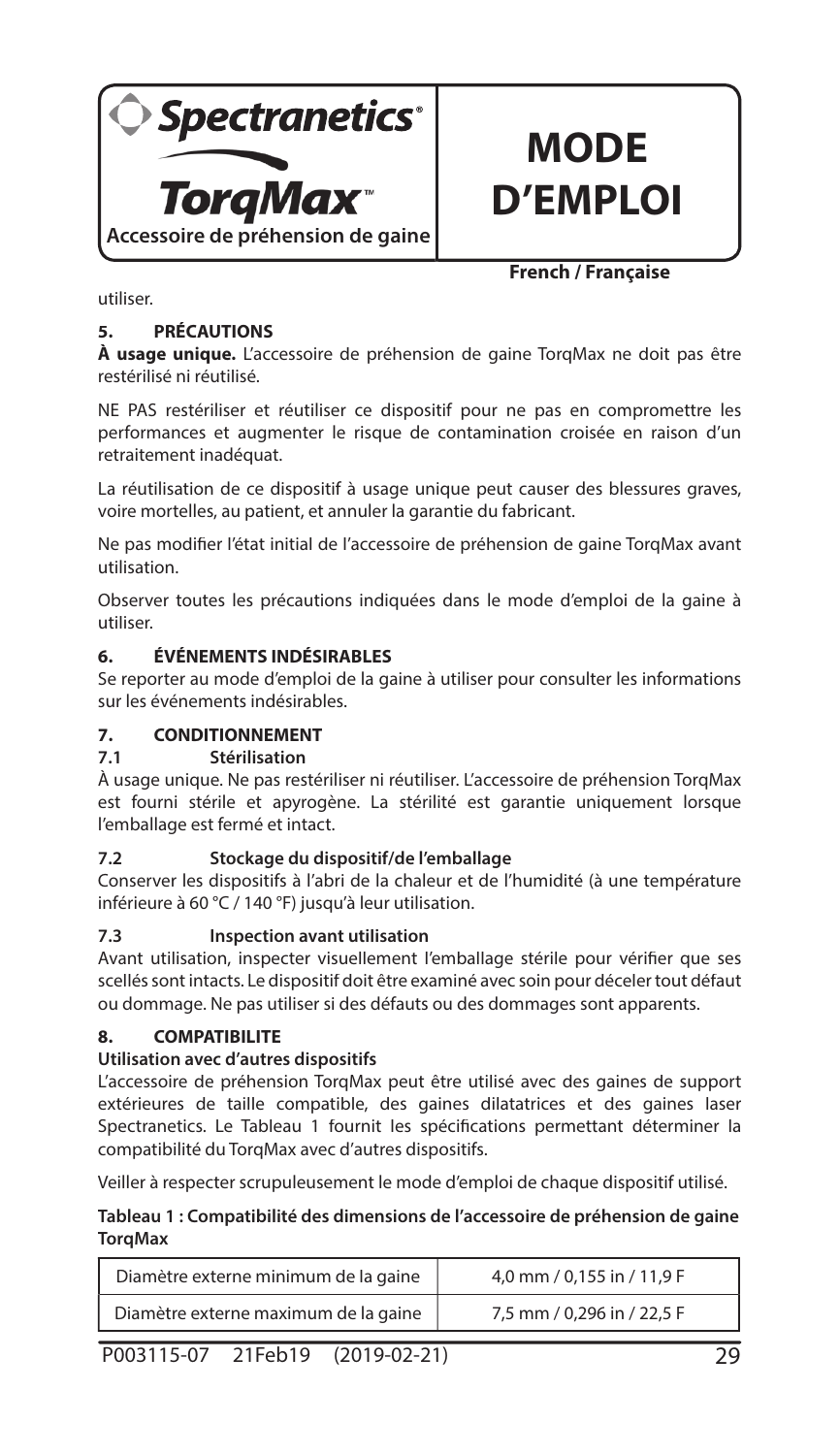

## **MODE D'EMPLOI**

**French / Française**

#### **9. MODE D'EMPLOI**

#### **9.1 Préparation à l'intervention**

Observer toutes les étapes recommandées de préparation indiquées dans le mode d'emploi de la gaine à utiliser.

#### **9.2 Technique clinique**

- 1. Charger l'accessoire de préhension de gaine TorqMax sur la partie proximale de la gaine à utiliser et le rajuster distalement au besoin. Il est possible de serrer les onglets ornés du logo, situés sur le côté de l'accessoire de préhension de gaine TorqMax pour faciliter le chargement et le repositionnement de l'accessoire.
- 2. Serrer le corps principal de l'accessoire de préhension de gaine TorqMax pour exercer une force de rotation ou d'avancement / de retrait de la gaine en cours d'utilisation.

#### **10. GARANTIE LIMITEE DU FABRICANT**

Le fabricant garantit que le TorqMax est exempt de vices de matériau et de fabrication lorsqu'il est utilisé avant la date de péremption indiquée et lorsque l'emballage n'est ni ouvert ni endommagé immédiatement avant l'utilisation. La responsabilité du fabricant dans le cadre de cette garantie se limite à l'échange ou au remboursement du prix d'achat du TorqMax défectueux. Le fabricant n'est pas responsable des dommages accessoires, spéciaux ou indirects résultant de l'utilisation du TorqMax. Les dommages du TorqMax causés par une mauvaise utilisation, une modification, un stockage ou une manipulation incorrects, ou tout autre non-respect de ce mode d'emploi annulent cette garantie limitée. **CETTE GARANTIE LIMITÉE REMPLACE EXPRESSÉMENT TOUTES LES AUTRES GARANTIES, EXPRESSES OU TACITES, Y COMPRIS LA GARANTIE TACITE DE QUALITÉ MARCHANDE OU D'ADAPTATION À UN USAGE PARTICULIER.** Aucune personne ou entité, y compris tout représentant ou distributeur autorisé par le fabricant, n'a l'autorité d'étendre cette garantie limitée et aucune tentative dans ce but ne saurait être opposable au fabricant.

#### **11. SYMBOLES NON STANDARD**

| Quantity<br>Ouantité                                                                                                                                                                                                                  | <b>OTY</b> |                |            |
|---------------------------------------------------------------------------------------------------------------------------------------------------------------------------------------------------------------------------------------|------------|----------------|------------|
| <b>Minimum Outer Diameter</b><br>Diamètre externe minimum                                                                                                                                                                             |            |                | <b>MIN</b> |
| <b>Maximum Outer Diameter</b><br>Diamètre externe maximum                                                                                                                                                                             |            |                | MAX        |
| CAUTION: Federal law restricts this device to sale by or<br>on the order of a physician.<br>Mise en garde : conformément à la législation fédérale<br>américaine, ce dispositif ne peut être vendu ou prescrit<br>que par un médecin. |            | <b>Rx ONLY</b> |            |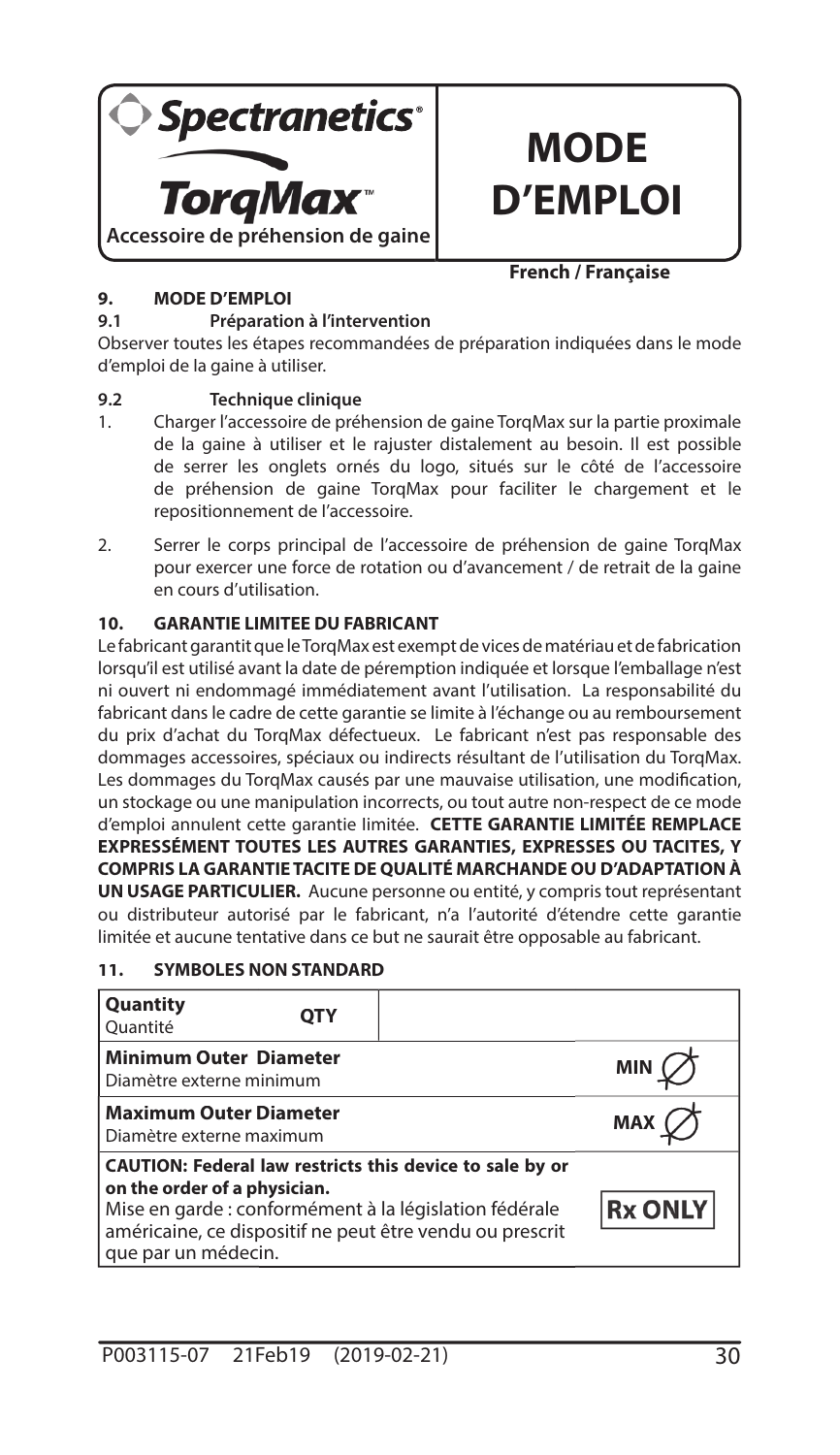

Schleusen-Zusatzgriff

## **GEBRAUCH-SANLEITUNG**

**German/ Deutsch**

### **Inhaltsverzeichnis**

|                 | 1. BESCHREIBUNG |  |
|-----------------|-----------------|--|
| 11.             |                 |  |
| 10 <sub>1</sub> |                 |  |
| 9.              |                 |  |
| 8.              |                 |  |
| 7.              |                 |  |
| 6.              |                 |  |
| 5.              |                 |  |
| 4.              |                 |  |
| 3.              |                 |  |
| 2.              |                 |  |
| 1.              |                 |  |

#### Der TorqMax-Schleusen-Zusatzgriff ist ein ergonomisch geformter Handgriff, der zur Handhabung und Manipulation von äußeren Stützschleusen, Dilatationsschleusen und Spectranetics-Laserschleusen dient. Der TorqMax-Schleusen-Zusatzgriff wird von der Seite auf die Schleuse aufgebracht und verbleibt dort auf Schleusen der entsprechenden Größe. Durch das Drücken des Griffkörpers erreicht der Benutzer einen Griffzug auf der Schleuse zum Erzeugen eines Drehmoments bzw. einer Axialkraft. Die weiche Innenbeschichtung der TorqMax-Vorrichtung schützt die Schleuse vor Schäden und sorgt gleichzeitig für Haftung. Die TorqMax-Vorrichtung kann auf der gesamten Länge der Schleuse versetzt und während eines Eingriffs einfach entfernt werden, indem die mit dem Logo versehenen Laschen an der Seite der Vorrichtung mit den Fingern zusammengedrückt werden (siehe Abbildung 1).





#### AUFSETZEN/ POSITION VERÄNDERN GRIFFAKTIVIERUNG **Abbildung 1: TorqMax Einführschleusen-Zusatzgriff**

#### **2. INDIKATIONEN**

Der TorgMax-Schleusen-Zusatzgriff dient als ergonomischer Griff an äußeren Stützschleusen, Dilatationsschleusen und Spectranetics-Laserschleusen.

#### **3. KONTRAINDIKATIONEN**

Keine bekannt.

### **4. WARNHINWEISE**<br>Alle Warnhinweise für

Alle Warnhinweise für die Schleuse gemäß der entsprechenden "Gebrauchsanleitung" beachten.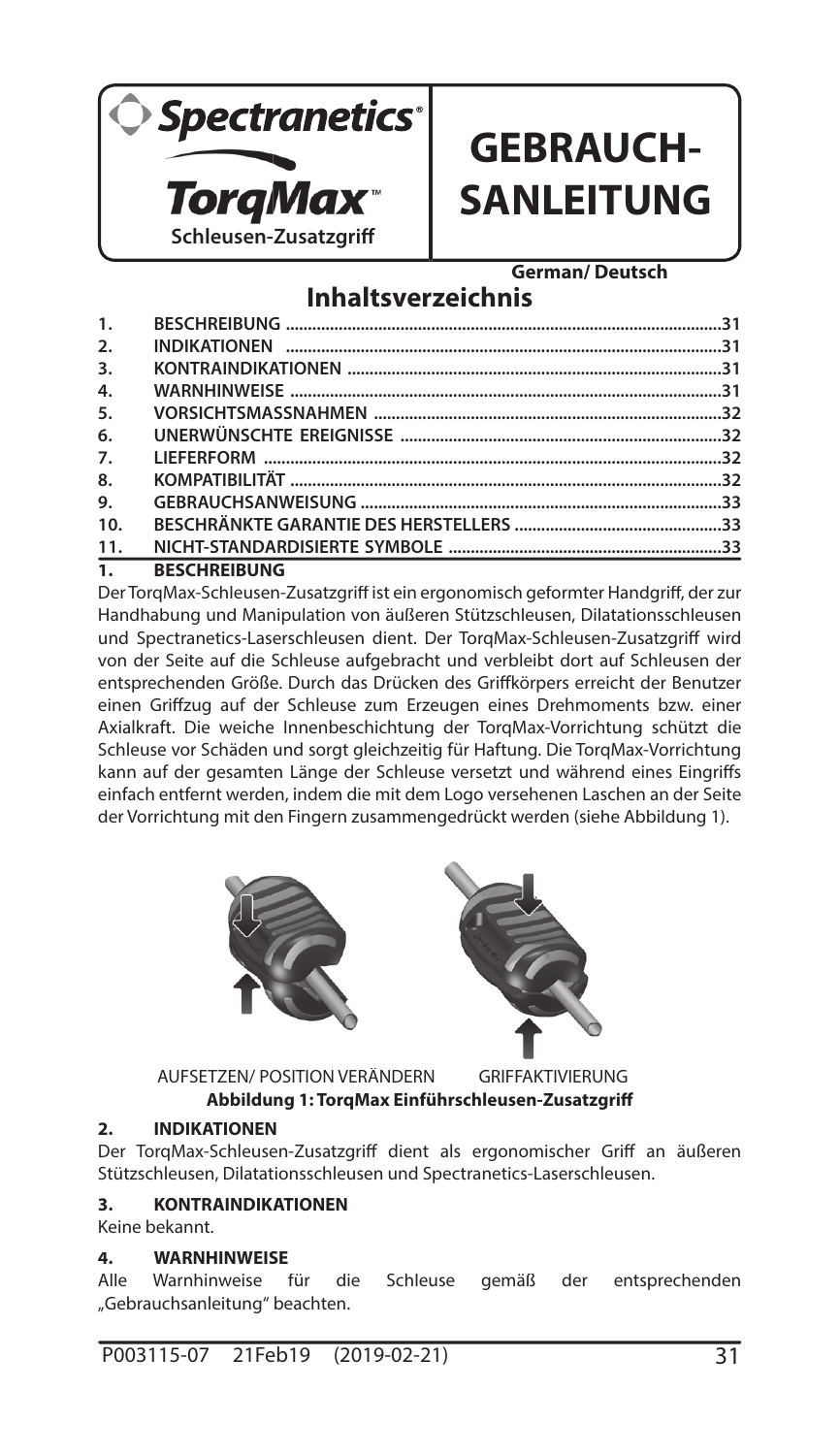

## **GEBRAUCH-SANLEITUNG**

#### **5. VORSICHTSMASSNAHMEN**

**German/ Deutsch**

Nur zum einmaligen Gebrauch. Der TorgMax-Schleusen-Zusatzgriff darf nicht resterilisiert und/oder wiederverwendet werden.

Diese Vorrichtung NICHT erneut sterilisieren oder wiederverwenden, da dies zu einer Beeinträchtigung der Leistung der Vorrichtung führen oder das Risiko einer Kreuzkontamination aufgrund unvorschriftsmäßiger Wiederaufbereitung erhöhen kann.

Eine Wiederverwendung dieser für den einmaligen Gebrauch bestimmten Vorrichtung kann zu schweren Verletzungen des Patienten oder zum Tod führen, und die vom Hersteller gewährten Garantien werden hierdurch nichtig.

Den Originalzustand des TorgMax-Schleusen-Zusatzgriffs vor der Verwendung nicht verändern.

Alle Vorsichtsmaßnahmen für die Schleuse gemäß der entsprechenden "Gebrauchsanleitung" beachten.

### **6. UNERWÜNSCHTE EREIGNISSE**<br>Informationen zu unerwünschter

zu unerwünschten Ereignissen finden sich in der "Gebrauchsanleitung" der Schleuse.

#### **7. LIEFERFORM**

#### **7.1 Sterilisation**

Nur zum einmaligen Gebrauch. Nicht erneut sterilisieren und/oder wiederverwenden. Der TorqMax-Schleusen-Zusatzgriff wird steril und pyrogenfrei geliefert. Die Sterilität ist nur dann gewährleistet, wenn die Verpackung ungeöffnet und unbeschädigt ist.

#### **7.2 Handhabung der Vorrichtung/Verpackung**

Vorrichtungen bis zur Verwendung kühl und trocken (unter 60 °C/140 °F) lagern.

#### **7.3 Untersuchung vor der Verwendung**

Die sterile Verpackung vor der Verwendung visuell prüfen, um sicherzustellen, dass die Versiegelungen nicht beschädigt wurden. Die Vorrichtung sorgfältig auf Defekte oder Beschädigungen überprüfen. Nicht verwenden, wenn die Vorrichtung oder die Verpackung offensichtlich beschädigt ist.

#### **8. KOMPATIBILITÄT**

#### **Verwendung mit anderen Vorrichtungen**

Der TorqMax-Schleusen-Zusatzgriff kann mit größenkompatiblen äußeren Stützschleusen, Dilatationsschleusen und Spectranetics-Laserschleusen eingesetzt werden. Tabelle 1 enthält die Spezifikationen zur Bestimmung der Kompatibilität von TorqMax mit anderen Vorrichtungen.

Sicherstellen, dass die Gebrauchsanweisungen für die jeweilige Vorrichtung genau befolgt werden.

#### Tabelle 1:TorqMax-Schleusen-Zusatzgriff Größe Kompatibilität **Spezi kationen**

| Mindest-Außendurchmesser der Schleuse   | 4.0 mm / 0.155 in / 11.9 F |  |
|-----------------------------------------|----------------------------|--|
| Maximaler Außendurchmesser der Schleuse | 7.5 mm / 0.296 in / 22.5 F |  |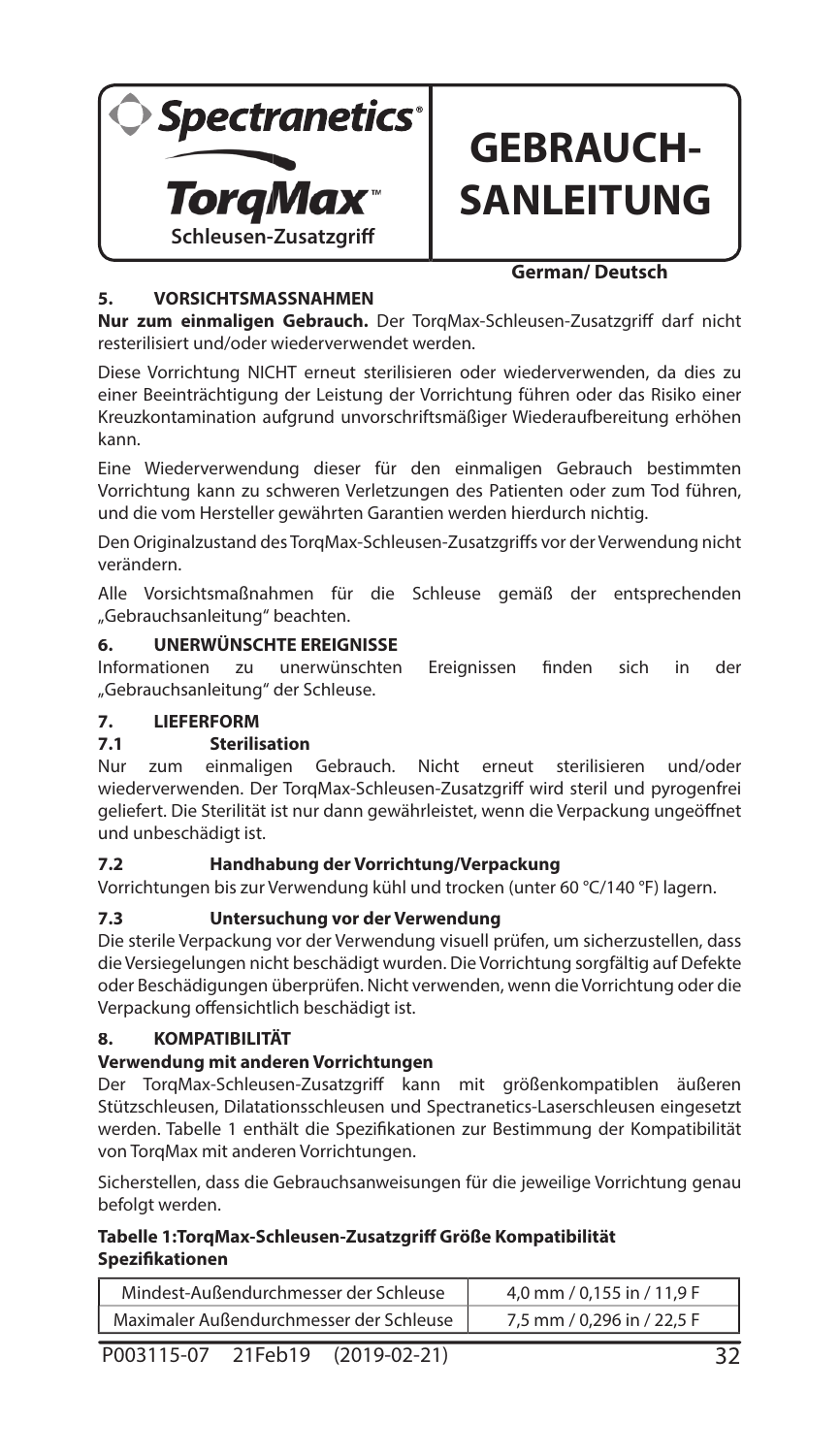

## **GEBRAUCH-SANLEITUNG**

**German/ Deutsch**

#### **9. GEBRAUCHSANWEISUNG**

#### **9.1 Vorbereitung des Verfahrens**

Alle empfohlenen Verfahrensschritte zur Vorbereitung der Schleuse gemäß der entsprechenden "Gebrauchsanleitung" befolgen.

#### **9.2 Klinisches Verfahren**

- 1. Den TorqMax-Schleusen-Zusatzgriff auf dem proximalen Teil der verwendeten Schleuse anbringen und die Position falls erforderlich mehr nach distal verändern. Die mit dem Logo versehenen Fingerlaschen auf der Seite des TorgMax-Schleusen-Zusatzgriffs können zusammengedrückt werden, um das Anbringen und erneute Positionieren des Griffs zu vereinfachen.
- 2. Den Griffkörper des TorqMax-Schleusen-Zusatzgriffs zusammendrücken, um eine Rotationskraft auszuüben oder die verwendete Schleuse vorzuschieben bzw. zurückzuziehen.

#### **10. BESCHRÄNKTE GARANTIE DES HERSTELLERS**

Der Hersteller garantiert, dass das TorqMax frei von Material- und Herstellungsfehlern ist, sofern es vor dem angegebenen Verfallsdatum verwendet wird und die Verpackung unmittelbar vor der Verwendung ungeöffnet und unbeschädigt ist. Die Haftung des Herstellers im Rahmen dieser Garantie ist auf den Ersatz oder die Erstattung des Kaufpreises für fehlerhafte TorqMax beschränkt. Der Hersteller haftet nicht für Neben-, Folge- oder besondere Schäden, die durch die Verwendung des TorqMax entstehen. Eine Beschädigung des TorqMax durch die fehlerhafte Verwendung, Veränderung, falsche Aufbewahrung oder fehlerhafte Handhabung sowie jede anderweitige Nichtbefolgung der vorliegenden Gebrauchsanweisung machen diese beschränkte Garantie nichtig. **DIESE BESCHRÄNKTE GARANTIE ERSETZT AUSDRÜCKLICH ALLE ANDEREN AUSDRÜCKLICHEN ODER STILLSCHWEIGENDEN GARANTIEN, EINSCHLIESSLICH DER STILLSCHWEIGENDEN GARANTIE DER MARKTGÄNGIGKEIT ODER EIGNUNG FÜR EINEN BESTIMMTEN ZWECK.** Keine Person oder Firma, einschließlich der autorisierten Vertreter oder Wiederverkäufer des Herstellers, ist berechtigt, diese beschränkte Garantie zu verlängern oder zu erweitern, und entsprechende Versuche sind nicht gegen den Hersteller einklagbar.

| Quantity<br>Anzahl                                   | <b>OTY</b> |                                                             |                |
|------------------------------------------------------|------------|-------------------------------------------------------------|----------------|
| Minimum Outer Diameter<br>minimaler Außendurchmesser |            |                                                             | <b>MIN</b>     |
| Maximum Outer Diameter<br>maximaler Außendurchmesser |            |                                                             | <b>MAX</b>     |
|                                                      |            | CAUTION: Federal law restricts this device to sale by or on |                |
| the order of a physician.                            |            | Vorsicht: Laut Bundesgesetz der USA darf diese              | <b>Rx ONLY</b> |
| Anordnung eines Arztes verkauft werden.              |            | Vorrichtung ausschließlich von einem Arzt oder auf          |                |

#### **11. NICHT-STANDARDISIERTE SYMBOLE**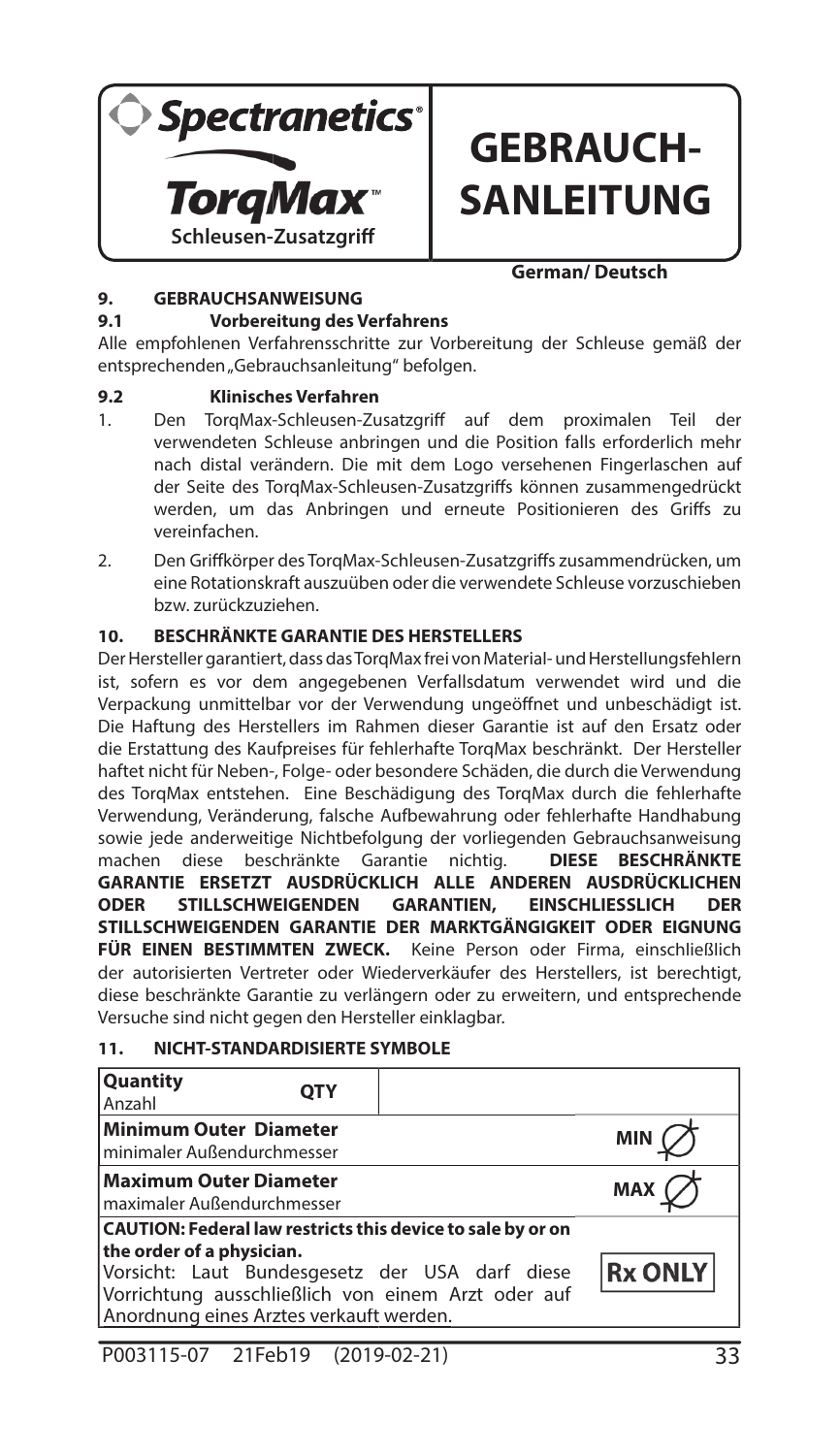

## **ΟΔΗΓΙΕΣ ΧΡΗΣΗΣ**

**Greek / Ελληνικά**

#### **Πίνακας περιεχομένων**

| 1.7.7            |                                                                                                                                                                                                                                                                                                                                                                                      |  |
|------------------|--------------------------------------------------------------------------------------------------------------------------------------------------------------------------------------------------------------------------------------------------------------------------------------------------------------------------------------------------------------------------------------|--|
| 2.               |                                                                                                                                                                                                                                                                                                                                                                                      |  |
| 3.               |                                                                                                                                                                                                                                                                                                                                                                                      |  |
| 4.               |                                                                                                                                                                                                                                                                                                                                                                                      |  |
| 5.               |                                                                                                                                                                                                                                                                                                                                                                                      |  |
| 6.               |                                                                                                                                                                                                                                                                                                                                                                                      |  |
| $\overline{7}$ . |                                                                                                                                                                                                                                                                                                                                                                                      |  |
| 8.               |                                                                                                                                                                                                                                                                                                                                                                                      |  |
| 9.               |                                                                                                                                                                                                                                                                                                                                                                                      |  |
| 10.              |                                                                                                                                                                                                                                                                                                                                                                                      |  |
|                  |                                                                                                                                                                                                                                                                                                                                                                                      |  |
|                  | $\overline{a}$ $\overline{a}$ $\overline{b}$ $\overline{c}$ $\overline{d}$ $\overline{d}$ $\overline{d}$ $\overline{d}$ $\overline{d}$ $\overline{d}$ $\overline{d}$ $\overline{d}$ $\overline{d}$ $\overline{d}$ $\overline{d}$ $\overline{d}$ $\overline{d}$ $\overline{d}$ $\overline{d}$ $\overline{d}$ $\overline{d}$ $\overline{d}$ $\overline{d}$ $\overline{d}$ $\overline{$ |  |

#### **1. ΠΕΡΙΓΡΑΦΗ**

Η βοηθητική λαβή θηκαρίου TorqMax είναι μια εργονομική συσκευή που χρησιμοποιείται για την υποβοήθηση του κρατήματος και του χειρισμού των εξωτερικών θηκαριών υποστήριξης, θηκαριών διαστολής, και θηκαριών για λέιζερ της Spectranetics. Η βοηθητική λαβή θηκαρίου TorqMax τοποθετείται στο θηκάρι από το πλάι και παραμένει στη θέση της στα θηκάρια κατάλληλου μεγέθους. Η έλξη της λαβής στο θηκάρι για την παροχή ροπής ή αξονικής δύναμης επιτυγχάνεται όταν ο χρήστης πιέσει το κυρίως σώμα του εξαρτήματος. Η μαλακή εσωτερική επένδυση του οργάνου TorqMax προστατεύει το θηκάρι από τη φθορά, παρέχοντας ταυτόχρονα μια επιφάνεια υψηλής έλξης. Το όργανο TorqMax μπορεί εύκολα να μετακινηθεί κατά μήκος του θηκαρίου ή να αφαιρεθεί κατά τη διάρκεια μιας διαδικασίας, όπως απαιτείται, πιέζοντας τις προεξοχές που φέρουν το λογότυπο στο πλάι του οργάνου (βλ. Σχήμα 1).





ΤΟΠΟΘΕΤΗΣΗ / ΜΕΤΑΚΙΝΗΣΗ ΕΝΕΡΓΟΠΟΙΗΣΗ ΛΑΒΗΣ

**Σχήμα 1: Βοηθητική λαβή θηκαρίου TorqMax** 

#### **2. ΕΝΔΕΙΞΕΙΣ ΧΡΗΣΗΣ**

Η Βοηθητική λαβή θηκαρίου TorqMax ενδείκνυται για χρήση παρέχοντας βελτιωμένη εργονομική λαβή σε θηκάρια εξωτερικής υποστήριξης, θηκάρια διαστολέων και θηκάρια λέιζερ της Spectranetics.

#### **3. ΑΝΤΕΝΔΕΙΞΕΙΣ**

Καμία γνωστή.

#### **4. ΠΡΟΕΙΔΟΠΟΙΗΣΕΙΣ**

Να τηρείτε όλες τις προειδοποιήσεις για το θηκάρι που πρόκειται να χρησιμοποιηθεί, όπως επισημαίνεται στις σχετικές "Οδηγίες χρήσης".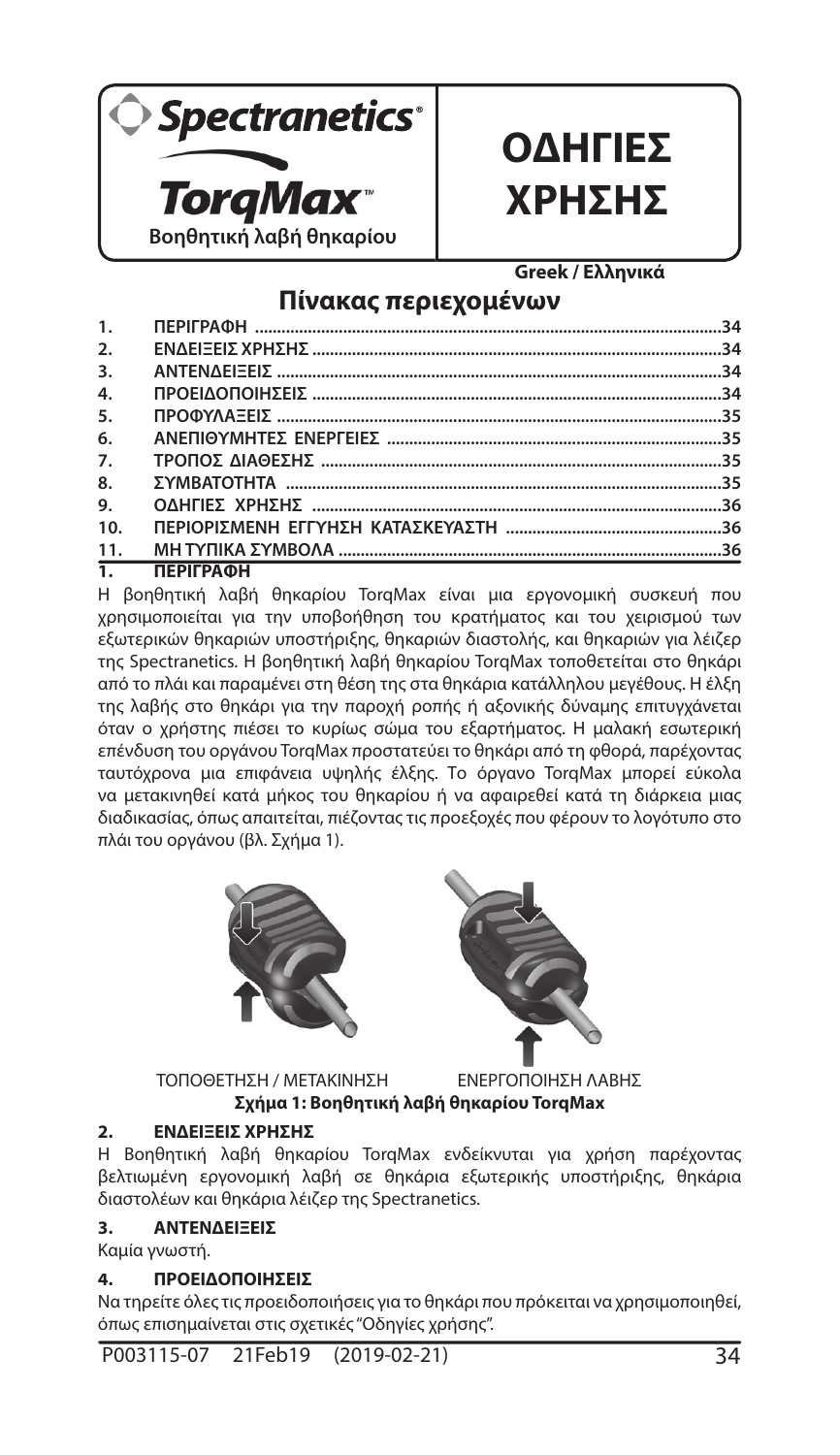

## **ΟΔΗΓΙΕΣ ΧΡΗΣΗΣ**

#### **5. ΠΡΟΦΥΛΑΞΕΙΣ**

## **Greek / Ελληνικά**

**Για μία μόνο χρήση.** Η βοηθητική λαβή θηκαρίου TorqMax δεν πρέπει να επαναποστειρώνεται ή/και να επαναχρησιμοποιείται.

ΝΑ ΜΗΝ επαναποστειρώνετε ή επαναχρησιμοποιείτε αυτή τη συσκευή, καθώς αυτή η ενέργεια μπορεί να επηρεάσει την απόδοση της συσκευής ή να αυξήσει τον κίνδυνο πολλαπλών μολύνσεων εξαιτίας ακατάλληλης χρήσης.

Η επαναχρησιμοποίηση αυτής της συσκευής μίας χρήσεων μπορεί να προκαλέσει σοβαρό τραυματισμό ή και θάνατο του ασθενή, ενώ ακυρώνει την εγγύηση του κατασκευαστή.

Μην τροποποιείτε τη βοηθητική λαβή θηκαρίου TorqMax από την αρχική του κατάσταση πριν από τη χρήση.

Να τηρείτε όλες τις προφυλάξεις για το θηκάρι που πρόκειται να χρησιμοποιηθεί, όπως επισημαίνεται στις σχετικές "Οδηγίες χρήσης".

#### **6. ΑΝΕΠΙΘΥΜΗΤΕΣ ΕΝΕΡΓΕΙΕΣ**

Ανατρέξτε στις "Οδηγίες χρήσης" του θηκαρίου που θα χρησιμοποιηθεί για τις πληροφορίες ανεπιθύμητων ενεργειών.

### **7. ΤΡΟΠΟΣ ΔΙΑΘΕΣΗΣ**

#### **7.1 Αποστείρωση**

Για μία μόνο χρήση. Μην επαναποστειρώνετε ή/και μην επαναχρησιμοποιείτε. Η βοηθητική λαβή θηκαρίου TorqMax παρέχεται αποστειρωμένη και μη πυρετογόνος. Η αποστείρωση είναι εγγυημένη μόνο εφόσον η συσκευασία δεν έχει ανοιχτεί και δεν έχει υποστεί ζημιά.

#### **7.2 Φροντίδα οργάνου / συσκευασίας**

Μέχρι τη χρήση, τα όργανα πρέπει να φυλάσσονται σε ξηρό, δροσερό χώρο (κάτω από τους 60°C / 140°F).

#### **7.3 Επιθεώρηση πριν από τη χρήση**

Πριν από τη χρήση, επιθεωρήστε οπτικά την αποστειρωμένη συσκευασία για να βεβαιωθείτε ότι δεν έχουν παραβιαστεί τα σφραγίσματα. Το όργανο πρέπει να εξετάζεται προσεκτικά για τυχόν ελαττώματα ή ζημιά. Μην χρησιμοποιείτε το όργανο αν αυτό έχει εμφανή ελαττώματα ή έχει υποστεί ζημιά.

#### **8. ΣΥΜΒΑΤΟΤΗΤΑ**

#### **Χρήση με άλλα όργανα**

Η Βοηθητική λαβή θηκαρίου TorqMax μπορεί να χρησιμοποιηθεί με θηκάρια εξωτερικής υποστήριξης συμβατού μεγέθους, θηκάρια διαστολέων και θηκάρια λέιζερ της Spectranetics. Ο Πίνακας 1 περιέχει τις προδιαγραφές για τον καθορισμό της συμβατότητας του TorqMax με άλλα όργανα.

Βεβαιωθείτε ότι ακολουθείτε πιστά τις "Οδηγίες χρήσης" για κάθε χρησιμοποιούμενο όργανο.

**Πίνακας 1: Προδιαγραφές συμβατότητας μεγέθους βοηθητικής λαβής θηκαρίου TorqMax**

| Ελάχιστη εξωτερική διάμετρος θηκαρίου | 4,0 mm / 0,155 in / 11,9 F |  |
|---------------------------------------|----------------------------|--|
| Μέγιστη εξωτερική διάμετρος θηκαρίου  | 7,5 mm / 0,296 in / 22,5 F |  |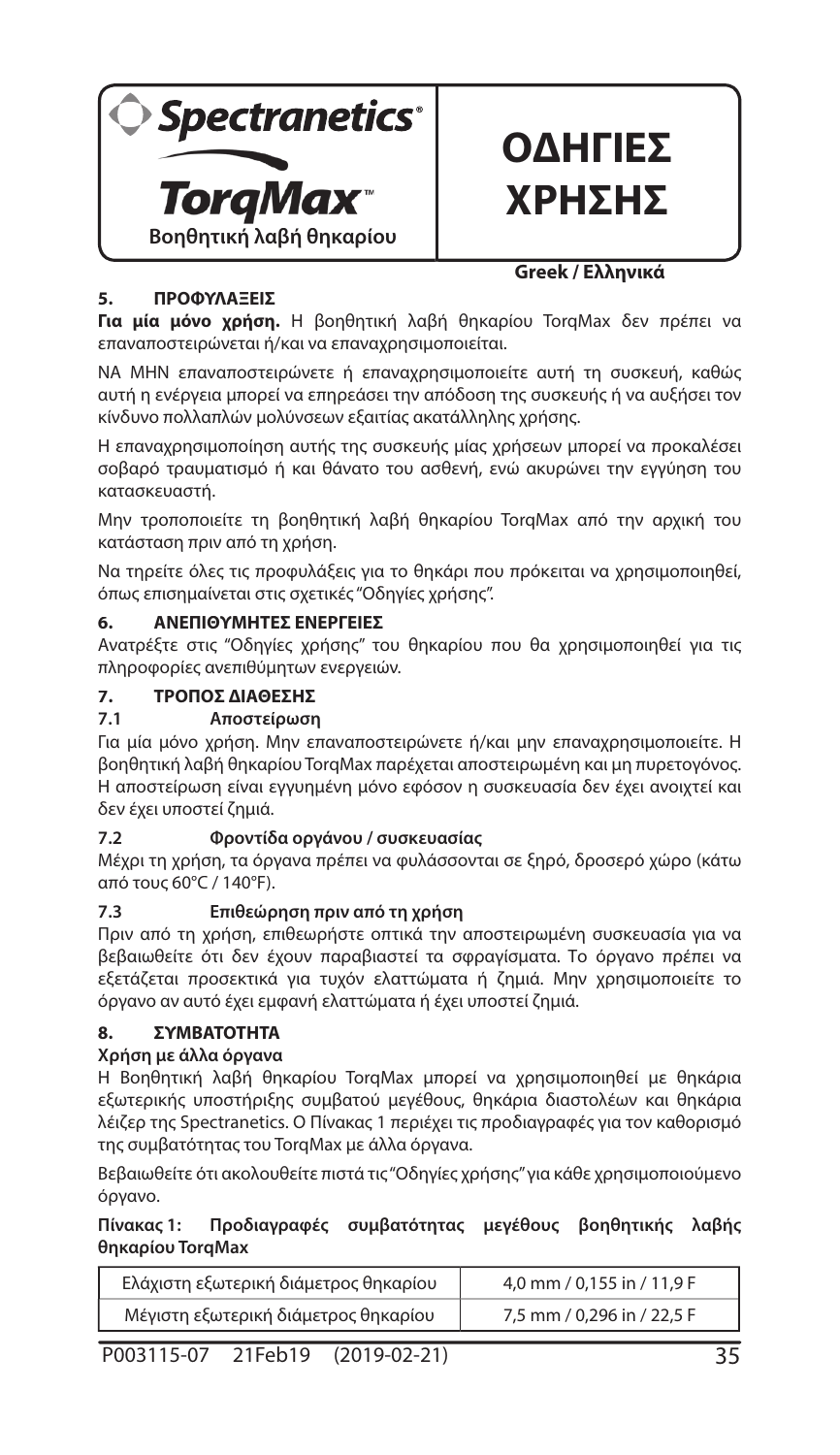

## **ΟΔΗΓΙΕΣ ΧΡΗΣΗΣ**

#### **9. ΟΔΗΓΙΕΣ ΧΡΗΣΗΣ**

#### **Greek / Ελληνικά**

#### **9.1 Προετοιμασία για τη διαδικασία**

Ακολουθήστε όλα τα προτεινόμενα βήματα της διαδικασίας ρύθμισης για το θηκάρι που πρόκειται να χρησιμοποιηθεί, όπως επισημαίνεται στις σχετικές "Οδηγίες χρήσης".

#### **9.2 Κλινική τεχνική**

- 1. Τοποθετήστε τη βοηθητική λαβή θηκαρίου TorqMax στο κεντρικό τμήμα του χρησιμοποιούμενου θηκαρίου και ρυθμίστε τη θέση του όπως απαιτείται. Μπορείτε να πιέσετε τις προεξοχές που φέρουν το λογότυπο στο πλάι της βοηθητικής λαβής θηκαρίου TorqMax, ώστε να διευκολύνετε την τοποθέτηση και τη μετακίνηση του εξαρτήματος.
- 2. Πιέστε το κυρίως σώμα της βοηθητικής λαβής θηκαρίου TorqMax για να ασκήσετε δύναμη για την περιστροφή ή την εισχώρηση/ανάσυρση του χρησιμοποιούμενου θηκαρίου.

#### **10. ΠΕΡΙΟΡΙΣΜΕΝΗ ΕΓΓΥΗΣΗ ΚΑΤΑΣΚΕΥΑΣΤΗ**

Ο κατασκευαστής εγγυάται ότι το TorqMax δεν πρόκειται να παρουσιάσει ελαττώματα στο υλικό ή/και την κατασκευή, όταν χρησιμοποιείται πριν από την ημερομηνία λήξης και όταν η συσκευασία δεν έχει ανοιχτεί και δεν έχει υποστεί ζημιά αμέσως πριν από τη χρήση. Η ευθύνη του κατασκευαστή σύμφωνα με την παρούσα εγγύηση περιορίζεται στην αντικατάσταση ή την επιστροφή χρημάτων της τιμής αγοράς για οποιοδήποτε ελαττωματικό TorqMax. Ο κατασκευαστής δε θα είναι υπεύθυνος για ακούσιες, ειδικές ή αποθετικές ζημίες που προκαλούνται από τη χρήση του TorqMax. Οποιαδήποτε ζημιά στο TorqMax που οφείλεται σε κακή μεταχείριση, τροποποίηση, εσφαλμένη φύλαξη ή χειρισμό ή οποιαδήποτε άλλη αποτυχία τήρησης αυτών των Οδηγιών Χρήσης θα αποτελεί αιτία για την ακύρωση της παρούσας περιορισμένης εγγύησης. **Η ΠΑΡΟΥΣΑ ΠΕΡΙΟΡΙΣΜΕΝΗ ΕΓΓΥΗΣΗ ΑΝΤΙΚΑΘΙΣΤΑ ΡΗΤΑ ΟΛΕΣ ΤΙΣ ΑΛΛΕΣ ΕΓΓΥΗΣΕΙΣ, ΡΗΤΕΣ Ή ΣΙΩΠΗΡΕΣ, ΣΥΜΠΕΡΙΛΑΜΒΑΝΟΜΕΝΗΣ ΤΗΣ ΣΙΩΠΗΡΗΣ ΕΓΓΥΗΣΗΣ ΕΜΠΟΡΕΥΣΙΜΟΤΗΤΑΣ Ή ΚΑΤΑΛΛΗΛΟΤΗΤΑΣ ΓΙΑ ΣΥΓΚΕΚΡΙΜΕΝΟ ΣΚΟΠΟ.** Κανένα άτομο ή οντότητα, συμπεριλαμβανομένων των εξουσιοδοτημένων αντιπροσώπων ή μεταπωλητών του Κατασκευαστή δεν έχει την εξουσιοδότηση να μεταθέσει ή να επεκτείνει αυτήν την περιορισμένη εγγύηση και οποιαδήποτε προσπάθεια να γίνει κάτι τέτοιο δεν θα είναι εκτελέσιμη κατά του Κατασκευαστή.

| <b>Quantity</b><br>Ποσότητα                                                                                                                                                                                                      | <b>OTY</b> |  |                |
|----------------------------------------------------------------------------------------------------------------------------------------------------------------------------------------------------------------------------------|------------|--|----------------|
| <b>Minimum Outer Diameter</b><br>Ελάχιστη εξωτερική διάμετρος                                                                                                                                                                    |            |  |                |
| <b>Maximum Outer Diameter</b><br>Μέγιστη εξωτερική διάμετρος                                                                                                                                                                     |            |  | <b>MA</b>      |
| CAUTION: Federal law restricts this device to sale by or on<br>the order of a physician.<br>Προσοχή: Η ομοσπονδιακή νομοθεσία (των Η.Π.Α.) επιτρέπει<br>την πώληση του οργάνου αυτού μόνο από ιατρό ή κατόπιν<br>εντολής ιατρού. |            |  | <b>Rx ONLY</b> |

#### **11. ΜΗ ΤΥΠΙΚΑ ΣΥΜΒΟΛΑ**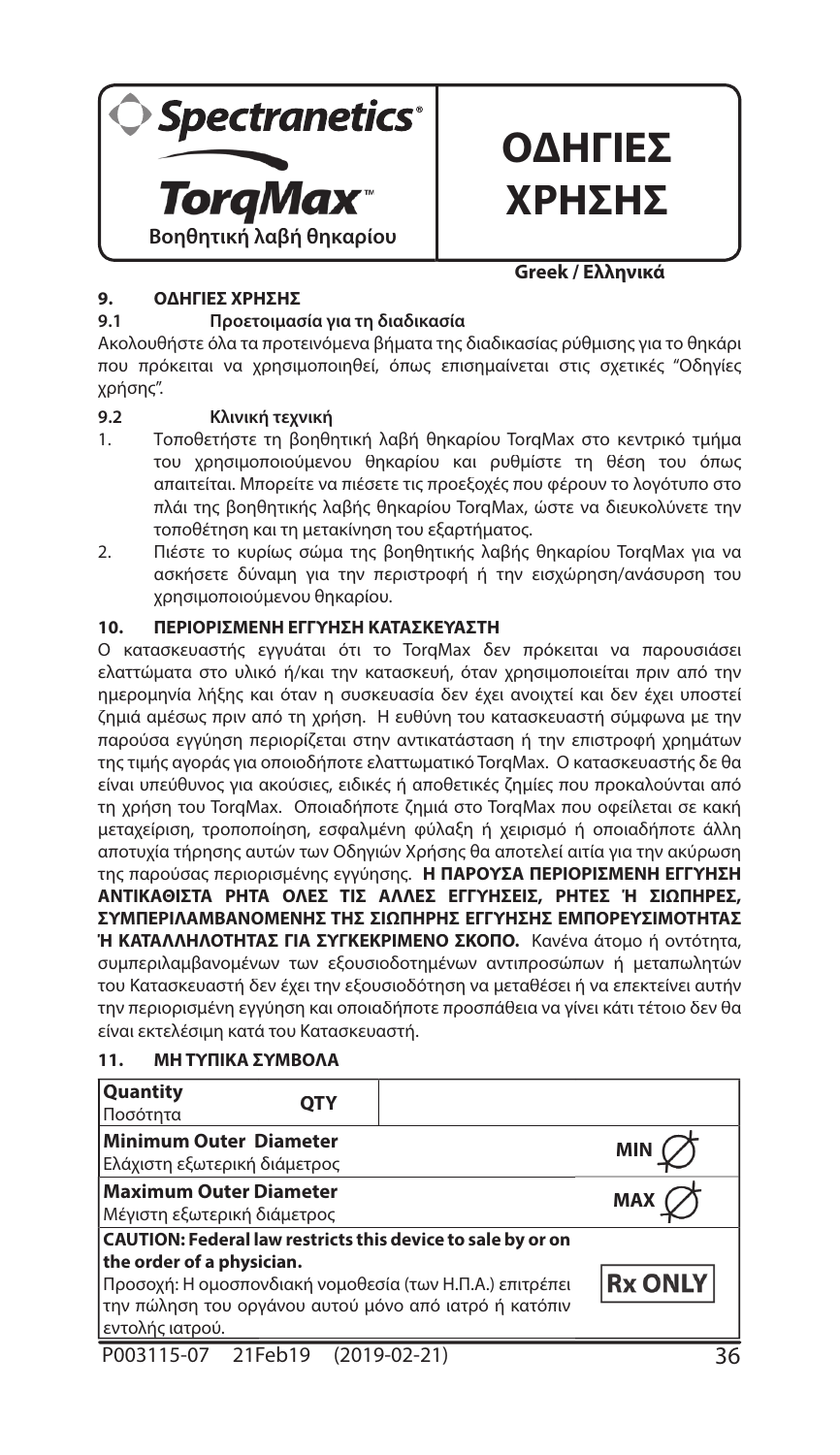

## **HASZNÁLATI UTASÍTÁS**

**Hungarian / Magyar**

### **Tartalomjegyzék**

| 11.              |  |
|------------------|--|
| 10.              |  |
| 9.               |  |
| 8.               |  |
| $\overline{7}$ . |  |
| 6.               |  |
| 5.               |  |
| 4.               |  |
| $\overline{3}$ . |  |
| 2.               |  |
| 1.               |  |

#### **1. ESZKÖZLEÍRÁS**

A TorqMax hüvelymegfogó egy kényelmes kézi eszköz,mely segít a hüvelyek külső vezetékének, a tágító hüvelyének és a Spectranetics lézer hüvelyének kezelésében és mozgatásában. A TorqMax hüvelyfogó a hüvelyre oldal irányból tehető fel, és megfelelő méretű hüvely esetén stabilan a helyén marad. A felhasználó az eszköz középső részének megszorításával elforgathatja vagy tengelyirányban mozgathatja a hüvelyt. A TorqMax lágy belső védőbetétje erőteljes húzás esetén is megvédi a hüvelyt a károsodástól. Használat közben az eszköz oldalán lévő, logóval díszített fül összenyomásával a hüvely hosszirányban könnyen mozgatható, vagy szükség szerint az eszköz egyszerűen eltávolítható a hüvelyről (lásd az 1. ábrát).





FELHELYEZÉS/ A HÜVELYMEGFOGÓ MŰKÖDTETÉSE **1. ábra: TorqMax hüvelymegfogó** 

#### **2. FELHASZNÁLÁSI TERÜLETEK**

A TorqMax hüvelymegfogót a Spectranetics lézer hüvelyének, hüvelyek külső vezetékének és a tágító hüvelyének kényelmes megfogására tervezték.

#### **3. ELLENJAVALLATOK**

Nincsenek ismert ellenjavallatok.

#### **4. FIGYELMEZTETÉSEK**

Tartsa szem előtt a mellékelt "Használati utasítás"-ban ismertetett valamennyi figyelmeztetést.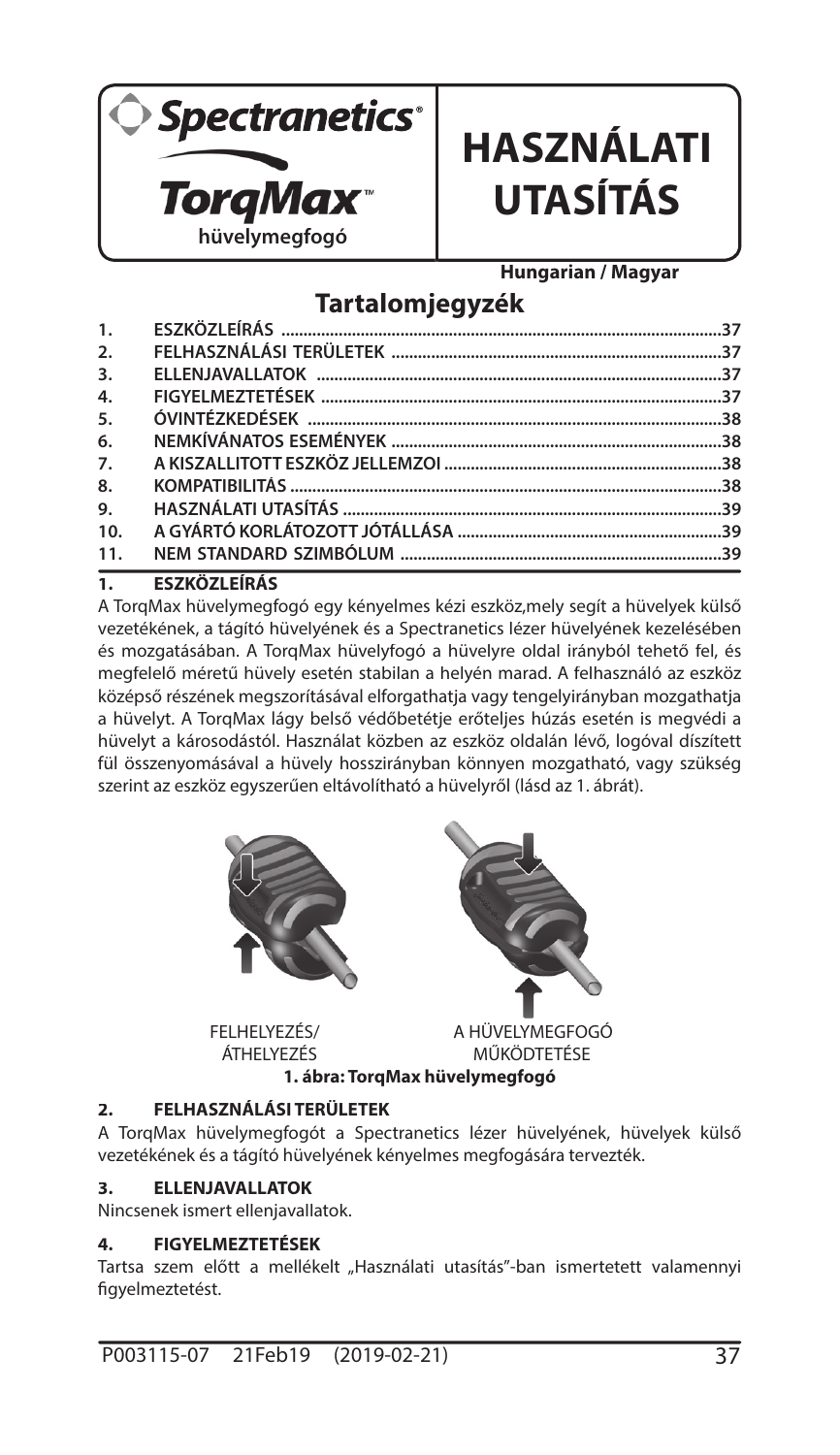

## **HASZNÁLATI UTASÍTÁS**

#### **5. ÓVINTÉZKEDÉSEK**

**Hungarian / Magyar**

**Egyszeri felhasználásra.** A TorqMax hüvelyfogót nem szabad újrasterilizálni és/ vagy újrafelhasználni.

NE sterilizálja újra vagy használja újra ezt az eszközt, mert ezek csökkenthetik teljesítményét, vagy növelhetik a nem megfelelő újrakezelés következtében létrejövő keresztfertőzés kockázatát.

Ennek az egyszer használatos eszköznek az újrafelhasználása a beteg súlyos sérüléséhez vagy halálához vezethet, és érvénytelenné teszi a gyártó garanciáját.

Használat előtt ne változtassa meg a TorqMax hüvelyfogó eredeti állapotát.

Tartsa szem előtt a mellékelt "Használati utasítás"-ban ismertetett valamennyi figyelmeztetést.

#### **6. NEMKÍVÁNATOS ESEMÉNYEK**

Tekintse meg a hüvely "Használati utasítás"-ának nemkívánatos eseményekkel kapcsolatos fejezetét.

### **7. A KISZALLITOTT ESZKÖZ JELLEMZOI**

#### **7.1 Sterilizálás**

Egyszeri felhasználásra. Ne sterilizálja újra és/vagy ne használja egynél több alkalommal. A TorqMax hüvelyfogó steril, nem pirogén. A sterilitás csak bontatlan és sértetlen csomagolás esetén garantálható.

#### **7.2 Az eszköz/csomagolás kezelése**

Az eszközöket felhasználásukig hűvös, száraz helyen tárolja (60 °C / 140 °F -nál alacsonyabb hőmérsékleten).

#### **7.3 Használat előtti ellenőrzés**

Használat előtt vizsgálja meg a steril csomagolást és győződjön meg arról, hogy a zárjegyek sértetlenek. Gondosan vizsgálja meg az eszközt, hogy van-e rajta hiba vagy sérülés. Ha látható hibát vagy sérülést észlel, ne használja az eszközt.

#### **8. KOMPATIBILITÁS**

#### **Más eszközökkel együtt történő használat**

A TorqMax hüvelymegfogó a Spectranetics lézer hüvelyével,, mérethelyes hüvelyek külső vezetékével és a tágító hüvelyével használható. Az 1. táblázatban feltüntetett műszaki adatok alapján meghatározható a TorqMax kompatibilitása más eszközökkel.

Ügyeljen arra, hogy pontosan kövesse az egyes eszközökre vonatkozóan a "Használati utasítás" részben leírtakat.

#### **1. táblázat: TorqMax hüvelyfogó Méret Kompatibilitás Műszaki adatok**

| Hüvely minimális külső átmérője | 4.0 mm / 0.155 in / 11.9 F |
|---------------------------------|----------------------------|
| Hüvely maximális külső átmérője | 7,5 mm / 0,296 in / 22,5 F |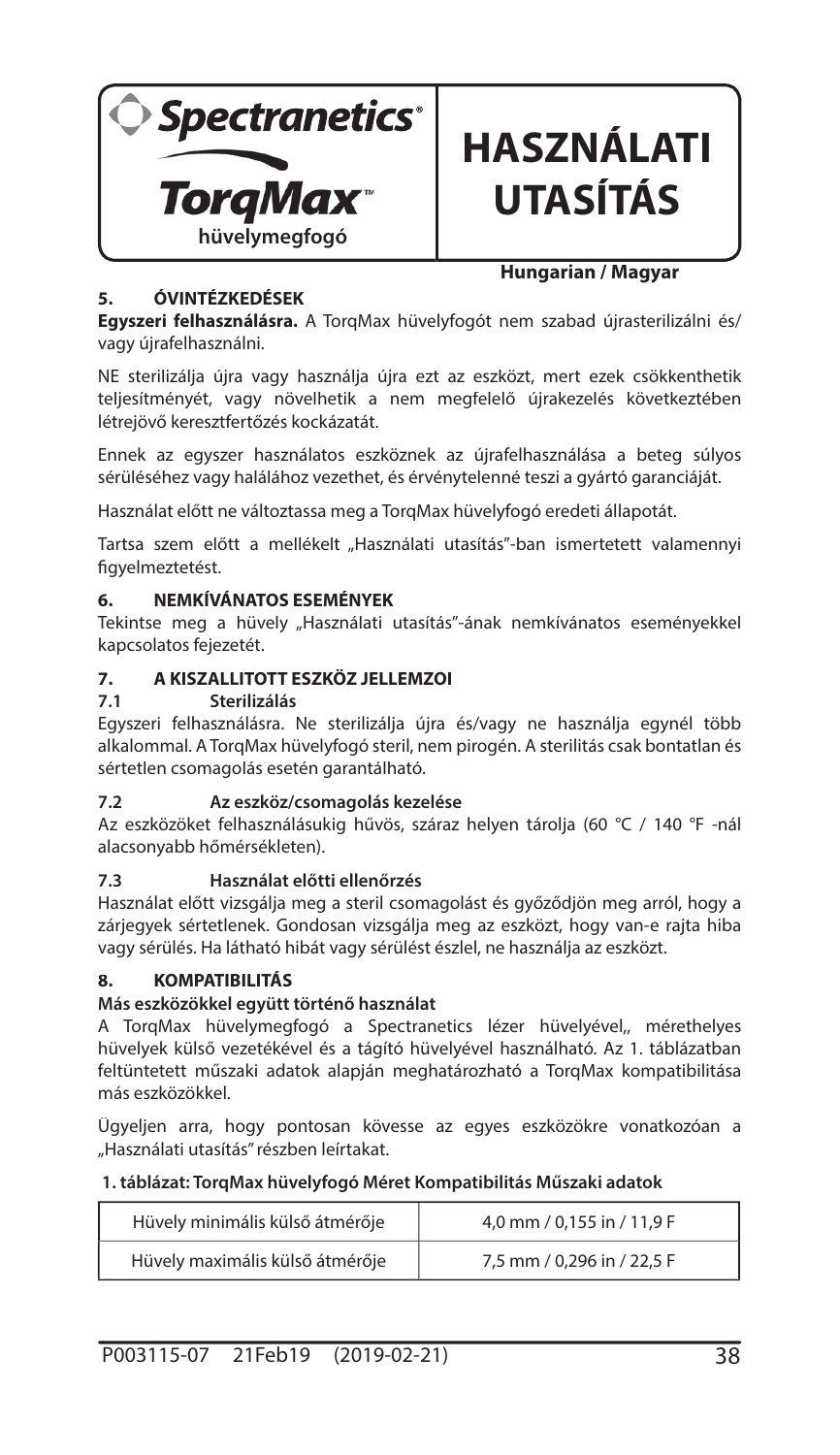

## **HASZNÁLATI UTASÍTÁS**

**Hungarian / Magyar**

#### **9. HASZNÁLATI UTASÍTÁS**

#### **9.1 Előkészületek**

A hüvelyhez mellékelt "Használati utasítás"-ban ismertetett valamennyi javasolt előkészületi lépést tartsa be.

#### **9.2 Gyakorlati alkalmazás**

- 1. Tegye a TorqMax hüvelymegfogót a hüvely proximális részére és szükség szerint állítsa helyzetét annak távolabbi pontjára. A TorqMax hüvelyfogó oldalán található fül összenyomásával helyezhető fel az eszköz, illetve változtatható annak helyzete.
- 2. Használat közben a TorqMax hüvelyfogó középső részének összeszorításával lehet előre/hátra mozgatni, illetve forgatni a hüvelyt.

#### **10. A GYÁRTÓ KORLÁTOZOTT JÓTÁLLÁSA**

A gyártó garantálja, hogy a(z) TorqMax anyag- és gyártási hibától mentes, amennyiben a feltüntetett szavatossági időn belül használják fel, és amennyiben csomagolása közvetlenül a felhasználás előtt bontatlan és sértetlen. A jelen jótállás alapján a gyártó felelőssége a hibás TorqMax cseréjére vagy vételárának visszafizetésére korlátozódik. A gyártó nem vonható felelősségre a TorqMax használatából eredő bármilyen esetleges, különleges vagy következményes kárért. Jelen korlátozott jótállást érvényteleníti a TorqMax olyan károsodása, amely annak helytelen használatából, módosításából, nem megfelelő tárolásából vagy kezeléséből, illetve az ebben a Használati útmutatóban szereplő utasítások be nem tartásából ered. **EZ A KORLÁTOZOTT JÓTÁLLÁS KIFEJEZETTEN HELYETTESÍT MINDEN EGYÉB, KIFEJEZETT VAGY HALLGATÓLAGOS JÓTÁLLÁST, BELEÉRTVE AZ ÉRTÉKESÍTHETŐSÉG VAGY VALAMILYEN KÜLÖNLEGES CÉLNAK VALÓ MEGFELELÉS HALLGATÓLAGOS GARANCIÁJÁT.** Semmilyen magánszemély vagy jogi személy, ideértve a gyártó bármely hivatalos képviselőjét vagy viszonteladóját, nem jogosult ezt a korlátozott jótállást meghosszabbítani vagy kiterjeszteni, és semmilyen erre irányuló próbálkozás sem érvényesíthető a gyártóval szemben.

#### **11. NEM STANDARD SZIMBÓLUM**

| Quantity<br>Mennyiség                                                                                                                                                                                                                              | <b>OTY</b> |  |                |
|----------------------------------------------------------------------------------------------------------------------------------------------------------------------------------------------------------------------------------------------------|------------|--|----------------|
| <b>Minimum Outer Diameter</b><br>Minimális külső átmérő                                                                                                                                                                                            |            |  | <b>MIN</b>     |
| <b>Maximum Outer Diameter</b><br>Maximális külső átmérő                                                                                                                                                                                            |            |  | <b>MAX</b>     |
| CAUTION: Federal law restricts this device to sale by or<br>on the order of a physician.<br>Figyelmeztetés: Az Amerikai Egyesült Államok<br>szövetségi törvényei alapján ez az eszköz csak orvos<br>által vagy orvos megrendelésére értékesíthető. |            |  | <b>Rx ONLY</b> |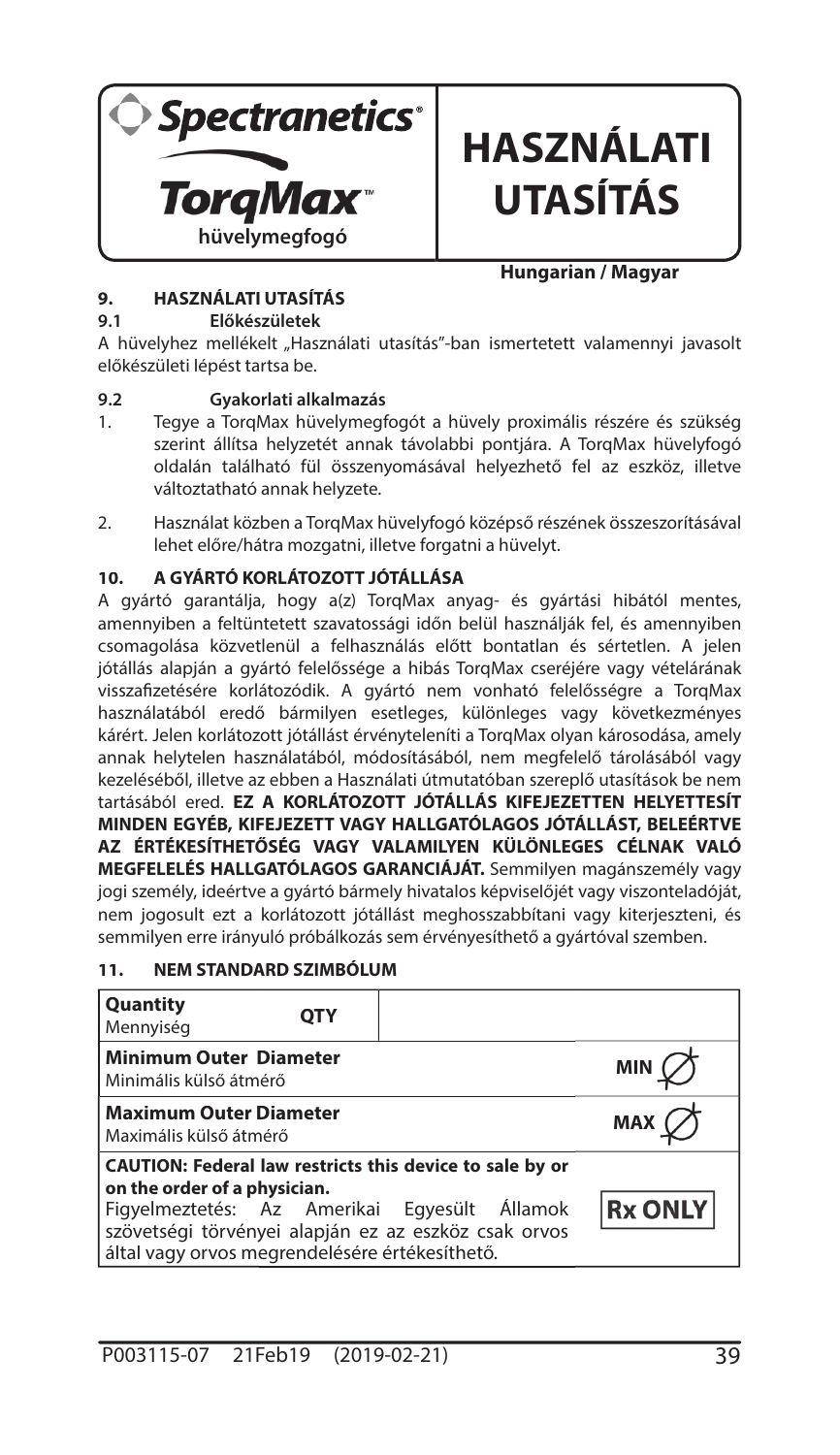

### **LEIÐBEININGAR UM NOTKUN**

**Icelandic/ Íslenska**

### **Efnisyfirlit**

| 1.               |  |
|------------------|--|
| 2.               |  |
| $\overline{3}$ . |  |
| 4.               |  |
| 5.               |  |
| 6.               |  |
| $\overline{7}$ . |  |
| 8.               |  |
| 9.               |  |
| 10.              |  |
| 11.              |  |

#### **1. LÝSING**

TorqMax slíðurhandfangið er vinnuvistfræðilegur búnaður, sem notaður er til að auðvelda meðhöndlun og notkun ytri stuðningsslíðra, víkkunarslíðra og Spectranetics leysislíðra. TorqMax slíðurhandfanginu er komið fyrir á slíðri frá hliðinni og tollir á slíðrum af viðeigandi stærð. Togálag til að koma snúning- eða áskrafti til slíðursins næst með því að kreista aðalhluta handfangsins. Mjúk innri fóðring TorqMax búnaðarins verndar slíðrið gegn skemmdum en yfirborð hennar veitir mikið tog. TorqMax búnaðinn er auðvelt að endurstaðsetja á slíðrinu og arlægja meðan á aðgerð stendur eftir þörfum með því að kreista með vörumerkinu fingraflipana, sem staðsettir eru á hlið búnaðarins (sjá Mynd 1).





ÁSETNING/ ENDURSTAÐSETNING HANDFANG VIRKJAÐ

**Mynd 1: TorqMax slíðurhandfang**

#### **2. ÁBENDINGAR UM NOTKUN**

TorqMax slíðurhandfangið veitir þægilegan gripflöt á ytri stuðningsslíður, víkkunarslíður og Spectranetics leysislíður.

#### **3. FRÁBENDINGAR**

Engar þekktar.

#### **4. VIÐVARANIR**

Notið slíðrið ávallt í samræmi við allar viðvaranir í viðkomandi notkunarleiðbeiningum.

#### **5. VARÚÐARRÁÐSTAFANIR**

**Aðeins til notkunar í eitt skipti.** Ekki má dauðhreinsa TorqMax slíðurhandfangið aftur og/eða nota það aftur.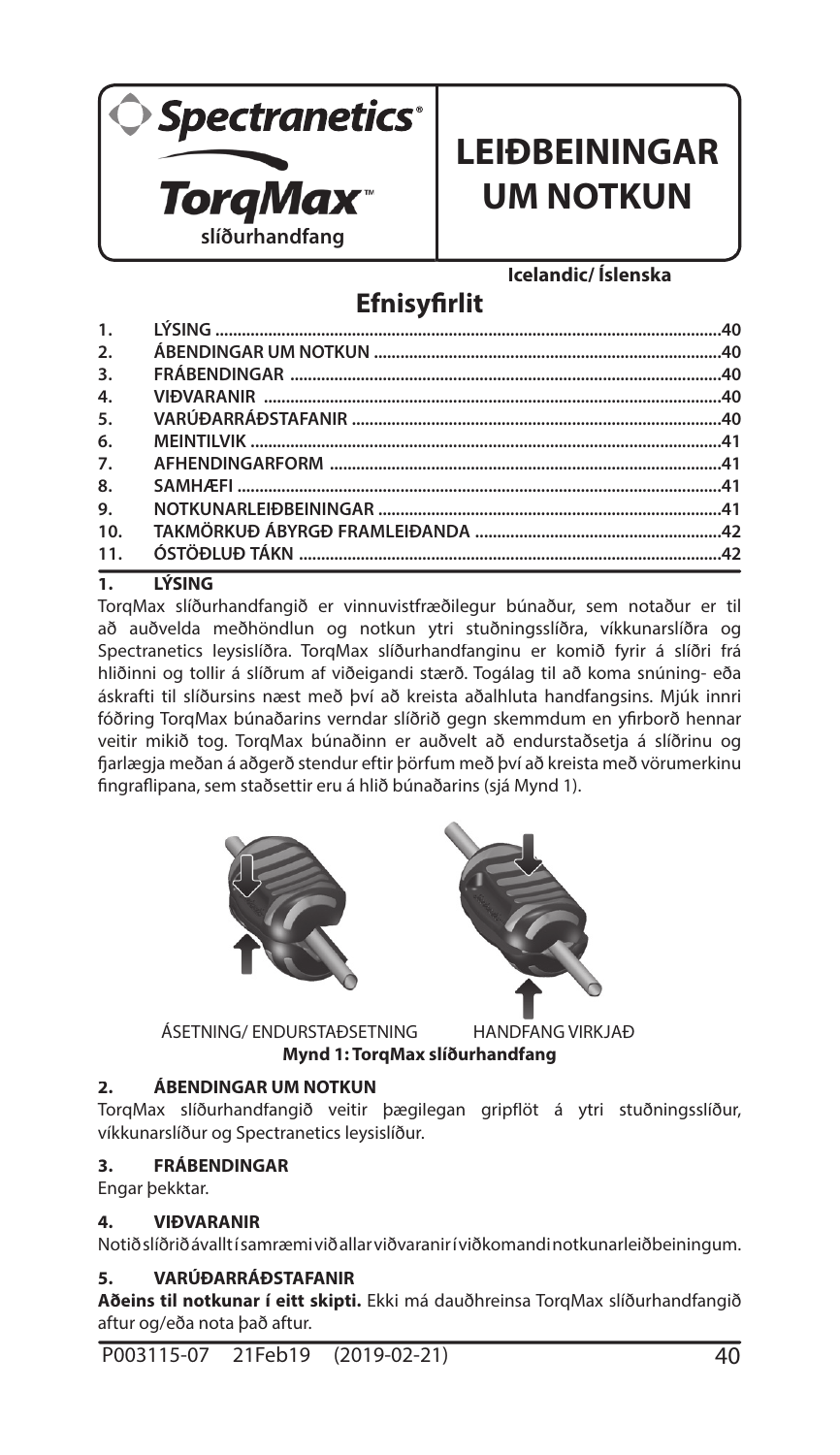

### **LEIÐBEININGAR UM NOTKUN**

#### **Icelandic/ Íslenska**

Dauðhreinsið þennan búnað EKKI aftur eða notið aftur þar sem það getur dregið úr afkastagetu búnaðarins eða aukið hættuna á krosssmitun vegna óviðeigandi endurvinnslu.

Endurnotkun þessa einnota búnaðar gæti leitt til alvarlegra meiðsla eða dauða sjúklings og ógildir ábyrgðir framleiðanda.

Breytið ekki TorqMax slíðurhandfanginu frá upprunalegu ástandi fyrir notkun.

Notið slíðrið ávallt í samræmi við allar viðvaranir í viðkomandi notkunarleiðbeiningum.

#### **6. MEINTILVIK**

Upplýsingar varðandi meintilvik er að finna í notkunarleiðbeiningum viðkomandi slíðurs.

### **7. AFHENDINGARFORM**

#### **7.1 Dauðhreinsun**

Aðeins til notkunar í eitt skipti. Dauðhreinsið ekki aftur og/eða notið aftur. TorqMax slíðurhandfangið kemur dauðhreinsað og sótthitavarið. Aðeins er veitt ábyrgð á dauðhreinsun ef pakkningin er óopnuð og óskemmd.

#### **7.2 Meðferð búnaðar / umbúða**

Geymið búnað á þurrum, svölum stað (við lægra hitastig en 60°C / 140°F) þar til hann er notaður.

#### **7.3 Skoðun fyrir notkun**

Skoðið dauðhreinsuðu umbúðirnar fyrir notkun til að tryggja að innsigli hafi ekki verið rofin. Búnaðinn skal skoða gaumgæfilega með tilliti til galla eða skemmda. Notið ekki ef gallar eða skemmdir eru sjáanlegar.

#### **8. SAMHÆFI**

#### **Notkun með öðrum búnaði**

TorqMax slíðurhandfangið má nota með ytri stuðningsslíðrum, víkkunarslíðrum og Spectranetics leysislíðrum af sambærilegri stærð. Í töflu 1 eru upplýsingar um samhæfni TorqMax við annan búnað.

Verið viss um að fylgja notkunarleiðbeiningunum nákvæmlega fyrir allan búnað sem notaður er.

#### Tafla 1:Samhæfnislýsing stærðar fyrir TorqMax slíðurhandfang

| Lágmark innra þvermáls slíðurs | 4.0 mm / 0.155 tommur / 11.9 F |
|--------------------------------|--------------------------------|
| Hámark ytra þvermáls slíðurs   | 7,5 mm / 0,296 tommur / 22,5 F |

#### **9. NOTKUNARLEIÐBEININGAR**

#### **9.1 Aðferð við uppsetningu**

Fylgið öllum ráðlögðum skrefum við uppsetningu fyrir slíðrið sem nota á í samræmi við viðkomandi notkunarleiðbeiningar.

#### **9.2 Klínísk aðferð**

1. Setjið TorqMax slíðurhandfangið á nærenda slíðursins sem verið er að nota og stillið eins langt frá og þörf krefur. Hægt er að kreista fingraflipana með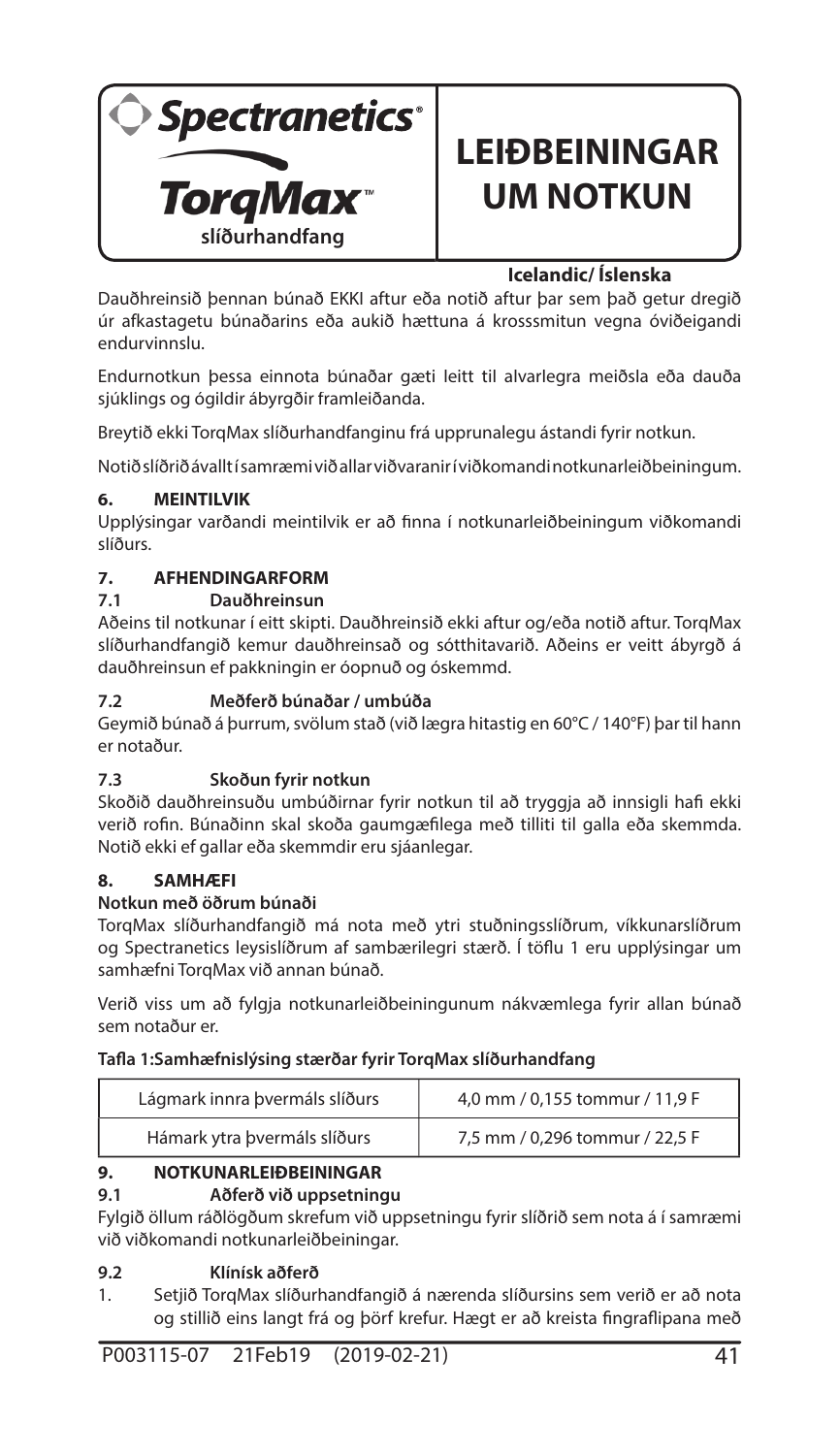

### **LEIÐBEININGAR UM NOTKUN**

#### **Icelandic/ Íslenska**

vörumerkinu, sem staðsettir eru á hliðinni á TorqMax slíðurhandfanginu, til að auðvelda ásetningu og endurstaðsetningu handfangsins.

2. Kreistið aðalhluta TorgMax slíðurhandfangsins til að beita afli til að fá snúning eða framhreyfingu/inndrátt slíðursins sem verið er að nota.

#### **10. TAKMÖRKUÐ ÁBYRGÐ FRAMLEIÐANDA**

Framleiðandi ábyrgist að TorqMax sé laus við galla hvað varðar efni og frágang þegar varan er notuð fyrir uppgefinn "síðasta notkunardag" og þegar umbúðirnar eru óopnaðar og óskemmdar rétt fyrir notkun. Ábyrgð framleiðanda samkvæmt ábyrgð þessari er takmörkuð við að skipta vörunni eða endurgreiðslu kaupverðs vegna hvers kyns galla í TorqMax. Framleiðandi er ekki ábyrgur fyrir hvers kyns óbeinu, sérstöku eða afleiddu tjóni vegna notkunar á TorqMax. Skemmd á TorqMax vegna rangrar notkunar, breytingar, rangrar geymslu eða meðhöndlunar eða vegna þess að ekki er farið eftir notkunarleiðbeiningum þessum að öðru leyti mun ógilda þessa takmörkuðu ábyrgð. **ÞESSI TAKMARKAÐA ÁBYRGÐ KEMUR Í STAÐINN FYRIR ALLAR AÐRAR BEINAR OG ÓBEINAR ÁBYRGÐIR, Þ.M.T. ÓBEINA ÁBYRGÐ UM SÖLUHÆFI EÐA HÆFI TIL ÁKVEÐINS TILGANGS.** Engum einstaklingi eða aðila, þ.m.t. hvers kyns viðurkenndum fulltrúa eða endursöluaðila framleiðanda, er heimilt að framlengja eða auka við þessa takmörkuðu ábyrgð og hvers kyns tilraun til slíks er ekki framfylgjanleg gagnvart framleiðanda.

| Quantity<br>Fiöldi                                       | OTY |                                                                                                                   |                |
|----------------------------------------------------------|-----|-------------------------------------------------------------------------------------------------------------------|----------------|
| <b>Minimum Outer Diameter</b><br>Lágmark ytra bvermáls   |     |                                                                                                                   | MIN            |
| <b>Maximum Outer Diameter</b><br>Hámark ytra bvermáls    |     |                                                                                                                   | MA)            |
| on the order of a physician.<br>bessum búnaði við lækna. |     | CAUTION: Federal law restricts this device to sale by or<br>Varúð: Bandarísk alríkislög takmarka sölu og pöntun á | <b>Rx ONLY</b> |

#### **11. ÓSTÖÐLUÐ TÁKN**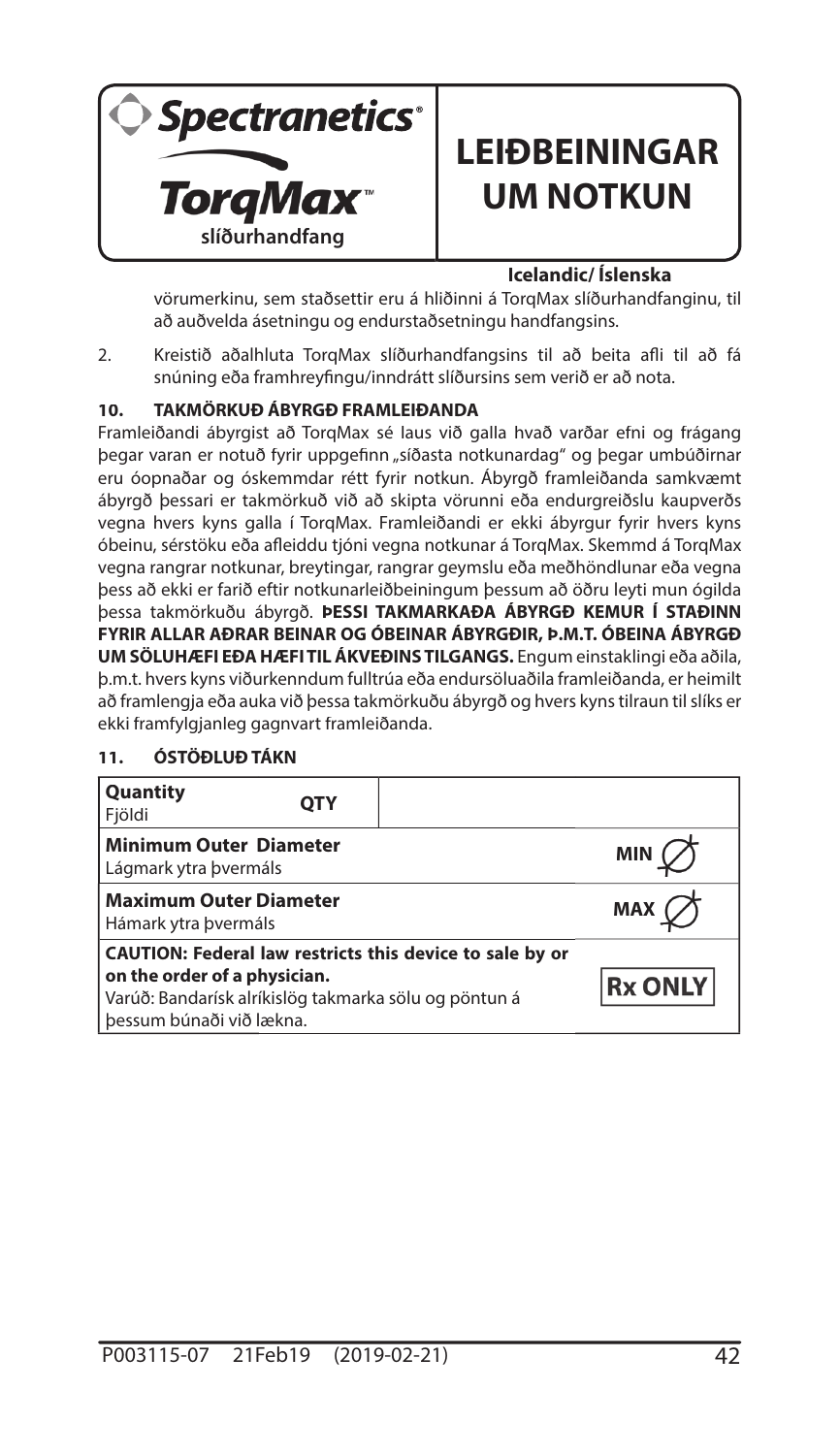

## **ISTRUZIONI PER L'USO**

**Italian / Italiano**

|                 | <b>Sommario</b>    |  |
|-----------------|--------------------|--|
| 1.              |                    |  |
| 2.              |                    |  |
| 3.              |                    |  |
| 4.              |                    |  |
| 5.              |                    |  |
| 6.              |                    |  |
| 7.              |                    |  |
| 8.              |                    |  |
| 9.              |                    |  |
| 10 <sub>1</sub> |                    |  |
| 11.             |                    |  |
| $\overline{1.}$ | <b>DESCRIZIONE</b> |  |

#### L'accessorio per l'impugnatura dell'introduttore TorqMax è un dispositivo con impugnatura ergonomica utilizzato per aiutare nella gestione e manipolazione di introduttori di supporto esterni introduttori dilatatori e introduttori laser Spectranetics. L'accessorio per l'impugnatura dell'introduttore TorqMax viene caricato su un introduttore lateralmente e resta in posizione sugli introduttori delle dimensioni appropriate. La trazione dell'impugnatura sull'introduttore per il rilascio della forza assiale o della coppia si ottiene quando l'utente stringe il corpo principale dell'accessorio. Il morbido rivestimento interno del dispositivo TorqMax protegge l'introduttore da eventuali danni e fornisce al tempo stesso una superficie ad alta trazione. Il dispositivo TorqMax può essere facilmente riposizionato per tutta la lunghezza dell'introduttore o facilmente rimosso mediante una procedura in base alle esigenze premendo le linguette decorate con il logo situate sul lato del

dispositivo (vedere Figura 1).





CARICAMENTO/ RIPOSIZIONAMENTO ATTIVAZIONE DELL'IMPUGNATURA

**Figura 1: accessorio per l'impugnatura dell'introduttore TorqMax**

#### **2. INDICAZIONI PER L'USO**

L'accessorio per l'impugnatura dell'introduttore TorqMax è destinato all'uso come impugnatura ergonomica negli introduttori di supporto esterni, introduttori dilatatori e introduttori laser Spectranetics.

#### **3. CONTROINDICAZIONI**

Nessuna nota.

#### **4. AVVERTENZE**

P003115-07 21Feb19 (2019-02-21) 43 Osservare tutte le avvertenze per l'introduttore da utilizzare come indicato nelle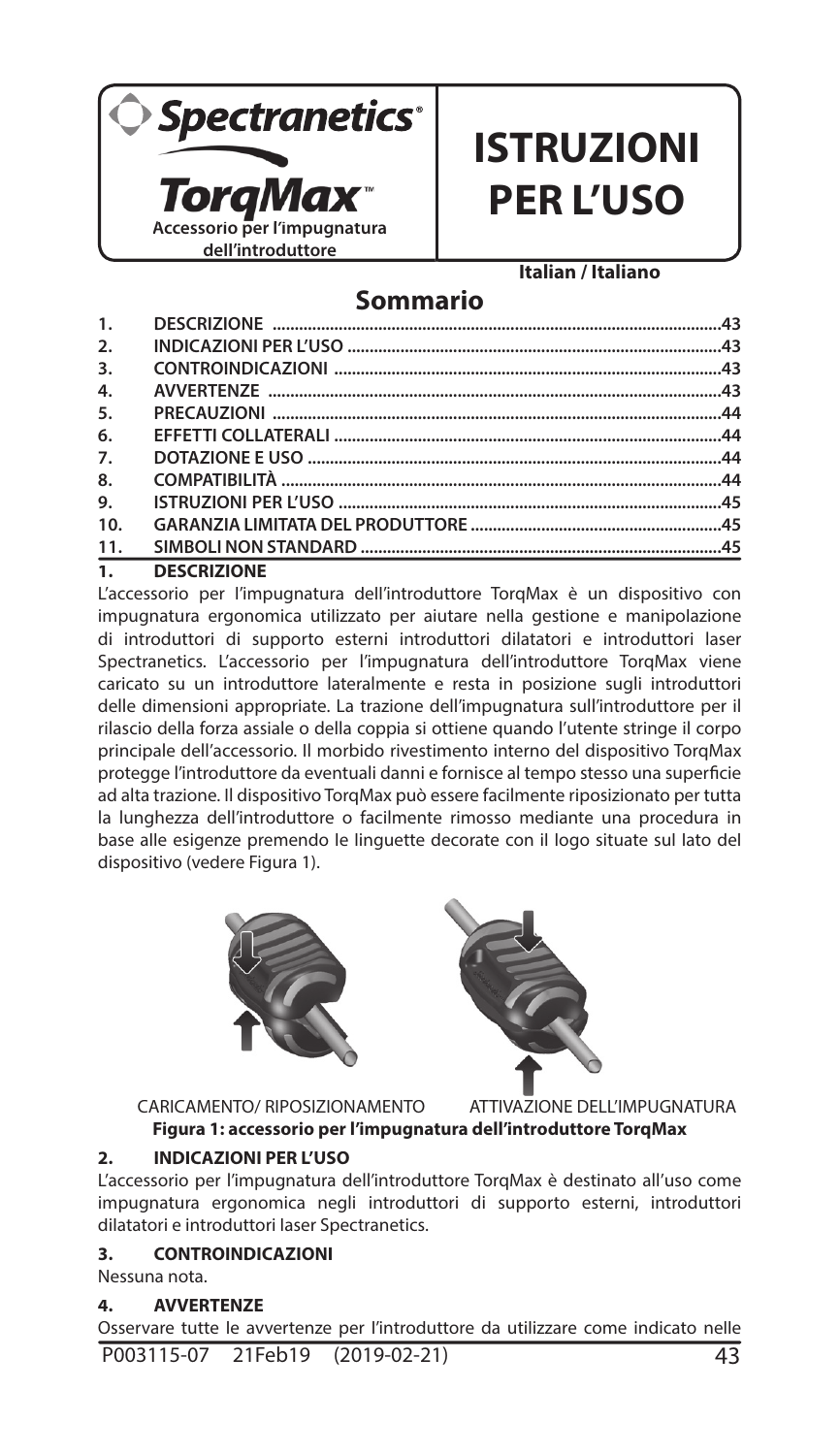

## **ISTRUZIONI PER L'USO**

**Italian / Italiano**

"Istruzioni per l'uso" associate.

#### **5. PRECAUZIONI**

**Monouso.** L'accessorio per l'impugnatura dell'introduttore TorqMax non deve essere risterilizzato e/o riutilizzato.

NON risterilizzare o riutilizzare questo dispositivo: tali processi possono compromettere le prestazioni del dispositivo o aumentare il rischio di contaminazione crociata a causa del ritrattamento inadeguato.

Il riutilizzo di questo dispositivo monouso può causare gravi lesioni o la morte del paziente e invalida le garanzie del produttore.

Non modificare lo stato originale dell'accessorio per l'impugnatura dell'introduttore TorqMax prima dell'uso.

Osservare tutte le precauzioni per l'introduttore da utilizzare come indicato nelle "Istruzioni per l'uso" associate.

#### **6. EFFETTI COLLATERALI**

Per informazioni su eventuali effetti collaterali, fare riferimento alle "Istruzioni per l'uso" dell'introduttore da utilizzare.

#### **7. DOTAZIONE E USO**

#### **7.1 Sterilizzazione**

Monouso. Non risterilizzare e/o riutilizzare. L'accessorio per l'impugnatura dell'introduttore TorqMax viene fornito sterile e apirogeno. La sterilità del contenuto è garantita solo se la confezione non è aperta o danneggiata.

#### **7.2 Conservazione del dispositivo/confezione**

Conservare i dispositivi in luogo fresco e asciutto (sotto 60 °C/140 °F) fino al momento dell'uso.

#### **7.3 Ispezione prima dell'uso**

Prima dell'uso, verificare visivamente che i sigilli della confezione sterile siano integri. Il dispositivo deve essere esaminato con attenzione per assicurarsi che non presenti difetti o danni. Non utilizzare se è difettoso o danneggiato.

#### **8. COMPATIBILITÀ**

#### **Utilizzo con altri dispositivi**

L'accessorio per l'impugnatura dell'introduttore TorqMax può essere utilizzato con introduttori di supporto esterni, introduttori dilatatori e introduttori laser Spectranetics di dimensioni compatibili. Nella Tabella 1 sono presentate le caratteristiche tecniche per determinare la compatibilità di TorqMax con altri dispositivi.

Seguire attentamente le "Istruzioni per l'uso" di ogni dispositivo utilizzato.

**Tabella 1: caratteristiche tecniche di compatibilità delle dimensioni dell'accessorio per l'impugnatura dell'introduttore TorqMax**

| Diametro esterno minimo dell'introduttore  | 4,0 mm/0,155 pollici/11,9 F |
|--------------------------------------------|-----------------------------|
| Diametro esterno massimo dell'introduttore | 7,5 mm/0,296 pollici/22,5 F |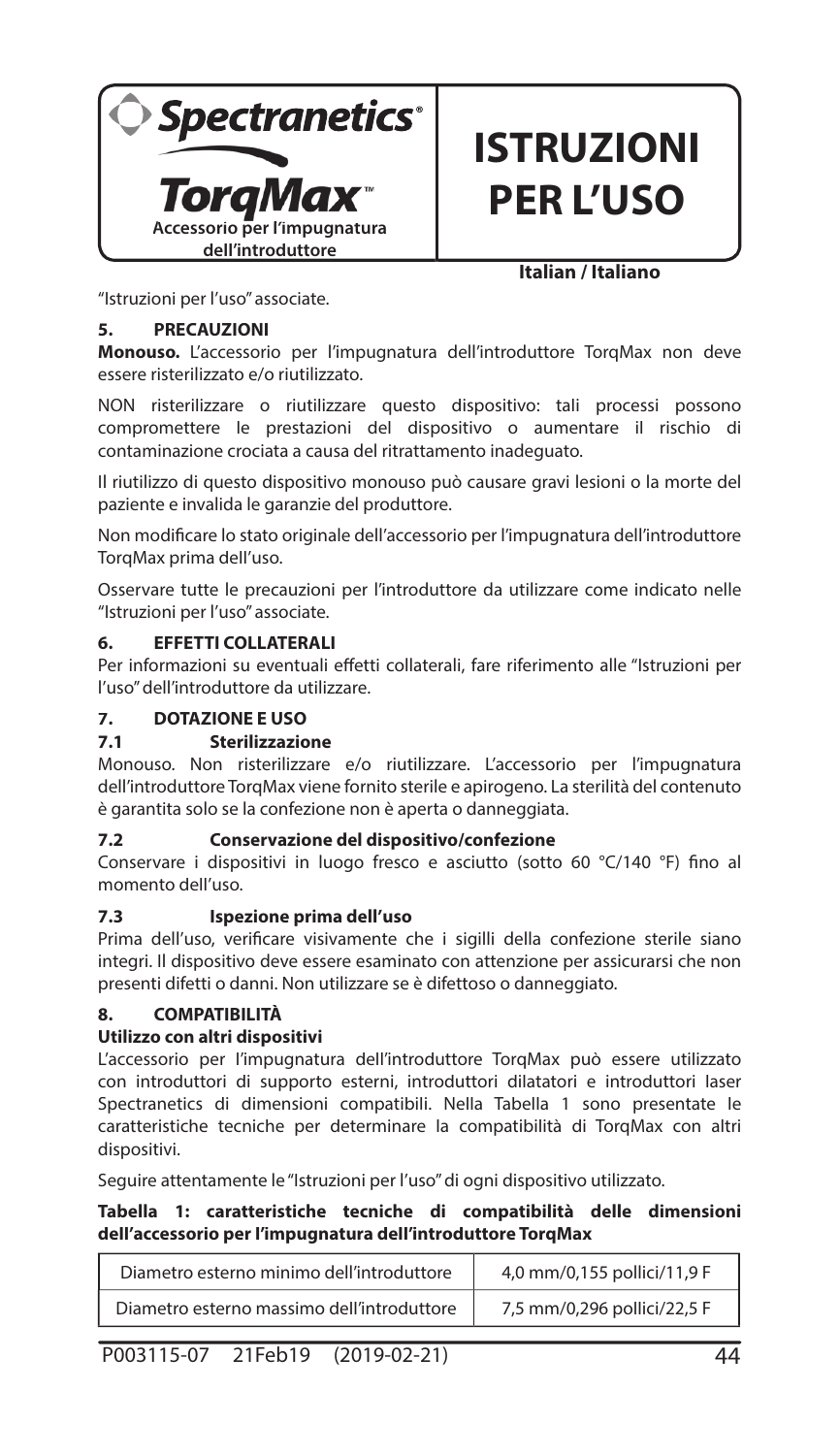

## **ISTRUZIONI PER L'USO**

**Italian / Italiano**

#### **9. ISTRUZIONI PER L'USO**

#### **9.1 Preparazione della procedura**

Seguire tutte le operazioni di preparazione della procedura consigliate per l'introduttore da utilizzare come indicato nelle "Istruzioni per l'uso" associate.

#### **9.2 Tecnica clinica**

- 1. Caricare l'accessorio per l'impugnatura dell'introduttore TorqMax sulla parte prossimale dell'introduttore e regolare la posizione distale in base alle esigenze. Le linguette decorate con il logo situate sul lato dell'accessorio per l'impugnatura dell'introduttore TorqMax possono essere premute per facilitare il caricamento e il riposizionamento dell'accessorio.
- 2. Premere il corpo principale dell'accessorio per l'impugnatura dell'introduttore TorqMax in modo da applicare forza per la rotazione o avanzamento/retrazione dell'introduttore in uso.

#### **10. GARANZIA LIMITATA DEL PRODUTTORE**

Il produttore garantisce che il dispositivo TorqMax è privo di difetti materiali e di lavorazione se usato entro la "data di scadenza" e se la confezione non è stata aperta e/o danneggiata prima dell'uso. La responsabilità contemplata in questa garanzia si limita alla sostituzione o al rimborso del prezzo di acquisto dei dispositivi TorqMax difettosi. Il produttore non è responsabile di danni accidentali, straordinari o consequenziali derivanti dall'uso di TorqMax Il danneggiamento di TorqMax causato da uso improprio, alterazione, conservazione o trattamento impropri o da qualsiasi altra inosservanza di queste istruzioni per l'uso annulla la presente garanzia limitata. **LA PRESENTE GARANZIA LIMITATA SOSTITUISCE ESPRESSAMENTE ALTRE GARANZIE, ESPRESSE O IMPLICITE, INCLUSE LE GARANZIE IMPLICITE DI COMMERCIABILITÀ O IDONEITÀ AD UNO SCOPO PARTICOLARE.** Nessuna persona o entità, incluso qualsiasi rappresentante o rivenditore autorizzato del produttore, dispone dell'autorizzazione a estendere o ampliare la presente garanzia limitata e nessun tentativo in tal senso potrà mai essere fatto valere ai danni del produttore.

| Quantity<br>Ouantità                                       | OTY                                                 |                                                                                                                         |                |
|------------------------------------------------------------|-----------------------------------------------------|-------------------------------------------------------------------------------------------------------------------------|----------------|
| <b>Minimum Outer Diameter</b><br>Diametro esterno minimo   |                                                     |                                                                                                                         | MIN            |
| <b>Maximum Outer Diameter</b><br>Diametro esterno massimo  |                                                     |                                                                                                                         | MA)            |
| on the order of a physician.<br>prescrizione di un medico. | la vendita di questo prodotto esclusivamente dietro | CAUTION: Federal law restricts this device to sale by or<br>Attenzione: le leggi federali degli Stati Uniti autorizzano | <b>Rx ONLY</b> |

#### **11. SIMBOLI NON STANDARD**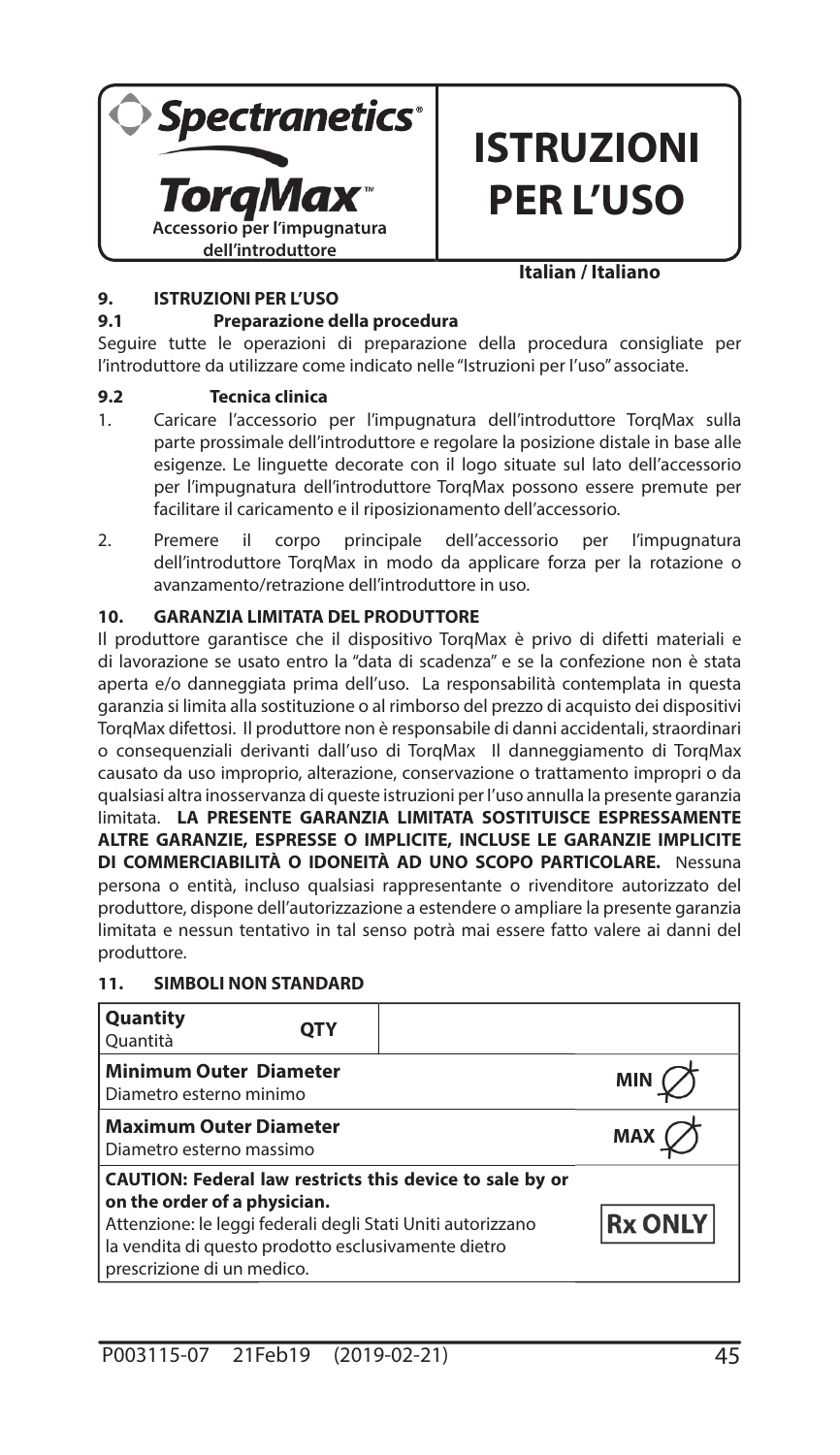

## **LIETOŠANAS INSTRUKCIJA**

**Latvian / latviešu valoda**

### **Satura rādītājs**

| 1.               |  |
|------------------|--|
| 2.               |  |
| $\overline{3}$ . |  |
| 4.               |  |
| 5.               |  |
| 6.               |  |
| $\overline{7}$ . |  |
| 8.               |  |
| 9.               |  |
| 10 <sub>1</sub>  |  |
| 11.              |  |

#### **1. APRAKSTS**

Šis "TorqMax" piederums apvalka satveršanai ir ergonomiska rokā turama satveršanas ierīce, ko izmanto, lai atvieglotu darbu un manipulācijas ar ārējiem atbalsta apvalkiem, paplašinātājapvalkiem un "Spectranetics" lāzera apvalkiem. Šo "TorqMax" piederumu apvalka satveršanai no vienas puses novieto uz apvalka, un tas paliek uz piemērota lieluma apvalkiem. Satveršana, lai apvalkam nodotu vilcējspēku vai aksiālu spēku, tiek panākta, lietotājam saspiežot galveno palīgierīces korpusu. "TorqMax" ierīces mīkstais iekšējais pārklājums apvalku aizsargā pret bojājumiem laikā, kad tā virsma ir pakļauta lielam vilcējspēkam. Šo "TorqMax" ierīci iespējams viegli pārvietot visā apvalka garumā vai procedūras laikā pēc vajadzības viegli noņemt, saspiežot ar logotipu rotātās spiedpogas ierīces sānos (skatīt 1. attēlu).





 NOVIETOŠANA (PĀRVIETOŠANA) SATVĒRĒJA AKTIVĀCIJA **1. attēls. "TorqMax" piederums apvalka satveršanai**

#### **2. LIETOŠANAS INDIKĀCIJAS**

Šo "TorqMax" piederumu apvalka satveršanai paredzēts lietot, lai nodrošinātu ergonomisku ārējo atbalsta apvalku, paplašinātājapvalku un "Spectranetics" lāzera apvalku satveršanu.

#### **3. KONTRINDIKĀCIJAS**

Nav zināmas.

#### **4. BRĪDINĀJUMI**

Ievērojiet visus atbilstošajā lietošanas instrukcijā minētos brīdinājumus.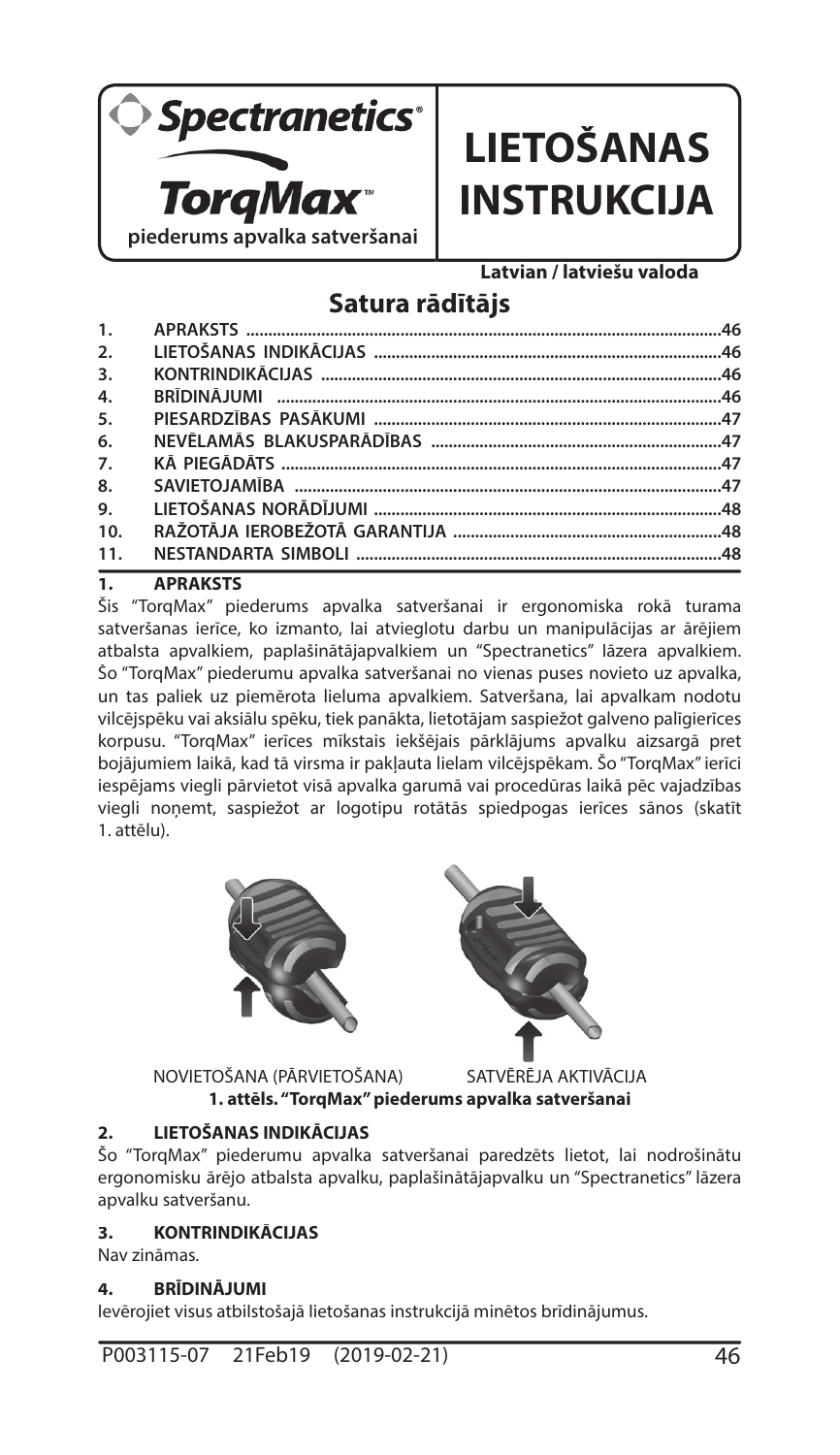

## **LIETOŠANAS INSTRUKCIJA**

#### **5. PIESARDZĪBAS PASĀKUMI**

#### **Latvian / latviešu valoda**

**Tikai vienreizējai lietošanai.** Šo "TorqMax" piederumu apvalka satveršanai nav atļauts atkārtoti sterilizēt un (vai) izmantot.

Šo ierīci NAV ATĻAUTS atkārtoti sterilizēt vai lietot, jo šādas darbības var vājināt ierīces veiktspēju vai nepareizas atkārtotas apstrādes dēļ palielināt savstarpēja piesārņojuma risku.

Atkārtota šīs vienreizējai lietošanai paredzētās ierīces izmantošana pacientam var radīt nopietnu traumu vai izraisīt nāvi, turklāt uz to neattiecas ražotāja garantijas.

Pirms lietošanas nemainiet "TorqMax" piederuma apvalka satveršanai sākotnējo stāvokli.

Ievērojiet visus atbilstošajā lietošanas instrukcijā minētos piesardzības pasākumus par izmantojamo apvalku.

#### **6. NEVĒLAMĀS BLAKUSPARĀDĪBAS**

Informāciju par nevēlamajām blakusparādībām skatīt izmantojamā apvalka lietošanas instrukcijā.

### **7. KĀ PIEGĀDĀTS**

#### **7.1 Sterilizācija**

Tikai vienreizējai lietošanai. Nesterilizēt un (vai) neizmantot atkārtoti. Šis "TorqMax" piederums apvalka satveršanai tiek piegādāts sterils un apirogēns. Sterilitāte garantēta vienīgi tad, ja iepakojums nav atvērts un bojāts.

#### **7.2 Ierīces (iepakojuma) uzglabāšana**

Līdz lietošanai ierīces jāuzglabā sausā, vēsā vietā (temperatūrā, kas zemāka par 60°C / 140°F).

#### **7.3 Pārbaude pirms lietošanas**

Lai pārliecinātos par to, vai plombējums nav salauzts, pirms lietošanas vizuāli pārbaudiet sterilo iepakojumu. Rūpīgi pārbaudiet, vai ierīcei nav defektu vai bojājumu. Nelietojiet to, ja redzami defekti vai bojājumi.

#### **8. SAVIETOJAMĪBA**

#### **Lietošana kopā ar citām ierīcēm**

Šo "TorqMax" piederumu apvalka satveršanai iespējams lietot kopā ārējiem atbalsta apvalkiem, paplašinātājapvalkiem un "Spectranetics" lāzera apvalkiem, kas ir saderīgi pēc lieluma. 1. tabulā norādīta specifikācija, kas izmantojama, lai noteiktu "TorqMax" saderību ar citām ierīcēm.

Ir stingri jāievēro visu izmantoto ierīču lietošanas instrukcija.

#### **1. tabula. "TorqMax" piederums apvalka satveršanai Izmērs/Saderība/ Speci kācija**

| Apvalka minimālais ārējais diametrs  | 4,0 mm / 0,155 collas / 11,9 F |
|--------------------------------------|--------------------------------|
| Apvalka maksimālais ārējais diametrs | 7,5 mm / 0,296 collas / 22,5 F |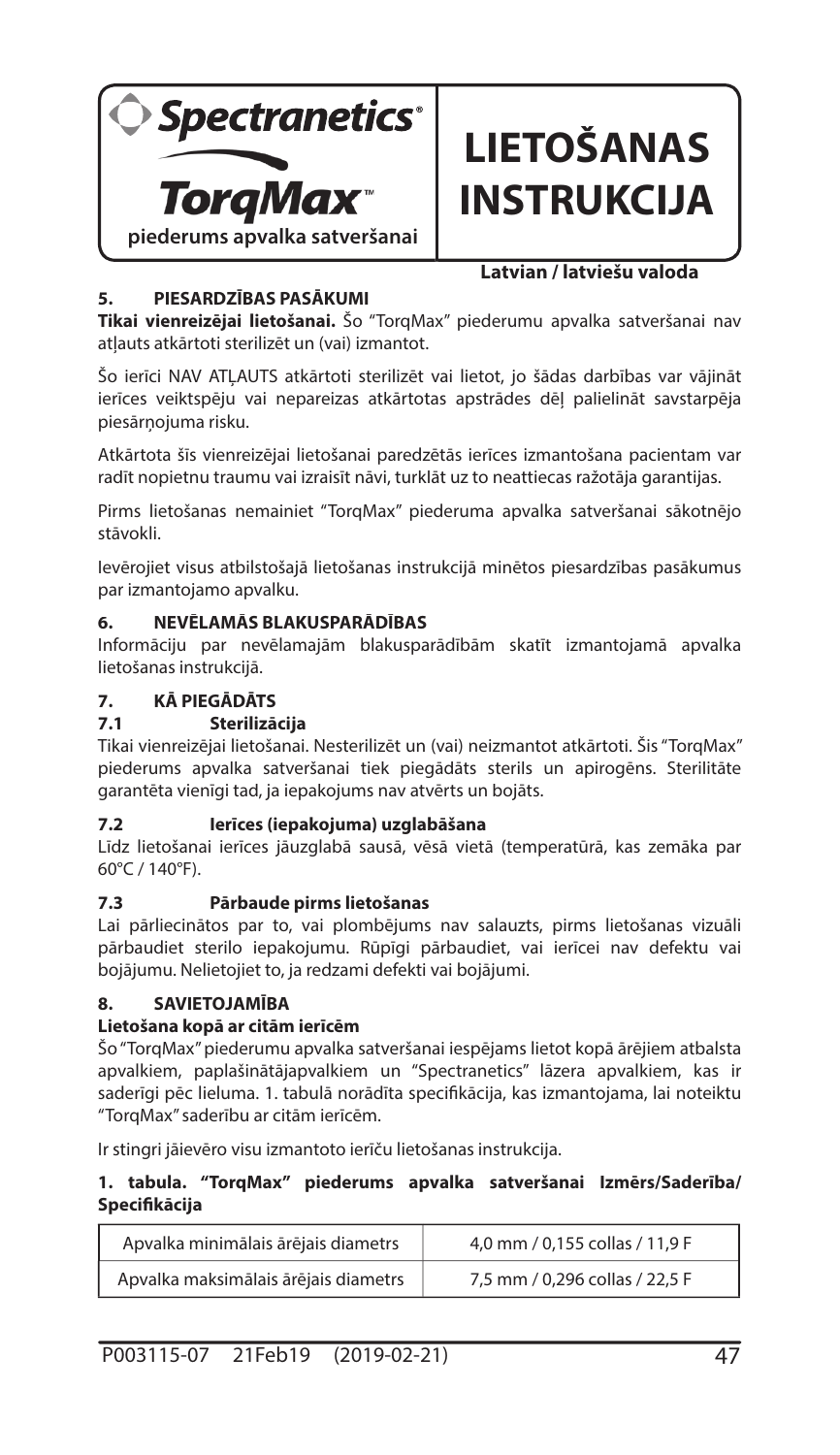

## **LIETOŠANAS INSTRUKCIJA**

**Latvian / latviešu valoda**

#### **9. LIETOŠANAS NORĀDĪJUMI**

#### **9.1 Sagatavošanās procedūrai**

Ievērojiet visus atbilstošajā lietošanas instrukcijā ieteiktos procedūras sagatavošanas soļus par izmantojamo apvalku.

#### **9.2 Klīniskā metode**

- 1. Novietojiet "TorqMax" piederumu apvalka satveršanai uz izmantojamā apvalka proksimālās daļas un pēc nepieciešamības pielāgojiet tā novietojumu distālajā virzienā. Lai atvieglotu palīgierīces novietošanu un pārvietošanu, var saspiest ar logotipu izrotātās spiedpogas "TorqMax" piederuma apvalka satveršanai sānos.
- 2. Lai lietojamajam apvalkam nodotu rotācijas vai virzes (vilces) spēku, saspiediet "TorqMax" piederuma apvalka satveršanai galveno korpusu.

#### **10. RAŽOTĀJA IEROBEŽOTĀ GARANTIJA**

Ražotājs garantē, ka TorqMax nav nekādu materiālu un izgatavošanas defektu, ja to lieto līdz norādītajam datumam ("izlietot līdz") un iepakojums pirms lietošanas nav atvērts un bojāts. Atbilstoši šai garantijai ražotāja atbildība attiecas tikai uz jebkura defektīva TorqMax nomaiņu vai pirkuma iegādes cenas atlīdzināšanu. Ražotājs nav atbildīgs ne par vienu nejaušu, speciālu vai izrietošu zaudējumu, ko rada TorqMax lietošana. Ierobežotā garantija nav spēkā TorqMax defektu, kas radies nepareizas izmantošanas, pārveidojumu, neatbilstošas glabāšanas vai lietošanas, vai arī šīs instrukcijas nosacījumu neievērošanas dēļ. **ŠĪ IEROBEŽOTĀ GARANTIJA NEPĀRPROTAMI AIZSTĀJ JEBKURAS CITAS GARANTIJAS SAISTĪBAS–GAN OFICIĀLI APLIECINĀTĀS, GAN IZRIETOŠĀS, TOSTARP IZRIETOŠĀS GARANTIJAS SAISTĪBĀ AR IZSTRĀDĀJUMA PIEMĒROTĪBU TĀLĀKPĀRDOŠANAI VAI TĀ PIEMĒROTĪBU KĀDAM ĪPAŠAM NOLŪKAM.** Neviena persona vai organizācija, tostarp ražotāja pilnvarotais pārstāvis vai izplatītājs, nav tiesīgs pagarināt vai paplašināt šo ierobežoto garantiju, un neviens mēģinājums to darīt nevar būt vērsts pret ražotāju.

#### **11. NESTANDARTA SIMBOLI**

| Quantity<br>Daudzums                                                             | OTY |                                                                                                                                       |
|----------------------------------------------------------------------------------|-----|---------------------------------------------------------------------------------------------------------------------------------------|
| <b>Minimum Outer Diameter</b><br>Minimālais ārējais diametrs                     |     | MIN                                                                                                                                   |
| <b>Maximum Outer Diameter</b><br>Maksimālais ārējais diametrs                    |     | MA)                                                                                                                                   |
| on the order of a physician.<br>pārdošanu tikai ārstam vai pēc ārsta pasūtījuma. |     | CAUTION: Federal law restricts this device to sale by or<br><b>Rx ONLY</b><br>Uzmanību! Federālā likumdošana (ASV) nosaka šīs ierīces |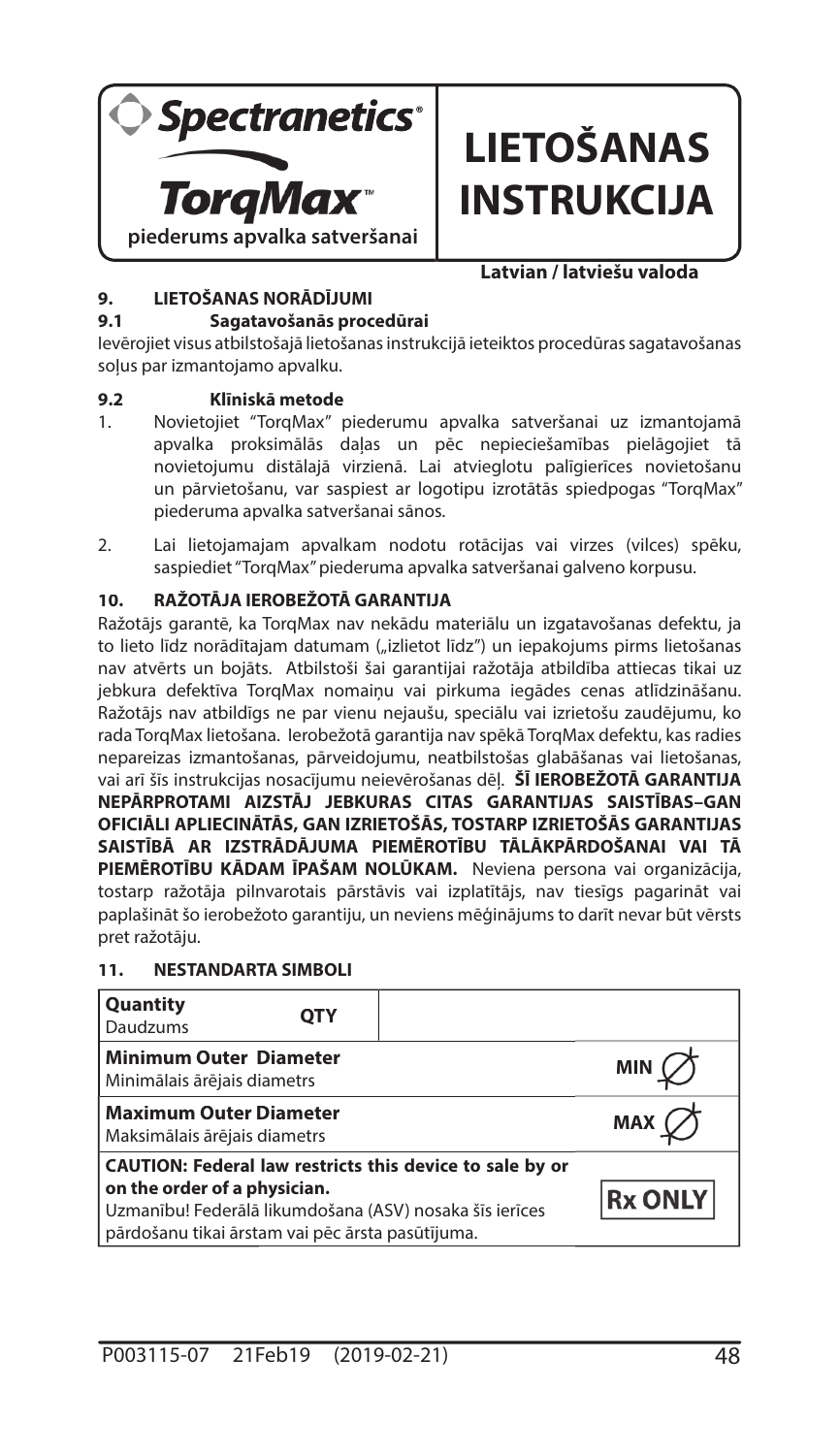

## **NAUDOJIMO INSTRUKCIJOS**

**Lithuanian / Lietuvių kalba**

### **Turinys**

| 2.  |  |
|-----|--|
| 3.  |  |
| 4.  |  |
| 5.  |  |
| 6.  |  |
| 7.  |  |
| 8.  |  |
| 9.  |  |
| 10. |  |
| 11. |  |

#### **1. APRAŠAS**

"TorqMax" movos sugriebimo priedas yra ergonomiškas rankenos sugriebimo įtaisas, skirtas padėti naudoti ir manipuliuoti išorinio palaikymo movas, plėtiklio movas ir "Spectranetics" lazerio movas. "TorqMax" movos sugriebimo priedas uždedamas ant movos iš šono ir lieka toje vietoje ant tinkamo dydžio movų. Movos sugriebimo traukimas norint sukti ar išgauti ašinę jėgą pasiekiamas, kai naudotojas suspaudžia pagrindinį priedo korpusą. Švelnus vidinis "TorqMax" įtaiso dėklas apsaugo movą nuo pažeidimų, tuo pat metu suteikdamas didelį traukimo paviršių. "TorqMax" įtaisą galima lengvai perkelti į kitą vietą išilgai movos arba pagal poreikį procedūros metu lengvai jį nuimti suspaudus logotipu pažymėtus žiedus pirštams, esančius įtaiso šone (žr. 1 pav.).





UŽDĖJIMAS / PERKĖLIMAS Į KITĄ VIETĄ SUGRIEBIMO AKTYVINIMAS

#### **1 pav.: "TorqMax" movos sugriebimo priedas**

#### **2. NAUDOJIMO INDIKACIJOS**

"TorqMax" movos sugriebimo priedas skirtas naudoti tam, kad suteiktų ergonomišką išorinių palaikymo movų, plėtiklio movų ir "Spectranetics" lazerio movų sugriebimą.

#### **3. KONTRAINDIKACIJOS**

Nėra žinomų kontraindikacijų.

#### **4. ĮSPĖJIMAI**

Atsižvelkite į visus įspėjimus dėl naudojamos movos, kaip nurodyta susijusiose "Naudojimo instrukcijose".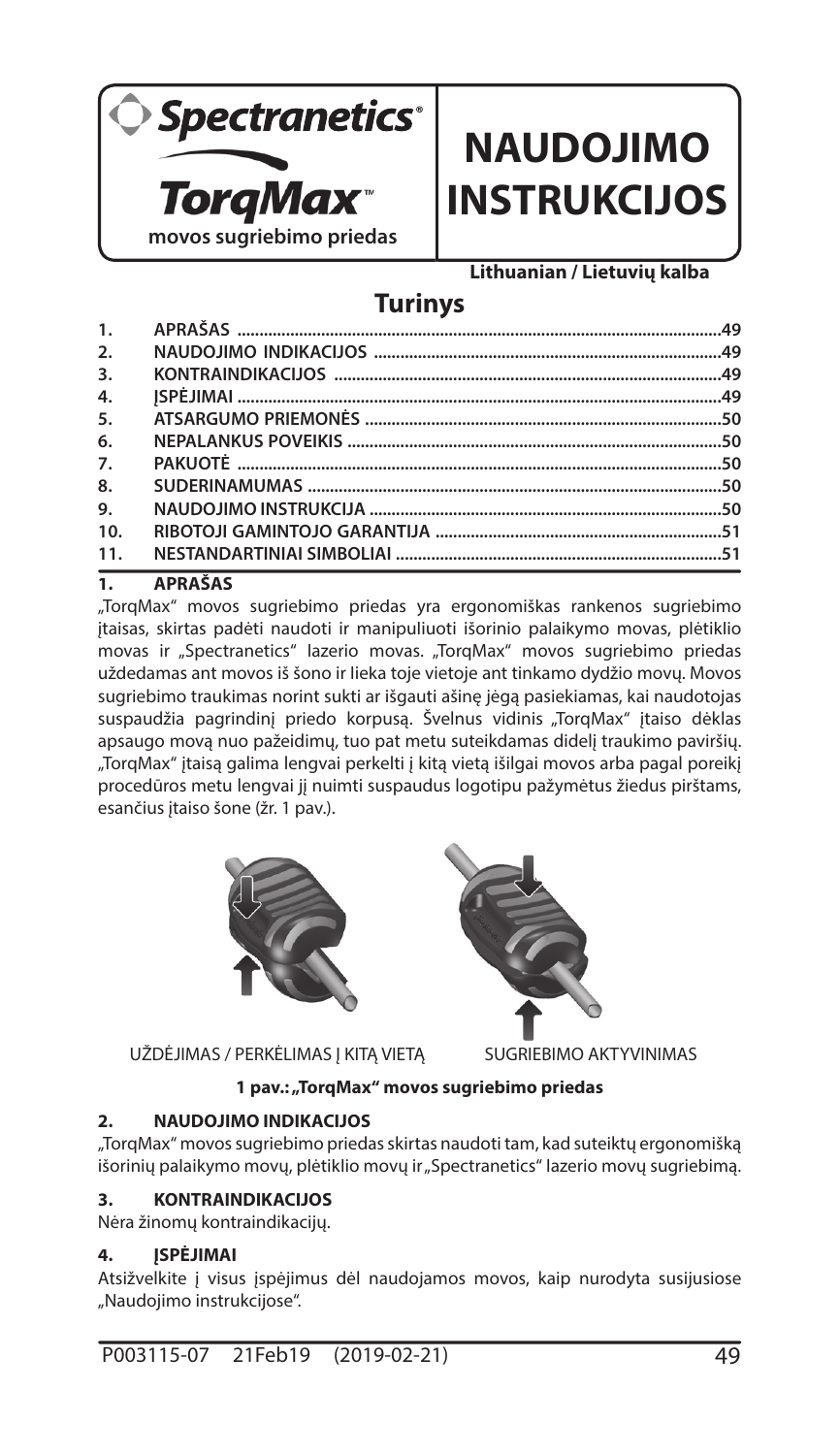

## **NAUDOJIMO INSTRUKCIJOS**

**Lithuanian / Lietuvių kalba**

#### **5. ATSARGUMO PRIEMONĖS**

Tik vienkartinio naudojimo. "TorgMax" movos sugriebimo priedą draudžiama pakartotinai sterilizuoti ir / arba naudoti.

NESTERILIZUOKITE ir nenaudokite šio prietaiso pakartotinai, nes tokie veiksmai gali pabloginti prietaiso veikimą arba padidinti kryžminio užteršimo riziką dėl netinkamo pakartotinio apdorojimo.

Šio vienkartinio naudojimo prietaiso pakartotinis naudojimas gali sukelti rimtų paciento sužeidimų arba mirtį ir anuliuoti prietaiso gamintojo garantijas.

Prieš naudodami nekeiskite pradinės "TorqMax" movos sugriebimo priedo būklės.

Atsižvelkite į visas atsargumo priemones dėl naudojamos movos, kaip nurodyta susijusiose "Naudojimo instrukcijose".

#### **6. NEPALANKUS POVEIKIS**

Informacijos apie nepalankų poveikį žr. naudojamos movos "Naudojimo instrukcijas".

#### **7. PAKUOTĖ**

#### **7.1 Sterilizavimas**

Tik vienkartinio naudojimo. Draudžiama pakartotinai sterilizuoti ir / arba naudoti. "TorqMax" movos sugriebimo priedas pateikiamas sterilus ir nepirogeniškas. Sterilumas garantuojamas, tik jei pakuotė neatidaryta ir nepažeista.

#### **7.2 Įtaiso / pakuotės laikymas**

Įtaisus iki naudojant laikyti sausoje, vėsioje vietoje (žemesnėje nei 60 °C / 140 °F temperatūroje).

#### **7.3 Tikrinimas prieš naudojant**

Prieš naudodami apžiūrėkite sterilią pakuotę ir įsitikinkite, kad ji yra sandari. Įtaisą reikia atidžiai apžiūrėti dėl galimų defektų ar pažeidimų. Jei pastebėsite matomų defektų ar pažeidimų, įtaiso nenaudokite.

#### **8. SUDERINAMUMAS**

#### **Naudojimas su kitais įtaisais**

"TorqMax" movos sugriebimo priedą galima naudoti su dydžiu suderinamomis išorinėmis palaikymo movomis, plėtiklio movomis ir "Spectranetics" lazerio movomis. 1 lentelėje pateikiamos techninės naudojimo sąlygos, nustatančios "TorqMax" suderinamumą su kitais įtaisais.

Būtinai atidžiai laikykitės kiekvieno naudojamo įtaiso "Naudojimo instrukcijų".

#### **1 lentelė: "TorqMax" movos sugriebimo priedas Dydis Suderinamumas Techninės sąlygos**

| Minimalus movos išorinis skersmuo  | 4,0 mm / 0,155 col. / 11,9 F |
|------------------------------------|------------------------------|
| Maksimalus movos išorinis skersmuo | 7,5 mm / 0,296 col. / 22,5 F |

#### **9. NAUDOJIMO INSTRUKCIJA**

#### **9.1** Procedūros sąranka

Laikykitės visų rekomenduojamų procedūros sąrankos veiksmų dėl naudojamos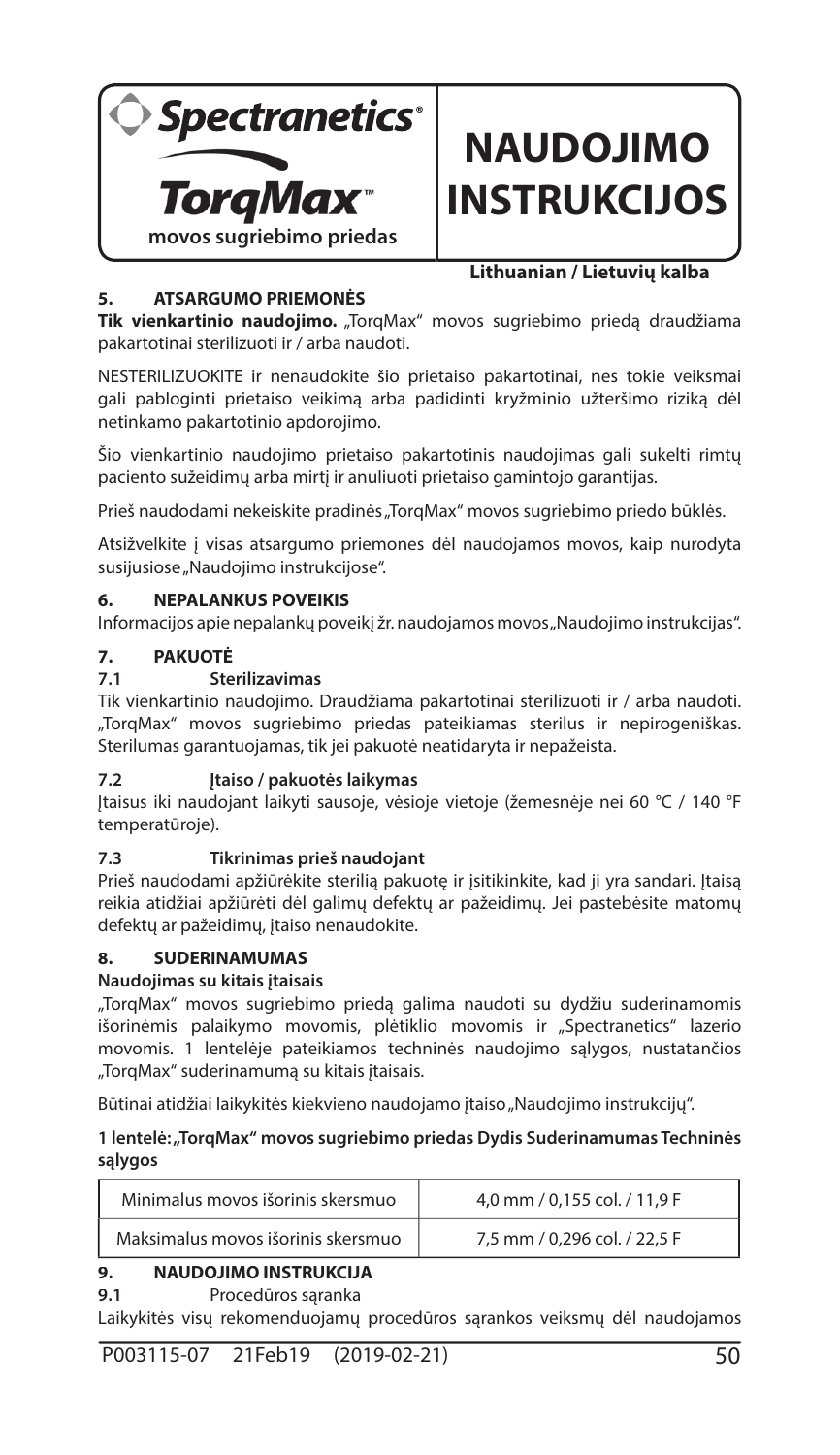

## **NAUDOJIMO INSTRUKCIJOS**

#### **Lithuanian / Lietuvių kalba**

movos, kaip nurodyta susijusiose "Naudojimo instrukcijose".

#### **9.2 Klinikinė metodika**

- 1. Uždėkite "TorqMax" movos sugriebimo priedą ant proksimalinės naudojamos movos dalies ir pagal poreikį reguliuokite jo padėtį distaline kryptimi. Logotipu pažymėtus žiedus pirštams, esančius "TorqMax" movos sugriebimo priedo šone, galima suspausti, kad priedą būtų lengviau uždėti ir keisti jo vietą.
- 2. Suspauskite pagrindinį "TorqMax" movos sugriebimo priedo korpusą, jei reikia jėgos naudojamai movai sukti arba įstumti / ištraukti.

#### **10. RIBOTOJI GAMINTOJO GARANTIJA**

Gamintojas garantuoja, kad TorqMax yra be medžiagų ir gamybos trūkumų, jei naudojamas iki nurodytos galiojimo datos ir jei pakuotė nebuvo atidaryta ir pažeista prieš naudojimą. Gamintojo atsakomybė pagal šią garantiją apsiriboja bet kurio sugedusio TorqMax pakeitimu arba pirkimo išlaidų grąžinimu. Gamintojas neatsako už jokią atsitiktinę, specialią ar netiesioginę žalą, patirtą naudojant TorqMax. Ši ribotoji garantija netaikoma TorqMax jį pažeidus netinkamai naudojant, laikant ar prižiūrint ir keičiant arba nesilaikius bet kurių kitų šios naudojimo instrukcijos nurodymų. **ŠI RIBOTOJI GARANTIJA AIŠKIAI PAKEIČIA VISAS KITAS IŠREIKŠTAS AR NUMANOMAS GARANTIJAS, ĮSKAITANT NUMANOMĄ KOMERCINĖS NAUDOS ARBA TINKAMUMO KONKREČIAI PASKIRČIAI GARANTIJĄ.** Joks asmuo ar subjektas, įskaitant bet kokį įgaliotą gamintojo atstovą ar perpardavėją, neturi teisės pratesti ar išplėsti šią ribotają garantiją ir bet koks mėginimas tai padaryti neprivers gamintojo tuos pakeitimus vykdyti.

#### **11. NESTANDARTINIAI SIMBOLIAI**

| Quantity<br>Kiekis                                                       | OTY |                                                                                                                        |                |
|--------------------------------------------------------------------------|-----|------------------------------------------------------------------------------------------------------------------------|----------------|
| <b>Minimum Outer Diameter</b><br>Minimalus išorinis skersmuo             |     |                                                                                                                        | MIN            |
| <b>Maximum Outer Diameter</b><br>Maksimalus išorinis skersmuo            |     |                                                                                                                        | <b>MAX</b>     |
| on the order of a physician.<br>būti parduodamas tik gydytojui paskyrus. |     | CAUTION: Federal law restricts this device to sale by or<br>Dėmesio: pagal JAV federalinius įstatymus šis įtaisas gali | <b>Rx ONLY</b> |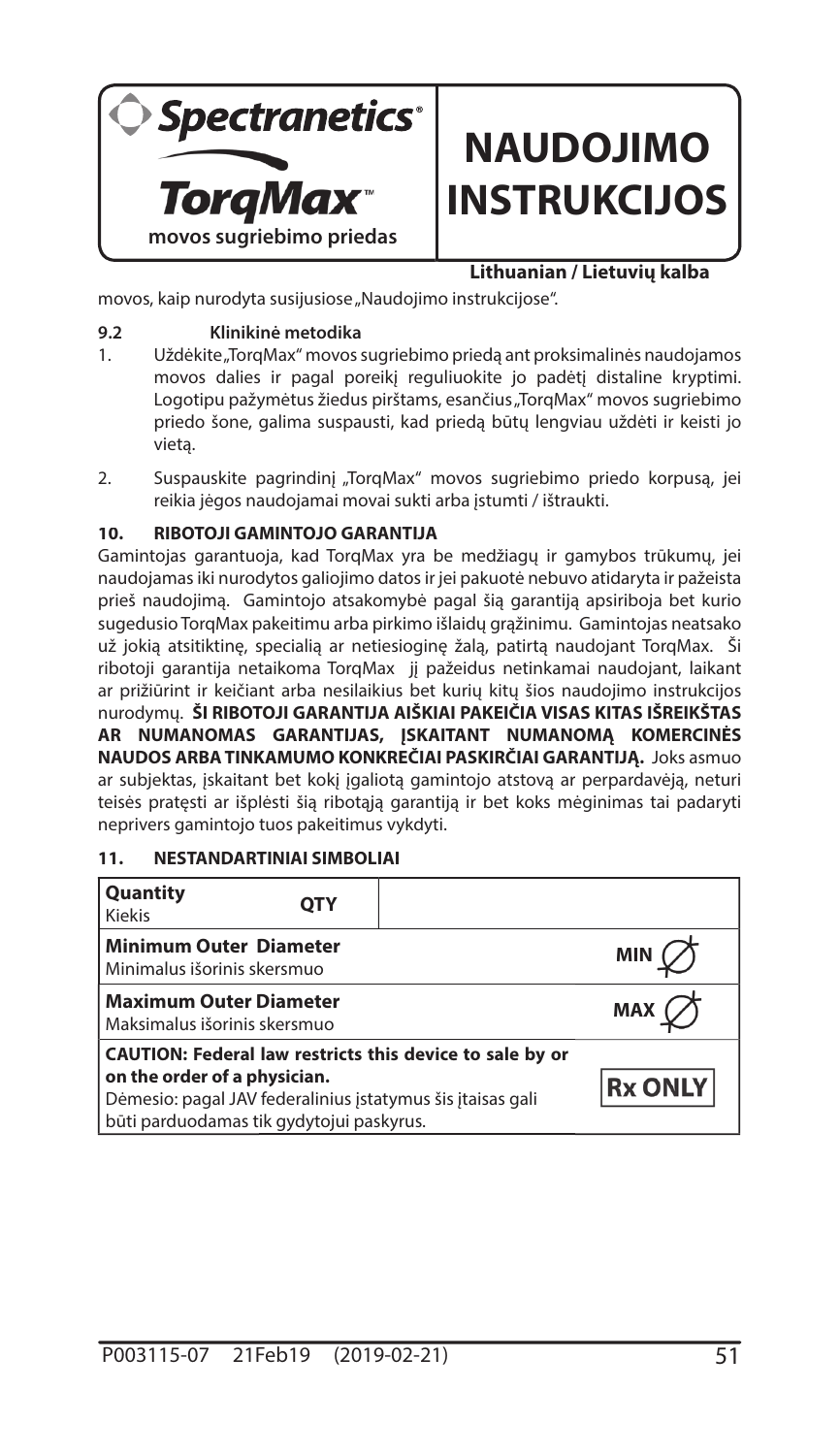

### **BRUKSANVISNING**

**Norwegian / Norsk bokmål**

### **Innholdsfortegnelse**

| 1.               |  |
|------------------|--|
| 2.               |  |
| $\overline{3}$ . |  |
| 4.               |  |
| 5.               |  |
| 6.               |  |
| 7.               |  |
| 8.               |  |
| 9.               |  |
| 10.              |  |
| 11.              |  |
|                  |  |

#### **1. BESKRIVELSE**

TorqMax-hylsegrepet er en ergonomisk gripeanordning som brukes som et hjelpemiddel ved håndtering og manipulering av ytre støttehylser, dilatatorhylser og Spectranetics laserhylser. TorqMax-hylsegrepet settes på hylsen fra siden og holder seg på plass på hylser med kompatible størrelser. Brukeren klemmer sammen selve hylsegrepet for å påføre hylsen dreiekraft eller aksialkraft. Den myke fôringen i TorqMax-hylsegrepet beskytter hylsen mot skade samtidig som den fungerer som en effektiv friksjonsoverflate. TorgMax-hylsegrepet kan enkelt flyttes langs hele hylselengden eller fjernes ved behov under en prosedyre, ved å klemme sammen flatene med logo på siden på hylsegrepet (se figur 1).





PLASSERE/FLYTTE AKTIVERE GRIPEKRAFT

**Figur 1: TorqMax hylsegrep** 

#### **2. INDIKASJONER FOR BRUK**

TorqMax-hylsegrepet er beregnet for bruk som en ergonomisk gripeanordning for ytre støttehylser, dilatatorhylser og Spectranetics laserhylser med kompatible størrelser.

#### **3. KONTRAINDIKASJONER**

Ingen kjente.

#### **4. ADVARSLER**

Ta hensyn til alle advarsler for hylsen som skal brukes, i samsvar med den aktuelle bruksanvisningen.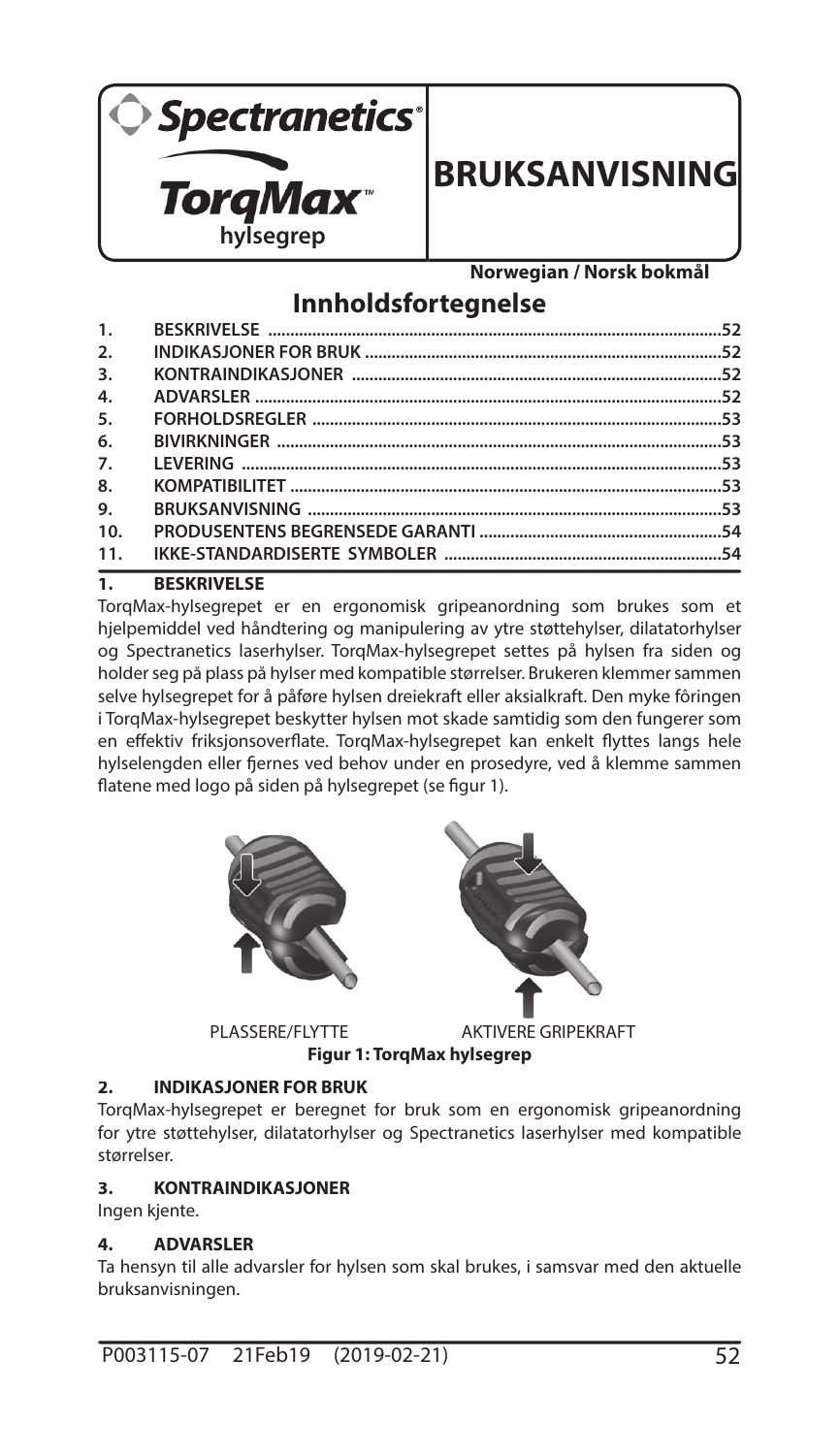

### **BRUKSANV**

#### **Norwegian / Norsk bokmål**

#### **5. FORHOLDSREGLER**

**Kun til engangsbruk.** TorqMax-hylsegrepet skal ikke resteriliseres eller brukes om igjen.

Denne anordningen må IKKE steriliseres eller brukes om igjen fordi det kan kompromittere anordningens ytelse eller øke risikoen for krysskontaminasjon som følge av utilstrekkelig rengjøring og sterilisering.

Gjenbruk av denne engangsanordningen kan føre til alvorlig pasientskade eller pasientens død samt ugyldiggjøre produsentens garantier.

TorqMax-hylsegrepet må ikke endres fra sin opprinnelige tilstand før bruk.

Ta hensyn til alle forholdsregler for hylsen som skal brukes, i samsvar med den aktuelle bruksanvisningen.

#### **6. BIVIRKNINGER**

I bruksanvisningen for hylsen som skal brukes, finner du informasjon om bivirkninger.

### **7. LEVERING**

#### **7.1 Sterilisering**

Kun til engangsbruk. Skal ikke resteriliseres og/eller brukes om igjen. TorqMaxhylsegrepet leveres sterilt og ikke-pyrogent. Steriliteten garanteres kun hvis pakningen er uåpnet og uskadet.

#### **7.2 Håndtering av produkt/emballasje**

Oppbevar produktene tørt og kjølig (under 60 °C / 140 °F) frem til de skal brukes.

#### **7.3 Undersøkelse før bruk**

Se over den sterile pakningen før bruk for å forsikre deg om at forseglingene ikke er brutt. Produktet skal undersøkes nøye for å avdekke eventuelle defekter eller skader. Produktet skal ikke brukes hvis det har synlige defekter eller er skadet.

#### **8. KOMPATIBILITET**

#### **Bruk med andre anordninger**

TorqMax-hylsegrepet kan brukes med ytre støttehylser, dilatatorhylser og Spectranetics laserhylser med kompatible størrelser. Tabell 1 viser spesifikasjoner som brukes til å fastslå TorqMax-hylsegrepets kompatibilitet med andre anordninger.

Sørg for at bruksanvisningen for hver anordning følges nøye.

#### Tabell 1: TorqMax-hylsegrepets kompatibilitetsspesifikasjoner

| Minimum utvendig hylsediameter  | 4,0 mm / 0,155 in / 11,9 F |
|---------------------------------|----------------------------|
| Maksimum utvendig hylsediameter | 7,5 mm / 0,296 in / 22,5 F |

#### **9. BRUKSANVISNING**

#### **9.1 Klargjøring før prosedyren**

Følg alle anbefalte trinn for klargjøring av hylsen som skal brukes, i samsvar med den aktuelle bruksanvisningen.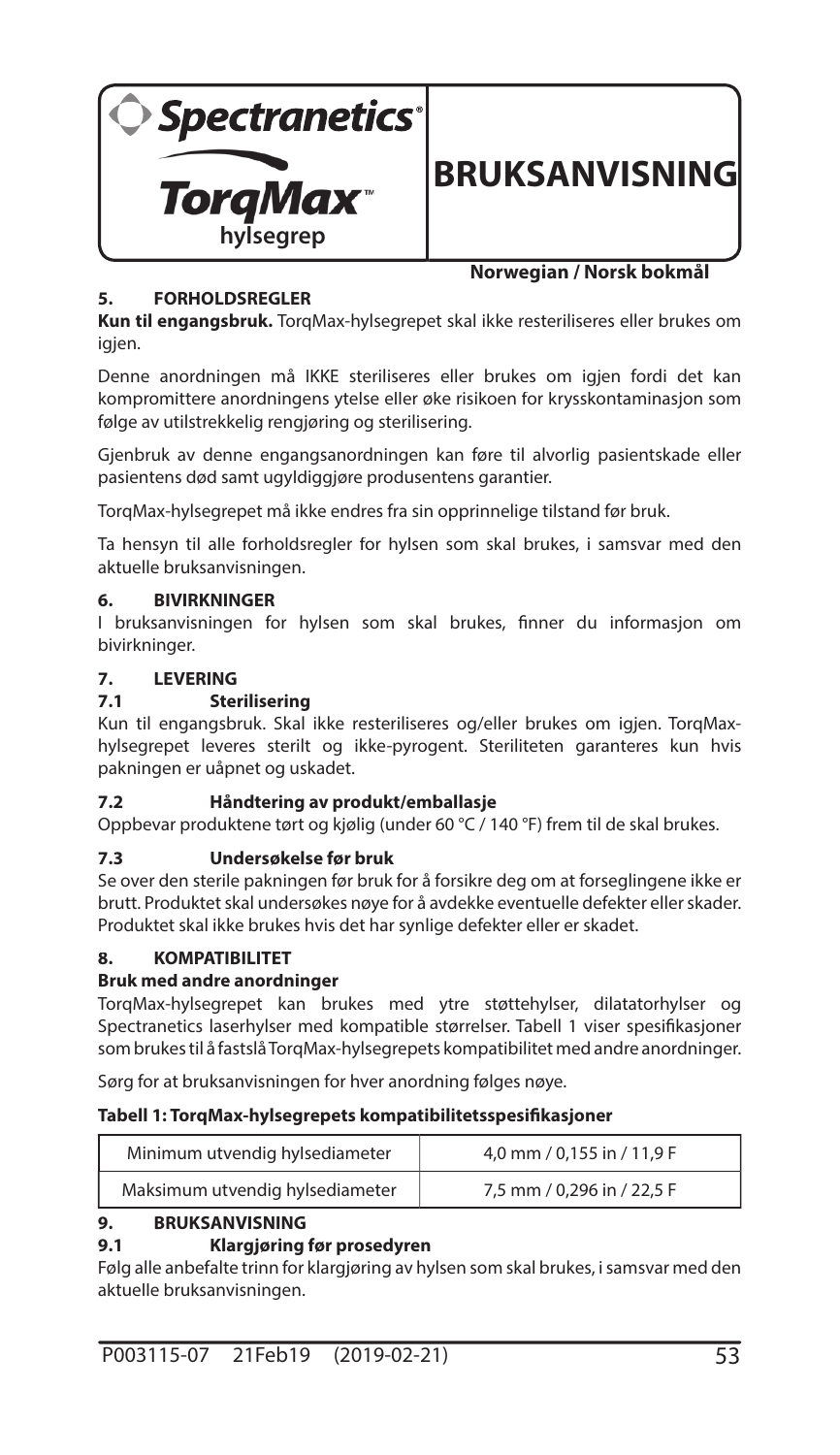

### **BRUKSANI**

#### **9.2 Klinisk teknikk**

#### **Norwegian / Norsk bokmål**

- 1. Plasser TorqMax-hylsegrepet på den proksimale delen av hylsen som brukes, og flytt hylsegrepet distalt etter behov. Flatene med logo på siden på TorqMax-hylsegrepet kan klemmes sammen for å plassere og flytte hylsegrepet.
- 2. Klem selve TorqMax-hylsegrepet sammen for å oppnå kraft til å rotere hylsen eller føre frem / trekke tilbake hylsen.

#### **10. PRODUSENTENS BEGRENSEDE GARANTI**

Produsenten garanterer at TorqMax er uten defekter i materiale og håndverksmessig utførelse når det brukes før den angitte "Brukes innen"-datoen og pakken er uåpnet og uskadet umiddelbart før bruk. Produsentens ansvar under denne garantien er begrenset til erstatning av eller tilbakebetaling av kjøpsprisen for et/en defekt TorqMax. Produsenten vil ikke være ansvarlig for tilfeldige eller spesielle skader eller følgeskader som skyldes bruk av TorqMax. Skade på TorqMax forårsaket av misbruk, endring, feilaktig oppbevaring eller håndtering, eller annen unnlatelse av å følge bruksanvisningen, vil oppheve denne begrensede garantien. **DENNE BEGRENSEDE GARANTIEN SKAL UTRYKKELIG ERSTATTE ALLE ANDRE GARANTIER, UTTRYKTE ELLER UNDERFORSTÅTTE, INKLUDERT UNDERFORSTÅTT GARANTI OM SALGBARHET ELLER EGNETHET TIL ET SPESIELT FORMÅL.** Ingen personer eller enheter, inkludert produsentens eventuelle autoriserte representanter eller forhandlere, har autoritet til å forlenge eller utvide denne begrensede garantien, og ethvert forsøk på dette vil ikke kunne gjøres gjeldende overfor produsenten.

| Quantity<br>Antall                                          | OTY                                                   |                                                                                                                      |                |
|-------------------------------------------------------------|-------------------------------------------------------|----------------------------------------------------------------------------------------------------------------------|----------------|
| <b>Minimum Outer Diameter</b><br>Minimum utvendig diameter  |                                                       |                                                                                                                      | <b>MIN</b>     |
| <b>Maximum Outer Diameter</b><br>Maksimum utvendig diameter |                                                       |                                                                                                                      | <b>MAX</b>     |
| on the order of a physician.                                | bare selges av lege eller etter rekvisisjon fra lege. | CAUTION: Federal law restricts this device to sale by or<br>Forsiktig: Føderale lover i USA krever at dette utstyret | <b>Rx ONLY</b> |

#### **11. IKKE-STANDARDISERTE SYMBOLER**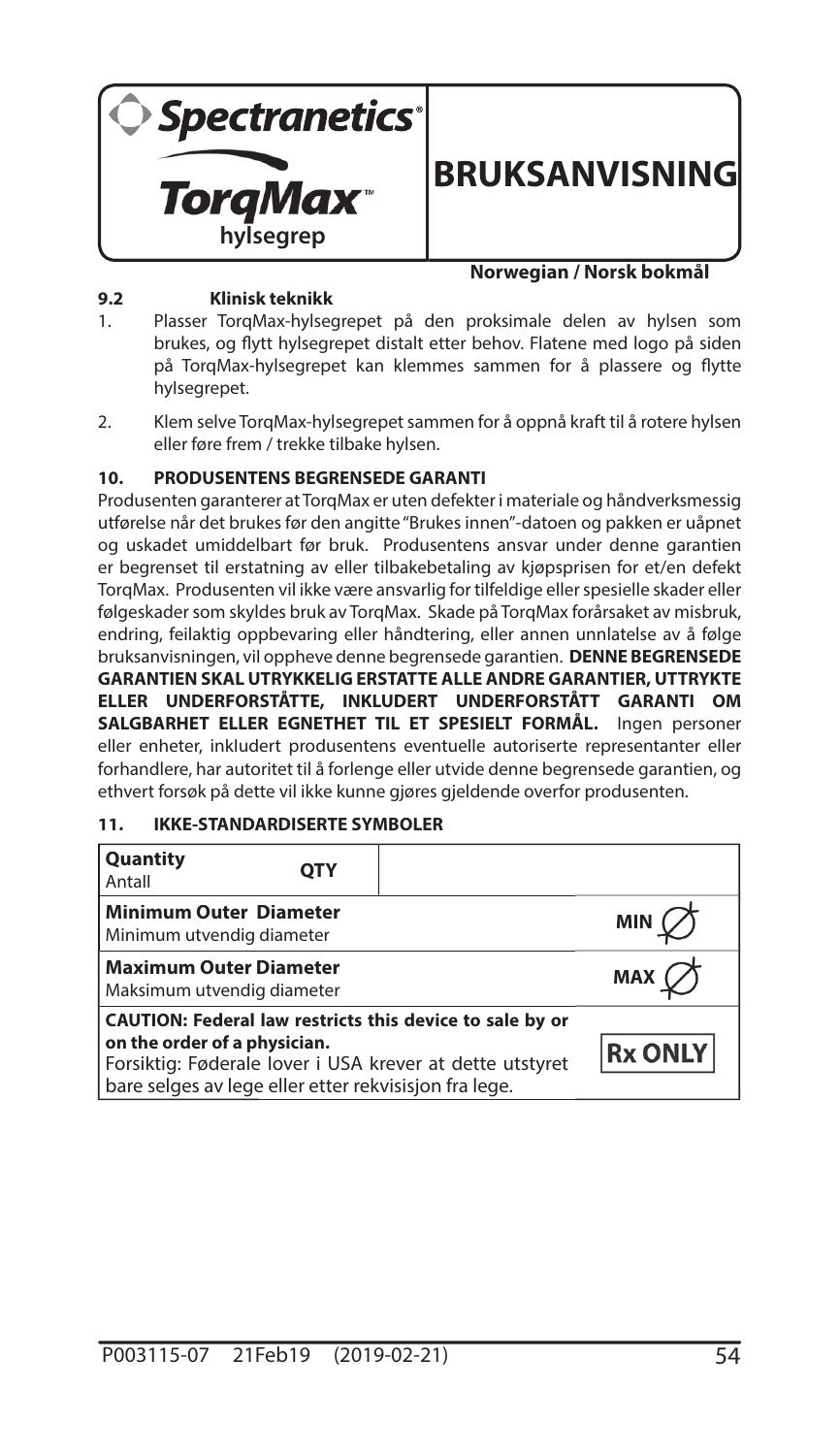

### **INSTRUKCJA STOSOWANIA**

**Polish / Polski**

### **Spis treści**

| 8.<br>9.         |  |
|------------------|--|
| $\overline{7}$ . |  |
| 6.               |  |
| 5.               |  |
| 4.               |  |
| $\overline{3}$ . |  |
| 2.               |  |
| 1.               |  |

#### **1. OPIS**

Zacisk do koszulek TorqMax to ergonomiczny przyrząd ręczny, przydatny w posługiwaniu się zewnętrznymi koszulkami pomocniczymi, koszulkami rozszerzającymi i koszulkami laserowymi Spectranetics. Zacisk do koszulek TorqMax zakłada się z boku na koszulkę. Pozostaje on na swoim miejscu na koszulkach o odpowiednich rozmiarach. Przyczepność do koszulki oraz odpowiedni moment i siłę osiową uzyskuje się po ściśnięciu korpusu przyrządu. Miękka warstwa wewnętrzna przyrządu TorqMax chroni koszulkę przed uszkodzeniem i zapewnia dużą przyczepność. Przyrząd TorqMax można łatwo przesuwać wzdłuż koszulki i łatwo zdejmować podczas zabiegów, ściskając wgłębienia na palce z logo, które znajdują się z boku zacisku (zob. rys. 1).





WKŁADANIE KOSZULKI / ŚCISKANIE ZACISKU PRZESUWANIE ZACISKU

#### **Rysunek 1: Zacisk do koszulek TorqMax**

#### **2. WSKAZANIA DO STOSOWANIA**

Zacisk do koszulek TorqMax jest przeznaczony do stosowania tam, gdzie jest niezbędny ergonomiczny zacisk na zewnętrznych koszulkach pomocniczych, koszulkach rozszerzających i koszulkach laserowych Spectranetics.

#### **3. PRZECIWWSKAZANIA**

Nieznane.

#### **4. OSTRZEŻENIA**

Należy stosować się do wszystkich ostrzeżeń dotyczących używanej koszulki.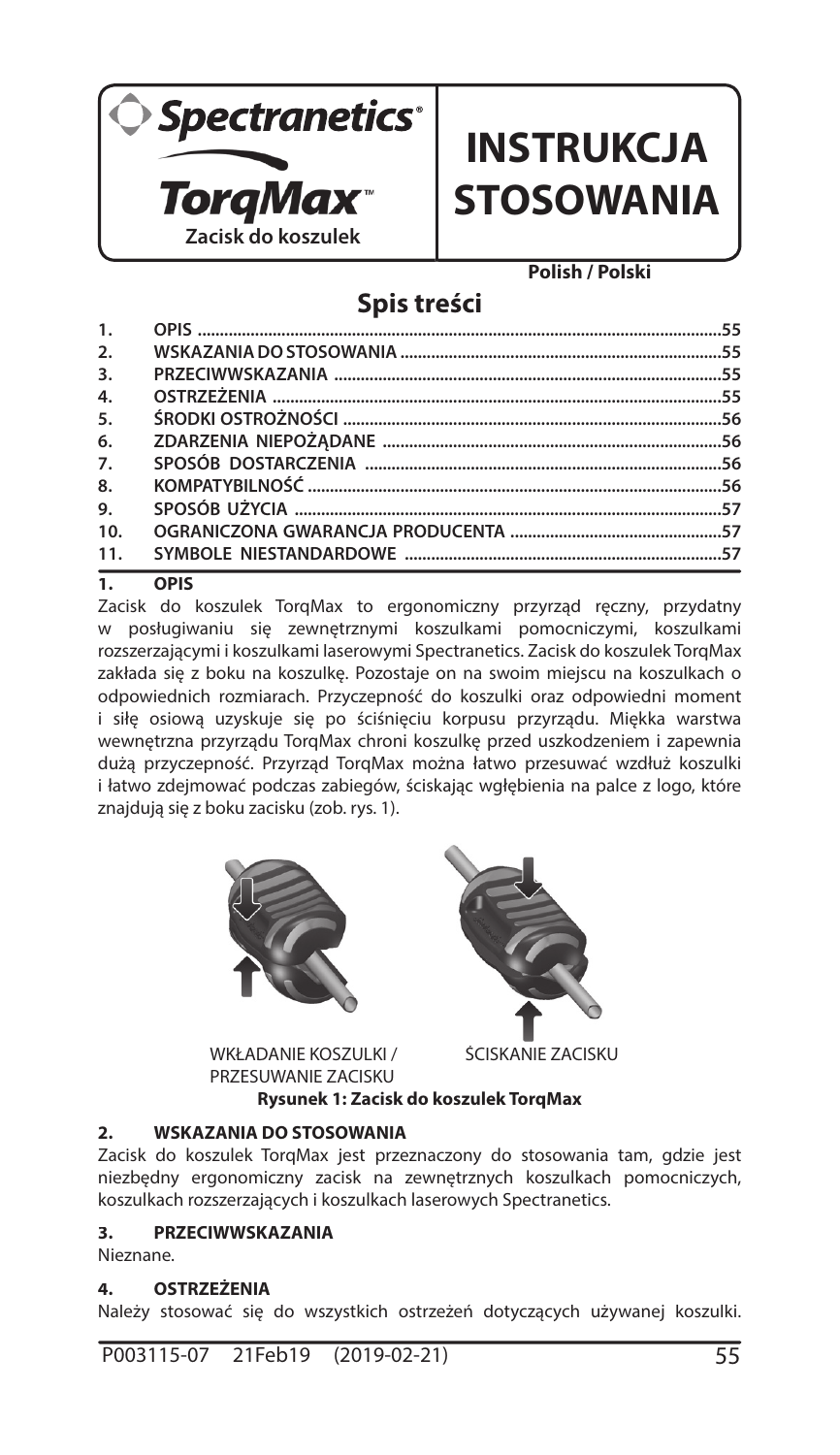

## **INSTRUKCJA STOSOWANIA**

#### **Polish / Polski**

Znajdują się one w odpowiedniej "Instrukcji stosowania".

#### **5. ŚRODKI OSTROŻNOŚCI**

**Wyłącznie do jednorazowego użytku.** Zacisku do koszulek TorqMax nie wolno ponownie wyjaławiać ani ponownie używać.

Tego przyrządu NIE WOLNO resterylizować ani ponownie używać, ponieważ może to zmniejszyć jego skuteczność i zwiększyć ryzyko zakażeń krzyżowych w wyniku nieodpowiedniego ponownego przygotowania przyrządu.

Ponowne użycie tego przyrządu jednorazowego może powodować poważne urazy u pacjentów lub śmierć i powoduje unieważnienie gwarancji producenta.

Nie wolno zmieniać oryginalnego stanu zacisku TorqMax przed jego użyciem.

Należy stosować wszystkie środki ostrożności dotyczące używanej koszulki. Znajdują się one w odpowiedniej "Instrukcji stosowania".

#### **6. ZDARZENIA NIEPOŻĄDANE**

Informacje na temat zdarzeń niepożądanych znajdują się w "Instrukcii stosowania" używanej koszulki.

### **7. SPOSÓB DOSTARCZENIA**

#### **7.1 Sterylizacja**

Wyłącznie do jednorazowego użytku. Zacisku nie wolno ponownie wyjaławiać ani ponownie używać. Zacisk do koszulek TorqMax jest dostarczany jako jałowy i niepirogenny. Jałowość produktu jest gwarantowana wyłącznie w przypadku, gdy opakowanie nie jest otwarte ani uszkodzone.

#### **7.2 Dbałość o urządzenie / opakowanie**

Urządzenia przechowywać w suchym, chłodnym miejscu (poniżej 60°C / 140°F) do momentu użycia.

#### **7.3 Kontrola przed użyciem**

Przed użyciem sprawdzić wzrokowo opakowanie w celu upewnienia się, czy nie doszło do jego uszkodzenia. Przyrząd należy dokładnie sprawdzić pod kątem usterek i uszkodzeń. Nie wolno używać koszulki w razie odkrycia wyraźnych usterek lub uszkodzeń.

#### **8. KOMPATYBILNOŚĆ**

#### **Używanie z innymi urządzeniami**

Zacisk do koszulek TorqMax można stosować z zewnętrznymi koszulkami pomocniczymi, koszulkami rozszerzającymi i koszulkami laserowymi Spectranetics o zgodnych rozmiarach. W tabeli 1 przedstawiono parametry techniczne przydatne do ustalania zgodności zacisku TorqMax z innymi przyrządami.

Należy zawsze pamiętać o ścisłym przestrzeganiu "Instrukcji stosowania" używanego urządzenia.

#### **Tabela 1: Parametry techniczne wymiarów zacisku do koszulek TorqMax**

| Minimalna średnica zewnętrzna koszulki  | 4,0 mm / 0,155 cala / 11,9 F |
|-----------------------------------------|------------------------------|
| Maksymalna średnica zewnętrzna koszulki | 7,5 mm / 0,296 cala / 22,5 F |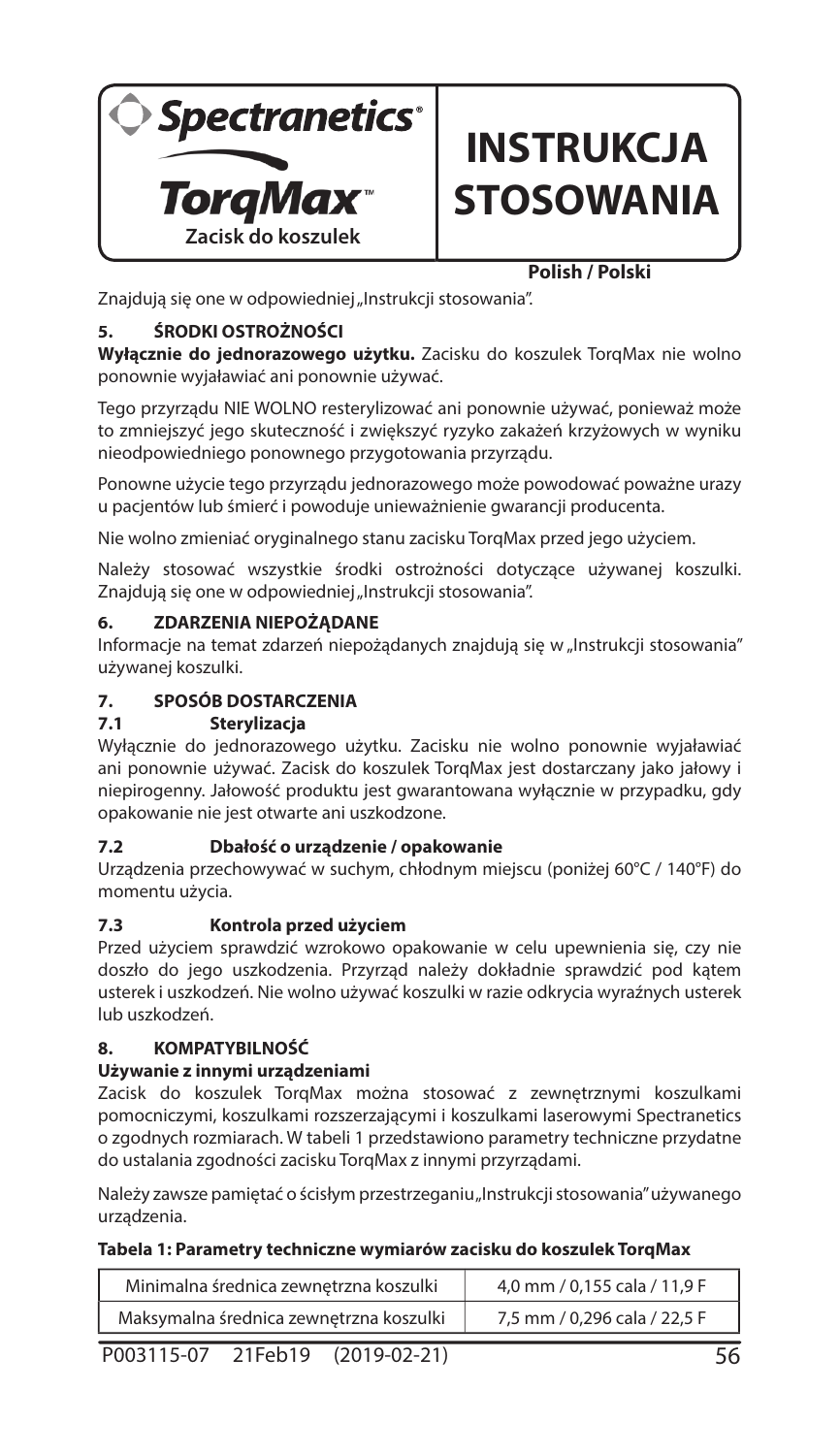

## **INSTRUKCJA STOSOWAI**

**Polish / Polski**

### **9. SPOSÓB UŻYCIA**

#### **9.1 Przygotowanie do zabiegu**

Należy wykonać wszystkie zalecane czynności związane z przygotowaniem koszulki do użycia. Znajdują się one w odpowiedniej "Instrukcji stosowania".

#### **9.2 Technika kliniczna**

- 1. Załóż zacisk do koszulek TorqMax na proksymalny koniec koszulki i jeśli to konieczne, przesuń go dalej. Wgłębienia na palce z logo znajdujące się na boku zacisku do koszulek TorqMax można ścisnąć, aby ułatwić zakładanie i zmienianie położenia przyrządu.
- 2. Ściśnij korpus zacisku do koszulek TorqMax, aby przyłożyć odpowiednią siłę, która umożliwi obrót i przesuwanie koszulki do przodu/do tyłu.

#### **10. OGRANICZONA GWARANCJA PRODUCENTA**

Producent gwarantuje, że urządzenie TorqMax jest wolne od wad materiałowych i produkcyjnych pod warunkiem eksploatacji przed upływem podanej daty ważności oraz jeśli produkt do momentu użycia znajdował się w nieotwartym i nieuszkodzonym opakowaniu. Gwarancji producenta podlega wymiana i refundacja kosztów każdego uszkodzonego urządzenia TorqMax. Producent nie ponosi odpowiedzialności za przypadkowe, specjalne ani następcze uszkodzenia, wynikające ze stosowania urządzenia TorqMax. Uszkodzenie urządzenia TorqMax będące wynikiem nieprawidłowego użycia, modyfikacji, nieprawidłowego przechowywania lub obsługi albo jakiegokolwiek odstępstwa od tych instrukcji nie podlega niniejszej gwarancji. **NINIEJSZA OGRANICZONA GWARANCJA W SPOSÓB JAWNY ZASTĘPUJE WSZELKIE INNE GWARANCJE, JAWNE LUB DOROZUMIANE, W TYM DOROZUMIANE GWARANCJE PRZYDATNOŚCI HANDLOWEJ I UŻYTECZNOŚCI DO OKREŚLONYCH CELÓW.** Żadna osoba ani organ, w tym również autoryzowany przedstawiciel i sprzedawca producenta, nie została upoważniona do rozszerzania zakresu tej ograniczonej gwarancji, a wszelkie świadome próby rozszerzenia ograniczonej gwarancji nie będą uznawane przed producenta.

#### **11. SYMBOLE NIESTANDARDOWE**

| Quantity<br>Ilość                                                                                                                                                                                                   | OTY |                |     |
|---------------------------------------------------------------------------------------------------------------------------------------------------------------------------------------------------------------------|-----|----------------|-----|
| <b>Minimum Outer Diameter</b><br>Minimalna średnica zewnętrzna                                                                                                                                                      |     |                |     |
| <b>Maximum Outer Diameter</b><br>Maksymalna średnica zewnętrzna                                                                                                                                                     |     |                | MA: |
| CAUTION: Federal law restricts this device to sale by or<br>on the order of a physician.<br>Przestroga: Prawo federalne (USA) pozwala na sprzedaż<br>tego urządzenia wyłącznie lekarzowi lub na jego<br>zamówienie. |     | <b>Rx ONLY</b> |     |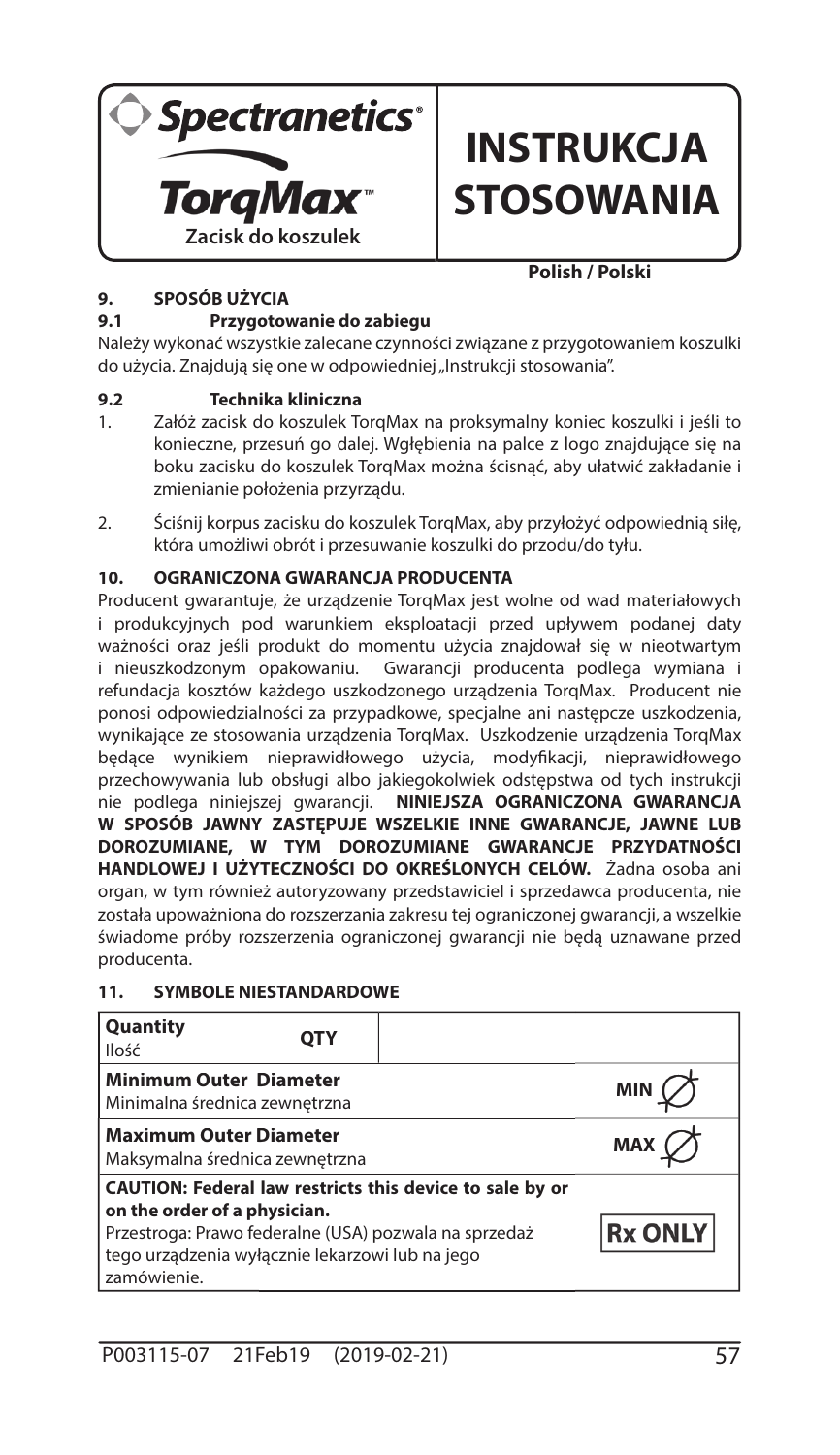



**Portuguese / Português**

### **Índice**

| 1.  |  |
|-----|--|
| 2.  |  |
| 3.  |  |
| 4.  |  |
| 5.  |  |
| 6.  |  |
| 7.  |  |
| 8.  |  |
| 9.  |  |
| 10. |  |
| 11. |  |
|     |  |

#### **1. DESCRIÇÃO**

O acessório de punho para bainha TorqMax é um dispositivo de punho ergonómico para ajudar no manuseamento e manipulação de bainhas de suporte externo, bainhas dilatadoras e bainhas a laser da Spectranetics. O acessório de punho para bainha TorqMax é colocado lateralmente numa bainha e permanece fixo na posição nas bainhas de tamanho apropriado. A tracção do punho na bainha para aplicar o binário ou a força axial é conseguido quando o utilizador aperta a estrutura principal do acessório. O revestimento interior macio do dispositivo TorqMax protege a bainha contra danos enquanto fornece uma tracção elevada contra a superfície. O dispositivo TorqMax pode ser facilmente reposicionado ao longo do comprimento da bainha ou ser facilmente removido durante um procedimento, conforme necessário, apertando as marcas de dedos com o desenho do logótipo, situadas na lateral do dispositivo (veja a Figura 1).





COLOCAÇÃO/ RECOLOCAÇÃO ACTIVAÇÃO DO PUNHO

**Figura 1: Acessório de punho para bainha TorqMax**

#### **2. INDICAÇÕES DE UTILIZAÇÃO**

O acessório de punho para bainha TorqMax destina-se a ser utilizado para proporcionar uma pega ergonómica nas bainhas de suporte externo, bainhas dilatadoras e bainhas a laser da Spectranetics.

#### **3. CONTRA-INDICAÇÕES**

Nenhuma conhecida.

#### **4. ADVERTÊNCIAS**

Respeite todas as advertências da bainha a ser utilizada, tal como indicado nas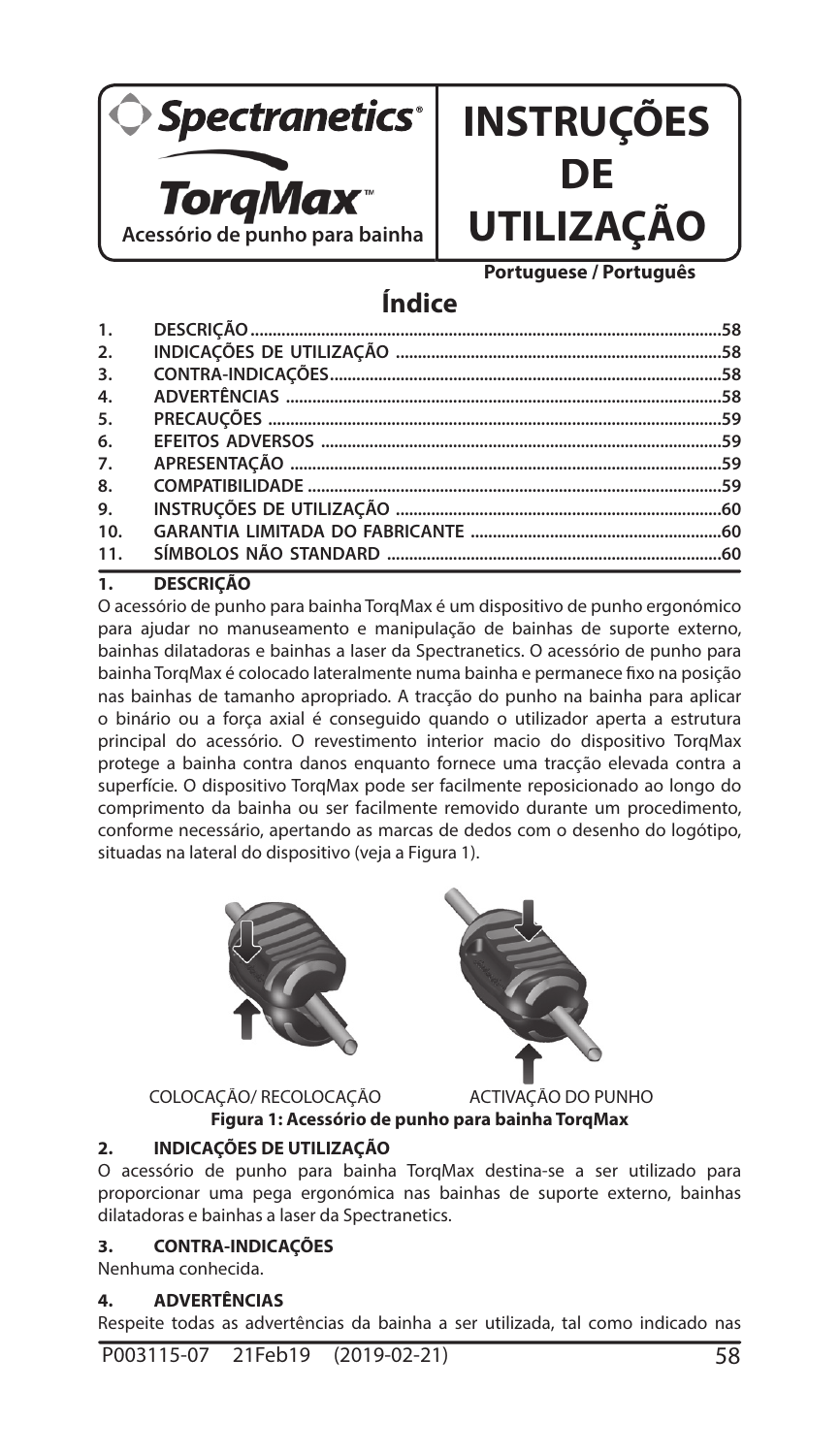



**Portuguese / Português**

"Instruções de utilização" associadas.

#### **5. PRECAUÇÕES**

**Apenas para uma única utilização.** O acessório de punho para bainha TorqMax não deve ser reesterilizado nem reutilizado.

NÃO reesterilizar nem reutilizar este dispositivo; tais acções podem comprometer o desempenho do dispositivo e aumentar o risco de contaminação cruzada devido ao reprocessamento inapropriado.

A reutilização deste dispositivo de utilização única pode causar lesões graves ou a morte do paciente e anula os direitos de garantia do fabricante.

Não altere a forma original do acessório de punho para bainha TorqMax antes da sua utilização.

Respeite todas as precauçõesda bainha a ser utilizada, tal como indicado nas "Instruções de utilização" associadas.

#### **6. EFEITOS ADVERSOS**

Consulte as "Instruções de utilização" da bainha a ser utilizada para se informar sobre os efeitos adversos.

#### **7. APRESENTAÇÃO**

#### **7.1 Esterilização**

**Apenas para uma única utilização.** Não volte a esterilizar e/ou utilizar. O acessório de punho para bainha TorqMax é fornecido esterilizado e apirogénico. A esterilização é garantida apenas se a embalagem estiver fechada e não apresentar danos.

#### **7.2 Cuidados a ter com o dispositivo/embalagem**

Guarde os dispositivos num local seco e fresco (temperatura inferior a 60°C/140°F) até à respectiva utilização.

#### **7.3 Inspecção antes da utilização**

Antes da utilização, inspeccione visualmente a embalagem esterilizada para se certificar de que os selos não foram quebrados. O dispositivo deve ser cuidadosamente examinado quanto a defeitos ou danos. Não utilize se possuir defeitos ou danos visíveis.

#### **8. COMPATIBILIDADE**

#### **Utilização com outros dispositivos**

O acessório de punho para bainha TorqMax pode ser utilizado com bainhas de suporte externo, bainhas dilatadoras e bainhas a laser da Spectranetics de tamanho compatível. A Tabela 1 fornece especificações de utilização para determinar a compatibilidade do TorqMax com outros dispositivos.

Certifique-se de que segue rigorosamente as "Instruções de utilização" de cada dispositivo utilizado.

Tabela 1: Especificações de compatibilidade de tamanhos do acessório de **punho para bainhaTorqMax** 

| Diâmetro externo mínimo da bainha | 4.0 mm/0.155 in./11.9 F |
|-----------------------------------|-------------------------|
| Diâmetro externo máximo da bainha | 7,5 mm/0,296 in./22,5 F |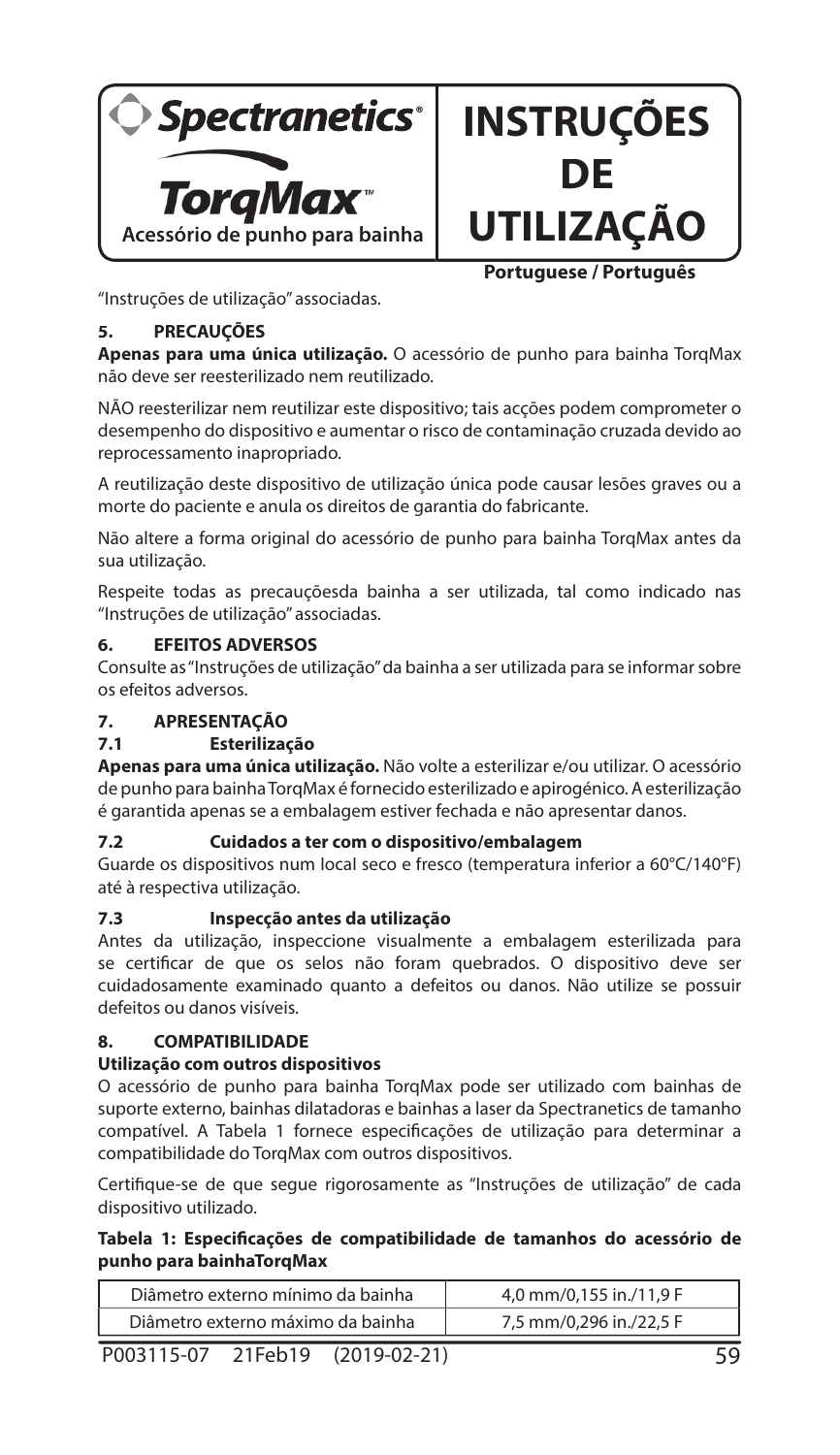



**Portuguese / Português**

#### **9. INSTRUÇÕES DE UTILIZAÇÃO**

#### **9.1 Con guração do procedimento**

Siga todos os passos de configuração do procedimento recomendado da bainha a ser utilizada, tal como indicado nas "Instruções de utilização" associadas.

#### **9.2 Técnica clínica**

- 1. Coloque o acessório de punho na bainha TorqMax na parte proximal da bainha e ajuste a sua posição mais distal, conforme necessário. As marcas de dedos com o desenho do logótipo, situadas na lateral do acessório de punho para bainha TorqMax podem ser apertadas para facilitar a colocação e o reposicionamento do acessório.
- 2. Aperte a estrutura principal do acessório de punho para bainha TorqMax para aplicar força para rodar ou avançar/retroceder a bainha que está a ser utilizada.

#### **10. GARANTIA LIMITADA DO FABRICANTE**

 O fabricante garante que o(a) TorqMax não possui defeitos de material nem de fabrico quando for utilizado(a) até à "Data de validade" indicada e quando a embalagem se encontrar fechada e sem danos imediatamente antes da utilização. A responsabilidade do fabricante ao abrigo da presente garantia está limitada à substituição ou reembolso do valor de compra de qualquer TorqMax defeituoso(a). O fabricante não será responsabilizado por quaisquer danos acidentais, especiais ou indirectos que resultem da utilização do(a) TorqMax. Os danos que sejam provocados ao(à) TorqMax devido a má utilização, alteração, armazenamento ou manuseamento incorrecto, bem como qualquer outra falha resultante do não cumprimento destas Instruções de utilização invalidam esta garantia limitada. **ESTA GARANTIA LIMITADA SUBSTITUI EXPRESSAMENTE TODAS AS OUTRAS GARANTIAS, EXPRESSAS OU IMPLÍCITAS, INCLUINDO A GARANTIA IMPLÍCITA DE COMERCIABILIDADE OU ADEQUAÇÃO A UM PROPÓSITO ESPECÍFICO.** Nenhuma pessoa ou entidade, incluindo qualquer representante ou revendedor autorizado do Fabricante, tem autoridade para prolongar ou aumentar esta garantia limitada e qualquer suposta tentativa de o fazer não poderá ser aplicada ao Fabricante.

| <b>Quantity</b><br>Ouantidade                                                                                                                                                                                         | <b>OTY</b> |  |            |
|-----------------------------------------------------------------------------------------------------------------------------------------------------------------------------------------------------------------------|------------|--|------------|
| Minimum Outer Diameter<br>Diâmetro externo mínimo                                                                                                                                                                     |            |  | <b>MIN</b> |
| l Maximum Outer Diameter<br>Diâmetro externo máximo                                                                                                                                                                   |            |  | <b>MAX</b> |
| CAUTION: Federal law restricts this device to sale by or<br>on the order of a physician.<br><b>Rx ONLY</b><br>Cuidado: A lei federal dos EUA restringe a venda deste<br>dispositivo a médicos ou a pedido dos mesmos. |            |  |            |

#### **11. SÍMBOLOS NÃO STANDARD**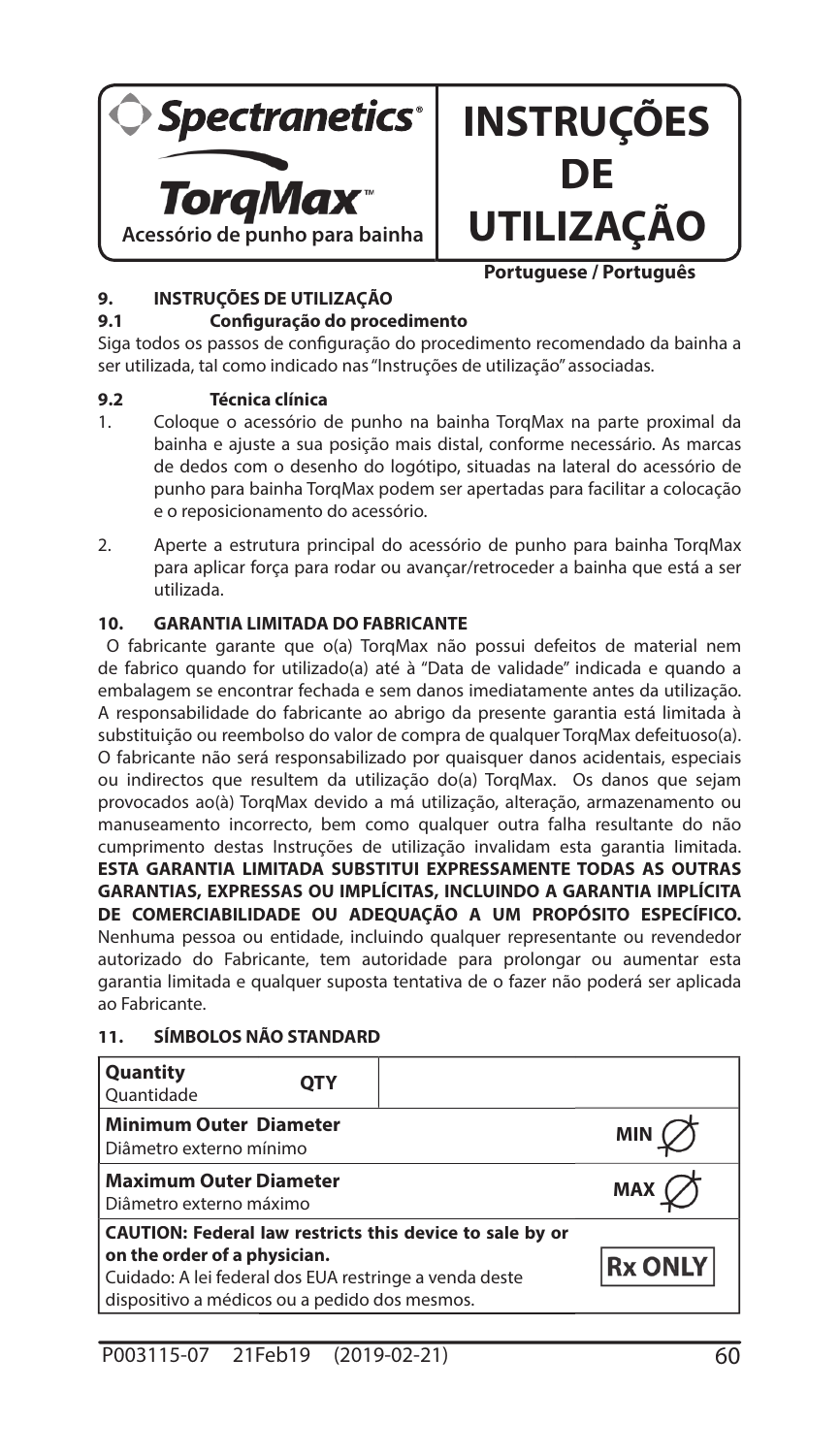

## **INSTRUCȚIUNI DE UTILIZARE**

**Romanian / Română**

### **Cuprins**

| 1.  |  |
|-----|--|
| 2.  |  |
| 3.  |  |
| 4.  |  |
| 5.  |  |
| 6.  |  |
| 7.  |  |
| 8.  |  |
| 9.  |  |
| 10. |  |
| 11. |  |
|     |  |

#### **1. DESCRIERE**

Accesoriul de prindere a tecii TorqMax este un dispozitiv de tip mâner ergonomic utilizat pentru a ajuta la manevrarea şi manipularea tecilor auxiliare externe, tecilor dilatatoare şi tecilor cu transmisie laser Spectranetics. Accesoriul de prindere a tecii TorgMax este aplicat pe o teacă prin partea laterală și rămâne în poziție pe tecile cu dimensiunea corespunzătoare. Tracţiunea de prindere asupra tecii pentru aplicarea forţei de torsiune sau axiale se realizează atunci când utilizatorul strânge corpul principal al accesoriului. Căptuşeala interioară moale a dispozitivului TorqMax protejează teaca de deteriorări, asigurând în acelaşi timp o suprafaţă de tracţiune considerabilă. Dispozitivul TorqMax poate fi repoziționat cu ușurință de-a lungul tecii sau poate fi îndepărtat cu ușurință în timpul unei proceduri, după necesități, prin strângerea clemelor pentru deget cu logo-ul imprimat situate pe partea laterală a dispozitivului (a se vedea Figura 1).





APLICARE / REPOZITIONARE ACTIVAREA MÃNERULUI

**Figura 1: Accesoriu de prindere a tecii TorqMax**

#### **2. INDICAŢII DE UTILIZARE**

Accesoriul de prindere a tecii TorqMax este destinat utilizării pentru a asigura un mecanism de prindere ergonomic la tecile auxiliare externe, tecile dilatatoare şi tecile cu transmisie laser Spectranetics.

#### **3. CONTRAINDICAŢII**

Nu se cunosc.

#### **4. AVERTISMENTE**

Respectați toate avertismentele pentru teaca ce va fi utilizată conform indicațiilor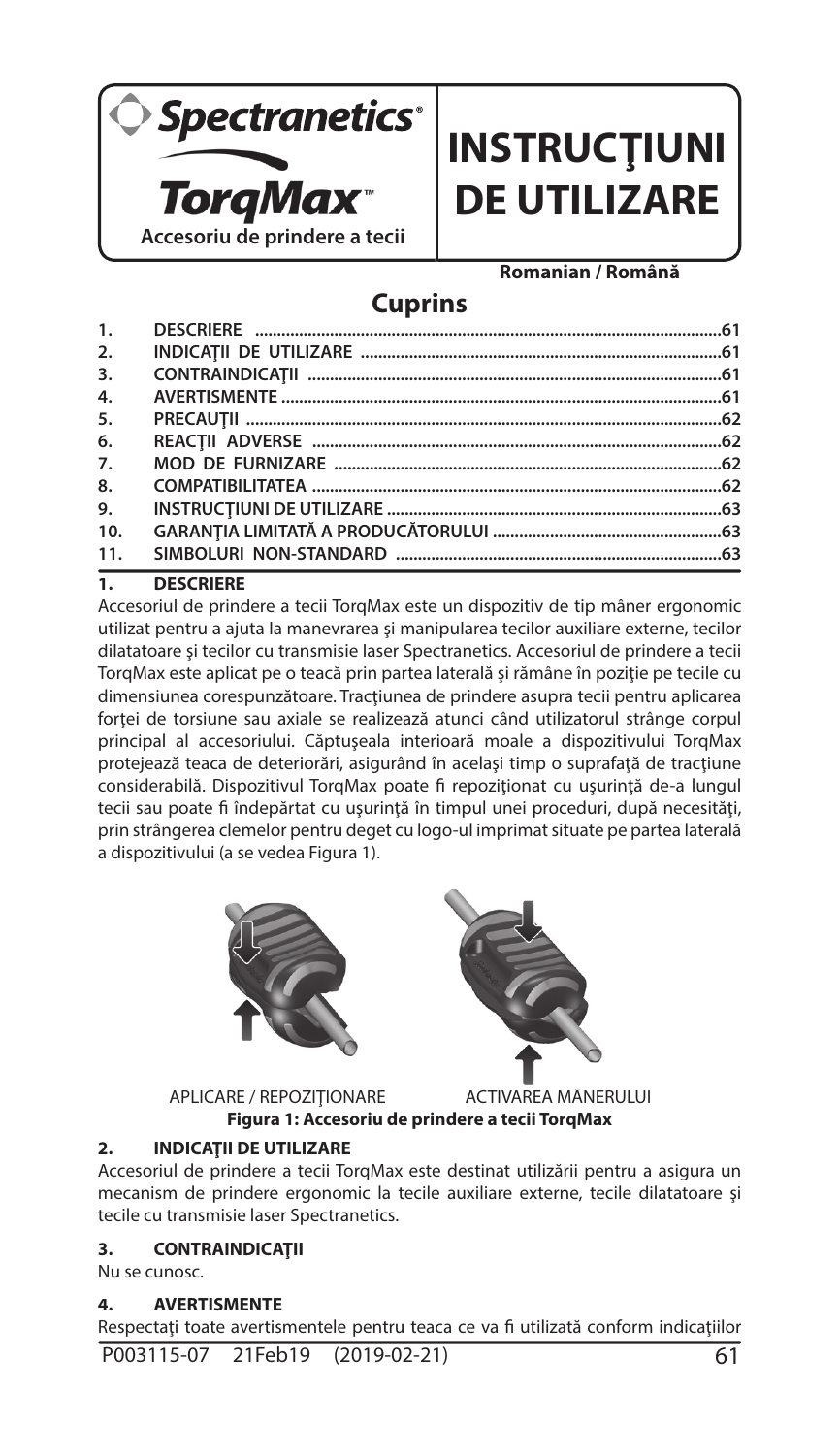

## **INSTRUCŢIUNI DE UTILIZARE**

**Romanian / Română**

din "instrucţiunile de utilizare" aferente.

#### **5. PRECAUŢII**

**De unică folosinţă.** Accesoriul de prindere a tecii TorqMax nu trebuie resterilizat şi/sau reutilizat.

NU resterilizați sau reutilizați acest dispozitiv, întrucât aceste acțiuni pot compromite performanţa dispozitivului sau pot spori riscul de contaminare încrucişată din cauza reprocesării inadecvate.

Reutilizarea acestui dispozitiv de unică folosință ar putea provoca vătămarea gravă sau chiar decesul pacientului şi invalidează garanţiile producătorului.

Nu modificați starea inițială a accesoriului de prindere a tecii TorgMax înainte de utilizare.

Respectați toate precauțiile pentru teaca ce va fi utilizată conform indicațiilor din "instrucţiunile de utilizare" aferente.

#### **6. REACŢII ADVERSE**

Consultați "instrucțiunile de utilizare" ale tecii ce va fi utilizate pentru informații privind reactiile adverse.

#### **7. MOD DE FURNIZARE**

#### **7.1 Sterilizare**

Exclusiv de unică folosinţă. Nu resterilizaţi şi/sau nu refolosiţi. Accesoriul de prindere a tecii TorqMax este distribuit steril şi este nepirogen. Sterilitatea produsului este garantată numai dacă ambalajul nu este deschis şi nici deteriorat.

#### **7.2 Depozitarea dispozitivului / ambalajului**

Depozitaţi dispozitivele într-un loc uscat şi răcoros (sub 60°C / 140°F) atunci când nu sunt utilizate.

#### **7.3 Inspectarea înaintea utilizării**

Înainte de utilizare, inspectați vizual ambalajul steril pentru a vă asigura că nu au fost desfăcute sigiliile. Dispozitivul trebuie examinat cu atenţie pentru a detecta eventuale defecte sau deteriorări. Nu utilizaţi produsul dacă prezintă defecte vizibile sau este deteriorat.

#### **8. COMPATIBILITATEA**

#### **Utilizare împreună cu alte dispozitive**

Accesoriul de prindere a tecii TorqMax poate fi utilizat împreună cu teci auxiliare externe, teci dilatatoare şi teci cu transmisie laser Spectranetics compatibile ca dimensiune. Tabelul 1 prezintă specificațiile de utilizare pentru determinarea compatibilității TorqMax cu alte dispozitive.

Aveți grijă să respectați cu atenție "instrucțiunile de utilizare" pentru fiecare dispozitiv folosit.

Tabelul 1: Specificatii de compatibilitate privind dimensiunile accesoriului de **prindere a tecii TorqMax**

| Diametru exterior minim al tecii | 4,0 mm / 0,155 inch / 11,9 F |
|----------------------------------|------------------------------|
| Diametru exterior maxim al tecii | 7,5 mm / 0,296 inch / 22,5 F |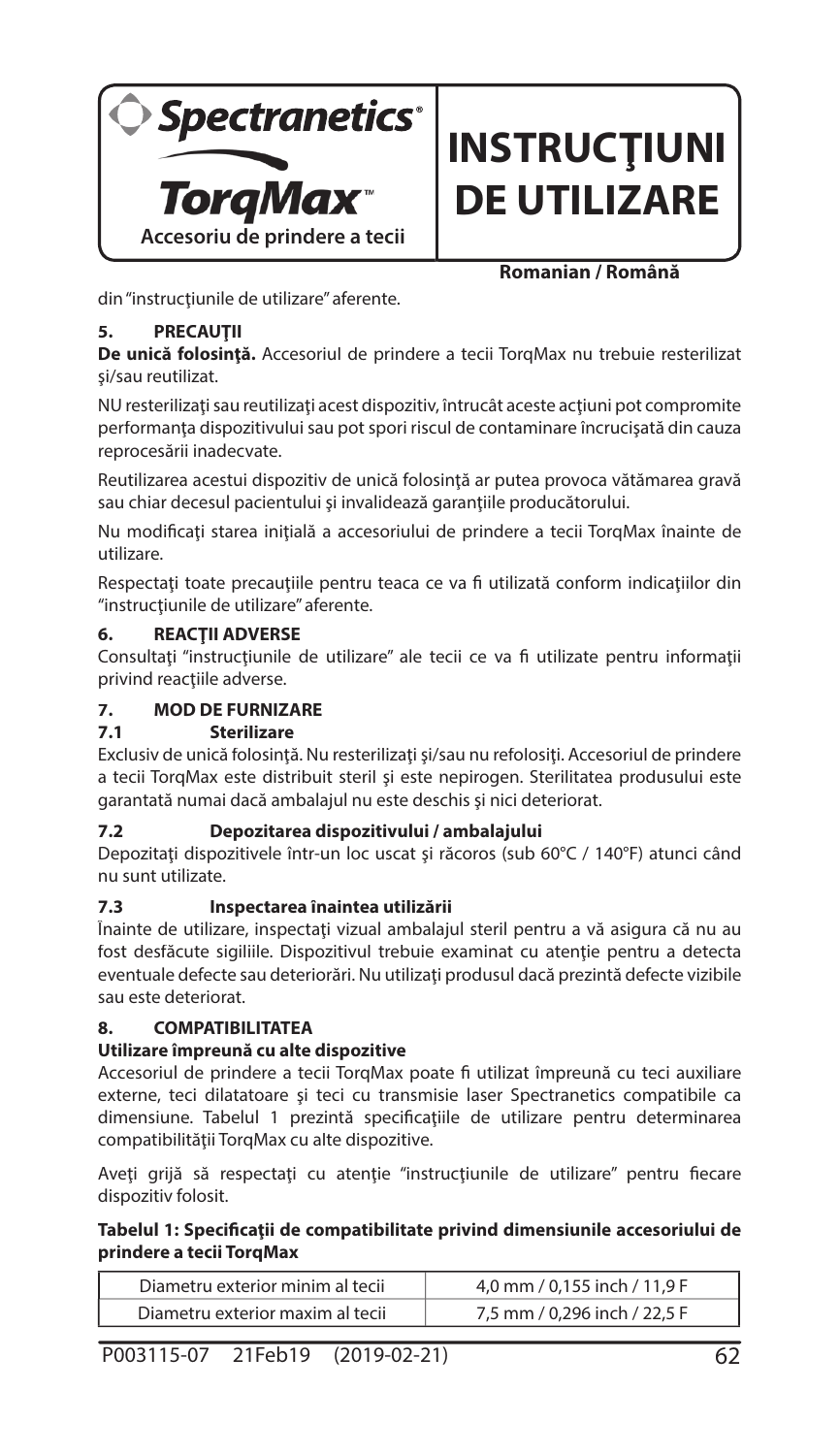

## **INSTRUCŢIUNI DE UTILIZARE**

**Romanian / Română**

#### **9. INSTRUCŢIUNI DE UTILIZARE 9.1 Iniţierea procedurii**

Urmați toți pașii recomandați de inițiere a procedurii pentru teaca ce va fi utilizată conform indicațiilor din "instrucțiunile de utilizare" aferente.

#### **9.2 Tehnica clinică**

- 1. Aplicaţi accesoriul de prindere a tecii TorqMax pe porţiunea proximală a tecii utilizate şi reglaţi poziţia acestuia amplasându-l mai distal, după necesităţi. Clemele pentru deget cu logo-ul imprimat situate pe partea laterală a accesoriului de prindere a tecii TorqMax pot fi strânse pentru a facilita aplicarea şi repoziţionarea accesoriului.
- 2. Strângeți corpul principal al accesoriului de prindere a tecii TorgMax exercitând o forţă pentru rotirea sau înaintarea/retragerea tecii utilizate.

#### **10. GARANŢIA LIMITATĂ A PRODUCĂTORULUI**

Producătorul garantează că TorgMax nu contine defecte de material și executie atunci când este utilizat până la "Data de expirare" indicată și când ambalajul nu a fost deschis şi deteriorat imediat înainte de utilizare. Răspunderea Producătorului în baza prezentei garanții este limitată la înlocuirea sau rambursarea prețului de cumpărare al oricărui TorgMax defect. Producătorul nu va fi răspunzător pentru orice daune indirecte, speciale sau subsecvente rezultate din utilizarea TorqMax. Deteriorarea TorqMax cauzată de utilizarea necorespunzătoare, modificarea, depozitarea sau manevrarea inadecvată a acestuia sau de orice altă nerespectare a prezentelor instrucţiuni de utilizare va anula prezenta garanţie limitată. **PREZENTA GARANŢIE LIMITATĂ ESTE DATĂ ÎN MOD EXPRES ÎN LOCUL ORICĂROR ALTOR GARANŢII, EXPRESE SAU IMPLICITE, INCLUZÂND GARANŢIA IMPLICITĂ DE VANDABILITATE SAU DE CONFORMITATE CU UN SCOP ANUME.** Nicio persoană fizică sau juridică, incluzând orice reprezentant sau distribuitor autorizat al Producătorului, nu are autoritatea de a extinde sau prelungi prezenta garanție limitată și nicio tentativă intenționată în acest sens nu va fi executorie pentru Producător.

#### **Quantity** Cantitate **QTY Minimum Outer Diameter** Diametru exterior minim **Maximum Outer Diameter Diametru exterior maxim CAUTION: Federal law restricts this device to sale by or on the order of a physician. Rx ONI** Atenţie: Legile federale (S.U.A.) permit vânzarea acestui dispozitiv numai de către sau pe baza comenzii unui medic.

#### **11. SIMBOLURI NON-STANDARD**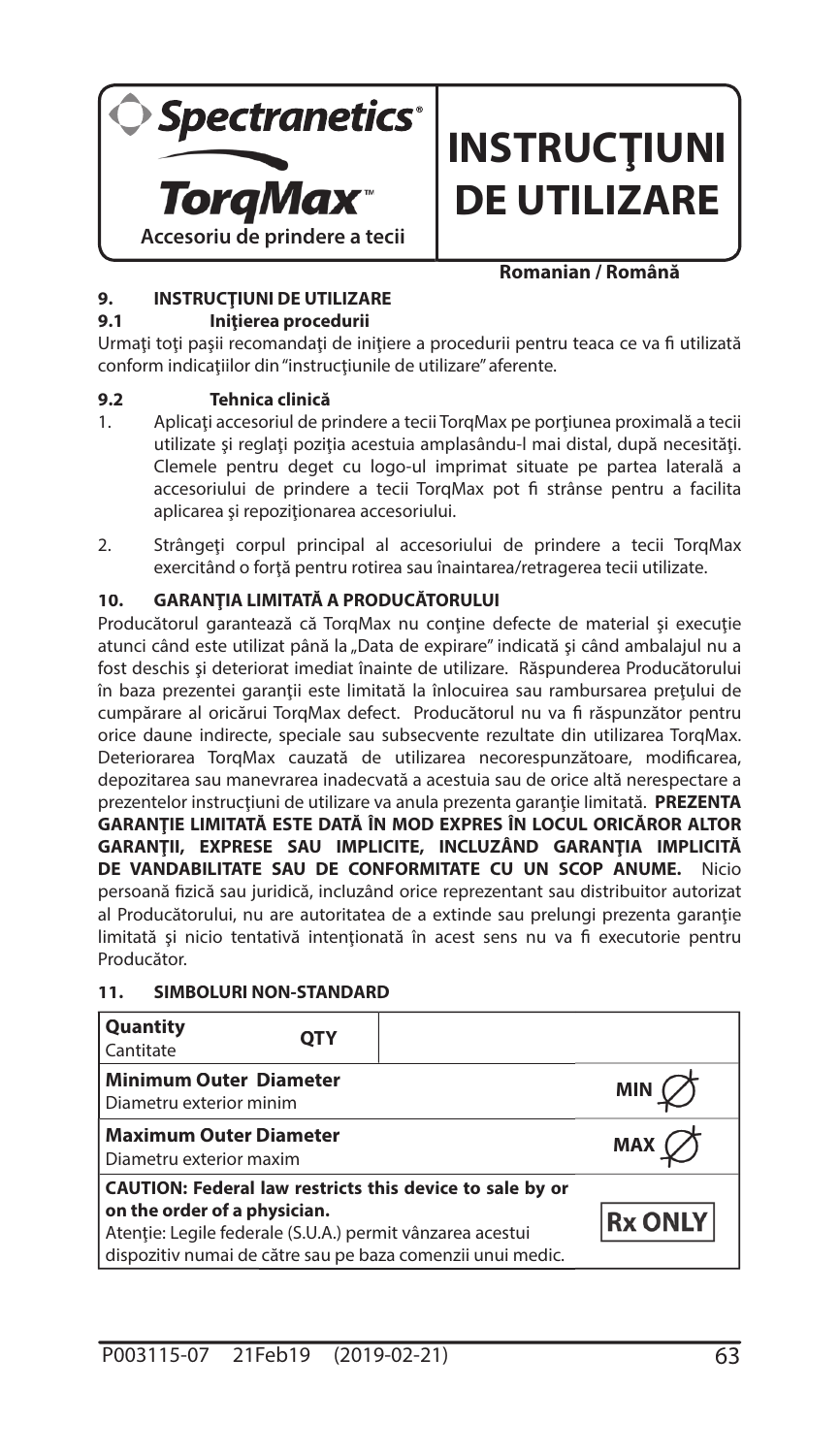

### **РУКОВОДСТВО ПО ЭКСПЛУАТАЦИИ**

**Russian / Pусский язык**

#### **Содержание**

| 1.  |  |
|-----|--|
| 2.  |  |
| 3.  |  |
| 4.  |  |
| 5.  |  |
| 6.  |  |
| 7.  |  |
| 8.  |  |
| 9.  |  |
| 10. |  |
| 11. |  |
|     |  |

#### **1. ОПИСАНИЕ**

Принадлежность для захвата канюли TorqMax — это эргономичное устройство для ручного захвата, которое помогает обращаться и выполнять манипуляции с внешними опорными канюлями, канюлями расширителя и лазерными канюлями Spectranetics. Принадлежность для захвата канюли TorqMax загружается на канюлю сбоку и остается на месте на канюлях соответствующих размеров. Захват для передвижения на канюли для подачи крутящего момента или осевого усилия достигается, когда пользователь сжимает основную часть принадлежности. Мягка внутренняя оболочка устройства TorqMax защищает канюлю от повреждения, обеспечивая при этом поверхность для улучшенного прохождения. Устройство TorqMax можно легко переместить по длине канюли или легко удалить во время процедуры при необходимости, сжав выступы с логотипами для пальцев, расположенные сбоку устройства (см. рис. 1).



ЗАГРУЗКА / ПЕРЕМЕШЕНИЕ СОЗДАНИЕ ЗАХВАТА

**Рис. 1. Принадлежность для захвата канюли TorqMax** 

#### **2. ПОКАЗАНИЯ К ПРИМЕНЕНИЮ**

Принадлежность для захвата канюли TorqMax предназначена для обеспечения эргономичного захвата на внешних опорных канюлях, канюлях расширителя и лазерных канюлях Spectranetics.

#### **3. ПРОТИВОПОКАЗАНИЯ**

Неизвестны.

#### **4. ПРЕДУПРЕЖДЕНИЯ**

P003115-07 21Feb19 (2019-02-21) 64 Соблюдайте все предупреждения касательно используемой канюли,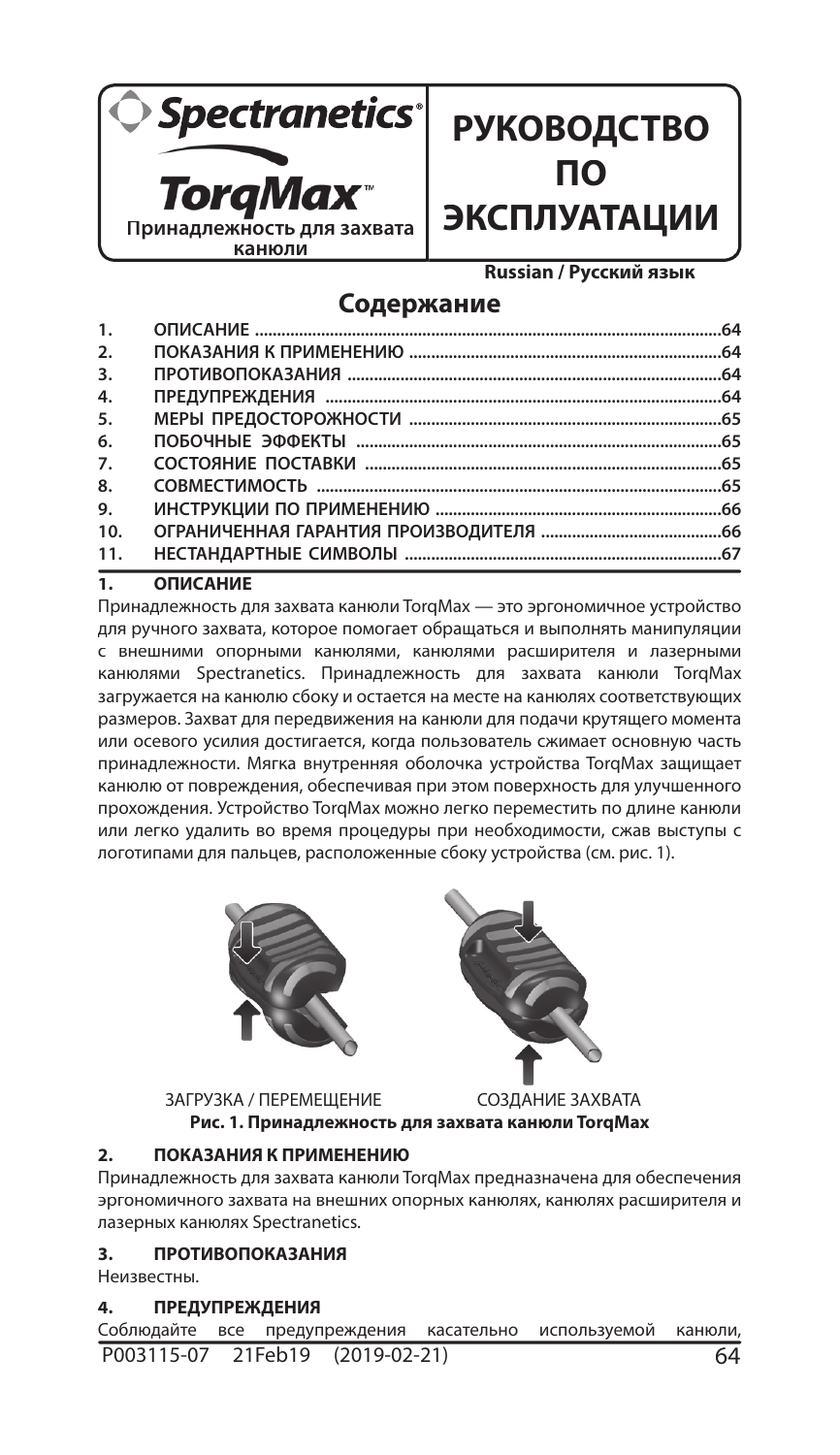



#### **Russian / Pусский язык**

приведенные в соответствующем «Руководстве по эксплуатации».

#### **5. МЕРЫ ПРЕДОСТОРОЖНОСТИ**

**Только для одноразового использования.** Принадлежность для захвата канюли TorqMax не должна повторно стерилизоваться и/или повторно использоваться.

ЗАПРЕЩАЕТСЯ повторная стерилизация и повторное использование устройство, поскольку это может повлечь нарушение его работы и повысить риск перекрестного загрязнения в результате проведения неприемлемой повторной обработки.

Повторное использование устройств однократного применения может повлечь за собой получение пациентом серьезной травмы или его смерть, а также служит причиной для снятия гарантийных обязательств.

Не нарушайте исходного состояния принадлежности для захвата канюли TorqMax до ее использования.

Соблюдайте все предостережения касательно используемой канюли, приведенные в соответствующем «Руководстве по эксплуатации».

#### **6. ПОБОЧНЫЕ ЭФФЕКТЫ**

См. «Руководство по эксплуатации» используемое канюли для получения сведений о побочных эффектах.

#### **7. СОСТОЯНИЕ ПОСТАВКИ**

#### **7.1 Стерилизация**

Только для одноразового использования. Не подвергать повторной стерилизации и/или повторному использованию. Принадлежность для захвата канюли TorqMax поставляется в стерильном и непирогенном состоянии. Стерильность гарантируется только в том случае, если упаковка не вскрыта и не повреждена.

#### **7.2 Уход за прибором/упаковкой**

Хранить приборы в сухом прохладном месте (при температуре ниже 60 °C / 140 °F) до использования.

#### **7.3 Проверка перед использованием**

Перед использованием провести визуальную проверку стерильной упаковки и убедиться, что ее герметичность не нарушена. Устройство следует тщательно проверить на наличие дефектов или повреждения. Не использовать при наличии видимых дефектов или повреждений.

#### **8. СОВМЕСТИМОСТЬ**

#### **Использование с другими приборами**

Принадлежность для захвата канюли TorqMax можно использовать с совместимыми по размеру внешними опорными канюлями, канюлями расширителя и лазерными канюлями Spectranetics. В табл. 1 приведены спецификации по использованию для определения совместимости TorqMax с другими приборами.

Убедитесь в тщательном соблюдении «Руководства по эксплуатации» каждого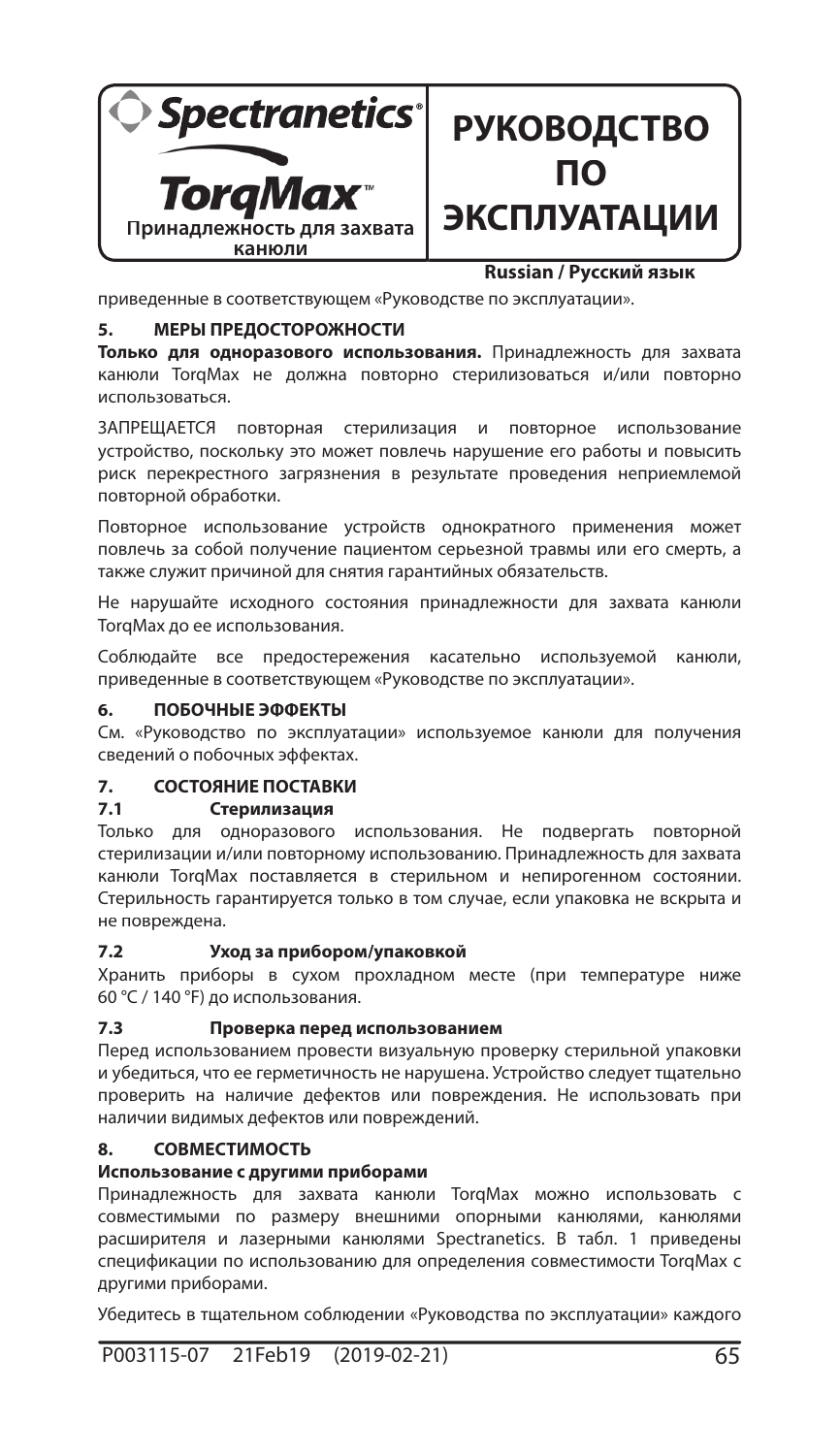



используемого устройства.

**Russian / Pусский язык**

**Табл. 1. Спецификации для определения размерной совместимости принадлежности для захвата канюли TorqMax** 

| Минимальный внешний диаметр канюли  | 4,0 мм / 0,155 дюйма / 11,9 Fr |
|-------------------------------------|--------------------------------|
| Максимальный внешний диаметр канюли | 7,5 мм / 0,296 дюйма / 22,5 Fr |

### **9. ИНСТРУКЦИИ ПО ПРИМЕНЕНИЮ**

**9.1 Порядок применения**

Выполняйте все рекомендуемые шаги по порядку применения для используемой канюли, указанные в соответствующем «Руководстве по эксплуатации».

#### **9.2 Клиническая методика**

- 1. Загрузите принадлежность по захвату канюли TorqMax на проксимальную часть используемой канюли и при необходимости измените положение в дистальную сторону. Выступы с логотипом для пальцев, расположенные сбоку принадлежности для захвата канюли TorqMax можно сжать, чтобы облегчить загрузку и изменение положения принадлежности.
- 2. Сожмите основную часть принадлежности по захвату канюли TorqMax, чтобы применить силу для вращения или продвижения/втягивания используемой канюли.

#### **10. ОГРАНИЧЕННАЯ ГАРАНТИЯ ПРОИЗВОДИТЕЛЯ**

Производитель гарантирует, что продукт TorqMax не содержит дефектов материала и изготовления при условии его применения до указанного срока «Использовать до» и при условии, что упаковка не открыта и не повреждена непосредственно перед применением. Ответственность Производителя по настоящей гарантии ограничивается заменой или компенсацией цены покупки любого дефектного продукта TorqMax. Производитель не несет ответственности за какой-либо случайный, фактический или косвенный ущерб, причиненный применением продукта TorqMax. В случае повреждения продукта TorqMax, вызванного ненадлежащим использованием, изменением, неправильным хранением или обращением, а также вследствие любого другого несоблюдения этой Инструкции по применению настоящая ограниченная гарантия утрачивает силу. **НАСТОЯЩАЯ ОГРАНИЧЕННАЯ ГАРАНТИЯ ЗАМЕНЯЕТ СОБОЙ ВСЕ ОСТАЛЬНЫЕ ГАРАНТИИ, ПРЯМЫЕ ИЛИ ПОДРАЗУМЕВАЕМЫЕ, В ТОМ ЧИСЛЕ ПОДРАЗУМЕВАЕМУЮ ГАРАНТИЮ ТОВАРНОЙ ПРИГОДНОСТИ ИЛИ ПРИГОДНОСТИ ДЛЯ ОПРЕДЕЛЕННОЙ ЦЕЛИ.** Никакие физические или юридические лица, в том числе уполномоченные представители или торговые посредники Производителя, не имеют права продлевать срок действия или расширять условия этой ограниченной гарантии, и любая попытка сделать вышесказанное не будет иметь юридической силы в отношении Производителя.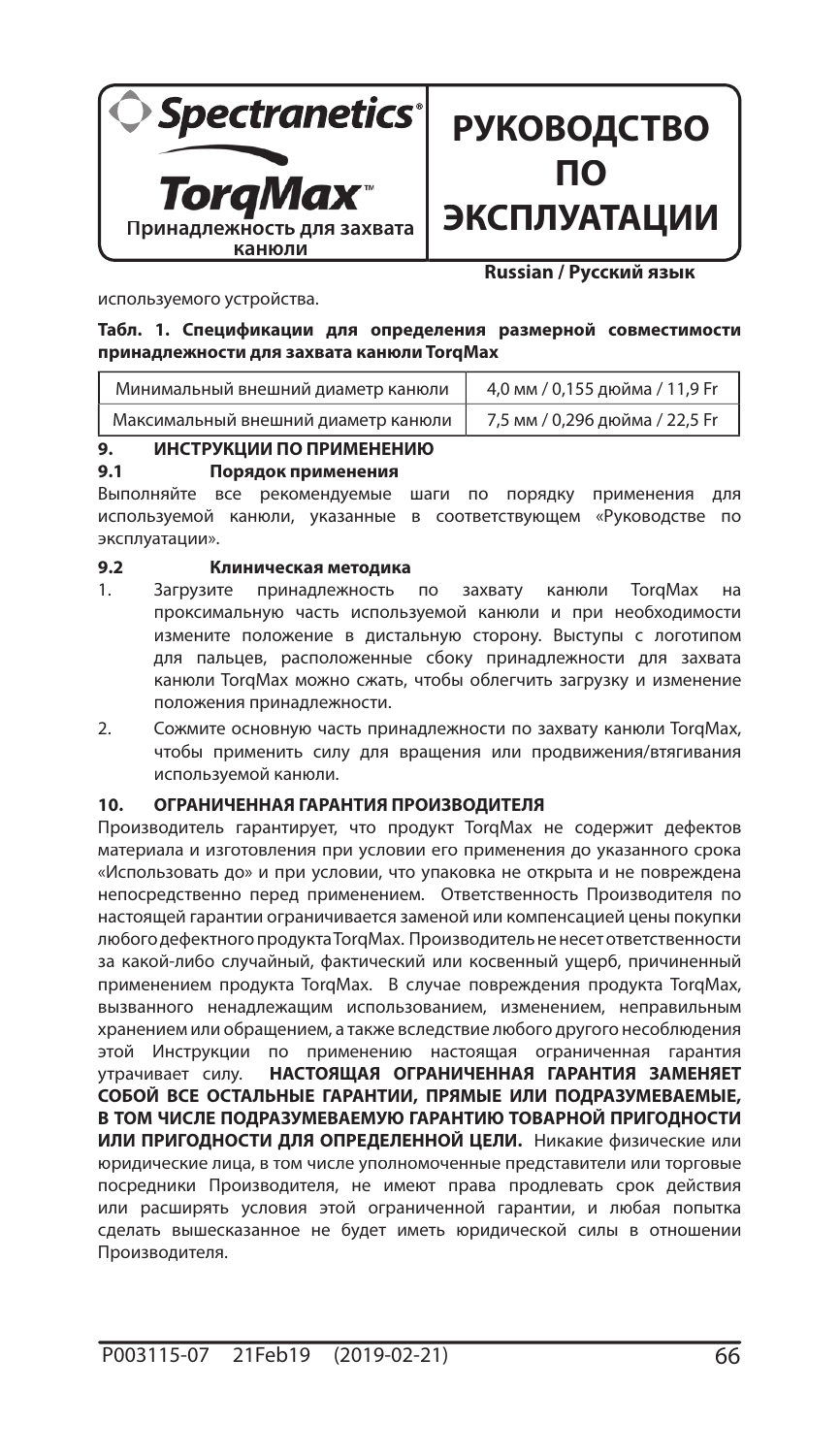

### **РУКОВОДСТВО ПО ЭКСПЛУАТАЦИИ**

#### **11. НЕСТАНДАРТНЫЕ СИМВОЛЫ**

**Russian / Pусский язык**

| <b>OTY</b> |                                                                                                                                                                                                                                                                                                                                                       |  |
|------------|-------------------------------------------------------------------------------------------------------------------------------------------------------------------------------------------------------------------------------------------------------------------------------------------------------------------------------------------------------|--|
|            | MIN                                                                                                                                                                                                                                                                                                                                                   |  |
|            | <b>MAX</b>                                                                                                                                                                                                                                                                                                                                            |  |
|            | <b>Rx ONLY</b>                                                                                                                                                                                                                                                                                                                                        |  |
|            | <b>Minimum Outer Diameter</b><br>Минимальный внешний диаметр<br><b>Maximum Outer Diameter</b><br>Максимальный внешний диаметр<br>CAUTION: Federal law restricts this device to sale by or<br>on the order of a physician.<br>Внимание! Согласно Федеральному закону (США)<br>данный продукт может быть продан только врачам или<br>по их предписанию. |  |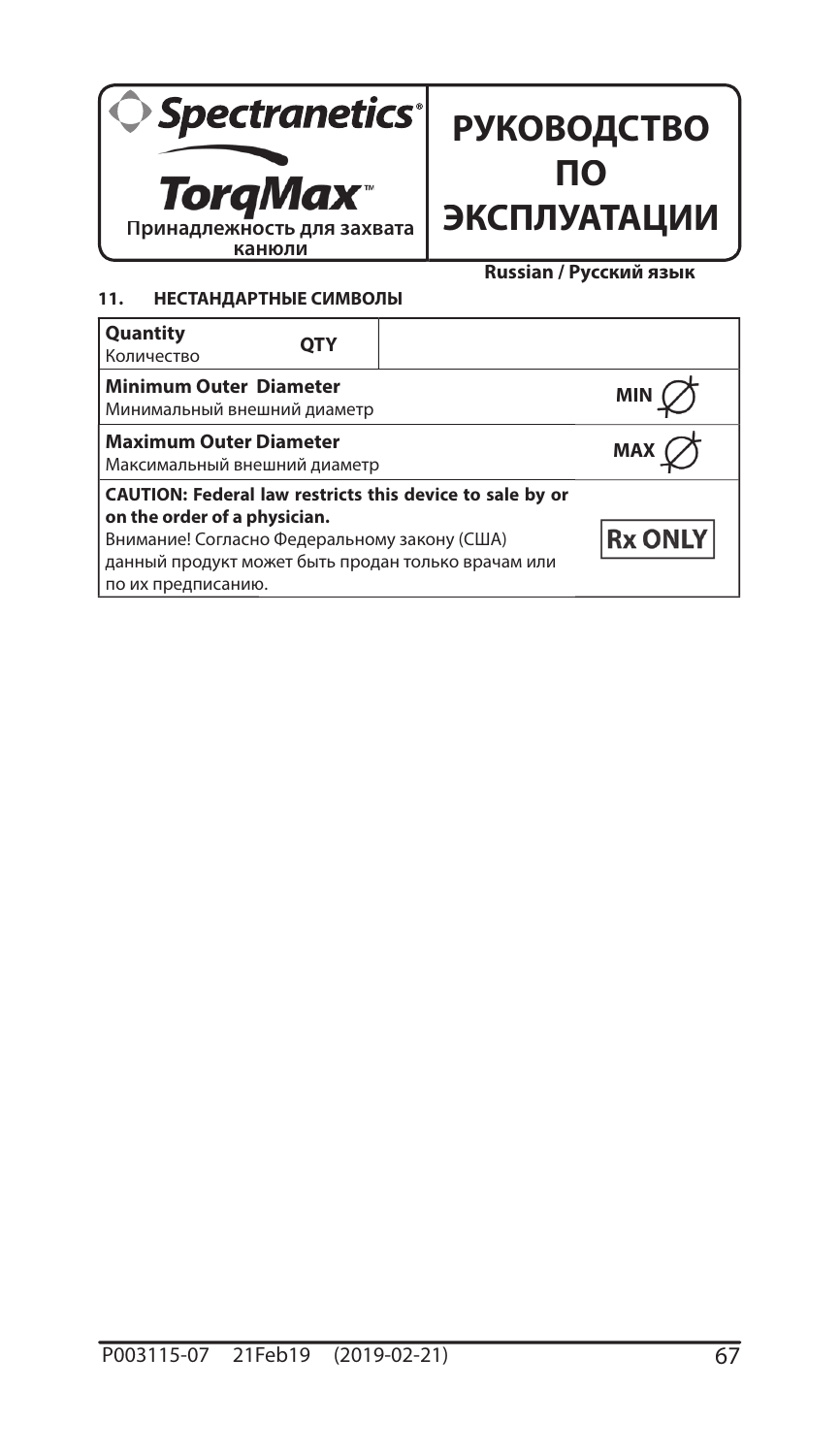

## **UPUTSTVO ZA UPOTREBU**

**Serbian / српски језик**

### **Sadržaj**

| 2.               |  |
|------------------|--|
| $\overline{3}$ . |  |
| 4.               |  |
| 5.               |  |
| 6.               |  |
| $\overline{7}$ . |  |
| 8.               |  |
| 9.               |  |
| 10.              |  |
| 11.              |  |
|                  |  |

#### **1. OPIS**

TorqMax dodatni pribor za dršku uvodnika predstavlja ergonomsku dršku (uređaj) koja se koristi kao pomoć pri rukovanju i manipulaciji spoljnim uvodnicima za podršku, dilatacionim uvodnicima i Spectranetics laserskim uvodnicima. TorqMax dodatni pribor za dršku uvodnika se postavlja na uvodnik sa bočne strane i ostaje na mestu na uvodnicima odgovarajuće veličine. Povlačenje drške na uvodniku radi isporučivanja оbrtne ili aksijalne sile postiže se kada korisnik stisne glavno telo ovog dodatnog pribora. Mekana unutrašnja obloga TorqMax uređaja štiti uvodnik od oštećenja, a istovremeno obezbeđuje veliku vučnu površinu. TorqMax uređaj se može lako premeštati duž cele dužine uvodnika i po potrebi jednostavno uklanjati tokom procedure stiskanjem okidača sa logotipom koji se nalaze na bočnoj strani uređaja (pogledajte sliku 1).





POSTAVLJANJE / PREMEŠTANJE **AKTIVIRANJE DRŠKE Slika 1: TorqMax dodatni pribor za dršku uvodnika**

#### **2. INDIKACIJE ZA UPOTREBU**

TorqMax dodatni pribor za dršku uvodnika je namenjen da obezbedi ergonomsku dršku na spoljnim uvodnicima za podršku, dilatacionim uvodnicima i Spectranetics laserskim uvodnicima.

#### **3. KONTRAINDIKACIJE**

Nema poznatih.

#### **4. UPOZORENJA**

Pridržavajte se svih upozorenja za uvodnik koji će biti korišćen, u skladu sa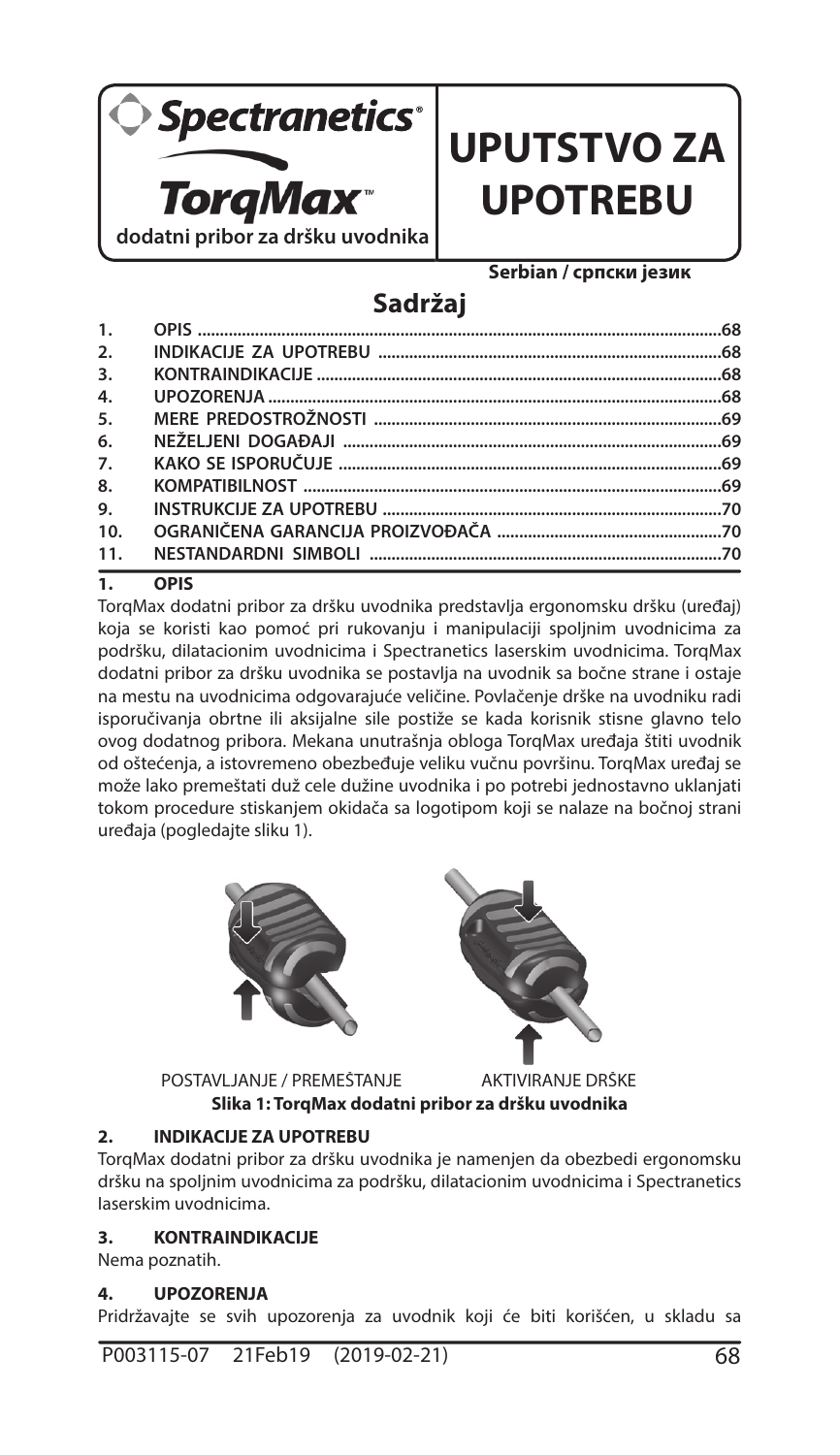

## **UPUTSTVO ZA UPOTREBU**

**Serbian / српски језик**

navedenim u pratećem "Uputstvu za upotrebu".

#### **5. MERE PREDOSTROŽNOSTI**

**Samo za jednokratnu upotrebu.** TorqMax dodatni pribor za dršku uvodnika se ne sme ponovo sterilisati i/ili koristiti.

NE sterilizujte ponovo i NE koristite ponovo ovaj uređaj, jer takve radnje mogu ugroziti performanse uređaja ili povećati opasnost od unakrsne kontaminacije zbog neodgovarajuće ponovne obrade.

Ponovna upotreba ovog uređaja za jednokratnu upotrebu može dovesti do ozbiljnih povreda pacijenta ili smrti i poništava garancije proizvođača.

Ne menjajte originalno stanje TorqMax dodatnog pribora za dršku uvodnika pre korišćenja.

Pridržavajte se svih mera predostrožnosti za uvodnik koji će biti korišćen, u skladu sa navedenim u pratećem "Uputstvu za upotrebu".

#### **6. NEŽELJENI DOGAĐAJI**

Za informacije o neželjenim događajima pogledajte "Uputstva za upotrebu" uvodnika koji će biti korišćen.

#### **7. KAKO SE ISPORUČUJE**

#### **7.1 Sterilizacija**

Samo za jednokratnu upotrebu. Ne sterilisati ponovo i/ili ne koristiti ponovo. TorqMax dodatni pribor za dršku uvodnika se isporučuje sterilan i nepirogen. Sterilnost se garantuje samo ako pakovanje nije otvarano i ako je neoštećeno.

#### **7.2 Čuvanje uređaja / pakovanja**

Čuvajte uređaje na suvom i hladnom mestu (ispod 60°C / 140°F) do upotrebe.

#### **7.3 Provera pre upotrebe**

Pre upotrebe vizuelno proverite sterilno pakovanje kako biste se uverili da žigovi nisu polomljeni. Uređaj treba pažljivo proveriti na neispravnosti ili oštećenje. Ne koristite u slučaju da se na njemu vide nedostaci ili ako je oštećen.

#### **8. KOMPATIBILNOST**

#### **Korišćenje sa drugim uređajima**

TorqMax dodatni pribor za dršku uvodnika može da se koristi sa spoljnim uvodnicima za podršku, dilatacionim uvodnicima i Spectranetics laserskim uvodnicima kompatibilne veličine. U tabeli 1 date su specifikacije koje se koriste za određivanje kompatibilnosti TorqMax-a sa drugim uređajima.

Obavezno striktno pratite "Uputstvo za upotrebu" svakog korišćenog uređaja.

#### **Tabеlа 1: TorqMax dodatni pribor za dršku uvodnika Veličina Kompatibilnost Specifikacije**

| Minimalni spoljni prečnik uvodnika  | 4.0 mm / 0.155 inč / 11.9 F |
|-------------------------------------|-----------------------------|
| Maksimalni spoljni prečnik uvodnika | 7,5 mm / 0.296 inč / 22,5 F |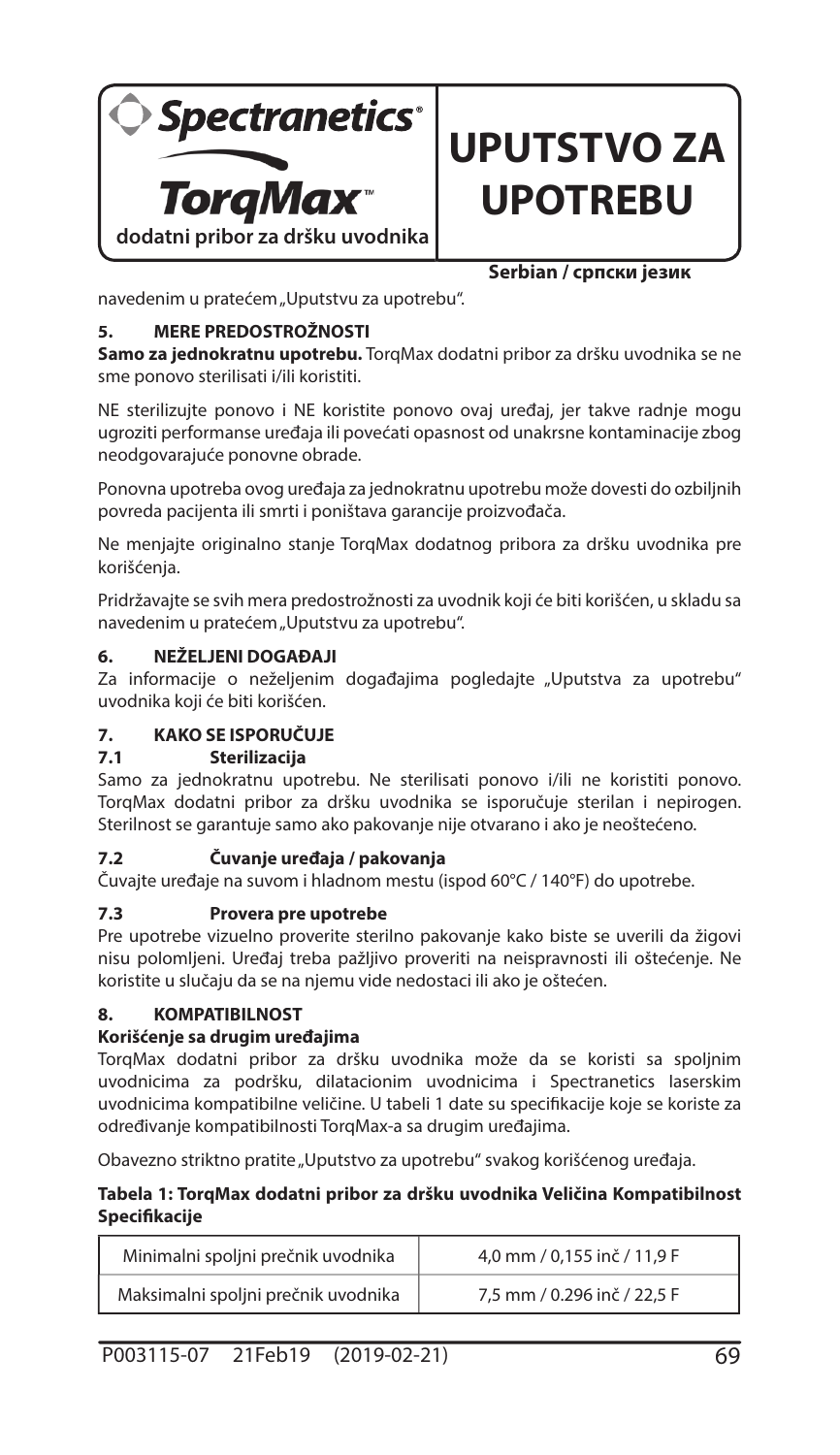

## **UPUTSTVO ZA UPOTREBU**

**Serbian / српски језик**

**9. INSTRUKCIJE ZA UPOTREBU**

#### **9.1 Podešavanje procedure**

Pratite sve korake procedure za podešavanje uvodnika koji će biti korišćen, u skladu sa navedenim u pratećem "Uputstvu za upotrebu".

#### **9.2 Klinička tehnika**

- 1. Postavite TorqMax dodatni pribor za dršku uvodnika na proksimalni deo uvodnikа koji se koristi i po potrebi podesite njegov položaj u distalnom smeru. Okidači sa logotipom koji se nalaze bočno na dodatnom priboru za dršku uvodnika mogu se stisnuti kako bi se olakšalo postavljanje i premeštanje ovog dodatnog pribora.
- 2. Stisnite glavno telo TorqMax dodatnog pribora za dršku uvodnika da biste primenili silu za rotaciju ili napredovanje/uvlačenje korišćenog uvodnika.

#### **10. OGRANIČENA GARANCIJA PROIZVOĐAČA**

Proizvođač garantuje da TorqMax nema grešaka u materijalu i izradi ako se koristi do datuma navedenog pod "Upotrebiti do" i ako pakovanje nije otvoreno i oštećeno pre upotrebe. Odgovornost proizvođača prema ovoj garanciji ograničena je na zamenu ili povraćaj novca u iznosu kupovne cene za bilo koji neispravan TorqMax. Proizvođač neće biti odgovoran ni za kakve slučajne, specijalne ili posledične štete koje su nastale zbog upotrebe TorqMax. U slučaju oštećenja kod TorqMax, koja su izazvana pogrešnom upotrebom, izmenama, nepravilnim skladištenjem ili rukovanjem, ili zbog bilo kakvog drugog nepoštovanja ovog Uputstva za upotrebu, ova ograničena garancija prestaje da važi. **OVA OGRANIČENA GARANCIJA IZRIČITO ODBACUJE SVE DRUGE GARANCIJE, IZRIČITE ILI PODRAZUMEVANE, UKLJUČUJUĆI I PODRAZUMEVANU GARANCIJU UTRŽIVOSTI ILI PRIKLADNOSTI**  ZA ODREĐENU SVRHU. Nijedno fizičko ili pravno lice, uključujući i bilo kog ovlašćenog predstavnika ili distributera proizvođača, nema ovlašćenje da produži ili proširi ovu ograničenu garanciju, a svaki takav pokušaj neće obavezati proizvođača.

#### **11. NESTANDARDNI SIMBOLI**

| Quantity<br>Količina                                                                                                                                                                                    | <b>OTY</b> |                |
|---------------------------------------------------------------------------------------------------------------------------------------------------------------------------------------------------------|------------|----------------|
| <b>Minimum Outer Diameter</b><br>Minimalni spoljni prečnik                                                                                                                                              |            |                |
| <b>Maximum Outer Diameter</b><br>Maksimalni spoljni prečnik                                                                                                                                             | <b>MAX</b> |                |
| CAUTION: Federal law restricts this device to sale by or<br>on the order of a physician.<br>Oprez: Savezni zakon u SAD ograničava ovaj uređaj na<br>prodaju od strane lekara ili prema njegovom nalogu. |            | <b>Rx ONLY</b> |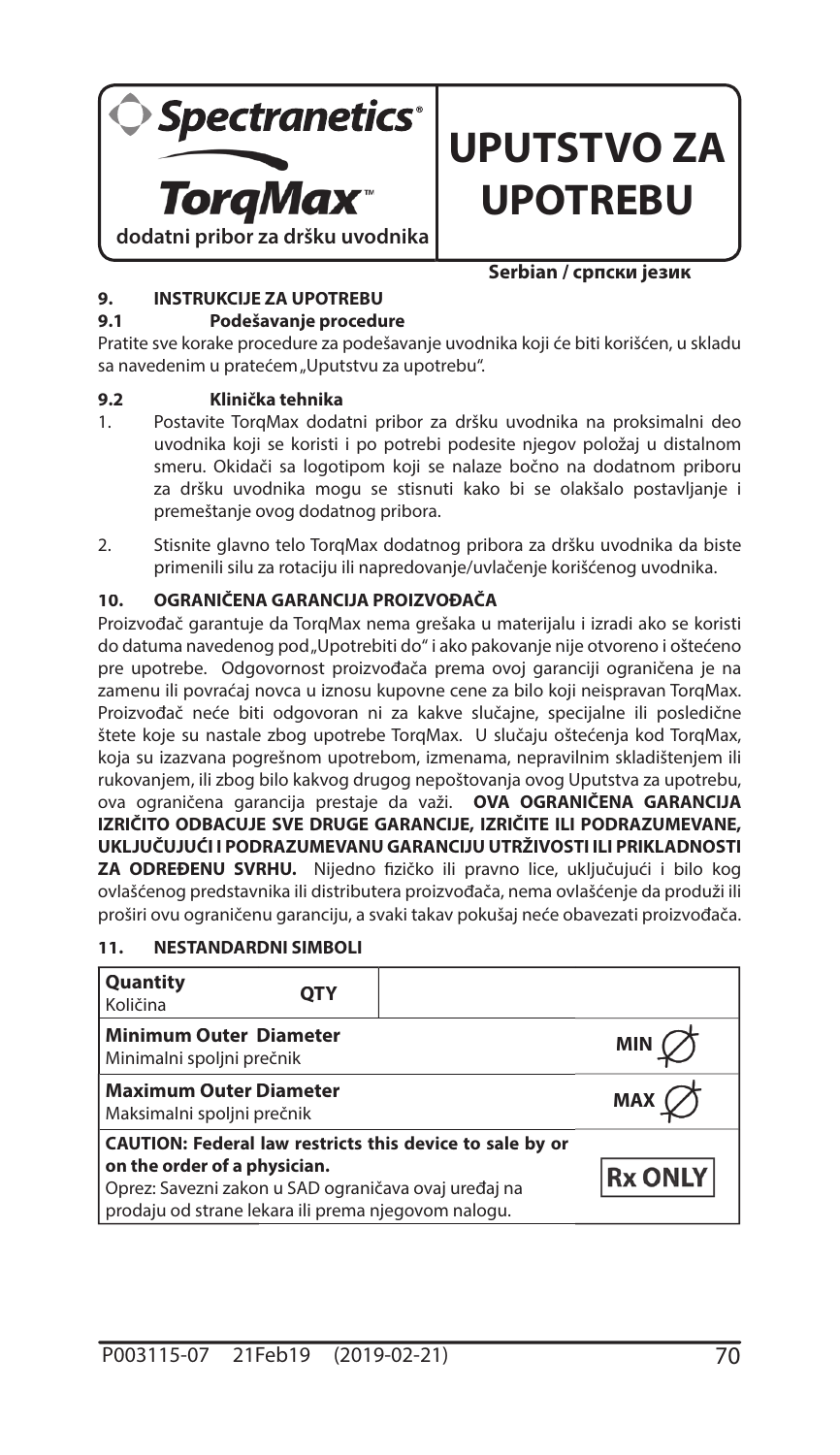

## **NÁVOD K POUŽITÍ**

**Slovak / Slovenčina**

### **Obsah**

| 1.               |                                                                                                                                                                                                                                |  |
|------------------|--------------------------------------------------------------------------------------------------------------------------------------------------------------------------------------------------------------------------------|--|
| $\mathcal{L}$    |                                                                                                                                                                                                                                |  |
| $\overline{3}$ . |                                                                                                                                                                                                                                |  |
| $\overline{4}$   |                                                                                                                                                                                                                                |  |
| 5.               |                                                                                                                                                                                                                                |  |
| 6.               |                                                                                                                                                                                                                                |  |
| 7.               |                                                                                                                                                                                                                                |  |
| 8.               |                                                                                                                                                                                                                                |  |
| 9.               | NÁVOD K POLJŽITÍ (2000) – 22 NÁVOD K POLJŽITÍ (2000) – 23 NÁVOD K POLJŽITÍ (2000) – 23 NÁVOD K POLJŽITÍ (2000) – 23 NÁVOD K POLJŽITÍ (2000) – 23 NÁVOD K POLJŽITÍ (2000) – 23 NÁVOD K POLJŽITÍ (2000) – 23 NÁVOD K POLJŽITÍ (2 |  |
| 10 <sub>1</sub>  |                                                                                                                                                                                                                                |  |
| 11.              |                                                                                                                                                                                                                                |  |

#### **1. POPIS**

Doplňková úchytka pláště TorqMax je ergonomická úchytka určená k usnadnění manipulace a práce s vnějšími doplňujícími plášti, plášti dilatátoru a laserovými plášti Spectranetics. Doplňková úchytka pláště TorqMax je nasazována na plášť ze strany a pokud je použita na plášti vhodné velikosti, zůstává pevně na místě. Stisknutím hlavní části úchytky dosáhnete zvýšení trakce na plášti potřebné k vyvolání kroutivého momentu nebo tlaku v ose. Měkká vnitřní podložka chrání plášť TorqMax před poškozením v důsledku vysoké trakce. Doplňkovou úchytku pláště TorqMax lze podle potřeby snadno posouvat po plášti nebo ji lze sejmout v průběhu zákroku stisknutím výstupků na straně úchytky označených logem (viz Obrázek 1).



**Obrázek 1: Doplňkovou úchytku pláště TorqMax**

#### **2. INDIKACE PRO POUŽITÍ**

Doplňková úchytka pláště TorqMax je určena k použití jako ergonomická úchytka na vnějších doplňujících pláštích, pláštích dilatátorua laserových pláštích Spectranetics.

#### **3. KONTRAINDIKACE**

Nejsou známy.

#### **4. VAROVÁNÍ**

Dodržujte všechna varování uvedená v přiloženém "Návodu k použití" používaného pláště.

#### **5. BEZPEČNOSTNÍ OPATŘENÍ**

**Pouze pro jednorázové použití.** Doplňková úchytka pláště TorqMax se nesmí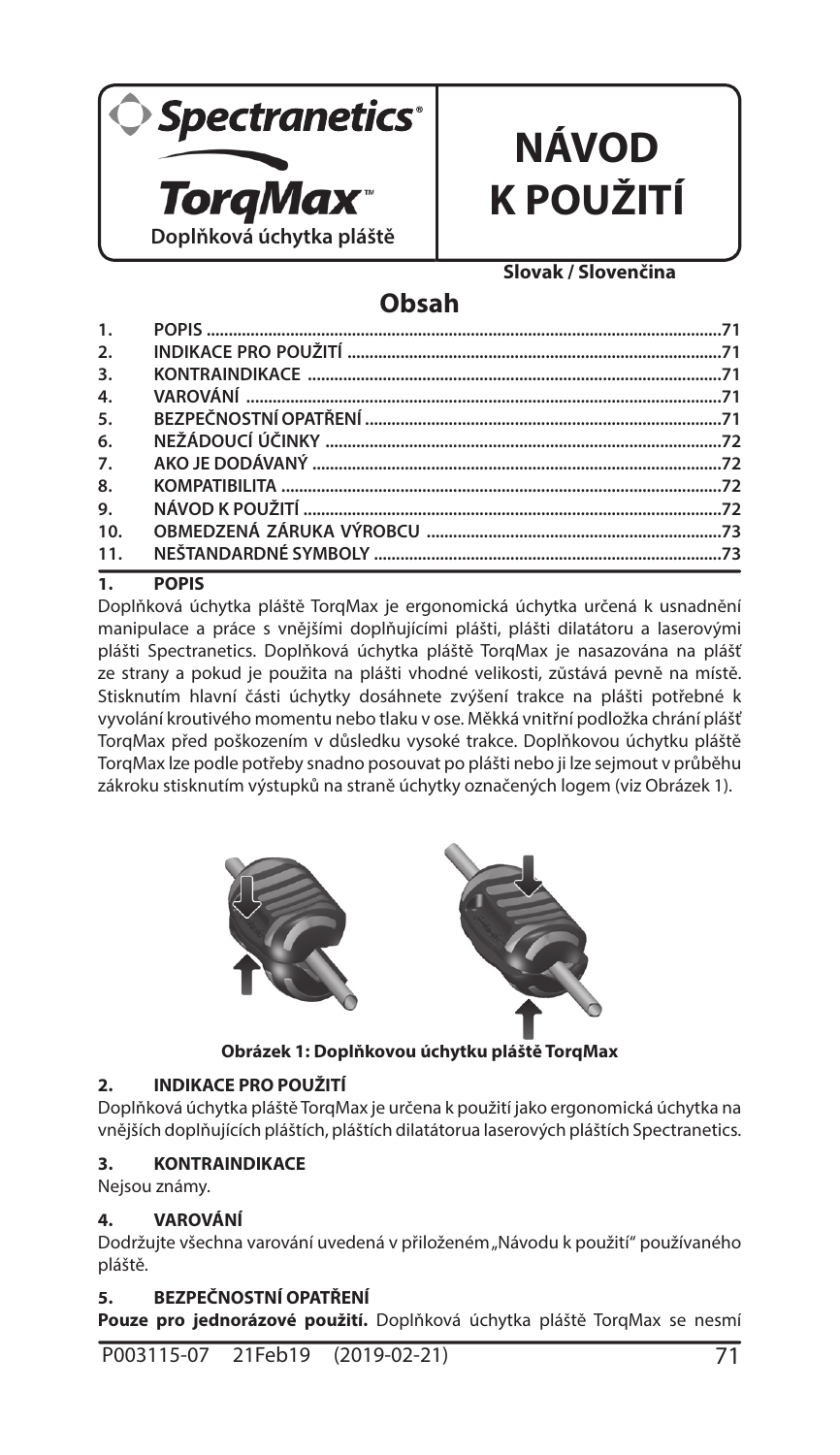

# **NÁVOD K POUŽITÍ**

**Slovak / Slovenčina**

### opakovaně sterilizovat ani opakovaně používat.

Toto zariadenie sa NESMIE opakovane používať ani sterilizovať, keďže by sa tým mohla znížiť jeho výkonnosť a zvýšiť riziko krížovej kontaminácie z dôvodu nesprávneho spracovania.

Opakované použitie tohto jednorazového nástroja by mohlo spôsobiť vážne zranenie pacienta či jeho úmrtie, ako aj zrušenie záruky výrobcu.

Nenarušujte původní stav doplňkové úchytky pláště TorqMax před použitím.

Dodržujte všechna bezpečnostní opatření uvedená v přiloženém "Návodu k použití" používaného pláště.

#### **6. NEŽÁDOUCÍ ÚČINKY**

Informace o nežádoucích účincích naleznete v "Návodu k použití" pláště.

#### **7. AKO JE DODÁVANÝ**

#### **7.1 Sterilizace**

Pouze pro jednorázové použití. Neresterilizujte a/nebo nepoužívejte opakovaně. Doplňková úchytka pláště TorqMax je dodávána sterilní a apyrogenní. Sterilita je zaručena pouze v případě, že je balení neotevřené a nepoškozené.

#### **7.2 Péče o zařízení a obalový materiál**

Před použitím skladujte zařízení na suchém a chladném místě (při teplotě nižší než 60 °C/140 °F).

#### **7.3 Kontrola před použitím**

Před použitím vizuálně zkontrolujte sterilní balení, abyste se ujistili, že není poškozeno. Pouzdro je nutné pečlivě prohlédnout, zda na něm nejsou defekty nebo poškození. Pokud si všimnete defektů nebo poškození, plášť nepoužívejte.

#### **8. KOMPATIBILITA**

#### **Použití s jinými zařízeními**

Doplňkovou úchytku pláště TorqMax lze používat spolu s vnějšími doplňujícími plášti, plášti dilatátoru a laserovými plášti Spectranetics odpovídající velikosti. Tabulka 1 obsahuje specifikace použití pro stanovení kompatibility úchytky TorqMax s dalšími zařízeními.

U každého použitého zařízení pečlivě dodržujte "Návod k použití".

#### Tabulka 1: Specifikace kompatibility velikosti doplňkové úchytky pláště TorqMax

| Minimální vnější průměr pouzdra | 4.0 mm / 0.155 in / 11.9 F |
|---------------------------------|----------------------------|
| Maximální vnější průměr pouzdra | 7.5 mm / 0.296 in / 22.5 F |

#### **9. NÁVOD K POUŽITÍ**

#### **9.1 Příprava zákroku**

Dodržujte všechny doporučené pokyny uvedené v přiloženém "Návodu k použití" příslušného pláště.

#### **9.2 Klinický postup**

P003115-07 21Feb19 (2019-02-21) 72 1. Nasaďte doplňkovou úchytku pláště TorqMax na proximální část příslušného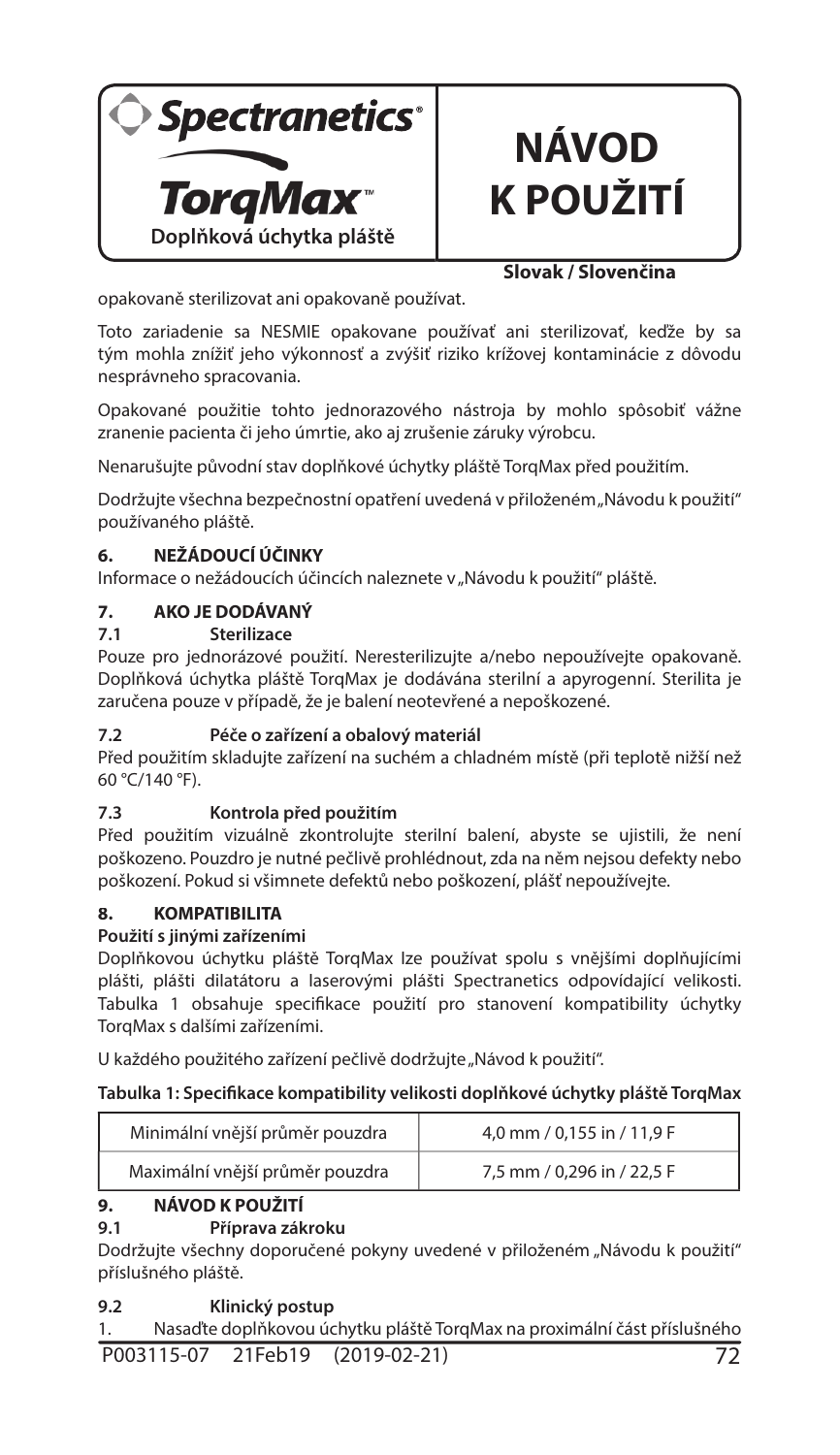

# **NÁVOD K POUŽITÍ**

#### **Slovak / Slovenčina**

pláště a umístěte ji do požadované polohy. Výstupky na straně doplňkové úchytky pláště TorqMax označené logem lze stisknout a usnadnit tak nasazení a posouvání úchytky.

2. Stiskněte hlavní část doplňkové úchytky pláště TorqMax, čímž vyvinete potřebnou sílu k jejímu otočení nebo posunutí/retrakci.

#### **10. OBMEDZENÁ ZÁRUKA VÝROBCU**

Výrobca zaručuje, že výrobok TorqMax neobsahuje chyby materiálu a spracovania, ak sa použije do dátumu označeného ako "Spotrebujte do" a ak je balenie tesne pred použitím neotvorené a nepoškodené. Zodpovednosť výrobcu v rámci tejto záruky sa obmedzuje na výmenu alebo náhradu kúpnej ceny chybného výrobku TorqMax. Výrobca nebude zodpovedný za žiadne náhodné, osobitné alebo následné škody, ktoré vzniknú následkom použitia výrobku TorqMax. Poškodenie výrobku TorqMax spôsobené nevhodným použitím, úpravou, nesprávnym uskladnením, manipuláciou alebo iným nedodržaním tohto návodu na použitie bude znamenať ukončenie platnosti obmedzenej záruky. **TÁTO OBMEDZENÁ ZÁRUKA VÝSLOVNE VYLUČUJE VŠETKY OSTATNÉ ZÁRUKY, VYJADRENÉ ALEBO PREDPOKLADANÉ,**  *OBCHODOVATEĽNOSTI ALEBO* **VHODNOSTI NA KONKRÉTNY ÚČEL.** Žiadna osoba ani spoločnosť (vrátane akéhokoľvek autorizovaného zástupcu alebo predajcu výrobcu) nemá právo rozširovať či predlžovať túto obmedzenú záruku a žiadna takáto snaha nie je u výrobcu vynútiteľná.

#### **11. NEŠTANDARDNÉ SYMBOLY**

| Quantity<br>Množství                                                                                                                                                                                          | <b>OTY</b> |  |                |
|---------------------------------------------------------------------------------------------------------------------------------------------------------------------------------------------------------------|------------|--|----------------|
| <b>Minimum Outer Diameter</b><br>Minimální vnější průměr                                                                                                                                                      |            |  | <b>MIN</b>     |
| <b>Maximum Outer Diameter</b><br>Maximální vnější průměr                                                                                                                                                      |            |  | <b>MAX</b>     |
| CAUTION: Federal law restricts this device to sale by or<br>on the order of a physician.<br>Upozornenie: Federálne zákony (USA) obmedzujú predaj<br>tohto zariadenia len na lekára alebo na lekársky predpis. |            |  | <b>Rx ONLY</b> |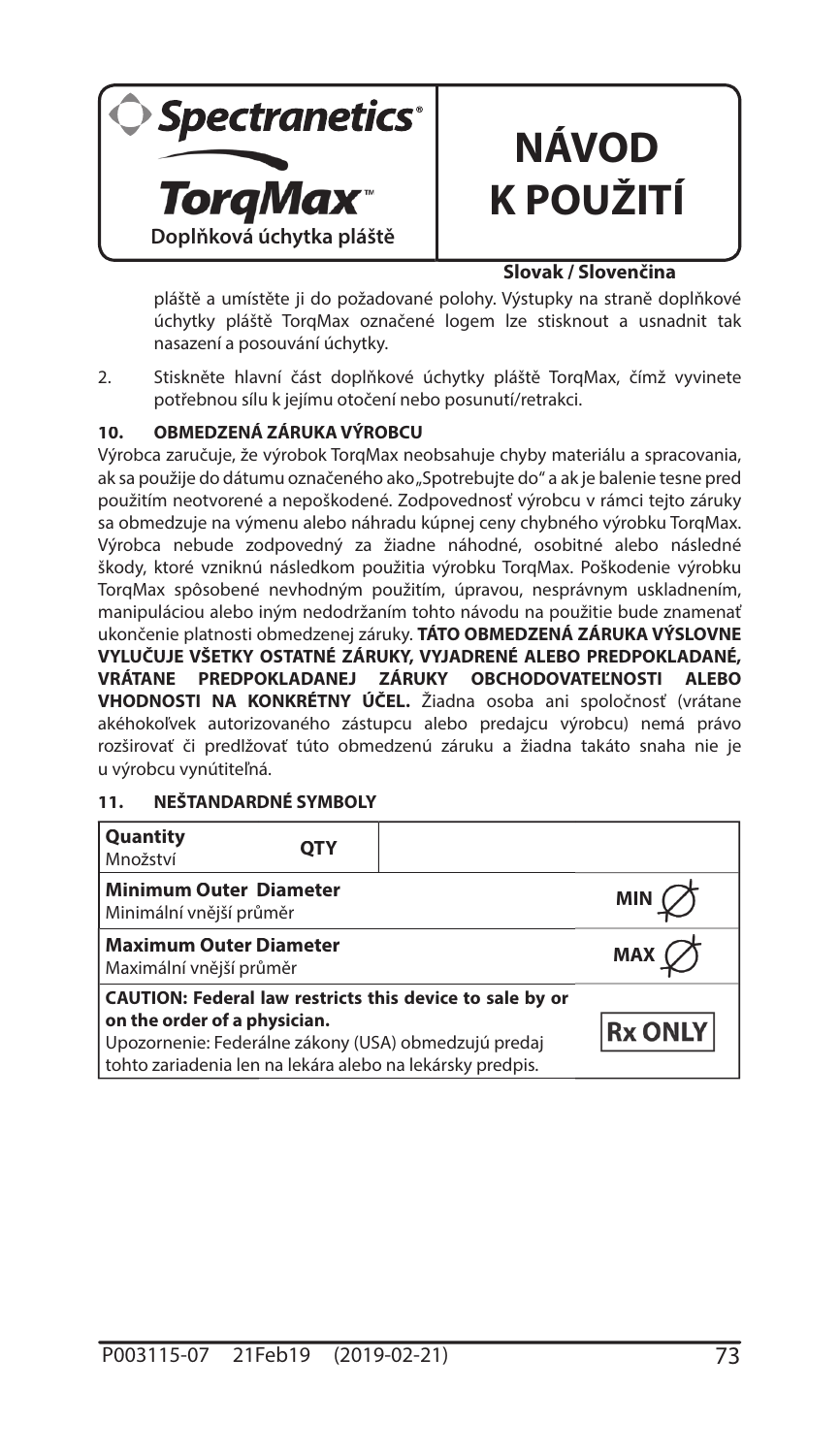

# **NAVODILA ZA UPORABO**

**Slovenian / Slovenščina**

### **Kazalo vsebine**

| 1.  |  |
|-----|--|
| 2.  |  |
| 3.  |  |
| 4.  |  |
| 5.  |  |
| 6.  |  |
| 7.  |  |
| 8.  |  |
| 9.  |  |
| 10. |  |
| 11. |  |

#### **1. OPIS**

Pripomoček za oprijem plašča TorqMax je ergonomsko oblikovan ročaj, ki pomaga pri ravnanju in manipulaciji z zunanjimi opornimi plašči, dilatacijskimi plašči in laserskimi plašči družbe Spectranetics. Pripomoček za oprijem plašča TorqMax se namesti na plašč s strani in ostane nameščen na ustrezno velikih plaščih. Oprijem plašča za doseganje navora ali sile v smeri osi dosežemo s stiskanjem ohišja pripomočka. Mehka notranja obloga pripomočka TorqMax ščiti plašč pred poškodbami, hkrati pa omogoča veliko trenje. Pripomoček TorqMax lahko enostavno prestavljamo vzdolžno po plašču ali po potrebi odstranimo med posegom s stiskanjem jezičkov za prste na stranici pripomočka, ki so označeni z logotipom (glejte sliko 1).





NAMESTITEV/PREMIK AKTIVACIJA OPRIJEMA **Slika 1: Pripomoček za oprijem plašča TorqMax**

#### **2. INDIKACIJE ZA UPORABO**

Pripomoček za oprijem plašča TorqMax je namenjen za uporabo kot ergonomsko oblikovan ročaj za zunanje oporne plašče, dilatacijske plašče in laserske plašče družbe Spectranetics.

#### **3. KONTRAINDIKACIJE**

Niso znane.

#### **4. OPOZORILA**

Upoštevajte vsa opozorila za plašč, ki ga morate uporabljati v skladu z indikacijami v ustreznih navodilih za uporabo.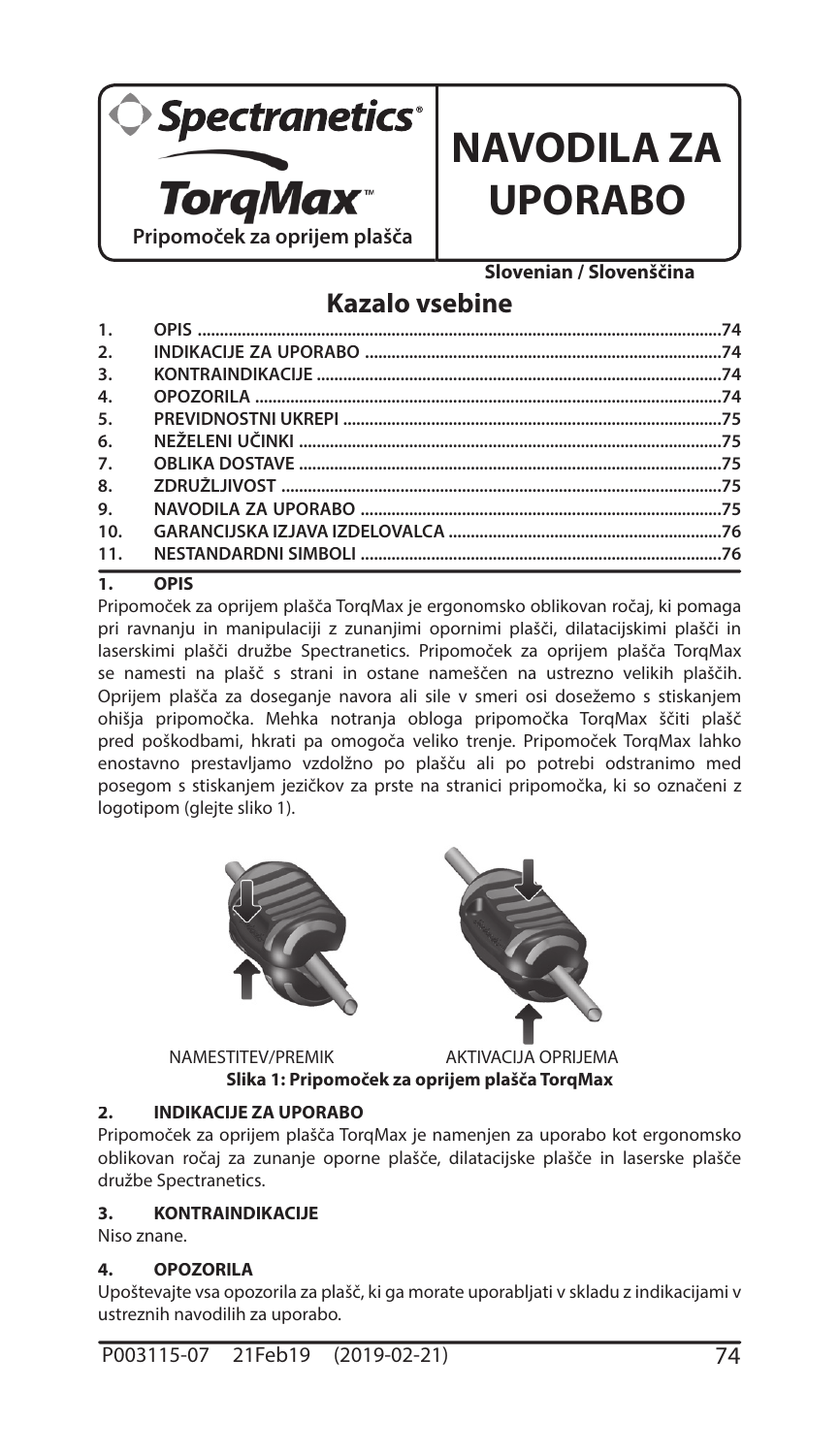

# **NAVODILA ZA UPORABO**

**Slovenian / Slovenščina**

#### **5. PREVIDNOSTNI UKREPI**

**Samo za enkratno uporabo.** Pripomočka za oprijem plašča TorqMax ne smete znova sterilizirati in/ali ponovno uporabiti.

Tega pripomočka NE SMETE znova sterilizirati ali znova uporabiti, saj lahko pri tem pride do ogrožanja zmogljivosti ali povečanja tveganja navzkrižne kontaminacije zaradi neustrezne ponovne obdelave.

Ponovna uporaba tega pripomočka za enkratno uporabo lahko povzroči resne telesne poškodbe ali smrt bolnika ter izniči jamstva izdelovalca.

Pred uporabo pripomočka za oprijem plašča TorqMax ne spreminjajte.

Upoštevajte vse previdnostne ukrepe za plašč, ki ga morate uporabljati v skladu z indikacijami v ustreznih navodilih za uporabo.

#### **6. NEŽELENI UČINKI**

Podatke o neželenih učinkih poiščite v navodilih za uporabo plašča, ki ga uporabljate.

#### **7. OBLIKA DOSTAVE**

#### **7.1 Sterilizacija**

Samo za enkratno uporabo. Ne sterilizirajte in/ali ne uporabljajte ponovno. Pripomoček za oprijem plašča TorqMax je dostavljen sterilen in apirogen. Sterilnost je zajamčena le, če je ovojnina zaprta in nepoškodovana.

#### **7.2 Vzdrževanje pripomočka in ovojnine**

Pripomočke do uporabe hranite na suhem in hladnem mestu (temperatura do 60°C/140°F).

#### **7.3 Pregled pred uporabo**

Pred uporabo vizualno preglejte sterilno ovojnino in se prepričajte, da pečati niso pretrgani. Natančno preglejte, ali so na pripomočku prisotne napake oziroma poškodbe. Pripomočka ne uporabljajte, če odkrijete napake ali poškodbe.

#### **8. ZDRUŽLJIVOST**

#### **Kombiniranje z drugimi pripomočki**

Pripomoček za oprijem plašča TorqMax lahko uporabljate z drugimi po velikosti združljivimi zunanjimi opornimi plašči, dilatacijskimi plašči in laserskimi plašči družbe Spectranetics. V preglednici 1 so tehnični podatki za pomoč pri ugotavljanju združljivosti pripomočka TorqMax z drugimi pripomočki.

Natančno upoštevajte navodila za uporabo vsakega uporabljenega pripomočka.

#### **Preglednica 1: Mere, združljivost in tehnični podatki pripomočka za oprijem plašča TorqMax**

| Najmanjši zunanji premer plašča | 4.0 mm/0.155 in/11.9 F |
|---------------------------------|------------------------|
| Največji zunanji premer plašča  | 7,5 mm/0,296 in/22,5 F |

#### **9. NAVODILA ZA UPORABO**

#### **9.1 Priprava na poseg**

Upoštevajte vsa priporočena navodila za namestitev plašča, ki ga morate uporabljati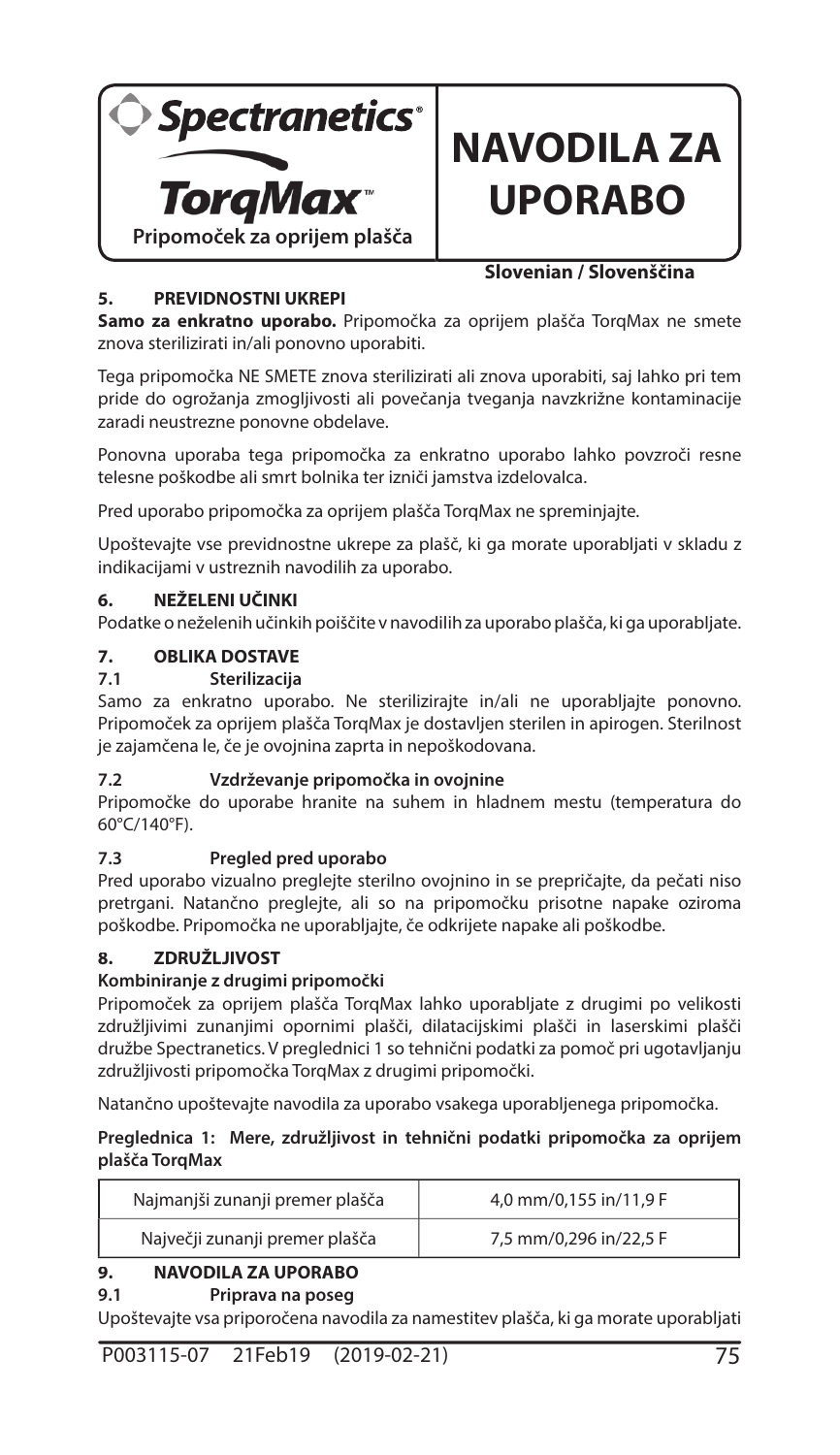

# **NAVODILA ZA UPORABO**

#### **Slovenian / Slovenščina**

v skladu z indikacijami v ustreznih navodilih za uporabo.

#### **9.2 Klinična tehnika**

- 1. Pripomoček za oprijem plašča TorqMax namestite na proksimalni del plašča, ki ga uporabljate, in ga po potrebi prestavite bolj distalno. Stisnite jezičke za prste na stranici pripomočka TorqMax, ki so označeni z logotipom, da pripomoček namestite in premikate.
- 2. Stisnite glavno ohišje pripomočka TorqMax, da lahko uporabite silo za vrtenje ali napredovanje/izvlek plašča, ki ga uporabljate.

#### **10. GARANCIJSKA IZJAVA IZDELOVALCA**

Izdelovalec jamči, da je izdelek TorqMax brez napak v materialu in izdelavi, če ga uporabite do datuma, navedenega pod »Uporabno do«, in če neposredno pred uporabo ni odprt ali poškodovan. Izdelovalčeva odgovornost je s to garancijo omejena na zamenjavo okvarjenega izdelka TorqMax oziroma na povračilo stroškov njegovega nakupa. Izdelovalec ne prevzema odgovornosti za morebitno naključno, posebno ali posledično škodo, ki nastane pri uporabi izdelka TorqMax. Če se izdelek TorqMax poškoduje zaradi nepravilne uporabe, predelave, nepravilnega hranjenja ali ravnanja z njim oziroma neupoštevanja teh navodil za uporabo, se ta garancija razveljavi. **TA GARANCIJSKA IZJAVA IZRECNO NADOMESTI VSA DRUGA JAMSTVA, IZRECNA ALI TIHA, VKLJUČNO S TIHIM JAMSTVOM USTREZNOSTI ZA PRODAJO ALI PRIMERNOSTI ZA DOLOČEN NAMEN.** Fizične ali pravne osebe, vključno z morebitnim pooblaščenim izdelovalčevim zastopnikom ali prodajalcem, nimajo pooblastil za podaljšanje ali razširitev te garancije. Izdelovalec ne odgovarja, če pride do poskusa podaljšanja oziroma razširitve te garancije.

#### **11. NESTANDARDNI SIMBOLI**

| Quantity<br>Količina                                                                                                                                                                                                    | OTY |  |            |
|-------------------------------------------------------------------------------------------------------------------------------------------------------------------------------------------------------------------------|-----|--|------------|
| <b>Minimum Outer Diameter</b><br>Najmanjši zunanji premer                                                                                                                                                               |     |  | <b>MIN</b> |
| <b>Maximum Outer Diameter</b><br>Največji zunanji premer                                                                                                                                                                |     |  | MAX        |
| CAUTION: Federal law restricts this device to sale by or<br>on the order of a physician.<br><b>Rx ONLY</b><br>Svarilo: Po zveznem zakonu (ZDA) je to napravo mogoče<br>kupiti le od zdravnika ali po njegovem naročilu. |     |  |            |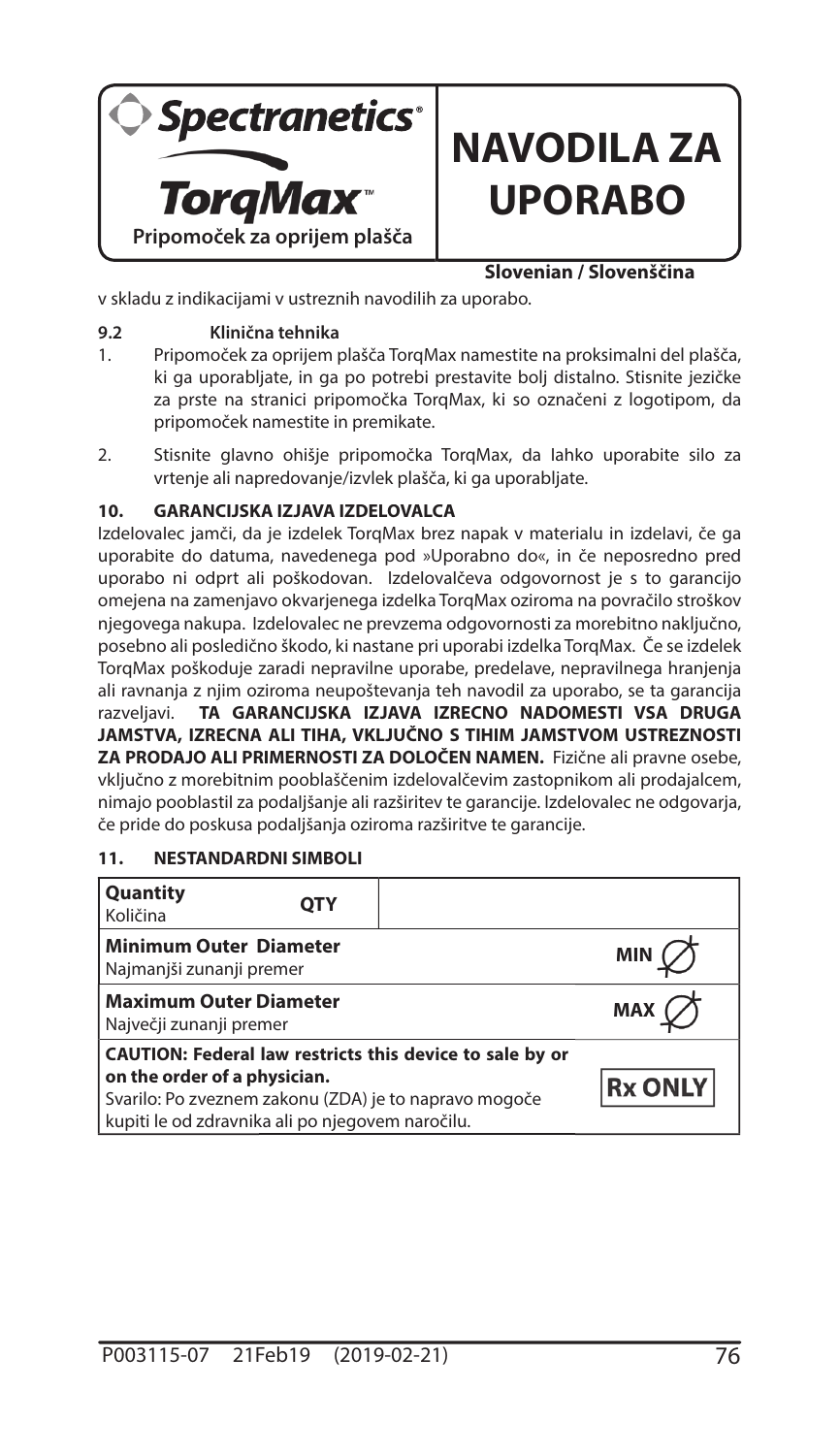

### **INSTRUCCIONES DE USO**

**Spanish / Español**

### **Índice**

| 2.               |  |
|------------------|--|
| $\overline{3}$ . |  |
| 4.               |  |
| 5.               |  |
| 6.               |  |
| $\overline{7}$ . |  |
| 8.               |  |
| 9.               |  |
| 10.              |  |
| 11.              |  |

#### **1. DESCRIPCIÓN**

El accesorio TorqMax para sujeción de vainas es un dispositivo ergonómico de sujeción manual que facilita la manipulación de las vainas de soporte exterior, vainas de dilatador y vainas de láser Spectranetics. El accesorio TorqMax para sujeción de vainas se carga lateralmente y permanece colocado en una vaina de tamaño apropiado. La tracción de agarre en la vaina para producir la fuerza axial o de apriete se obtiene cuando el usuario comprime el cuerpo principal del accesorio. El suave revestimiento interno del dispositivo TorqMax impide el deterioro de la vaina y aporta una superficie de gran tracción. El dispositivo TorqMax puede trasladarse fácilmente a lo largo de la vaina o retirarse sin dificultad durante una intervención, como sea necesario, comprimiendo para ello las pestañas dactilares decoradas con logotipos y ubicadas en el lateral del dispositivo (consulte la figura 1).





 CARGA / RECOLOCACIÓN ACTIVACIÓN DEL AGARRE **Figura 1: accesorio TorqMax para sujeción de vainas** 

#### **2. INDICACIONES DE USO**

El accesorio TorqMax para sujeción de vainas permite la sujeción ergonómica de vainas de soporte exterior, vainas de dilatador y vainas de láser Spectranetics.

#### **3. CONTRAINDICACIONES**

No se conocen.

#### **4. ADVERTENCIAS**

Observe todas las advertencias relativas a la vaina que vaya a utilizarse, según indiquen las "Instrucciones de uso" correspondientes.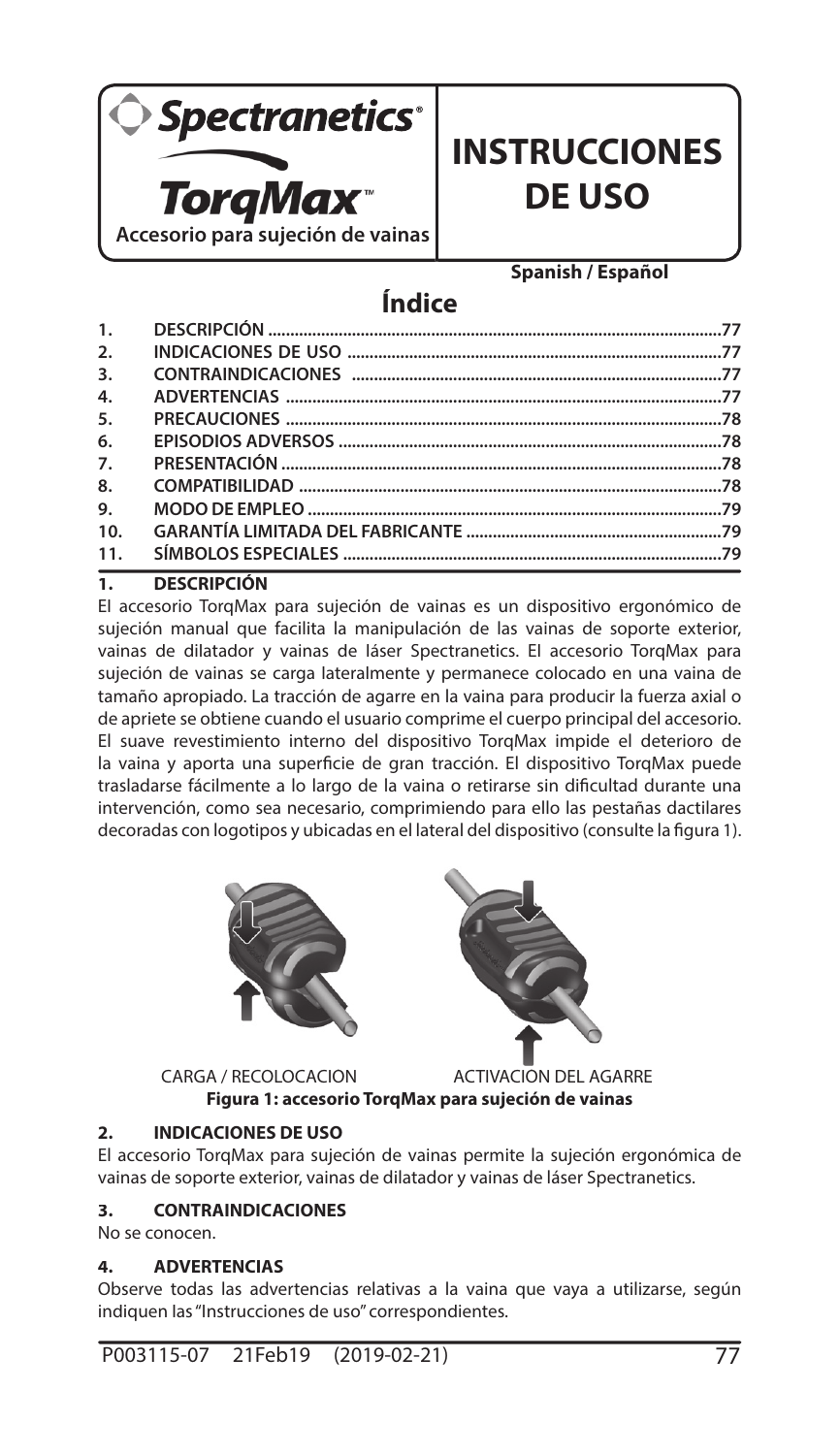

# **INSTRUCCIONES DE USO**

**Spanish / Español**

#### **5. PRECAUCIONES**

**Para un solo uso.** El accesorio TorqMax para sujeción de vainas no debe reesterilizarse ni reutilizarse.

NO reesterilice ni reutilice este dispositivo, porque puede perjudicarse su funcionamiento o aumentarse el riesgo de contaminación cruzada por reprocesamiento inadecuado.

La reutilización de este dispositivo de un solo uso podría ocasionar lesiones graves o la muerte del paciente y anula las garantías del fabricante.

No modifique el estado original del accesorio TorqMax para sujeción de vainas antes del uso.

Observe todas las precauciones relativas a la vaina que vaya a utilizarse, según indiquen las "Instrucciones de uso" correspondientes.

#### **6. EPISODIOS ADVERSOS**

Consulte la información sobre episodios adversos en las "Instrucciones de uso" de la vaina que vaya a utilizarse.

### **7. PRESENTACIÓN**<br>7.1 Fsteriliza

#### **7.1 Esterilización**

Para un solo uso. No debe reesterilizarse ni reutilizarse. El accesorio TorqMax para sujeción de vainas se suministra estéril y apirógeno. Sólo se garantiza la esterilidad si el envase no está abierto ni dañado.

#### **7.2 Cuidado del dispositivo / envase**

Almacene los dispositivos en un lugar fresco y seco (a menos de 60 ºC / 140 ºF) hasta su uso.

#### **7.3 Inspección anterior al uso**

Antes del uso, inspeccione visualmente el envase estéril para asegurarse de que no se hayan roto los precintos. El dispositivo debe examinarse detenidamente para comprobar que carece de defectos o daños. No lo utilice, si observa algún defecto o daño.

#### **8. COMPATIBILIDAD**

#### **Uso con otros dispositivos**

El accesorio TorqMax para sujeción de vainas puede utilizarse con vainas de soporte exterior, vainas de dilatador y vainas de láser Spectranetics que sean de tamaño compatible. Las especificaciones de la Tabla 1 permiten determinar la compatibilidad del TorqMax con otros dispositivos.

Asegúrese de seguir rigurosamente las "Instrucciones de uso" de cada dispositivo que utilice.

Tabla 1: especificaciones de compatibilidad de tamaños del accesorio TorqMax **para sujeción de vainas**

| Diámetro exterior mínimo de la vaina | 4.0 mm / 0.155 in / 11.9 F |
|--------------------------------------|----------------------------|
| Diámetro exterior máximo de la vaina | 7.5 mm / 0.296 in / 22.5 F |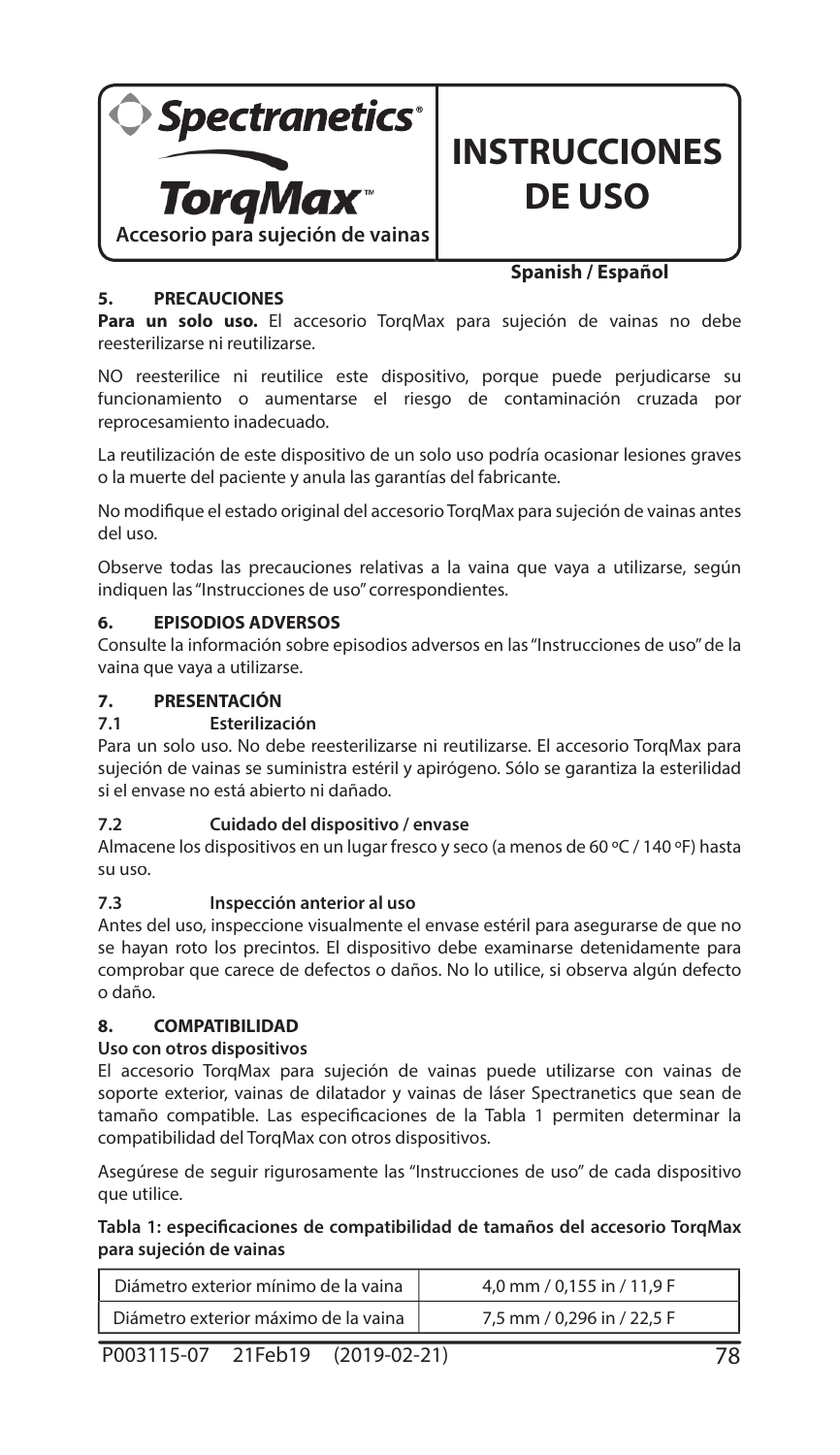

## **INSTRUCCIONES DE USO**

**Spanish / Español**

#### **9. MODO DE EMPLEO**

#### **9.1 Preparación de la intervención**

Siga todos los pasos previos a la intervención recomendados en las "Instrucciones de uso" relativas a la vaina que vaya a utilizarse.

#### **9.2 Técnica clínica**

- 1. Cargue el accesorio TorqMax para sujeción de vainas en la parte proximal de la vaina que utilice y aproxime su posición al extremo más distal, según se requiera. Las pestañas dactilares decoradas con logotipos y ubicadas en el lateral del accesorio TorqMax para sujeción de vainas pueden comprimirse para facilitar su carga y recolocación.
- 2. Comprima el cuerpo principal del accesorio TorqMax para sujeción de vainas para aplicar la fuerza que requiera la rotación, o el avance y la retracción, de la vaina utilizada.

#### **10. GARANTÍA LIMITADA DEL FABRICANTE**

El fabricante garantiza que TorqMax no posee defectos de material ni fabricación si se utiliza antes de la fecha de caducidad y si el envase no está abierto ni dañado inmediatamente antes de su uso. La responsabilidad del fabricante en virtud de la presente garantía se limita a la sustitución de cualquier TorqMax defectuoso o a la devolución de su precio de compra. El fabricante no será responsable de ningún daño accidental, especial o consecuente derivado del uso de TorqMax. Los daños que sufriera TorqMax por el uso indebido, la alteración, el almacenamiento o la manipulación incorrectos, o cualquier otro incumplimiento de las presentes instrucciones de uso anularán la presente garantía limitada. **LA PRESENTE GARANTÍA LIMITADA SUSTITUYE EXPRESAMENTE CUALQUIER OTRA GARANTÍA, EXPLÍCITA O IMPLÍCITA, INCLUIDA LA GARANTÍA IMPLÍCITA DE COMERCIABILIDAD O ADECUACIÓN PARA UN FIN DETERMINADO.** Ninguna persona ni entidad, incluidos los representantes autorizados o distribuidores del fabricante, tiene la autoridad de ampliar o extender esta garantía limitada, y no se le podrá exigir al fabricante ningún presunto intento de ello.

#### **11. SÍMBOLOS ESPECIALES**

| Quantity<br>Cantidad                                                                                                                                                                                                                                     | OTY |            |
|----------------------------------------------------------------------------------------------------------------------------------------------------------------------------------------------------------------------------------------------------------|-----|------------|
| <b>Minimum Outer Diameter</b><br>Diámetro exterior mínimo                                                                                                                                                                                                |     | <b>MIN</b> |
| <b>Maximum Outer Diameter</b><br>Diámetro exterior máximo                                                                                                                                                                                                |     | MA)        |
| CAUTION: Federal law restricts this device to sale by or<br>on the order of a physician.<br><b>Rx ONLY</b><br>Precaución: Las leyes federales de Estados Unidos limitan<br>la venta de este dispositivo a personal médico o bajo<br>prescripción médica. |     |            |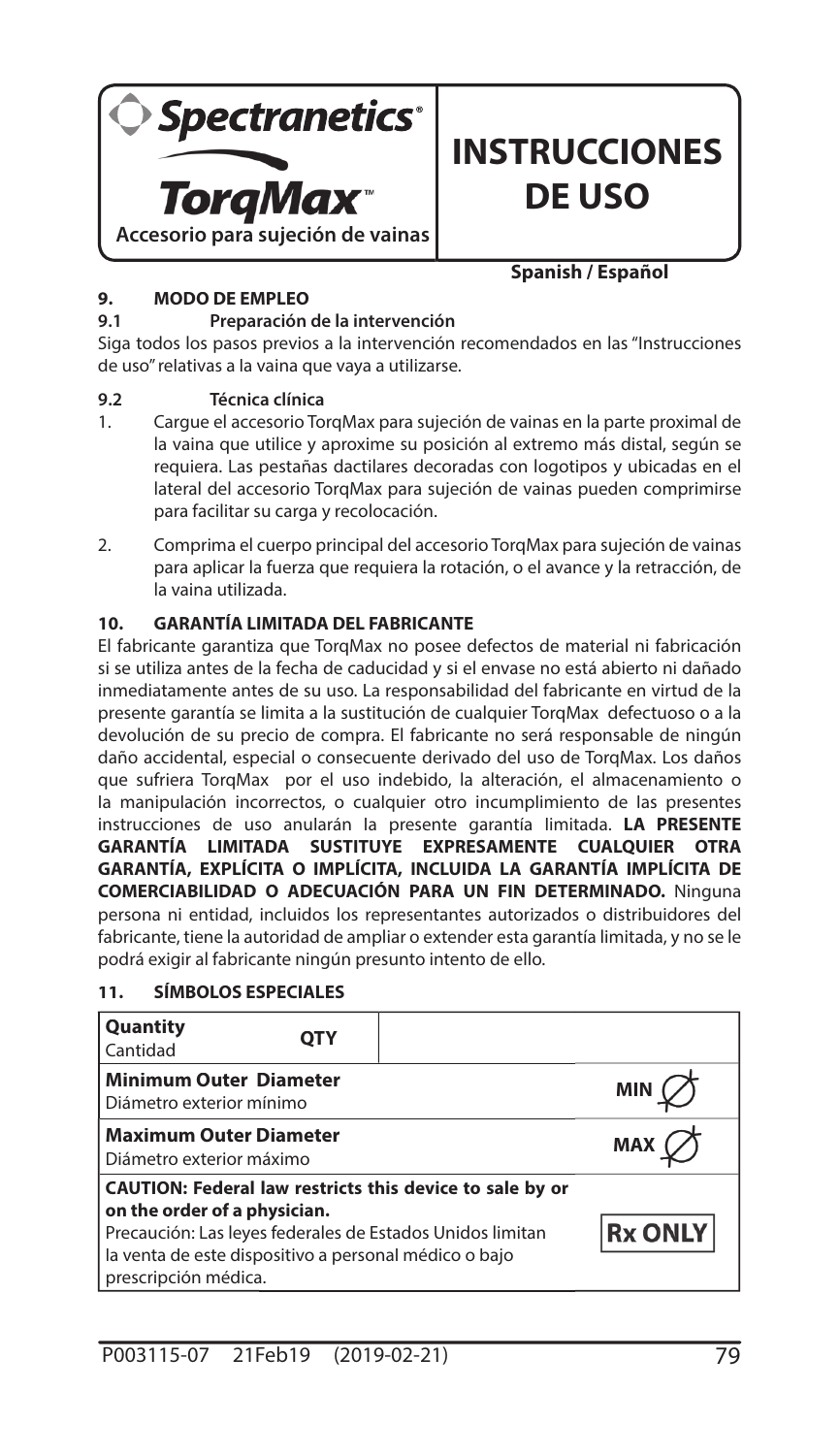

### **BRUKSANVISNING**

**Swedish / Svenska**

### **Innehållsförteckning**

| 1.               |  |
|------------------|--|
| 2.               |  |
| $\overline{3}$ . |  |
| 4.               |  |
| 5.               |  |
| 6.               |  |
| 7.               |  |
| 8.               |  |
| 9.               |  |
| 10 <sub>1</sub>  |  |
| 11.              |  |
|                  |  |

#### **1. BESKRIVNING**

TorqMax hylsgreppstillbehör är en ergonomisk handgreppsanordning som används för hjälp vid hantering och manipulation av yttre stödhylsor, dilatatorhylsor och Spectranetics laserhylsor. TorqMax hylsgreppstillbehör laddas på en hylsa från sidan och förblir på plats på hylsor av lämplig storlek. Greppdragkraften på hylsan för tillförsel av vridmoment eller axialkraft uppnås när användaren klämmer ihop tillbehörets huvuddel. Det mjuka inre skyddet på TorqMax-anordningen skyddar hylsan från skada samtidigt som det ger en hög greppyta. TorqMax-anordningen kan lätt omplaceras längs hylsans längd eller lätt avlägsnas under ett ingrepp vid behov genom att de logo-dekorerade fingerflikarna på anordningens sida kläms ihop (se Figur 1).





 LADDNING / OMPLACERING GREPPAKTIVERING **Figur 1: TorqMax hylsgreppstillbehör** 

#### **2. ANVÄNDNINGSOMRÅDE**

TorqMax hylsgreppstillbehör är avsett att ge ergonomiskt grepp på yttre stödhylsor, dilatatorhylsor och Spectranetics laserhylsor.

#### **3. KONTRAINDIKATIONER**

Inga kända.

#### **4. VARNINGAR**

Uppmärksamma alla varningar för hylsan som ska användas enligt vad som anges i den medföljande "Bruksanvisningen".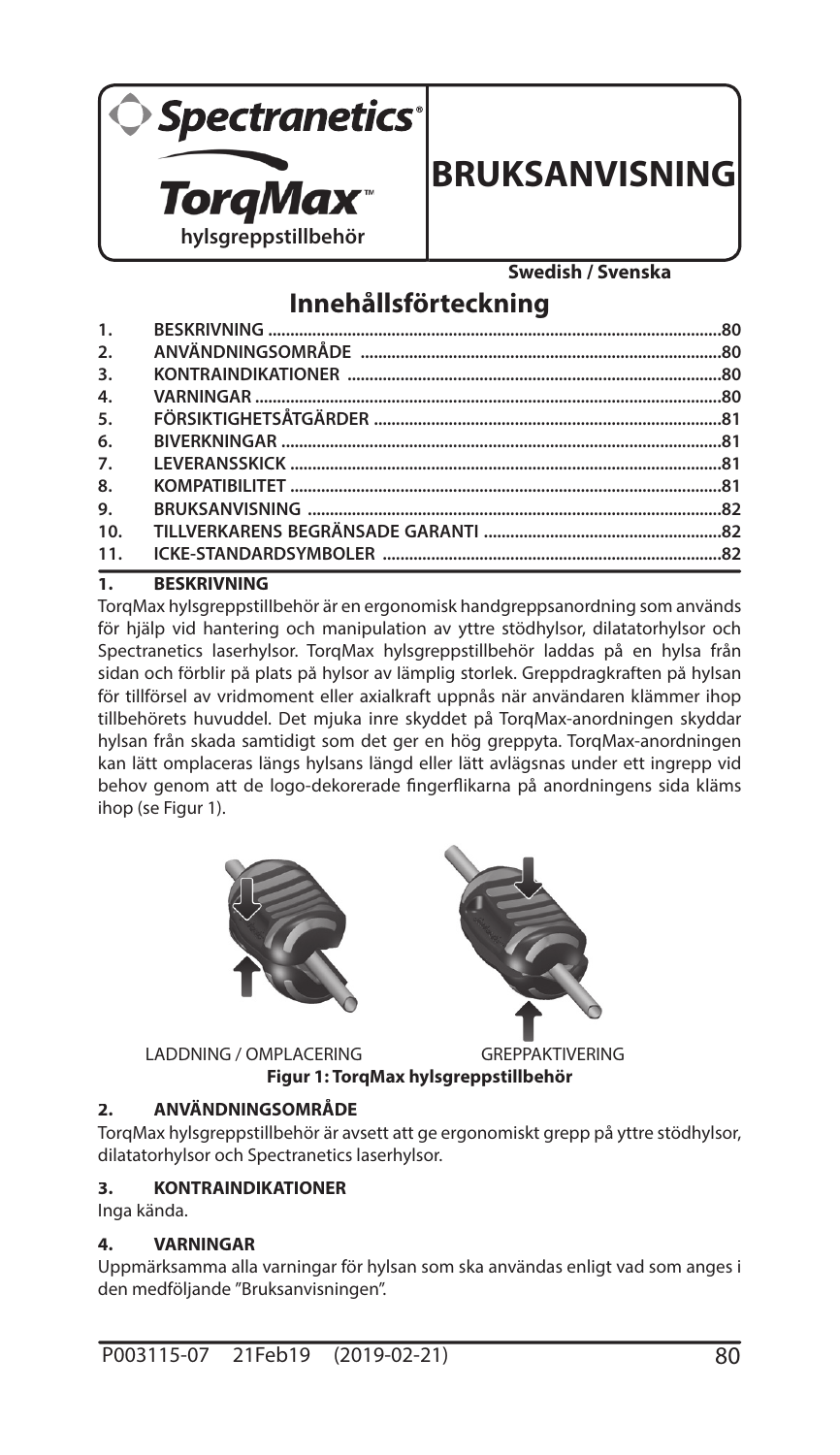

# **Swedish / Svenska**

#### **5. FÖRSIKTIGHETSÅTGÄRDER**

**Endast för engångsbruk.** TorqMax hylsgreppstillbehör får inte resteriliseras och/

eller återanvändas. Du får INTE omsterilisera eller återanvända denna anordning efter detta kan

påverka dess funktion eller öka risken för korskontamination på grund av olämplig återbehandling.

Återanvändning av detta instrument för engångsbruk kan leda till allvarlig patientskada eller död och ogiltiggör tillverkarens garanti.

Ändra inte TorqMax hylsgreppstillbehör från dess ursprungliga form före användning.

Uppmärksamma alla försiktighetsåtgärderför hylsan som ska användas enligt vad som anges i den medföljande "Bruksanvisningen".

#### **6. BIVERKNINGAR**

Se "Bruksanvisningen" för den hylsa som ska användas beträffande information om biverkningar.

### **7. LEVERANSSKICK**<br>7.1 Steriliserin

#### **7.1 Sterilisering**

Endast för engångsbruk. Får inte resteriliseras och/eller återanvändas. TorqMax hylsgreppstillbehör levereras sterilt och icke-pyrogent. Steriliteten garanteras endast om förpackningen är oöppnad och oskadad.

#### **7.2 Skötsel av instrumentet/förpackningen**

Produkterna ska förvaras på torr och sval plats (under 60 °C / 140 °F) fram till användning.

#### **7.3 Undersökning före användning**

Före användning ska den sterila förpackningen undersökas visuellt för att se till att förseglingarna inte är brutna. Anordningen ska undersökas noga beträffande defekter eller skada. Får inte användas om den har tydliga tecken på defekter eller skada.

#### **8. KOMPATIBILITET**

#### **Användning tillsammans med andra instrument**

TorqMax hylsgreppstillbehör kan användas tillsammans med storlekskompatibla yttre stödhylsor, dilatatorhylsor och Spectranetics laserhylsor. Tabell 1 visar specifikationer för användning när du avgör TorqMax kompatibilitet med andra instrument.

Se till att du noggrant följer bruksanvisningen för varje instrument du använder.

#### Tabell 1: Specifikationer för storlekskompatibilitet för TorqMax **hylsgreppstillbehör**

| Hylsans minsta ytterdiameter  | 4.0 mm / 0.155 in / 11.9 F |
|-------------------------------|----------------------------|
| Hylsans största ytterdiameter | 7,5 mm / 0,296 in / 22,5 F |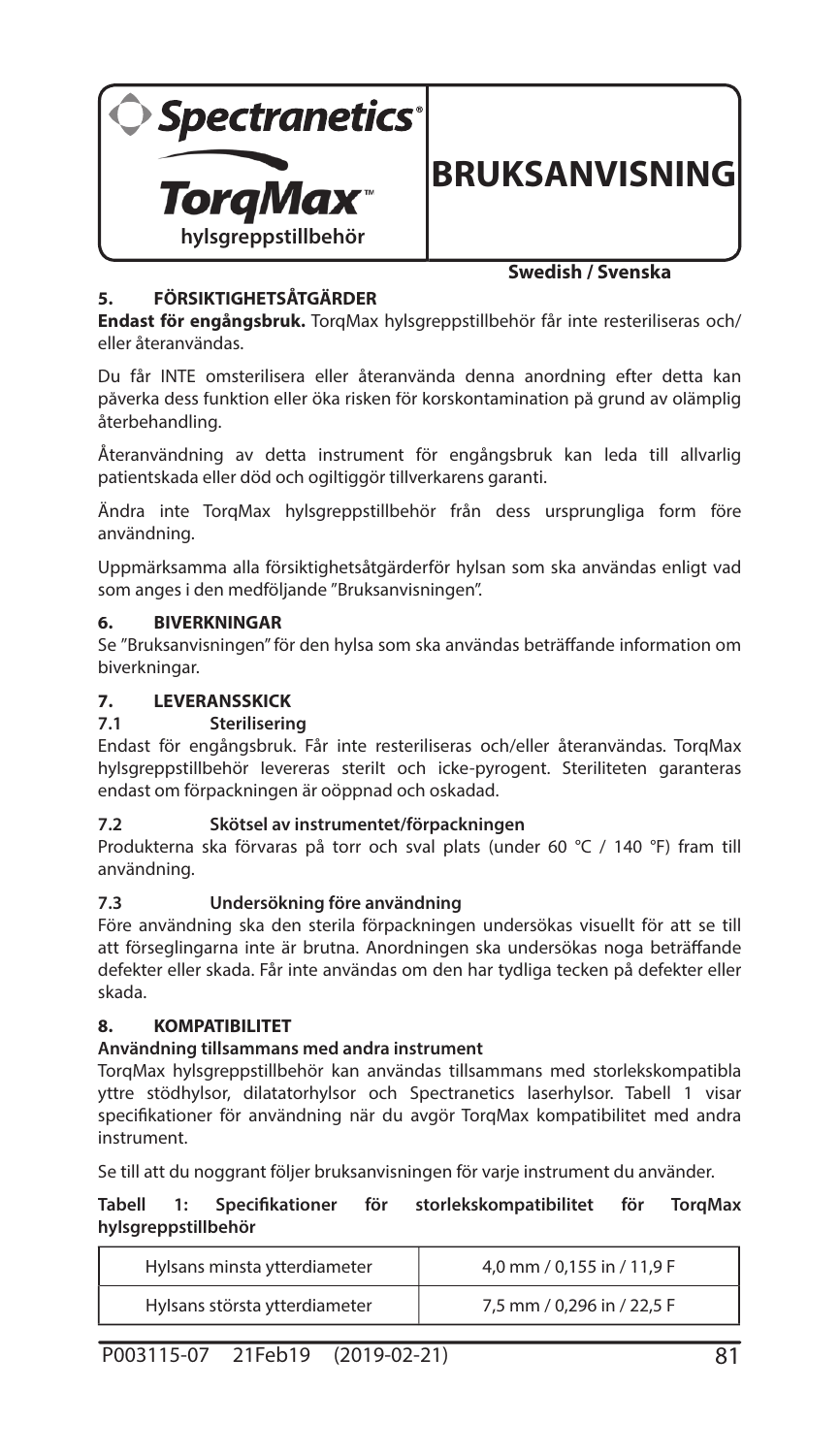

**Swedish / Svenska**

#### **9. BRUKSANVISNING**

#### **9.1 Installationsprocedur**

Följ alla rekommenderade steg i hylsans installationsprocedur enligt vad som anges i den medföljande "Bruksanvisningen".

#### **9.2 Klinisk teknik**

- 1. Ladda TorqMax hylsgreppstillbehör på den proximala delen av den hylsa som används och justera dess läge mera distalt vid behov. De logo-dekorerade nger ikarna på sidan av TorqMax hylsgreppstillbehör kan klämmas ihop för att underlätta laddning och omplacering av tillbehöret.
- 2. Kläm ihop huvuddelen på TorqMax hylsgreppstillbehör för att applicera kraft för rotation eller framföring/tillbakadragning av den hylsa som används.

#### **10. TILLVERKARENS BEGRÄNSADE GARANTI**

Tillverkaren garanterar att TorqMax är fri från fel i material och utförande vid användning före angivet "Bäst-före"-datum och när förpackningen är oöppnad och oskadad omedelbart före användning. Tillverkarens skyldigheter enligt denna garanti begränsas till utbyte eller återbetalning av inköpspriset för en defekt TorqMax. Tillverkaren kan inte hållas ansvarig för några oförutsedda skador, särskilda skador eller följdskador som uppstår genom användning av TorqMax. Skador på TorqMax på grund av felaktig användning, ändringar, olämplig förvaring eller hantering, eller annan underlåtenhet att följa denna bruksanvisning gör denna begränsade garanti ogiltig. **DENNA BEGRÄNSADE GARANTI ERSÄTTER UTTRYCKLIGEN ALLA ANDRA GARANTIER, UTTRYCKTA ELLER UNDERFÖRSTÅDDA, INKLUSIVE UNDERFÖRSTÅDDA GARANTIER OM SÄLJBARHET ELLER LÄMPLIGHET FÖR ETT VISST SYFTE.** Ingen person eller organisation, inklusive auktoriserad representant eller återförsäljare för tillverkaren, har rätt att förlänga eller utöka denna begränsade

garanti, och inga försök att göra detta kommer att vara bindande för tillverkaren.

#### **11. ICKE-STANDARDSYMBOLER**

| Quantity<br>Kvantitet                                                                                                                                                                                           | <b>OTY</b> |            |                |
|-----------------------------------------------------------------------------------------------------------------------------------------------------------------------------------------------------------------|------------|------------|----------------|
| <b>Minimum Outer Diameter</b><br>Minsta ytter-diameter                                                                                                                                                          |            |            | <b>MIN</b>     |
| <b>Maximum Outer Diameter</b><br>Största ytter-diameter                                                                                                                                                         |            | <b>MAX</b> |                |
| CAUTION: Federal law restricts this device to sale by or<br>on the order of a physician.<br>Var försiktig! Enligt federal lag (USA) får denna anordning<br>endast säljas av läkare eller på läkares ordination. |            |            | <b>Rx ONLY</b> |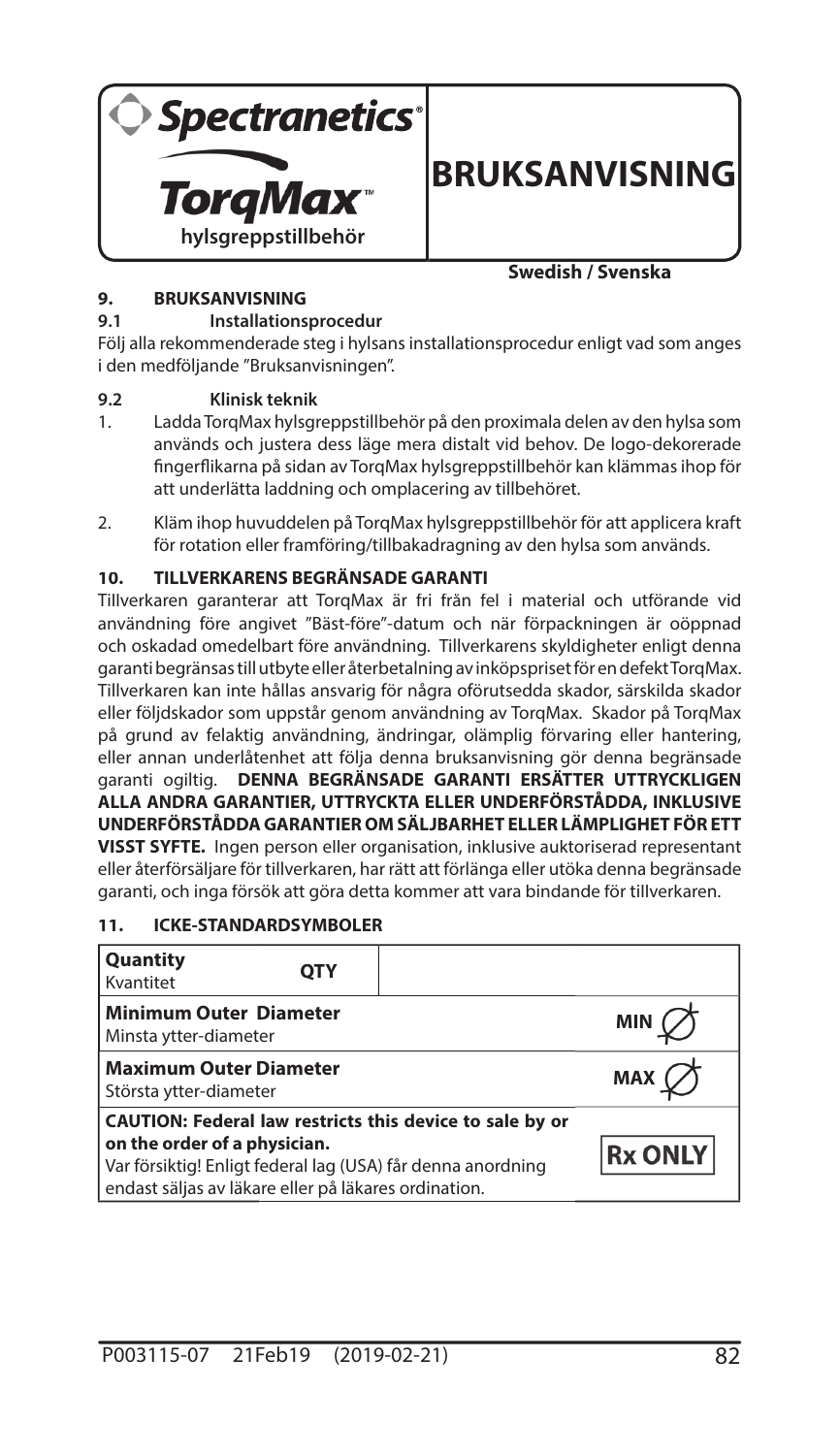

# **KULLANMA TALİMATLARI**

**Turkish / Türkçe**

### **İçindekiler**

| 1.               |  |
|------------------|--|
| 2 <sub>1</sub>   |  |
| $\overline{3}$ . |  |
| 4.               |  |
| 5.               |  |
| 6.               |  |
| 7.               |  |
| 8.               |  |
| 9.               |  |
| 10.              |  |
| 11.              |  |

#### **1. AÇIKLAMA**

TorqMax Kılıf Tutucu Aksesuar dış destek kılıfları, dilatör kılıfları ve Spectranetics lazer kılıflarının tutulmasını ve yönlendirilmesini kolaylaştırmak için kullanılan, ergonomik bir kavrama cihazıdır. TorqMax Kılıf Tutucu Aksesuar, bir kılıfın yan kısmı üzerine takılır ve uygun büyüklükteki kılıfların üzerinde sabit kalır. Kullanıcı aksesuarın ana gövdesini sıktığı zaman, tork veya eksensel gücün sağlanması için kılıfa tutma çekişi uygulanır. TorqMax cihazının yumuşak iç kaplaması yüksek bir çekiş yüzeyi sağlarken, kılıfın zarar görmesini önler. TorqMax cihazı kılıf boyunca kolaylıkla yeniden konumlandırılabilir ve bir işlem sırasında gerekirse, cihazın yan tarafında bulunan logo biçimli parmak yuvaları sıkılarak kolaylıkla çıkarılabilir (bkz. Şekil 1).





 TAKMA / YENİDEN KONUMLANDIRMA TUTUCU ETKİNLEŞTİRİLMESİ **Şekil 1: TorqMax Kılıf Tutucu Aksesuar** 

#### **2. KULLANIM ENDİKASYONLARI**

TorgMax Kılıf Tutucu Aksesuar dış destek kılıfları, dilatör kılıfları ve Spectranetics lazer kılıflarının ergonomik bir biçimde kavranmasını sağlamakta endikedir.

#### **3. KONTRENDİKASYONLAR**

Bilinen kontrendikasyonu yoktur.

#### **4. UYARILAR**

Kullanılacak kılıfla ilgili tüm uyarıları ilgili "Kullanma Talimatları"nda gösterildiği üzere inceleyin.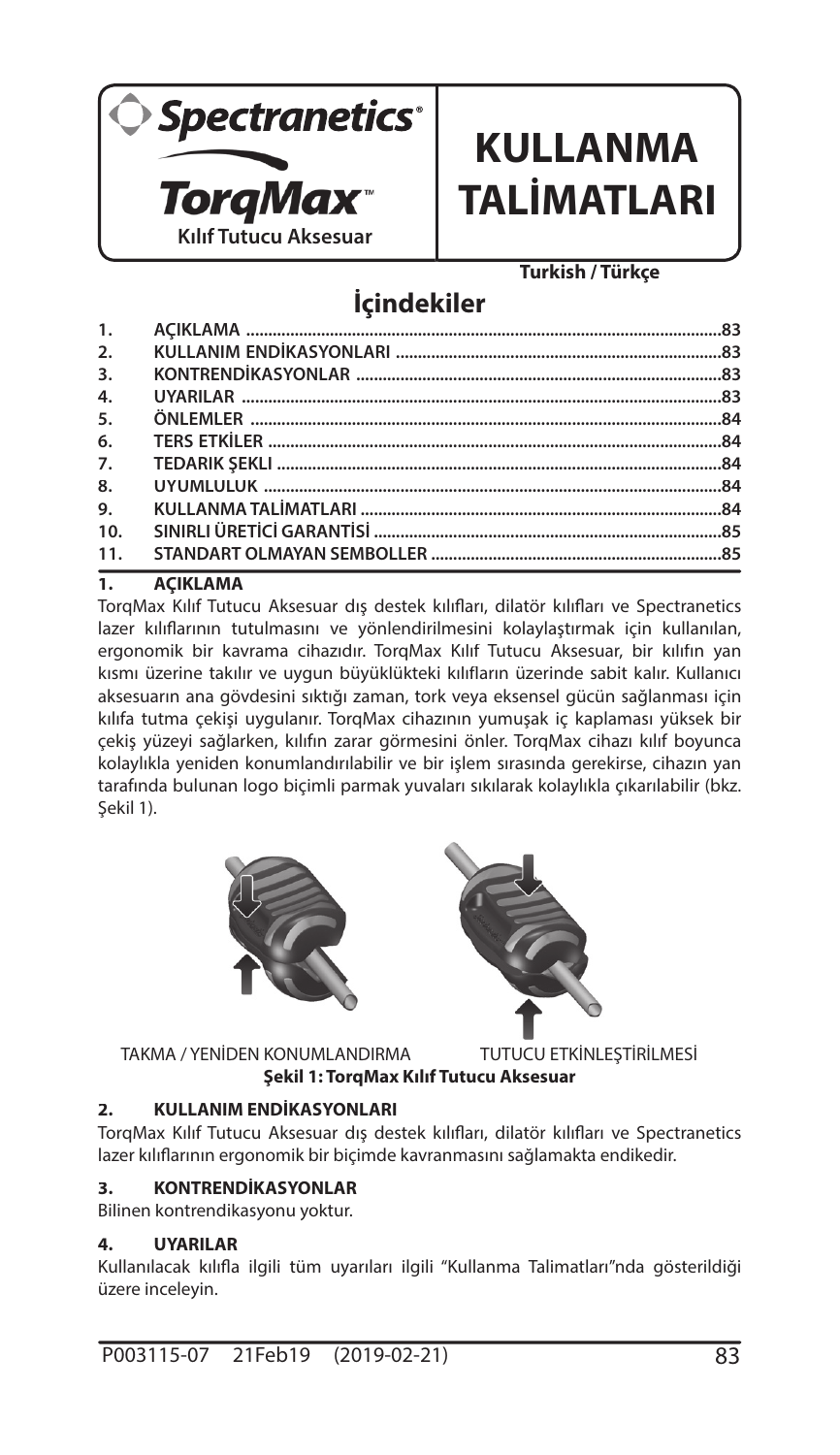

# **KULLANMA TALİMATLARI**

**Turkish / Türkçe**

#### **5. ÖNLEMLER**

**Yalnızca tek kullanımlıktır.** TorqMax Kılıf Tutucu Aksesuar yeniden sterilize edilmemeli ve/veya yeniden kullanılmamalıdır.

Bu cihazı yeniden sterilize ETMEYİN veya yeniden KULLANMAYIN, bu eylemler cihaz performansını olumsuz şekilde etkileyebilir veya uygun olmayan biçimde yeniden işlem görmeleri nedeniyle çapraz kontaminasyon riskini artırabilir.

Bu tek kullanımlık cihazın yeniden kullanılması hastanın ciddi şekilde yaralanmasına veya ölümüne yol açabilir ve üretici garantilerini geçersiz kılar.

Kullanmadan önce, TorqMax Kılıf Tutucu Aksesuarın orijinal durumunu değiştirmeyin.

Kullanılacak olan kılıfla ilgili tüm önlemleri ilgili "Kullanma Talimatları"nda gösterildiği üzere inceleyin.

#### **6. TERS ETKİLER**

Ters etki bilgileri için, kullanılacak olan kılıfın "Kullanma Talimatları"na başvurun.

### **7.** TEDARIK ŞEKLI<br>7.1 Sterilizas

#### **7.1 Sterilizasyon**

Yalnızca tek kullanımlıktır. Tekrar sterilize etmeyin ve/veya tekrar kullanmayın. TorqMax Kılıf Tutucu Aksesuar steril ve apirojen olarak sağlanır. Sterillik sadece ambalaj açılmamışsa ve hasar görmemişse garanti edilmektedir.

#### **7.2 Cihaz / Ambalaj Bakımı**

Cihazı kullanıncaya kadar serin ve kuru bir yerde (60°C / 140°F altında) muhafaza edin.

#### **7.3 Kullanma Öncesi İnceleme**

Kullanmadan önce, mühürlerin açılmadığından emin olmak için steril ambalajı inceleyin. Cihaz, arızalara ve hasarlara karşı dikkatlice incelenmelidir. Belirgin arızalar veya zararlar görünüyorsa cihazı kullanmayın.

#### **8. UYUMLULUK**

#### **Diğer cihazlarla kullanım**

TorqMax Kılıf Tutucu Aksesuar uyumlu boyutlardaki dış destek kılıfları, dilatör kılıfları ve Spectranetics lazer kılıfları ile birlikte kullanılabilir. Tablo 1, TorgMax'ın diğer cihazlarla uyumluluğu belirlenirken kullanılan spesifikasyonları sağlar.

Kullanılan her cihaz için, ilgili "Kullanma Talimatları"nı yakından takip edin.

#### Tablo 1: TorqMax Kılıf Tutucu Aksesuar Boyut Uyumluluğu Spesifikasyonları

| Minimum Kılıf Dış Çapı  | 4,0 mm / 0,155 in / 11,9 F |
|-------------------------|----------------------------|
| Maksimum Kılıf Dış Çapı | 7,5 mm / 0,296 in / 22,5 F |

#### **9. KULLANMA TALİMATLARI**

#### **9.1 Prosedür Kurulumu**

İlgili "Kullanma Talimatları"nda gösterildiği üzere, kullanılacak olan kılıfla ilgili tüm önerilen prosedür kurulum adımlarını inceleyin.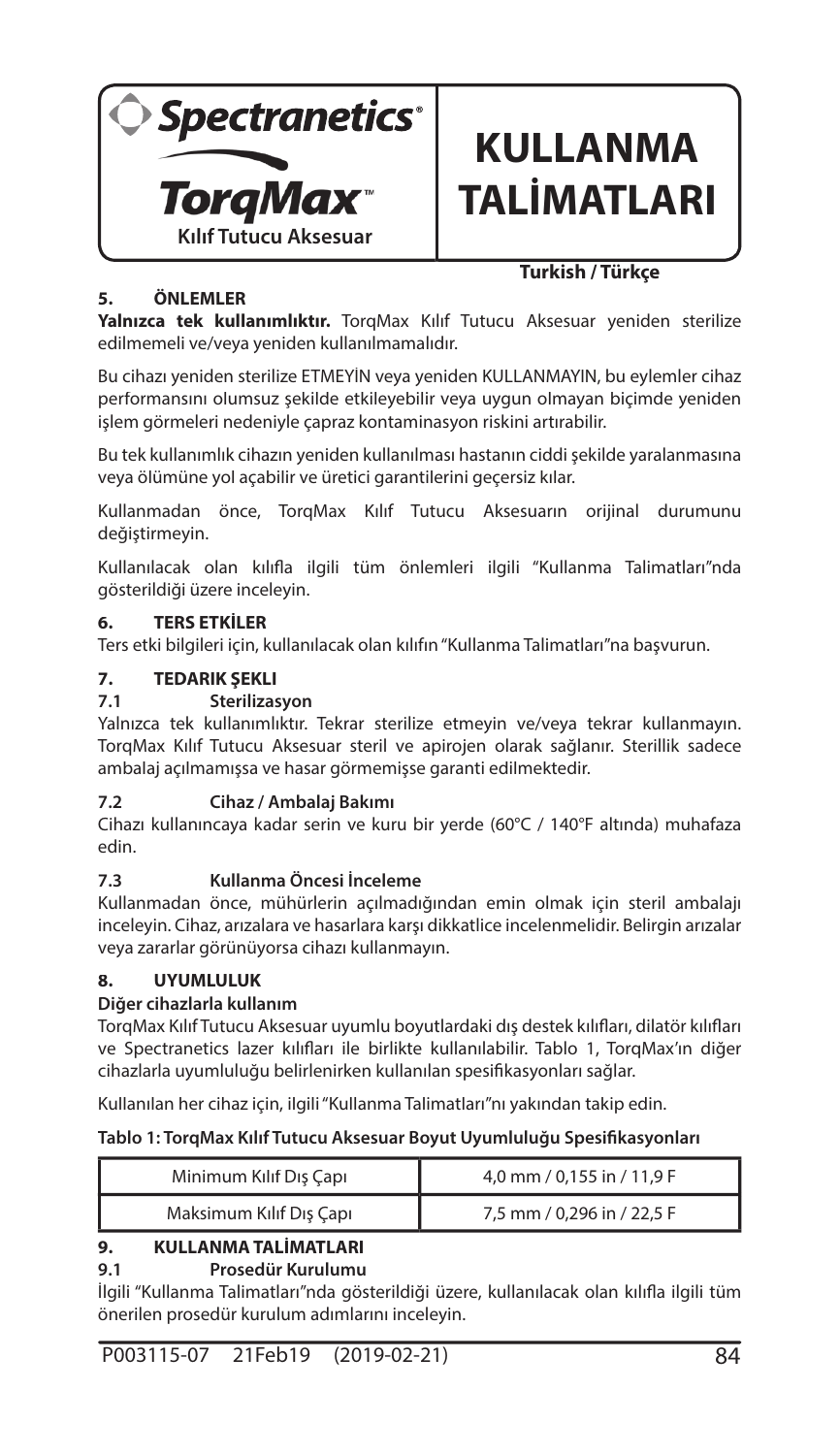

# **KULLANMA TALİMATLARI**

**Turkish / Türkçe**

#### **9.2 Klinik Teknik**

#### 1. TorqMax Kılıf Tutucu Aksesuarı, kullanılan kılıfın proksimal kısmına takın ve gerektiğinde konumunu distal kısma doğru kaydırın. TorqMax Kılıf Tutucu Aksesuarın yan tarafında bulunan logo biçimli parmak yuvaları, aksesuarın takılması ve yeniden konumlandırılmasını kolaylaştırmak için sıkılabilir.

2. Kullanılan kılıfın döndürülmesi veya ilerletilmesi/geri çekilmesi amacıyla güç uygulamak için TorqMax Kılıf Tutucu Aksesuarın ana gövdesini sıkın.

#### **10. SINIRLI ÜRETİCİ GARANTİSİ**

Üretici, belirtilen "Son Kullanma" tarihine kadar kullanılması ve kullanılmadan önce paketin açılmamış ve hasar görmemiş olması durumunda TorqMax ürününün malzeme ve işçilik açısından hatasız olduğunu garanti eder. Bu garanti kapsamında üreticinin sorumluluğu, herhangi bir hatalı TorqMax ürününün değiştirilmesi veya ürün ücretinin iadesiyle sınırlıdır. Üretici, TorqMax ürününün kullanımından kaynaklanan tesadüfi, özel ya da kullanım sonucunda oluşan dolaylı zararlardan sorumlu değildir. TorqMax ürününün yanlış kullanım, değişiklik, uygun olmayan şekilde depolama veya kullanımdan kaynaklanan zararlar ya da bu Kullanım Talimatlarının uygulanmamasından doğan diğer arızalar nedeniyle zarar görmesi durumunda, bu sınırlı garanti geçersiz olacaktır. **BU SINIRLI GARANTİ, ZIMNİ SATILABİLİRLİK (ORTALAMA KALİTE) VEYA BELİRLİ BİR AMACA UYGUNLUK GARANTİSİ DE DAHİL OLMAK ÜZERE BELİRTİLEN YA DA ZIMNİ TÜM DİĞER GARANTİLERİN YERİNE GEÇMEKTEDİR.** Üreticinin yetkili temsilcisi ya da satıcısı dahil olmak üzere hiçbir kişi veya kurumun, bu sınırlı garantiyi uzatma ya da genişletme yetkisi bulunmamaktadır; bu amaca yönelik girişimler Üreticiye karşı kullanılamaz.

| Quantity<br>Miktar                                                                                                                                                                                                                                                      | <b>OTY</b> |  |
|-------------------------------------------------------------------------------------------------------------------------------------------------------------------------------------------------------------------------------------------------------------------------|------------|--|
| <b>Minimum Outer Diameter</b><br><b>MIN</b><br>Minimum Dis Cap                                                                                                                                                                                                          |            |  |
| <b>Maximum Outer Diameter</b><br>Maksimum Dış Çap                                                                                                                                                                                                                       | <b>MAX</b> |  |
| CAUTION: Federal law restricts this device to sale by or<br>on the order of a physician.<br><b>Rx ONLY</b><br>Dikkat: ABD Federal Yasaları bu cihazın satışının yetkili bir<br>doktor tarafından ya da yetkili bir doktorun siparisi üzerine<br>yapılmasını gerektirir. |            |  |

#### **11. STANDART OLMAYAN SEMBOLLER**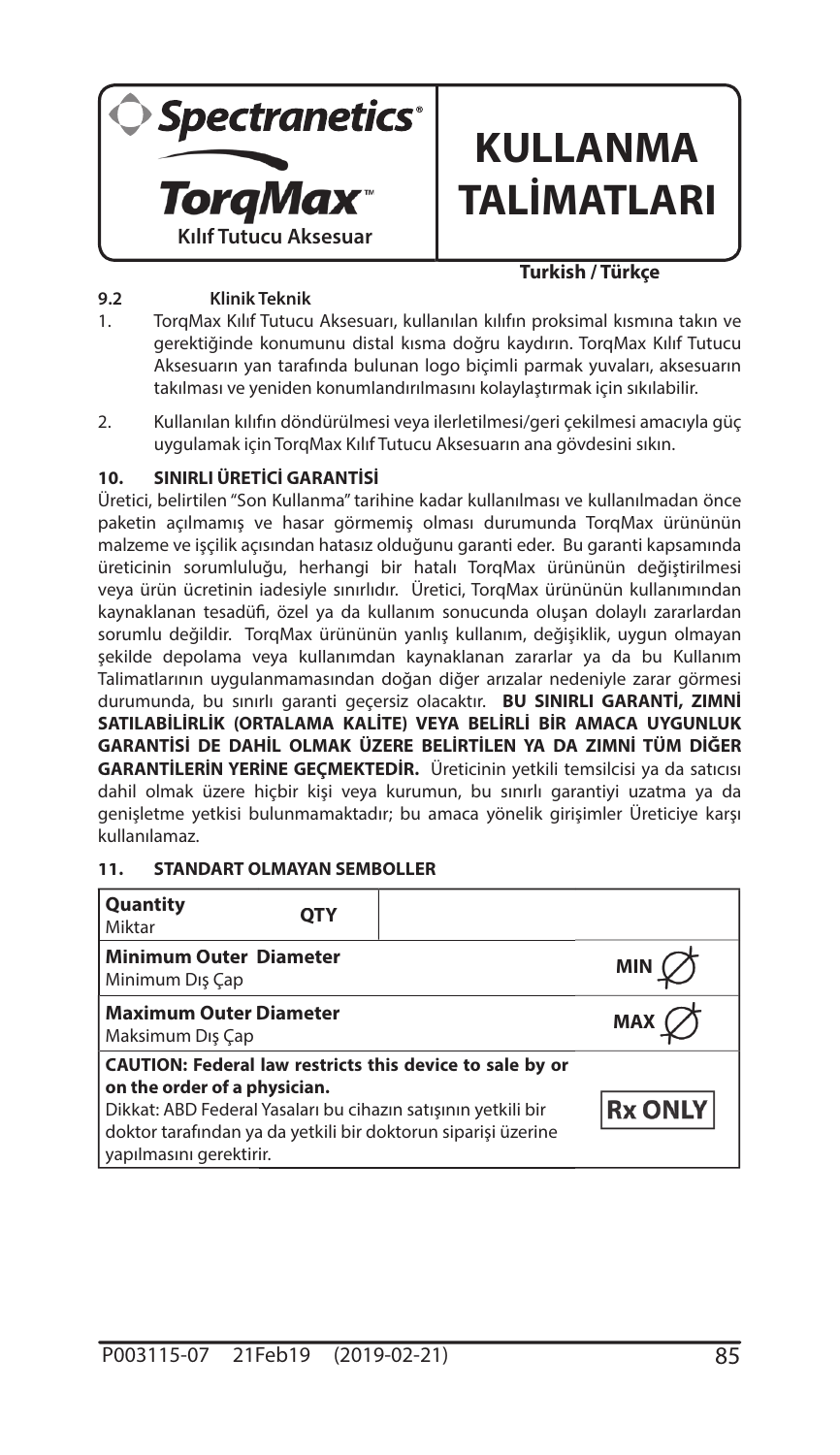

# **Instructions for Use**

### THIS PAGE INTENTIONALLY LEFT BLANK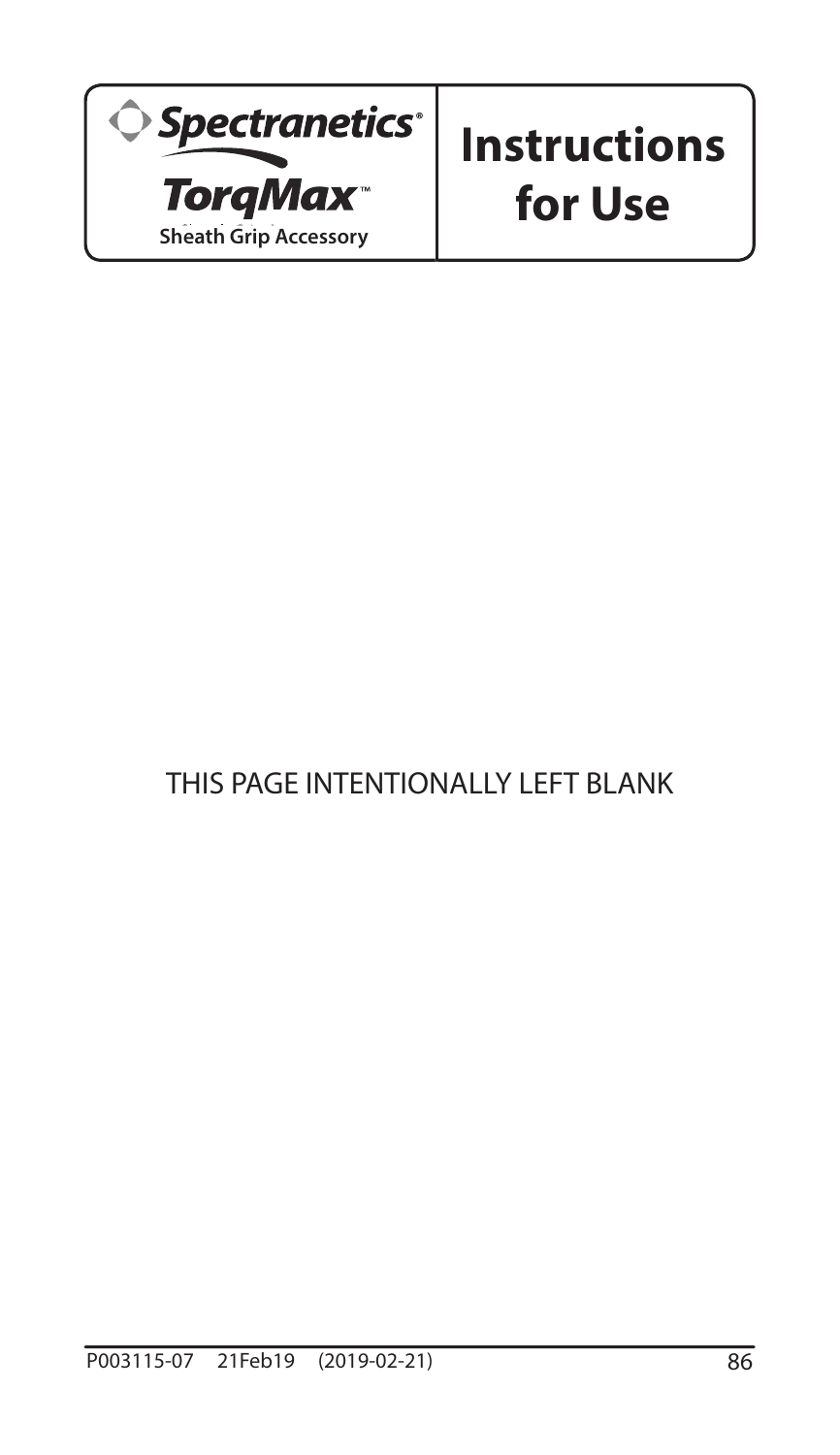

# **Instructions for Use**

### THIS PAGE INTENTIONALLY LEFT BLANK